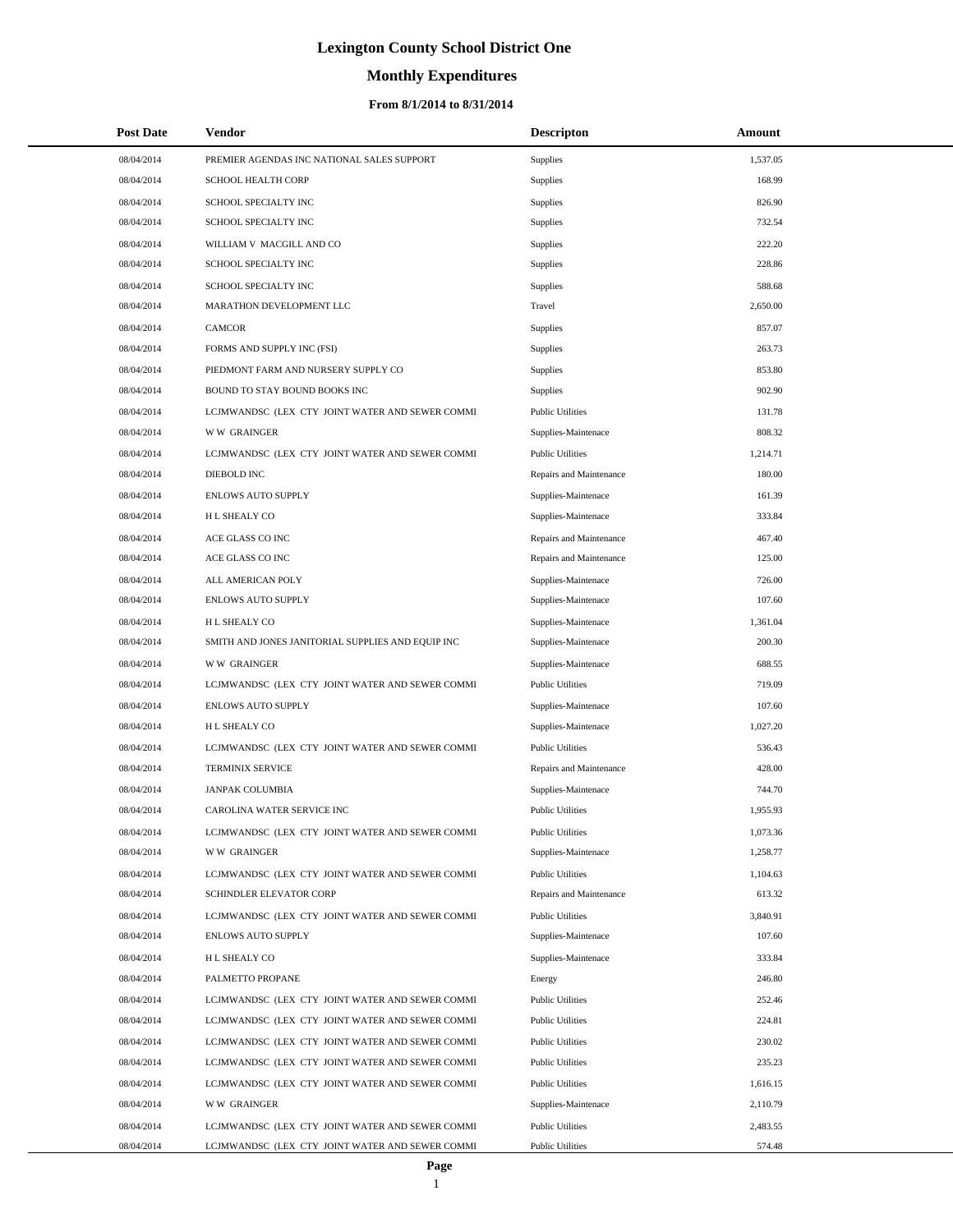# **Monthly Expenditures**

| <b>Post Date</b> | <b>Vendor</b>                                     | <b>Descripton</b>          | Amount    |
|------------------|---------------------------------------------------|----------------------------|-----------|
| 08/04/2014       | SMITH AND JONES JANITORIAL SUPPLIES AND EQUIP INC | Supplies-Maintenace        | 2,049.52  |
| 08/04/2014       | LCJMWANDSC (LEX CTY JOINT WATER AND SEWER COMMI   | <b>Public Utilities</b>    | 402.18    |
| 08/04/2014       | LCJMWANDSC (LEX CTY JOINT WATER AND SEWER COMMI   | <b>Public Utilities</b>    | 215.00    |
| 08/04/2014       | SMITH AND JONES JANITORIAL SUPPLIES AND EQUIP INC | Supplies-Maintenace        | 372.36    |
| 08/04/2014       | FORMS AND SUPPLY INC (FSI)                        | <b>Supplies</b>            | 717.44    |
| 08/04/2014       | H L SHEALY CO                                     | Supplies-Maintenace        | 333.84    |
| 08/04/2014       | WP LAW INC                                        | Supplies-Maintenace        | 263.39    |
| 08/04/2014       | SCE&G                                             | <b>Public Utilities</b>    | 7,774.16  |
| 08/04/2014       | <b>READABLE INK</b>                               | Other Prof & Tech Service  | 2,000.00  |
| 08/04/2014       | FORMS AND SUPPLY INC (FSI)                        | Supplies                   | 104.08    |
| 08/04/2014       | KENDRICK GRAPHICS LLC                             | <b>Supplies</b>            | 482.73    |
| 08/04/2014       | <b>CAMCOR</b>                                     | <b>Technology Supplies</b> | 349.24    |
| 08/04/2014       | LEXINGTON COUNTY FIRST STEPS                      | Other Prof & Tech Service  | 1,850.40  |
| 08/04/2014       | LEXINGTON COUNTY FIRST STEPS                      | Other Prof & Tech Service  | 4,395.60  |
| 08/04/2014       | LEXINGTON COUNTY FIRST STEPS                      | Other Prof & Tech Service  | 2,930.40  |
| 08/04/2014       | LAKESHORE LEARNING MATERIALS                      | Supplies                   | 112.32    |
| 08/04/2014       | <b>EDGENUITY</b>                                  | <b>Technology Supplies</b> | 400.00    |
| 08/04/2014       | LAMAN, TASHA MARIE TROPP                          | Inst Prog Improvement      | 1,000.00  |
| 08/04/2014       | <b>INTERIOR SYSTEMS INC</b>                       | Supplies                   | 6,960.09  |
| 08/04/2014       | CAROLINA STORM WATER SERVICES                     | Building                   | 425.00    |
| 08/04/2014       | <b>CENGAGE LEARNING</b>                           | Pupil Activity             | 5,154.88  |
| 08/04/2014       | FORMS AND SUPPLY INC (FSI)                        | Pupil Activity             | 166.06    |
| 08/04/2014       | MEDCO SUPPLY CO                                   | Pupil Activity             | 1,950.61  |
| 08/04/2014       | TODD AND MOORE                                    | Pupil Activity             | 593.85    |
| 08/05/2014       | GOVERNMENT FINANCE OFFICERS ASSOC OF SC           | Supplies                   | 167.00    |
| 08/05/2014       | SCE&G                                             | <b>Public Utilities</b>    | 39,653.62 |
| 08/05/2014       | SCE&G                                             | <b>Public Utilities</b>    | 45,122.81 |
| 08/05/2014       | SCE&G                                             | <b>Public Utilities</b>    | 12,283.22 |
| 08/05/2014       | SCE&G                                             | <b>Public Utilities</b>    | 5,955.70  |
| 08/05/2014       | SCE&G                                             | <b>Public Utilities</b>    | 17,645.78 |
| 08/05/2014       | SCE&G                                             | <b>Public Utilities</b>    | 17,323.29 |
| 08/05/2014       | SCE&G                                             | <b>Public Utilities</b>    | 14,584.68 |
| 08/05/2014       | SCE&G                                             | <b>Public Utilities</b>    | 11,438.45 |
| 08/05/2014       | <b>SCE&amp;G</b>                                  | <b>Public Utilities</b>    | 13,101.65 |
| 08/05/2014       | <b>COMPORIUM</b>                                  | Communication              | 12,686.09 |
| 08/05/2014       | <b>COMPORIUM</b>                                  | Communication              | 6,002.86  |
| 08/05/2014       | <b>COMPORIUM</b>                                  | Communication              | 2,045.01  |
| 08/05/2014       | <b>COMPORIUM</b>                                  | Communication              | 3,637.58  |
| 08/05/2014       | <b>COMPORIUM</b>                                  | Communication              | 1,948.08  |
| 08/05/2014       | <b>COMPORIUM</b>                                  | Communication              | 3,426.86  |
| 08/05/2014       | <b>COMPORIUM</b>                                  | Communication              | 2,786.73  |
| 08/05/2014       | <b>COMPORIUM</b>                                  | Communication              | 1,173.74  |
| 08/05/2014       | <b>COMPORIUM</b>                                  | Communication              | 2,897.98  |
| 08/05/2014       | <b>COMPORIUM</b>                                  | Communication              | 1,879.84  |
| 08/05/2014       | <b>COMPORIUM</b>                                  | Communication              | 1,985.51  |
| 08/05/2014       | <b>COMPORIUM</b>                                  | Communication              | 2,041.47  |
| 08/05/2014       | <b>COMPORIUM</b>                                  | Communication              | 2,333.11  |
| 08/05/2014       | <b>COMPORIUM</b>                                  | Communication              | 2,232.57  |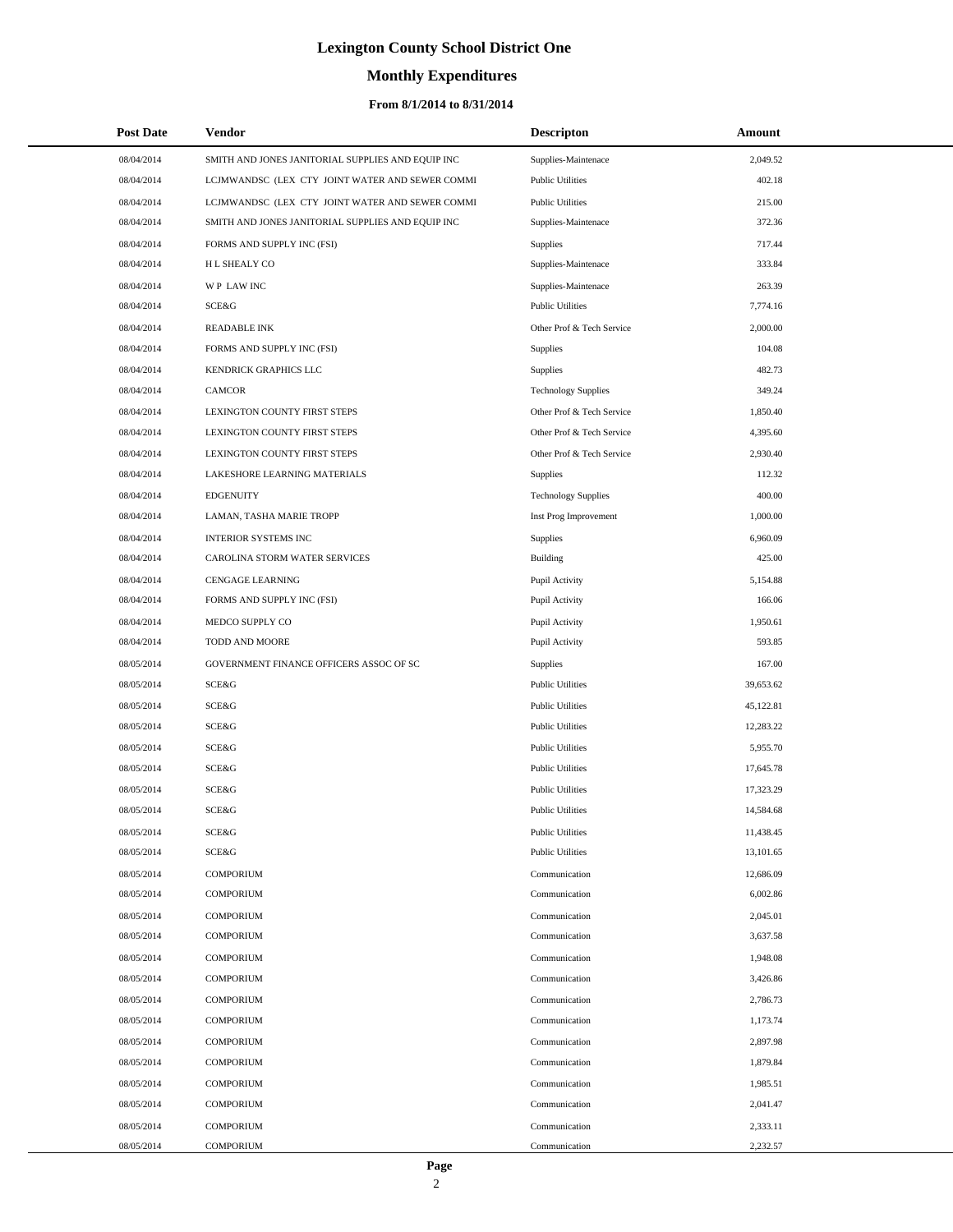# **Monthly Expenditures**

#### **From 8/1/2014 to 8/31/2014**

| <b>Post Date</b> | <b>Vendor</b>            | <b>Descripton</b> | Amount   |
|------------------|--------------------------|-------------------|----------|
| 08/05/2014       | <b>COMPORIUM</b>         | Communication     | 2,852.28 |
| 08/05/2014       | <b>COMPORIUM</b>         | Communication     | 5,406.25 |
| 08/05/2014       | <b>COMPORIUM</b>         | Communication     | 2,345.11 |
| 08/05/2014       | <b>COMPORIUM</b>         | Communication     | 2,463.78 |
| 08/05/2014       | <b>COMPORIUM</b>         | Communication     | 2,467.55 |
| 08/05/2014       | <b>COMPORIUM</b>         | Communication     | 2,240.22 |
| 08/05/2014       | <b>COMPORIUM</b>         | Communication     | 2,438.57 |
| 08/05/2014       | <b>COMPORIUM</b>         | Communication     | 2,978.21 |
| 08/05/2014       | <b>COMPORIUM</b>         | Communication     | 2,513.75 |
| 08/05/2014       | <b>COMPORIUM</b>         | Communication     | 2,403.23 |
| 08/05/2014       | <b>COMPORIUM</b>         | Communication     | 2,411.84 |
| 08/05/2014       | <b>COMPORIUM</b>         | Communication     | 2,071.15 |
| 08/05/2014       | <b>COMPORIUM</b>         | Communication     | 1,801.60 |
| 08/05/2014       | <b>COMPORIUM</b>         | Communication     | 2,164.13 |
| 08/05/2014       | <b>COMPORIUM</b>         | Communication     | 2,174.28 |
| 08/05/2014       | <b>COMPORIUM</b>         | Communication     | 2,607.99 |
| 08/05/2014       | <b>COMPORIUM</b>         | Communication     | 8,077.88 |
| 08/05/2014       | <b>COMPORIUM</b>         | Communication     | 5,507.43 |
| 08/05/2014       | PURCHASED SERVICE        | Travel            | 345.24   |
| 08/05/2014       | WRIGHT GROUP MCGRAW HILL | <b>Supplies</b>   | 242.76   |
| 08/05/2014       | PURCHASED SERVICE        | Supplies          | 250.00   |
| 08/05/2014       | PURCHASED SERVICE        | <b>Supplies</b>   | 250.00   |
| 08/05/2014       | PURCHASED SERVICE        | <b>Supplies</b>   | 250.00   |
| 08/05/2014       | PURCHASED SERVICE        | <b>Supplies</b>   | 250.00   |
| 08/05/2014       | PURCHASED SERVICE        | Supplies          | 250.00   |
| 08/05/2014       | PURCHASED SERVICE        | <b>Supplies</b>   | 250.00   |
| 08/05/2014       | PURCHASED SERVICE        | <b>Supplies</b>   | 250.00   |
| 08/05/2014       | PURCHASED SERVICE        | Supplies          | 250.00   |
| 08/05/2014       | PURCHASED SERVICE        | Supplies          | 250.00   |
| 08/05/2014       | PURCHASED SERVICE        | Supplies          | 250.00   |
| 08/05/2014       | PURCHASED SERVICE        | <b>Supplies</b>   | 250.00   |
| 08/05/2014       | PURCHASED SERVICE        | <b>Supplies</b>   | 250.00   |
| 08/05/2014       | PURCHASED SERVICE        | Supplies          | 250.00   |
| 08/05/2014       | PURCHASED SERVICE        | Supplies          | 250.00   |
| 08/05/2014       | PURCHASED SERVICE        | Supplies          | 250.00   |
| 08/05/2014       | PURCHASED SERVICE        | Supplies          | 250.00   |
| 08/05/2014       | PURCHASED SERVICE        | Supplies          | 250.00   |
| 08/05/2014       | PURCHASED SERVICE        | Supplies          | 250.00   |
| 08/05/2014       | PURCHASED SERVICE        | Supplies          | 250.00   |
| 08/05/2014       | PURCHASED SERVICE        | Supplies          | 250.00   |
| 08/05/2014       | PURCHASED SERVICE        | <b>Supplies</b>   | 250.00   |
| 08/05/2014       | PURCHASED SERVICE        | Supplies          | 250.00   |
| 08/05/2014       | PURCHASED SERVICE        | Supplies          | 250.00   |
| 08/05/2014       | PURCHASED SERVICE        | Supplies          | 250.00   |
| 08/05/2014       | PURCHASED SERVICE        | Supplies          | 250.00   |
| 08/05/2014       | PURCHASED SERVICE        | Supplies          | 250.00   |
| 08/05/2014       | PURCHASED SERVICE        | Supplies          | 250.00   |
| 08/05/2014       | PURCHASED SERVICE        | Supplies          | 250.00   |

 $\overline{a}$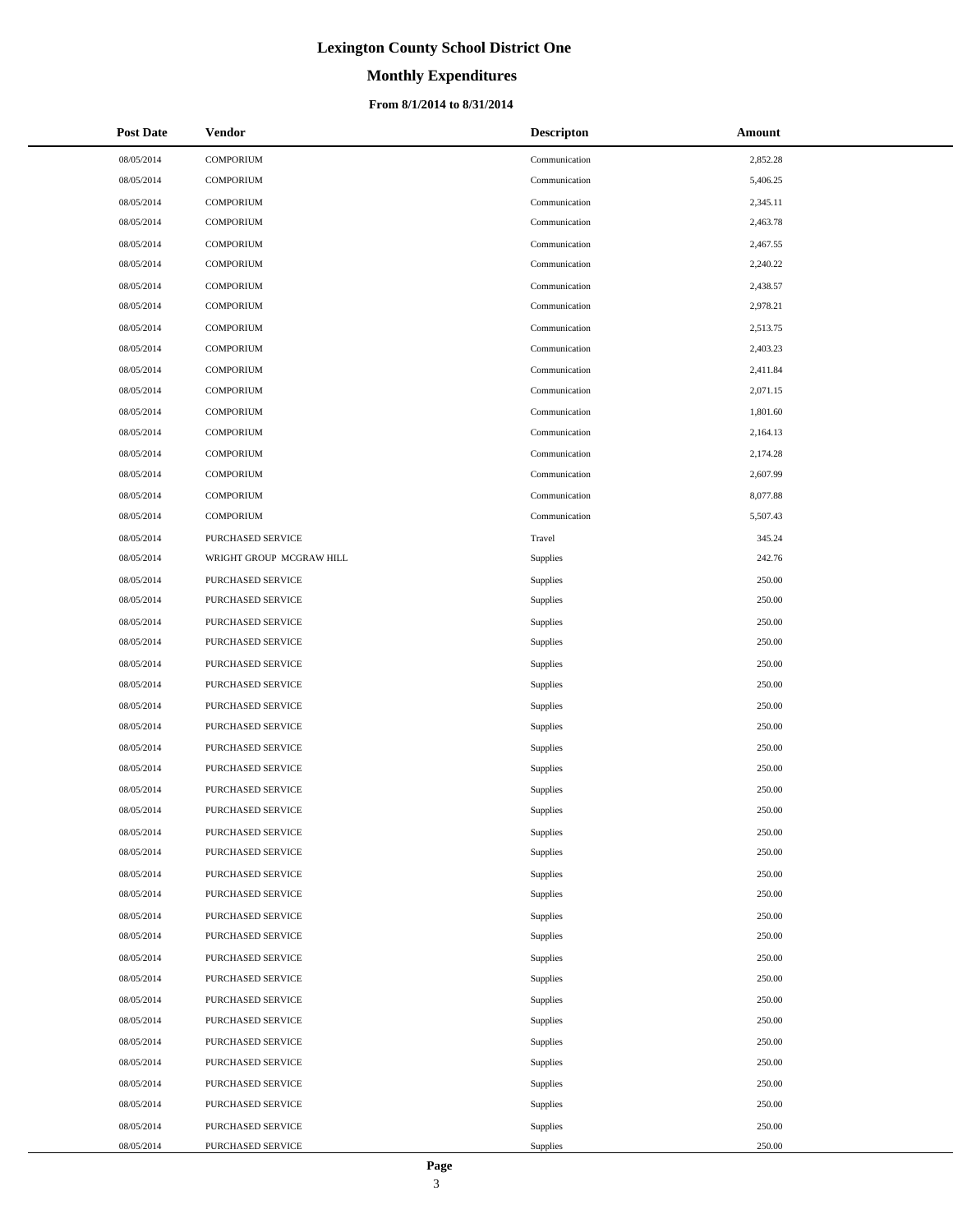# **Monthly Expenditures**

#### **From 8/1/2014 to 8/31/2014**

| <b>Post Date</b> | Vendor                   | <b>Descripton</b> | Amount |
|------------------|--------------------------|-------------------|--------|
| 08/05/2014       | PURCHASED SERVICE        | Supplies          | 250.00 |
| 08/05/2014       | PURCHASED SERVICE        | Supplies          | 250.00 |
| 08/05/2014       | PURCHASED SERVICE        | Supplies          | 250.00 |
| 08/05/2014       | <b>PURCHASED SERVICE</b> | Supplies          | 250.00 |
| 08/05/2014       | PURCHASED SERVICE        | Supplies          | 250.00 |
| 08/05/2014       | PURCHASED SERVICE        | Supplies          | 250.00 |
| 08/05/2014       | PURCHASED SERVICE        | Supplies          | 250.00 |
| 08/05/2014       | PURCHASED SERVICE        | Supplies          | 250.00 |
| 08/05/2014       | PURCHASED SERVICE        | Supplies          | 250.00 |
| 08/05/2014       | PURCHASED SERVICE        | Supplies          | 250.00 |
| 08/05/2014       | PURCHASED SERVICE        | Supplies          | 250.00 |
| 08/05/2014       | PURCHASED SERVICE        | Supplies          | 250.00 |
| 08/05/2014       | PURCHASED SERVICE        | Supplies          | 250.00 |
| 08/05/2014       | PURCHASED SERVICE        | Supplies          | 250.00 |
| 08/05/2014       | PURCHASED SERVICE        | Supplies          | 250.00 |
| 08/05/2014       | PURCHASED SERVICE        | Supplies          | 250.00 |
| 08/05/2014       | PURCHASED SERVICE        | Supplies          | 250.00 |
| 08/05/2014       | PURCHASED SERVICE        | Supplies          | 250.00 |
| 08/05/2014       | PURCHASED SERVICE        | Supplies          | 250.00 |
| 08/05/2014       | PURCHASED SERVICE        | Supplies          | 250.00 |
| 08/05/2014       | PURCHASED SERVICE        | Supplies          | 250.00 |
| 08/05/2014       | PURCHASED SERVICE        | Supplies          | 250.00 |
| 08/05/2014       | PURCHASED SERVICE        | Supplies          | 250.00 |
| 08/05/2014       | PURCHASED SERVICE        | Supplies          | 250.00 |
| 08/05/2014       | PURCHASED SERVICE        | Supplies          | 250.00 |
| 08/05/2014       | PURCHASED SERVICE        | Supplies          | 250.00 |
| 08/05/2014       | PURCHASED SERVICE        | Supplies          | 250.00 |
| 08/05/2014       | PURCHASED SERVICE        | Supplies          | 250.00 |
| 08/05/2014       | PURCHASED SERVICE        | Supplies          | 250.00 |
| 08/05/2014       | PURCHASED SERVICE        | Supplies          | 250.00 |
| 08/05/2014       | PURCHASED SERVICE        | Supplies          | 250.00 |
| 08/05/2014       | PURCHASED SERVICE        | Supplies          | 250.00 |
| 08/05/2014       | PURCHASED SERVICE        | Supplies          | 250.00 |
| 08/05/2014       | <b>PURCHASED SERVICE</b> | Supplies          | 250.00 |
| 08/05/2014       | PURCHASED SERVICE        | Supplies          | 250.00 |
| 08/05/2014       | PURCHASED SERVICE        | Supplies          | 250.00 |
| 08/05/2014       | PURCHASED SERVICE        | Supplies          | 250.00 |
| 08/05/2014       | PURCHASED SERVICE        | Supplies          | 250.00 |
| 08/05/2014       | PURCHASED SERVICE        | Supplies          | 250.00 |
| 08/05/2014       | PURCHASED SERVICE        | Supplies          | 250.00 |
| 08/05/2014       | PURCHASED SERVICE        | Supplies          | 250.00 |
| 08/05/2014       | PURCHASED SERVICE        | Supplies          | 250.00 |
| 08/05/2014       | PURCHASED SERVICE        | Supplies          | 250.00 |
| 08/05/2014       | PURCHASED SERVICE        | Supplies          | 250.00 |
| 08/05/2014       | PURCHASED SERVICE        | Supplies          | 250.00 |
| 08/05/2014       | PURCHASED SERVICE        | Supplies          | 250.00 |
| 08/05/2014       | PURCHASED SERVICE        | Supplies          | 250.00 |
| 08/05/2014       | PURCHASED SERVICE        | Supplies          | 250.00 |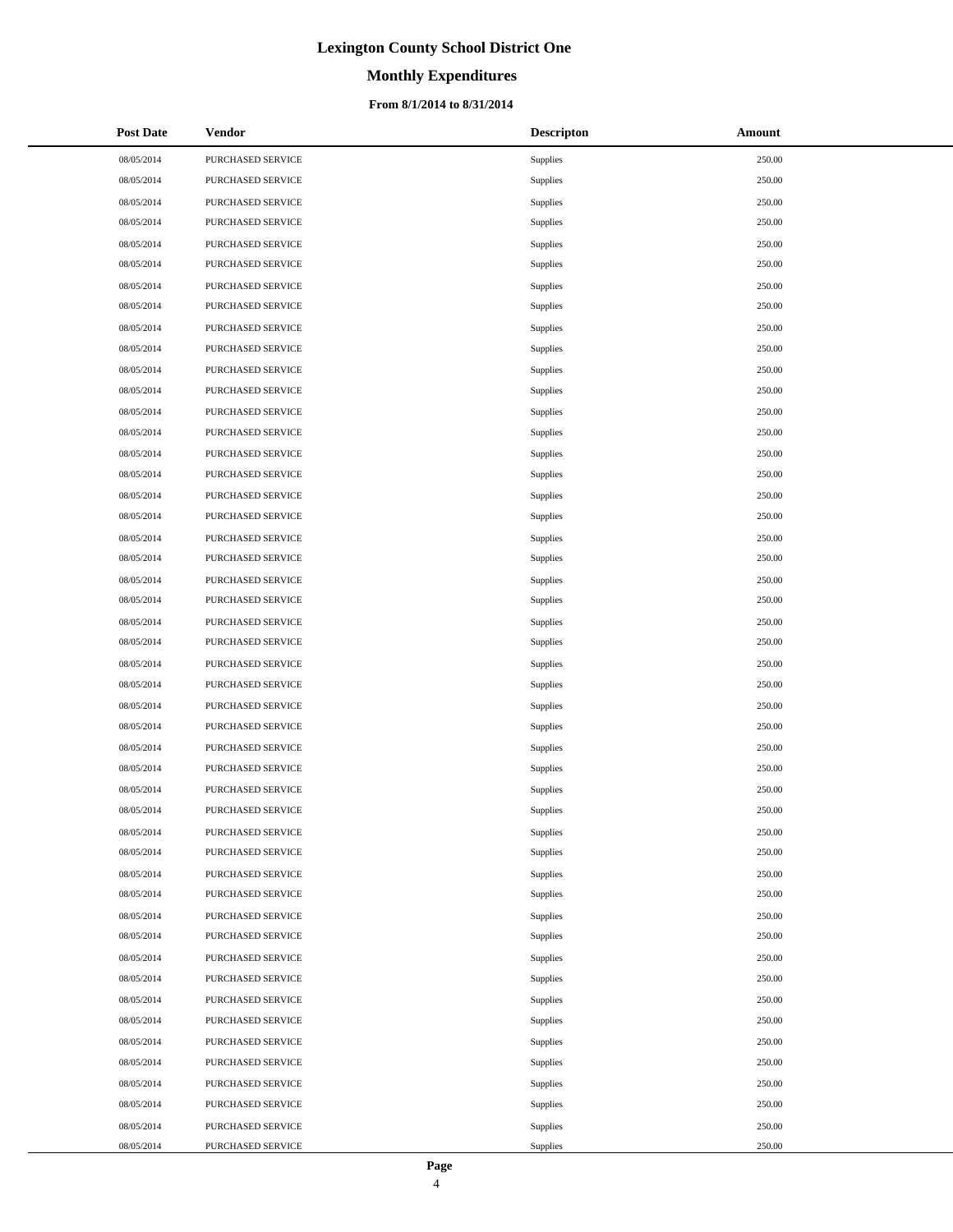# **Monthly Expenditures**

#### **From 8/1/2014 to 8/31/2014**

| <b>Post Date</b> | Vendor            | <b>Descripton</b> | Amount |
|------------------|-------------------|-------------------|--------|
| 08/05/2014       | PURCHASED SERVICE | Supplies          | 250.00 |
| 08/05/2014       | PURCHASED SERVICE | Supplies          | 250.00 |
| 08/05/2014       | PURCHASED SERVICE | Supplies          | 250.00 |
| 08/05/2014       | PURCHASED SERVICE | Supplies          | 250.00 |
| 08/05/2014       | PURCHASED SERVICE | Supplies          | 250.00 |
| 08/05/2014       | PURCHASED SERVICE | Supplies          | 250.00 |
| 08/05/2014       | PURCHASED SERVICE | Supplies          | 250.00 |
| 08/05/2014       | PURCHASED SERVICE | Supplies          | 250.00 |
| 08/05/2014       | PURCHASED SERVICE | Supplies          | 250.00 |
| 08/05/2014       | PURCHASED SERVICE | Supplies          | 250.00 |
| 08/05/2014       | PURCHASED SERVICE | Supplies          | 250.00 |
| 08/05/2014       | PURCHASED SERVICE | Supplies          | 250.00 |
| 08/05/2014       | PURCHASED SERVICE | Supplies          | 250.00 |
| 08/05/2014       | PURCHASED SERVICE | Supplies          | 250.00 |
| 08/05/2014       | PURCHASED SERVICE | Supplies          | 250.00 |
| 08/05/2014       | PURCHASED SERVICE | Supplies          | 250.00 |
| 08/05/2014       | PURCHASED SERVICE | Supplies          | 250.00 |
| 08/05/2014       | PURCHASED SERVICE | Supplies          | 250.00 |
| 08/05/2014       | PURCHASED SERVICE | Supplies          | 250.00 |
| 08/05/2014       | PURCHASED SERVICE | Supplies          | 250.00 |
| 08/05/2014       | PURCHASED SERVICE | Supplies          | 250.00 |
| 08/05/2014       | PURCHASED SERVICE | Supplies          | 250.00 |
| 08/05/2014       | PURCHASED SERVICE | Supplies          | 250.00 |
| 08/05/2014       | PURCHASED SERVICE | Supplies          | 250.00 |
| 08/05/2014       | PURCHASED SERVICE | Supplies          | 250.00 |
| 08/05/2014       | PURCHASED SERVICE | Supplies          | 250.00 |
| 08/05/2014       | PURCHASED SERVICE | Supplies          | 250.00 |
| 08/05/2014       | PURCHASED SERVICE | Supplies          | 250.00 |
| 08/05/2014       | PURCHASED SERVICE | Supplies          | 250.00 |
| 08/05/2014       | PURCHASED SERVICE | Supplies          | 250.00 |
| 08/05/2014       | PURCHASED SERVICE | Supplies          | 250.00 |
| 08/05/2014       | PURCHASED SERVICE | Supplies          | 250.00 |
| 08/05/2014       | PURCHASED SERVICE | Supplies          | 250.00 |
| 08/05/2014       | PURCHASED SERVICE | Supplies          | 250.00 |
| 08/05/2014       | PURCHASED SERVICE | Supplies          | 250.00 |
| 08/05/2014       | PURCHASED SERVICE | Supplies          | 250.00 |
| 08/05/2014       | PURCHASED SERVICE | Supplies          | 250.00 |
| 08/05/2014       | PURCHASED SERVICE | Supplies          | 250.00 |
| 08/05/2014       | PURCHASED SERVICE | Supplies          | 250.00 |
| 08/05/2014       | PURCHASED SERVICE | Supplies          | 250.00 |
| 08/05/2014       | PURCHASED SERVICE | Supplies          | 250.00 |
| 08/05/2014       | PURCHASED SERVICE | Supplies          | 250.00 |
| 08/05/2014       | PURCHASED SERVICE | Supplies          | 250.00 |
| 08/05/2014       | PURCHASED SERVICE | Supplies          | 250.00 |
| 08/05/2014       | PURCHASED SERVICE | Supplies          | 250.00 |
| 08/05/2014       | PURCHASED SERVICE | Supplies          | 250.00 |
| 08/05/2014       | PURCHASED SERVICE | Supplies          | 250.00 |
| 08/05/2014       | PURCHASED SERVICE | Supplies          | 250.00 |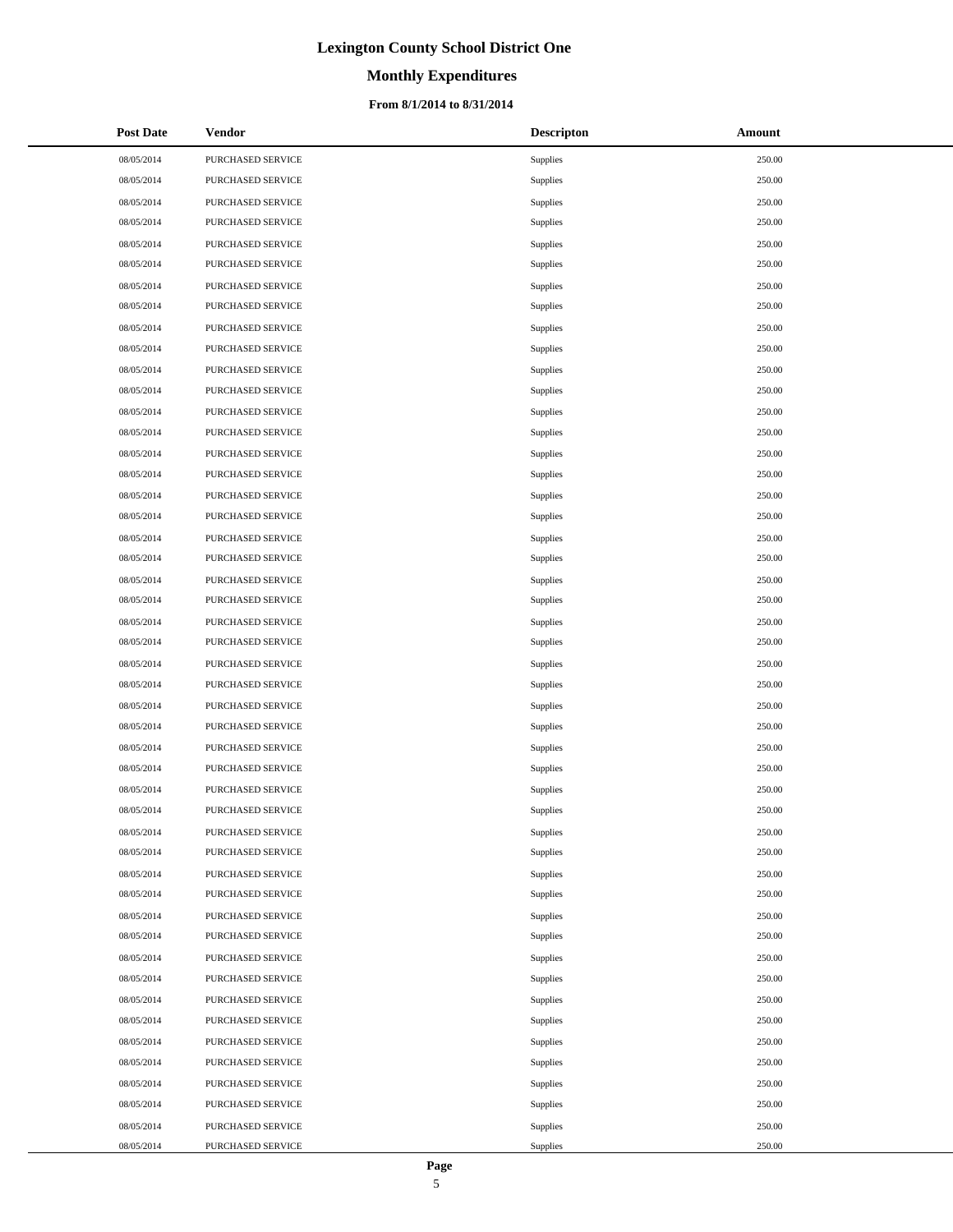# **Monthly Expenditures**

#### **From 8/1/2014 to 8/31/2014**

| <b>Post Date</b> | <b>Vendor</b>            | <b>Descripton</b> | Amount |
|------------------|--------------------------|-------------------|--------|
| 08/05/2014       | PURCHASED SERVICE        | Supplies          | 250.00 |
| 08/05/2014       | PURCHASED SERVICE        | Supplies          | 250.00 |
| 08/05/2014       | PURCHASED SERVICE        | Supplies          | 250.00 |
| 08/05/2014       | PURCHASED SERVICE        | Supplies          | 250.00 |
| 08/05/2014       | PURCHASED SERVICE        | Supplies          | 250.00 |
| 08/05/2014       | PURCHASED SERVICE        | Supplies          | 250.00 |
| 08/05/2014       | PURCHASED SERVICE        | Supplies          | 250.00 |
| 08/05/2014       | PURCHASED SERVICE        | Supplies          | 250.00 |
| 08/05/2014       | PURCHASED SERVICE        | Supplies          | 250.00 |
| 08/05/2014       | PURCHASED SERVICE        | Supplies          | 250.00 |
| 08/05/2014       | PURCHASED SERVICE        | Supplies          | 250.00 |
| 08/05/2014       | PURCHASED SERVICE        | Supplies          | 250.00 |
| 08/05/2014       | PURCHASED SERVICE        | Supplies          | 250.00 |
| 08/05/2014       | PURCHASED SERVICE        | Supplies          | 250.00 |
| 08/05/2014       | PURCHASED SERVICE        | Supplies          | 250.00 |
| 08/05/2014       | PURCHASED SERVICE        | Supplies          | 250.00 |
| 08/05/2014       | PURCHASED SERVICE        | Supplies          | 250.00 |
| 08/05/2014       | PURCHASED SERVICE        | Supplies          | 250.00 |
| 08/05/2014       | PURCHASED SERVICE        | Supplies          | 250.00 |
| 08/05/2014       | PURCHASED SERVICE        | Supplies          | 250.00 |
| 08/05/2014       | PURCHASED SERVICE        | Supplies          | 250.00 |
| 08/05/2014       | PURCHASED SERVICE        | Supplies          | 250.00 |
| 08/05/2014       | PURCHASED SERVICE        | Supplies          | 250.00 |
| 08/05/2014       | PURCHASED SERVICE        | Supplies          | 250.00 |
| 08/05/2014       | PURCHASED SERVICE        | Supplies          | 250.00 |
| 08/05/2014       | PURCHASED SERVICE        | Supplies          | 250.00 |
| 08/05/2014       | PURCHASED SERVICE        | Supplies          | 250.00 |
| 08/05/2014       | PURCHASED SERVICE        | Supplies          | 250.00 |
| 08/05/2014       | PURCHASED SERVICE        | Supplies          | 250.00 |
| 08/05/2014       | PURCHASED SERVICE        | Supplies          | 250.00 |
| 08/05/2014       | PURCHASED SERVICE        | Supplies          | 250.00 |
| 08/05/2014       | <b>PURCHASED SERVICE</b> | Supplies          | 250.00 |
| 08/05/2014       | PURCHASED SERVICE        | Supplies          | 250.00 |
| 08/05/2014       | PURCHASED SERVICE        | Supplies          | 250.00 |
| 08/05/2014       | PURCHASED SERVICE        | Supplies          | 250.00 |
| 08/05/2014       | PURCHASED SERVICE        | Supplies          | 250.00 |
| 08/05/2014       | PURCHASED SERVICE        | Supplies          | 250.00 |
| 08/05/2014       | PURCHASED SERVICE        | Supplies          | 250.00 |
| 08/05/2014       | PURCHASED SERVICE        | Supplies          | 250.00 |
| 08/05/2014       | PURCHASED SERVICE        | Supplies          | 250.00 |
| 08/05/2014       | PURCHASED SERVICE        | Supplies          | 250.00 |
| 08/05/2014       | PURCHASED SERVICE        | Supplies          | 250.00 |
| 08/05/2014       | PURCHASED SERVICE        | Supplies          | 250.00 |
| 08/05/2014       | PURCHASED SERVICE        | Supplies          | 250.00 |
| 08/05/2014       | PURCHASED SERVICE        | Supplies          | 250.00 |
| 08/05/2014       | PURCHASED SERVICE        | Supplies          | 250.00 |
| 08/05/2014       | PURCHASED SERVICE        | Supplies          | 250.00 |
| 08/05/2014       | PURCHASED SERVICE        | Supplies          | 250.00 |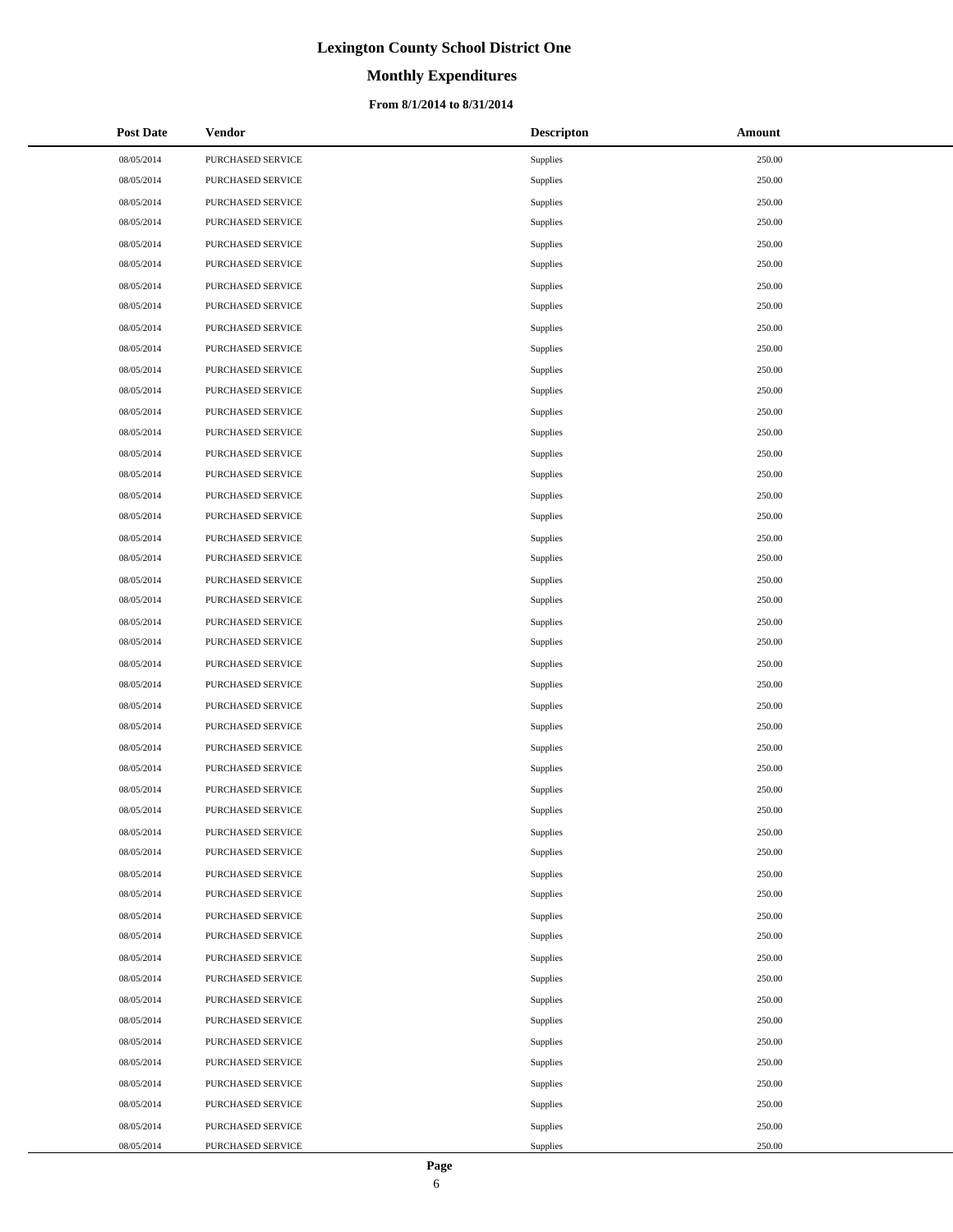# **Monthly Expenditures**

#### **From 8/1/2014 to 8/31/2014**

| <b>Post Date</b> | Vendor            | <b>Descripton</b> | Amount |
|------------------|-------------------|-------------------|--------|
| 08/05/2014       | PURCHASED SERVICE | Supplies          | 250.00 |
| 08/05/2014       | PURCHASED SERVICE | Supplies          | 250.00 |
| 08/05/2014       | PURCHASED SERVICE | Supplies          | 250.00 |
| 08/05/2014       | PURCHASED SERVICE | Supplies          | 250.00 |
| 08/05/2014       | PURCHASED SERVICE | Supplies          | 250.00 |
| 08/05/2014       | PURCHASED SERVICE | Supplies          | 250.00 |
| 08/05/2014       | PURCHASED SERVICE | Supplies          | 250.00 |
| 08/05/2014       | PURCHASED SERVICE | Supplies          | 250.00 |
| 08/05/2014       | PURCHASED SERVICE | Supplies          | 250.00 |
| 08/05/2014       | PURCHASED SERVICE | Supplies          | 250.00 |
| 08/05/2014       | PURCHASED SERVICE | Supplies          | 250.00 |
| 08/05/2014       | PURCHASED SERVICE | Supplies          | 250.00 |
| 08/05/2014       | PURCHASED SERVICE | Supplies          | 250.00 |
| 08/05/2014       | PURCHASED SERVICE | Supplies          | 250.00 |
| 08/05/2014       | PURCHASED SERVICE | Supplies          | 250.00 |
| 08/05/2014       | PURCHASED SERVICE | Supplies          | 250.00 |
| 08/05/2014       | PURCHASED SERVICE | Supplies          | 250.00 |
| 08/05/2014       | PURCHASED SERVICE | Supplies          | 250.00 |
| 08/05/2014       | PURCHASED SERVICE | Supplies          | 250.00 |
| 08/05/2014       | PURCHASED SERVICE | Supplies          | 250.00 |
| 08/05/2014       | PURCHASED SERVICE | Supplies          | 250.00 |
| 08/05/2014       | PURCHASED SERVICE | Supplies          | 250.00 |
| 08/05/2014       | PURCHASED SERVICE | Supplies          | 250.00 |
| 08/05/2014       | PURCHASED SERVICE | Supplies          | 250.00 |
| 08/05/2014       | PURCHASED SERVICE | Supplies          | 250.00 |
| 08/05/2014       | PURCHASED SERVICE | Supplies          | 250.00 |
| 08/05/2014       | PURCHASED SERVICE | Supplies          | 250.00 |
| 08/05/2014       | PURCHASED SERVICE | Supplies          | 250.00 |
| 08/05/2014       | PURCHASED SERVICE | Supplies          | 250.00 |
| 08/05/2014       | PURCHASED SERVICE | Supplies          | 250.00 |
| 08/05/2014       | PURCHASED SERVICE | Supplies          | 250.00 |
| 08/05/2014       | PURCHASED SERVICE | Supplies          | 250.00 |
| 08/05/2014       | PURCHASED SERVICE | Supplies          | 250.00 |
| 08/05/2014       | PURCHASED SERVICE | Supplies          | 250.00 |
| 08/05/2014       | PURCHASED SERVICE | Supplies          | 250.00 |
| 08/05/2014       | PURCHASED SERVICE | Supplies          | 250.00 |
| 08/05/2014       | PURCHASED SERVICE | Supplies          | 250.00 |
| 08/05/2014       | PURCHASED SERVICE | Supplies          | 250.00 |
| 08/05/2014       | PURCHASED SERVICE | Supplies          | 250.00 |
| 08/05/2014       | PURCHASED SERVICE | Supplies          | 250.00 |
| 08/05/2014       | PURCHASED SERVICE | Supplies          | 250.00 |
| 08/05/2014       | PURCHASED SERVICE | Supplies          | 250.00 |
| 08/05/2014       | PURCHASED SERVICE | Supplies          | 250.00 |
| 08/05/2014       | PURCHASED SERVICE | Supplies          | 250.00 |
| 08/05/2014       | PURCHASED SERVICE | Supplies          | 250.00 |
| 08/05/2014       | PURCHASED SERVICE | Supplies          | 250.00 |
| 08/05/2014       | PURCHASED SERVICE | Supplies          | 250.00 |
| 08/05/2014       | PURCHASED SERVICE | Supplies          | 250.00 |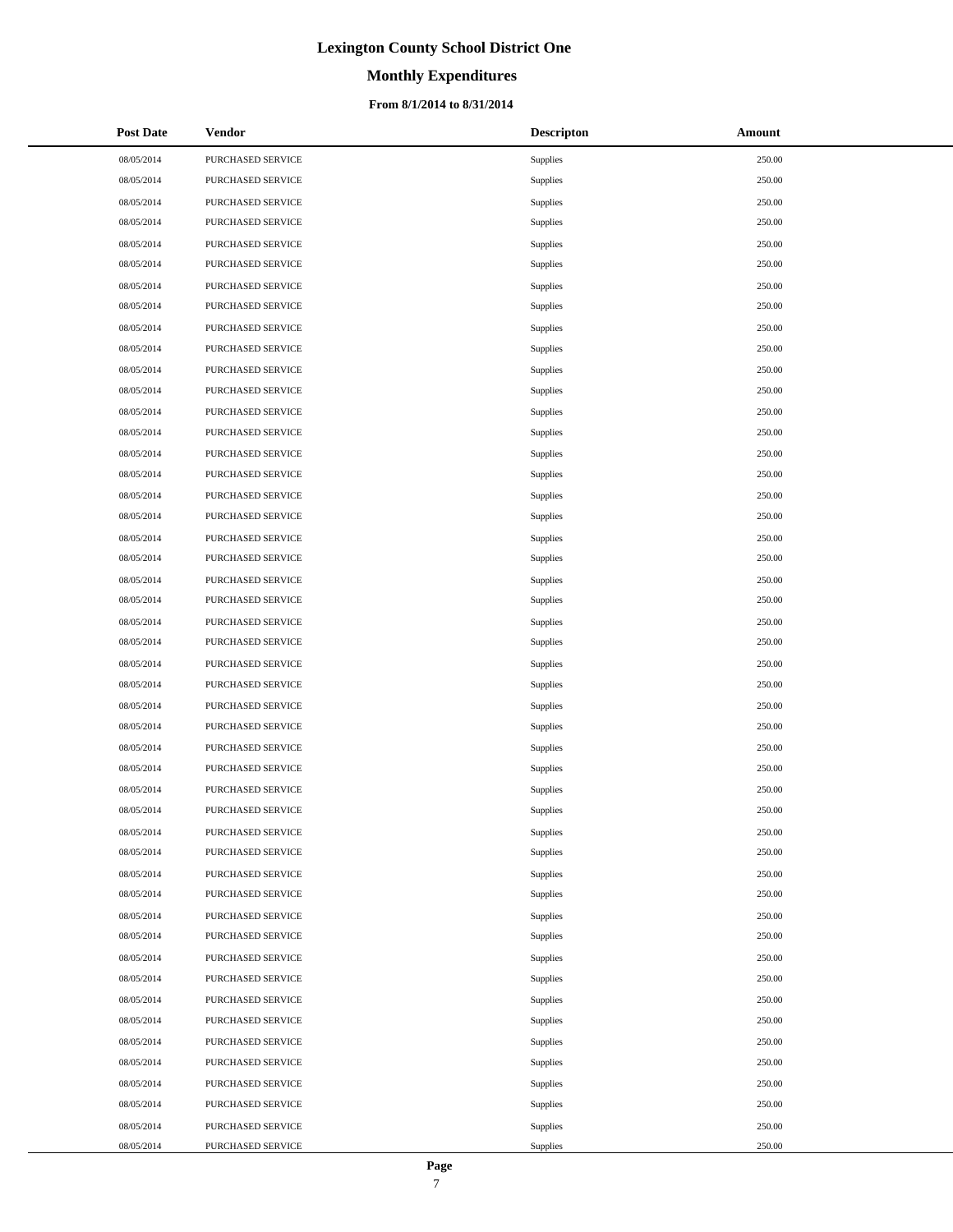# **Monthly Expenditures**

#### **From 8/1/2014 to 8/31/2014**

| <b>Post Date</b> | <b>Vendor</b>            | <b>Descripton</b> | Amount |
|------------------|--------------------------|-------------------|--------|
| 08/05/2014       | PURCHASED SERVICE        | Supplies          | 250.00 |
| 08/05/2014       | PURCHASED SERVICE        | Supplies          | 250.00 |
| 08/05/2014       | PURCHASED SERVICE        | Supplies          | 250.00 |
| 08/05/2014       | PURCHASED SERVICE        | Supplies          | 250.00 |
| 08/05/2014       | PURCHASED SERVICE        | Supplies          | 250.00 |
| 08/05/2014       | PURCHASED SERVICE        | Supplies          | 250.00 |
| 08/05/2014       | PURCHASED SERVICE        | Supplies          | 250.00 |
| 08/05/2014       | PURCHASED SERVICE        | Supplies          | 250.00 |
| 08/05/2014       | PURCHASED SERVICE        | Supplies          | 250.00 |
| 08/05/2014       | PURCHASED SERVICE        | Supplies          | 250.00 |
| 08/05/2014       | PURCHASED SERVICE        | Supplies          | 250.00 |
| 08/05/2014       | PURCHASED SERVICE        | Supplies          | 250.00 |
| 08/05/2014       | PURCHASED SERVICE        | Supplies          | 250.00 |
| 08/05/2014       | PURCHASED SERVICE        | Supplies          | 250.00 |
| 08/05/2014       | <b>PURCHASED SERVICE</b> | Supplies          | 250.00 |
| 08/05/2014       | PURCHASED SERVICE        | Supplies          | 250.00 |
| 08/05/2014       | PURCHASED SERVICE        | Supplies          | 250.00 |
| 08/05/2014       | PURCHASED SERVICE        | Supplies          | 250.00 |
| 08/05/2014       | PURCHASED SERVICE        | Supplies          | 250.00 |
| 08/05/2014       | PURCHASED SERVICE        | Supplies          | 250.00 |
| 08/05/2014       | PURCHASED SERVICE        | Supplies          | 250.00 |
| 08/05/2014       | PURCHASED SERVICE        | Supplies          | 250.00 |
| 08/05/2014       | PURCHASED SERVICE        | Supplies          | 250.00 |
| 08/05/2014       | PURCHASED SERVICE        | Supplies          | 250.00 |
| 08/05/2014       | PURCHASED SERVICE        | Supplies          | 250.00 |
| 08/05/2014       | PURCHASED SERVICE        | Supplies          | 250.00 |
| 08/05/2014       | PURCHASED SERVICE        | Supplies          | 250.00 |
| 08/05/2014       | PURCHASED SERVICE        | Supplies          | 250.00 |
| 08/05/2014       | PURCHASED SERVICE        | Supplies          | 250.00 |
| 08/05/2014       | PURCHASED SERVICE        | Supplies          | 250.00 |
| 08/05/2014       | PURCHASED SERVICE        | Supplies          | 250.00 |
| 08/05/2014       | PURCHASED SERVICE        | Supplies          | 250.00 |
| 08/05/2014       | PURCHASED SERVICE        | Supplies          | 250.00 |
| 08/05/2014       | PURCHASED SERVICE        | Supplies          | 250.00 |
| 08/05/2014       | PURCHASED SERVICE        | Supplies          | 250.00 |
| 08/05/2014       | PURCHASED SERVICE        | Supplies          | 250.00 |
| 08/05/2014       | PURCHASED SERVICE        | Supplies          | 250.00 |
| 08/05/2014       | <b>PURCHASED SERVICE</b> | Supplies          | 250.00 |
| 08/05/2014       | PURCHASED SERVICE        | Supplies          | 250.00 |
| 08/05/2014       | PURCHASED SERVICE        | Supplies          | 250.00 |
| 08/05/2014       | PURCHASED SERVICE        | Supplies          | 250.00 |
| 08/05/2014       | PURCHASED SERVICE        | Supplies          | 250.00 |
| 08/05/2014       | PURCHASED SERVICE        | Supplies          | 250.00 |
| 08/05/2014       | PURCHASED SERVICE        | Supplies          | 250.00 |
| 08/05/2014       | PURCHASED SERVICE        | Supplies          | 250.00 |
| 08/05/2014       | PURCHASED SERVICE        | Supplies          | 250.00 |
| 08/05/2014       | PURCHASED SERVICE        | Supplies          | 250.00 |
| 08/05/2014       | PURCHASED SERVICE        | Supplies          | 250.00 |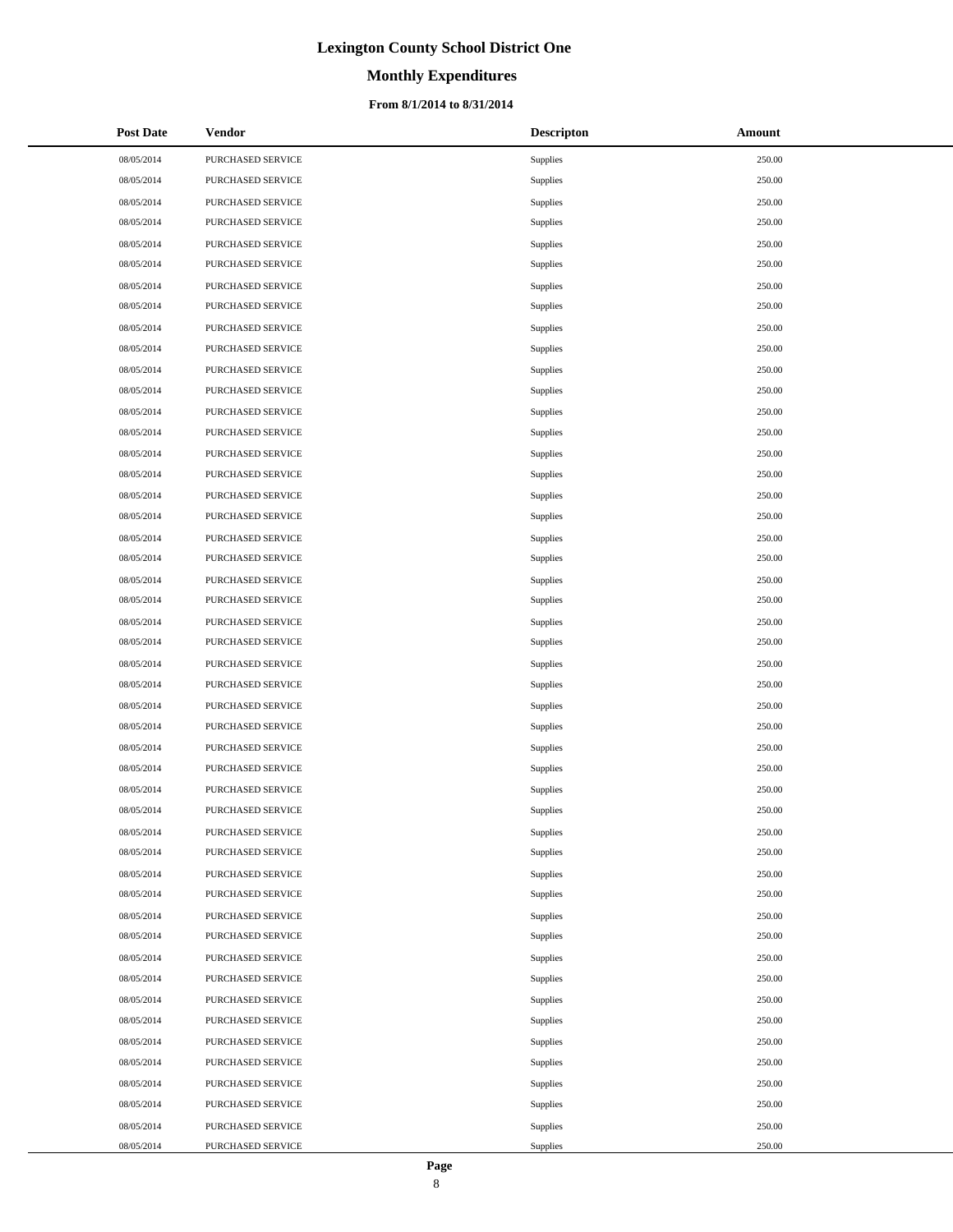### **Monthly Expenditures**

#### **From 8/1/2014 to 8/31/2014**

| <b>Post Date</b> | Vendor                   | <b>Descripton</b> | Amount |
|------------------|--------------------------|-------------------|--------|
| 08/05/2014       | PURCHASED SERVICE        | Supplies          | 250.00 |
| 08/05/2014       | PURCHASED SERVICE        | Supplies          | 250.00 |
| 08/05/2014       | PURCHASED SERVICE        | Supplies          | 250.00 |
| 08/05/2014       | PURCHASED SERVICE        | Supplies          | 250.00 |
| 08/05/2014       | PURCHASED SERVICE        | Supplies          | 250.00 |
| 08/05/2014       | PURCHASED SERVICE        | Supplies          | 250.00 |
| 08/05/2014       | PURCHASED SERVICE        | Supplies          | 250.00 |
| 08/05/2014       | PURCHASED SERVICE        | Supplies          | 250.00 |
| 08/05/2014       | PURCHASED SERVICE        | Supplies          | 250.00 |
| 08/05/2014       | PURCHASED SERVICE        | Supplies          | 250.00 |
| 08/05/2014       | PURCHASED SERVICE        | Supplies          | 250.00 |
| 08/05/2014       | PURCHASED SERVICE        | Supplies          | 250.00 |
| 08/05/2014       | PURCHASED SERVICE        | Supplies          | 250.00 |
| 08/05/2014       | PURCHASED SERVICE        | Supplies          | 250.00 |
| 08/05/2014       | PURCHASED SERVICE        | Supplies          | 250.00 |
| 08/05/2014       | PURCHASED SERVICE        | Supplies          | 250.00 |
| 08/05/2014       | PURCHASED SERVICE        | Supplies          | 250.00 |
| 08/05/2014       | PURCHASED SERVICE        | Supplies          | 250.00 |
| 08/05/2014       | PURCHASED SERVICE        | Supplies          | 250.00 |
| 08/05/2014       | PURCHASED SERVICE        | Supplies          | 250.00 |
| 08/05/2014       | PURCHASED SERVICE        | Supplies          | 250.00 |
| 08/05/2014       | PURCHASED SERVICE        | Supplies          | 250.00 |
| 08/05/2014       | PURCHASED SERVICE        | Supplies          | 250.00 |
| 08/05/2014       | PURCHASED SERVICE        | Supplies          | 250.00 |
| 08/05/2014       | PURCHASED SERVICE        | Supplies          | 250.00 |
| 08/05/2014       | PURCHASED SERVICE        | Supplies          | 250.00 |
| 08/05/2014       | PURCHASED SERVICE        | Supplies          | 250.00 |
| 08/05/2014       | PURCHASED SERVICE        | Supplies          | 250.00 |
| 08/05/2014       | PURCHASED SERVICE        | Supplies          | 250.00 |
| 08/05/2014       | PURCHASED SERVICE        | Supplies          | 250.00 |
| 08/05/2014       | PURCHASED SERVICE        | Supplies          | 250.00 |
| 08/05/2014       | PURCHASED SERVICE        | Supplies          | 250.00 |
| 08/05/2014       | PURCHASED SERVICE        | Supplies          | 250.00 |
| 08/05/2014       | <b>PURCHASED SERVICE</b> | Supplies          | 250.00 |
| 08/05/2014       | PURCHASED SERVICE        | Supplies          | 250.00 |
| 08/05/2014       | PURCHASED SERVICE        | Supplies          | 250.00 |
| 08/05/2014       | PURCHASED SERVICE        | Supplies          | 250.00 |
| 08/05/2014       | PURCHASED SERVICE        | Supplies          | 250.00 |
| 08/05/2014       | PURCHASED SERVICE        | Supplies          | 250.00 |
| 08/05/2014       | PURCHASED SERVICE        | Supplies          | 250.00 |
| 08/05/2014       | PURCHASED SERVICE        | Supplies          | 250.00 |
| 08/05/2014       | PURCHASED SERVICE        | Supplies          | 250.00 |
| 08/05/2014       | PURCHASED SERVICE        | Supplies          | 250.00 |
| 08/05/2014       | PURCHASED SERVICE        | Supplies          | 250.00 |
| 08/05/2014       | PURCHASED SERVICE        | Supplies          | 250.00 |
| 08/05/2014       | PURCHASED SERVICE        | Supplies          | 250.00 |
| 08/05/2014       | PURCHASED SERVICE        | Supplies          | 250.00 |
| 08/05/2014       | PURCHASED SERVICE        | Supplies          | 250.00 |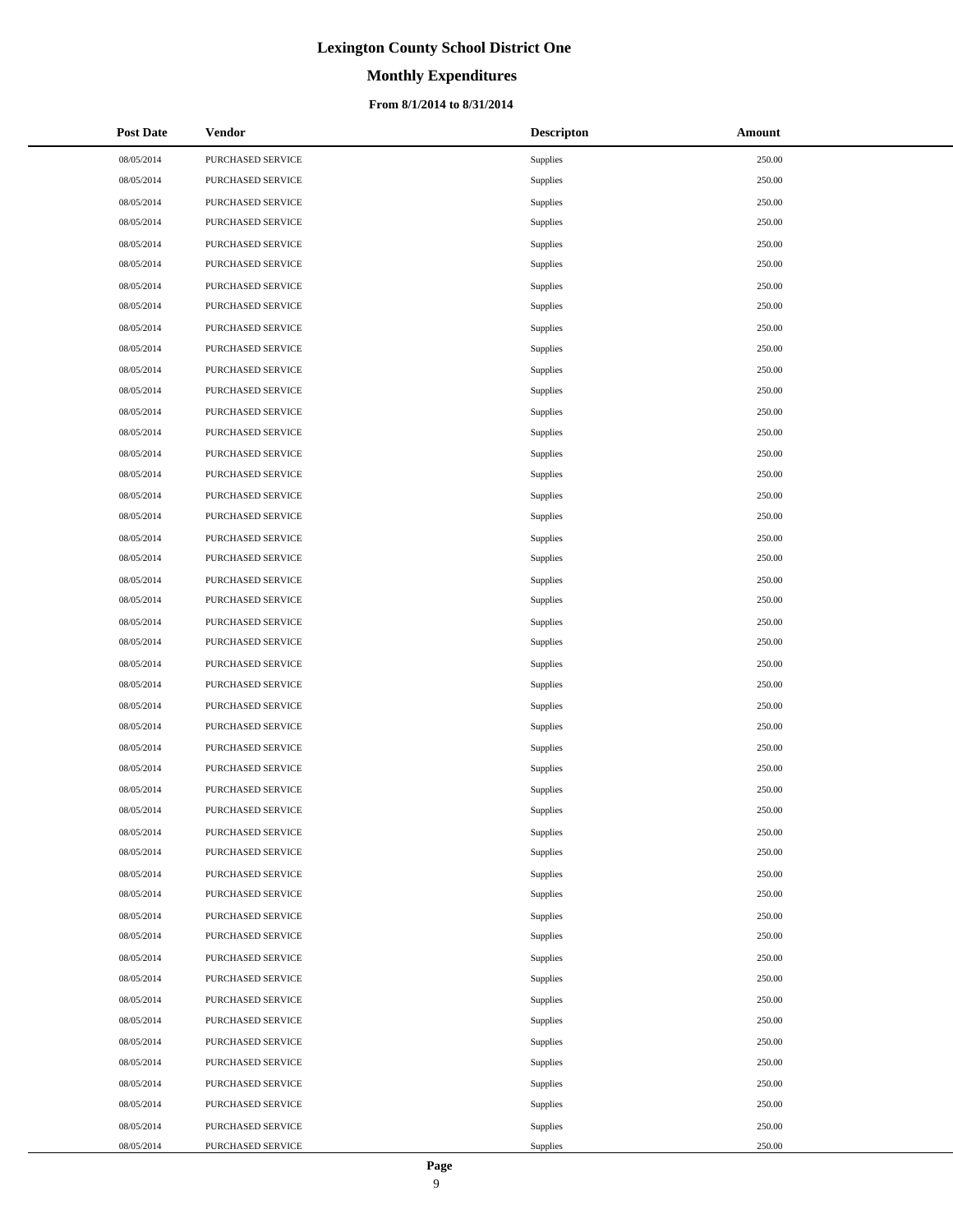# **Monthly Expenditures**

#### **From 8/1/2014 to 8/31/2014**

| <b>Post Date</b> | Vendor            | <b>Descripton</b> | Amount |
|------------------|-------------------|-------------------|--------|
| 08/05/2014       | PURCHASED SERVICE | Supplies          | 250.00 |
| 08/05/2014       | PURCHASED SERVICE | Supplies          | 250.00 |
| 08/05/2014       | PURCHASED SERVICE | Supplies          | 250.00 |
| 08/05/2014       | PURCHASED SERVICE | Supplies          | 250.00 |
| 08/05/2014       | PURCHASED SERVICE | Supplies          | 250.00 |
| 08/05/2014       | PURCHASED SERVICE | Supplies          | 250.00 |
| 08/05/2014       | PURCHASED SERVICE | Supplies          | 250.00 |
| 08/05/2014       | PURCHASED SERVICE | Supplies          | 250.00 |
| 08/05/2014       | PURCHASED SERVICE | Supplies          | 250.00 |
| 08/05/2014       | PURCHASED SERVICE | Supplies          | 250.00 |
| 08/05/2014       | PURCHASED SERVICE | Supplies          | 250.00 |
| 08/05/2014       | PURCHASED SERVICE | Supplies          | 250.00 |
| 08/05/2014       | PURCHASED SERVICE | Supplies          | 250.00 |
| 08/05/2014       | PURCHASED SERVICE | Supplies          | 250.00 |
| 08/05/2014       | PURCHASED SERVICE | Supplies          | 250.00 |
| 08/05/2014       | PURCHASED SERVICE | Supplies          | 250.00 |
| 08/05/2014       | PURCHASED SERVICE | Supplies          | 250.00 |
| 08/05/2014       | PURCHASED SERVICE | Supplies          | 250.00 |
| 08/05/2014       | PURCHASED SERVICE | Supplies          | 250.00 |
| 08/05/2014       | PURCHASED SERVICE | Supplies          | 250.00 |
| 08/05/2014       | PURCHASED SERVICE | Supplies          | 250.00 |
| 08/05/2014       | PURCHASED SERVICE | Supplies          | 250.00 |
| 08/05/2014       | PURCHASED SERVICE | Supplies          | 250.00 |
| 08/05/2014       | PURCHASED SERVICE | Supplies          | 250.00 |
| 08/05/2014       | PURCHASED SERVICE | Supplies          | 250.00 |
| 08/05/2014       | PURCHASED SERVICE | Supplies          | 250.00 |
| 08/05/2014       | PURCHASED SERVICE | Supplies          | 250.00 |
| 08/05/2014       | PURCHASED SERVICE | Supplies          | 250.00 |
| 08/05/2014       | PURCHASED SERVICE | Supplies          | 250.00 |
| 08/05/2014       | PURCHASED SERVICE | Supplies          | 250.00 |
| 08/05/2014       | PURCHASED SERVICE | Supplies          | 250.00 |
| 08/05/2014       | PURCHASED SERVICE | Supplies          | 250.00 |
| 08/05/2014       | PURCHASED SERVICE | Supplies          | 250.00 |
| 08/05/2014       | PURCHASED SERVICE | Supplies          | 250.00 |
| 08/05/2014       | PURCHASED SERVICE | Supplies          | 250.00 |
| 08/05/2014       | PURCHASED SERVICE | Supplies          | 250.00 |
| 08/05/2014       | PURCHASED SERVICE | Supplies          | 250.00 |
| 08/05/2014       | PURCHASED SERVICE | Supplies          | 250.00 |
| 08/05/2014       | PURCHASED SERVICE | Supplies          | 250.00 |
| 08/05/2014       | PURCHASED SERVICE | Supplies          | 250.00 |
| 08/05/2014       | PURCHASED SERVICE | Supplies          | 250.00 |
| 08/05/2014       | PURCHASED SERVICE | Supplies          | 250.00 |
| 08/05/2014       | PURCHASED SERVICE | Supplies          | 250.00 |
| 08/05/2014       | PURCHASED SERVICE | Supplies          | 250.00 |
| 08/05/2014       | PURCHASED SERVICE | Supplies          | 250.00 |
| 08/05/2014       | PURCHASED SERVICE | Supplies          | 250.00 |
| 08/05/2014       | PURCHASED SERVICE | Supplies          | 250.00 |
| 08/05/2014       | PURCHASED SERVICE | Supplies          | 250.00 |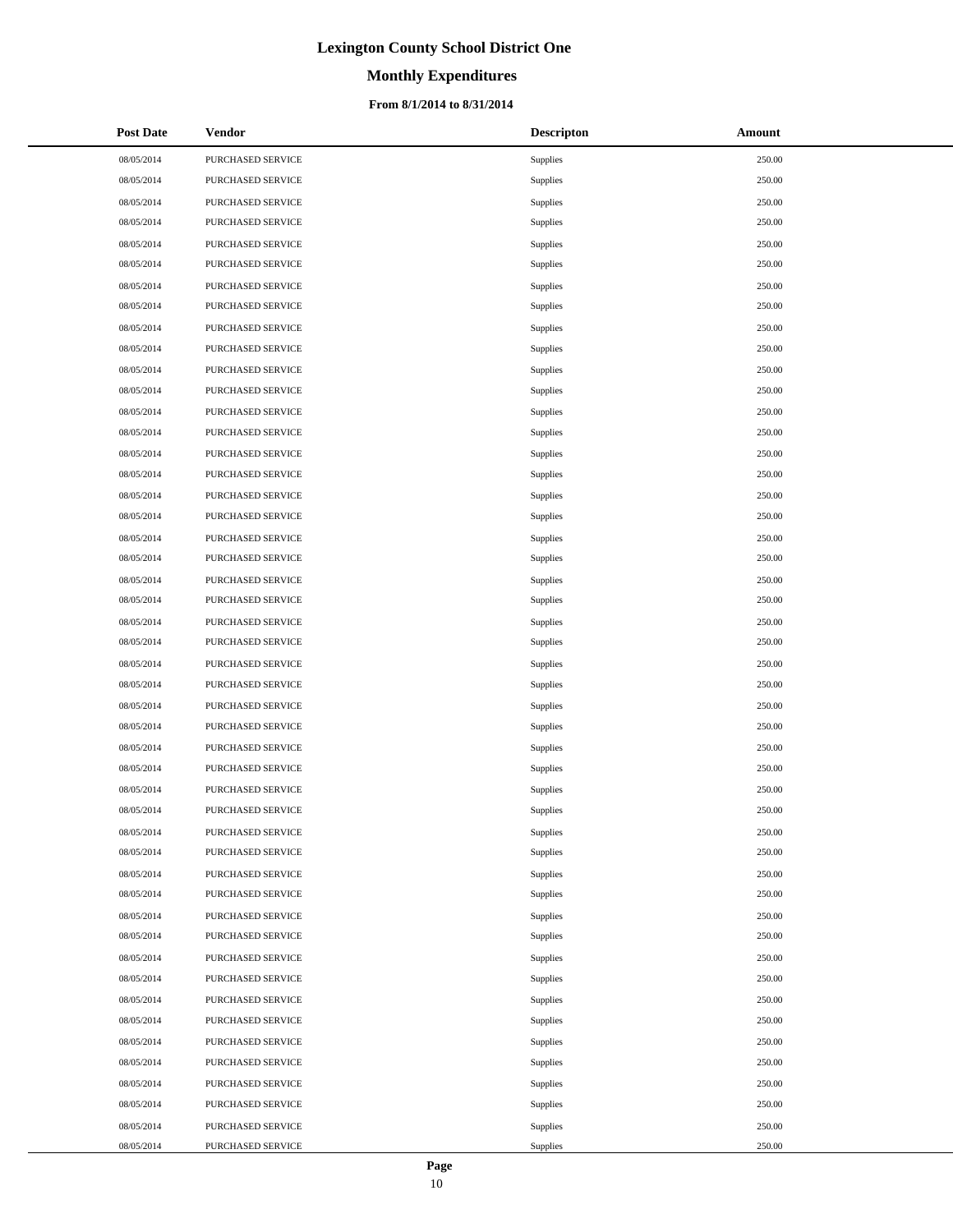# **Monthly Expenditures**

#### **From 8/1/2014 to 8/31/2014**

| <b>Post Date</b> | Vendor                   | <b>Descripton</b> | Amount |
|------------------|--------------------------|-------------------|--------|
| 08/05/2014       | PURCHASED SERVICE        | Supplies          | 250.00 |
| 08/05/2014       | PURCHASED SERVICE        | Supplies          | 250.00 |
| 08/05/2014       | PURCHASED SERVICE        | Supplies          | 250.00 |
| 08/05/2014       | PURCHASED SERVICE        | Supplies          | 250.00 |
| 08/05/2014       | PURCHASED SERVICE        | Supplies          | 250.00 |
| 08/05/2014       | PURCHASED SERVICE        | Supplies          | 250.00 |
| 08/05/2014       | PURCHASED SERVICE        | Supplies          | 250.00 |
| 08/05/2014       | PURCHASED SERVICE        | Supplies          | 250.00 |
| 08/05/2014       | PURCHASED SERVICE        | Supplies          | 250.00 |
| 08/05/2014       | PURCHASED SERVICE        | Supplies          | 250.00 |
| 08/05/2014       | PURCHASED SERVICE        | Supplies          | 250.00 |
| 08/05/2014       | PURCHASED SERVICE        | Supplies          | 250.00 |
| 08/05/2014       | PURCHASED SERVICE        | Supplies          | 250.00 |
| 08/05/2014       | PURCHASED SERVICE        | Supplies          | 250.00 |
| 08/05/2014       | PURCHASED SERVICE        | Supplies          | 250.00 |
| 08/05/2014       | PURCHASED SERVICE        | Supplies          | 250.00 |
| 08/05/2014       | PURCHASED SERVICE        | Supplies          | 250.00 |
| 08/05/2014       | PURCHASED SERVICE        | Supplies          | 250.00 |
| 08/05/2014       | PURCHASED SERVICE        | Supplies          | 250.00 |
| 08/05/2014       | PURCHASED SERVICE        | Supplies          | 250.00 |
| 08/05/2014       | PURCHASED SERVICE        | Supplies          | 250.00 |
| 08/05/2014       | PURCHASED SERVICE        | Supplies          | 250.00 |
| 08/05/2014       | PURCHASED SERVICE        | Supplies          | 250.00 |
| 08/05/2014       | PURCHASED SERVICE        | Supplies          | 250.00 |
| 08/05/2014       | PURCHASED SERVICE        | Supplies          | 250.00 |
| 08/05/2014       | PURCHASED SERVICE        | Supplies          | 250.00 |
| 08/05/2014       | PURCHASED SERVICE        | Supplies          | 250.00 |
| 08/05/2014       | PURCHASED SERVICE        | Supplies          | 250.00 |
| 08/05/2014       | PURCHASED SERVICE        | Supplies          | 250.00 |
| 08/05/2014       | PURCHASED SERVICE        | Supplies          | 250.00 |
| 08/05/2014       | PURCHASED SERVICE        | Supplies          | 250.00 |
| 08/05/2014       | PURCHASED SERVICE        | Supplies          | 250.00 |
| 08/05/2014       | PURCHASED SERVICE        | Supplies          | 250.00 |
| 08/05/2014       | <b>PURCHASED SERVICE</b> | Supplies          | 250.00 |
| 08/05/2014       | PURCHASED SERVICE        | Supplies          | 250.00 |
| 08/05/2014       | PURCHASED SERVICE        | Supplies          | 250.00 |
| 08/05/2014       | PURCHASED SERVICE        | Supplies          | 250.00 |
| 08/05/2014       | PURCHASED SERVICE        | Supplies          | 250.00 |
| 08/05/2014       | PURCHASED SERVICE        | Supplies          | 250.00 |
| 08/05/2014       | PURCHASED SERVICE        | Supplies          | 250.00 |
| 08/05/2014       | PURCHASED SERVICE        | Supplies          | 250.00 |
| 08/05/2014       | PURCHASED SERVICE        | Supplies          | 250.00 |
| 08/05/2014       | PURCHASED SERVICE        | Supplies          | 250.00 |
| 08/05/2014       | PURCHASED SERVICE        | Supplies          | 250.00 |
| 08/05/2014       | PURCHASED SERVICE        | Supplies          | 250.00 |
| 08/05/2014       | PURCHASED SERVICE        | Supplies          | 250.00 |
| 08/05/2014       | PURCHASED SERVICE        | Supplies          | 250.00 |
| 08/05/2014       | PURCHASED SERVICE        | Supplies          | 250.00 |

 $\overline{a}$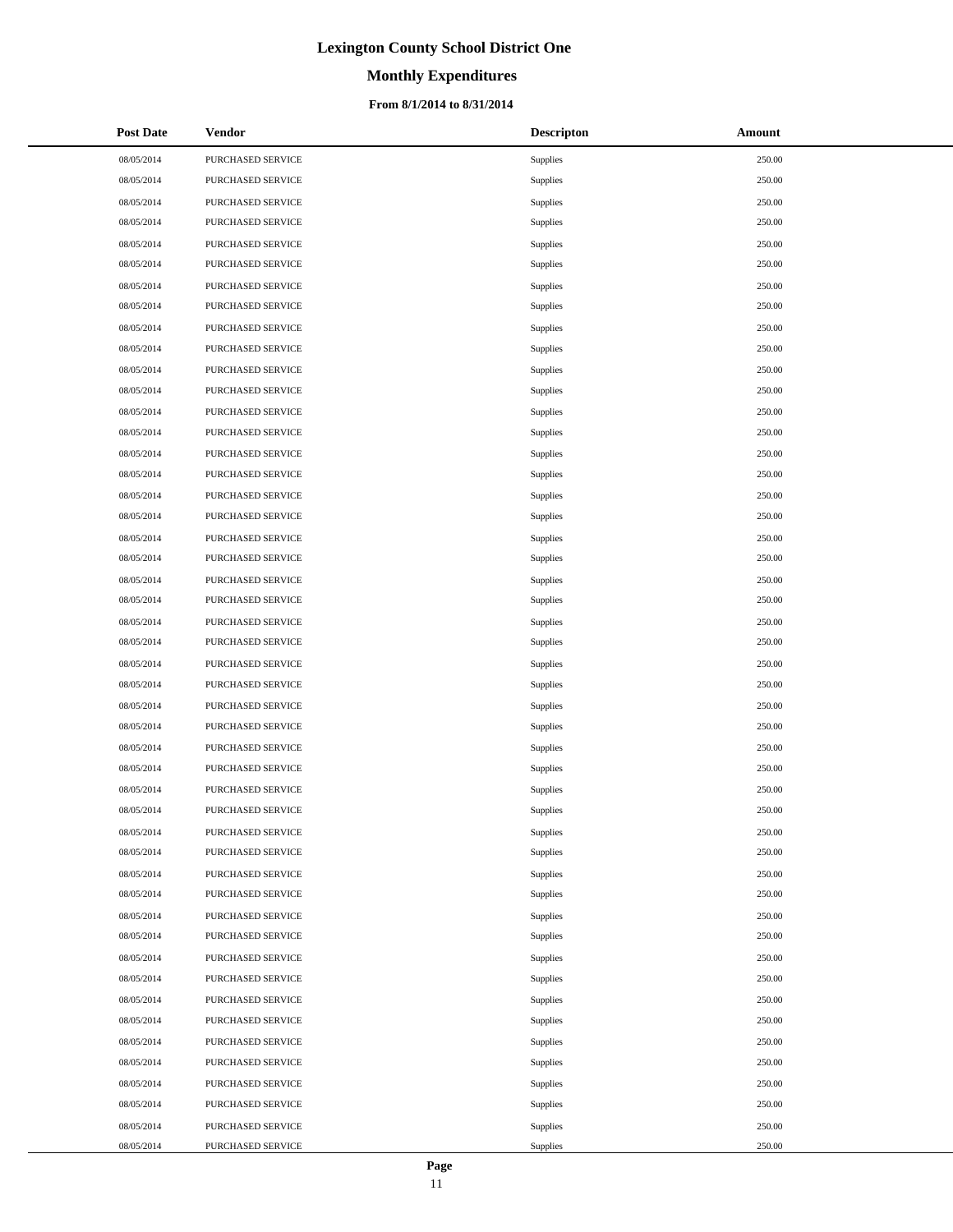# **Monthly Expenditures**

#### **From 8/1/2014 to 8/31/2014**

| <b>Post Date</b> | Vendor                   | <b>Descripton</b> | Amount |
|------------------|--------------------------|-------------------|--------|
| 08/05/2014       | PURCHASED SERVICE        | Supplies          | 250.00 |
| 08/05/2014       | PURCHASED SERVICE        | Supplies          | 250.00 |
| 08/05/2014       | PURCHASED SERVICE        | Supplies          | 250.00 |
| 08/05/2014       | PURCHASED SERVICE        | Supplies          | 250.00 |
| 08/05/2014       | PURCHASED SERVICE        | Supplies          | 250.00 |
| 08/05/2014       | PURCHASED SERVICE        | Supplies          | 250.00 |
| 08/05/2014       | PURCHASED SERVICE        | Supplies          | 250.00 |
| 08/05/2014       | PURCHASED SERVICE        | Supplies          | 250.00 |
| 08/05/2014       | PURCHASED SERVICE        | Supplies          | 250.00 |
| 08/05/2014       | PURCHASED SERVICE        | Supplies          | 250.00 |
| 08/05/2014       | PURCHASED SERVICE        | Supplies          | 250.00 |
| 08/05/2014       | PURCHASED SERVICE        | Supplies          | 250.00 |
| 08/05/2014       | PURCHASED SERVICE        | Supplies          | 250.00 |
| 08/05/2014       | PURCHASED SERVICE        | Supplies          | 250.00 |
| 08/05/2014       | PURCHASED SERVICE        | Supplies          | 250.00 |
| 08/05/2014       | PURCHASED SERVICE        | Supplies          | 250.00 |
| 08/05/2014       | PURCHASED SERVICE        | Supplies          | 250.00 |
| 08/05/2014       | PURCHASED SERVICE        | Supplies          | 250.00 |
| 08/05/2014       | PURCHASED SERVICE        | Supplies          | 250.00 |
| 08/05/2014       | PURCHASED SERVICE        | Supplies          | 250.00 |
| 08/05/2014       | PURCHASED SERVICE        | Supplies          | 250.00 |
| 08/05/2014       | PURCHASED SERVICE        | Supplies          | 250.00 |
| 08/05/2014       | PURCHASED SERVICE        | Supplies          | 250.00 |
| 08/05/2014       | PURCHASED SERVICE        | Supplies          | 250.00 |
| 08/05/2014       | PURCHASED SERVICE        | Supplies          | 250.00 |
| 08/05/2014       | PURCHASED SERVICE        | Supplies          | 250.00 |
| 08/05/2014       | PURCHASED SERVICE        | Supplies          | 250.00 |
| 08/05/2014       | PURCHASED SERVICE        | Supplies          | 250.00 |
| 08/05/2014       | PURCHASED SERVICE        | Supplies          | 250.00 |
| 08/05/2014       | PURCHASED SERVICE        | Supplies          | 250.00 |
| 08/05/2014       | PURCHASED SERVICE        | Supplies          | 250.00 |
| 08/05/2014       | PURCHASED SERVICE        | Supplies          | 250.00 |
| 08/05/2014       | PURCHASED SERVICE        | Supplies          | 250.00 |
| 08/05/2014       | <b>PURCHASED SERVICE</b> | Supplies          | 250.00 |
| 08/05/2014       | PURCHASED SERVICE        | Supplies          | 250.00 |
| 08/05/2014       | PURCHASED SERVICE        | Supplies          | 250.00 |
| 08/05/2014       | PURCHASED SERVICE        | Supplies          | 250.00 |
| 08/05/2014       | PURCHASED SERVICE        | Supplies          | 250.00 |
| 08/05/2014       | PURCHASED SERVICE        | Supplies          | 250.00 |
| 08/05/2014       | PURCHASED SERVICE        | Supplies          | 250.00 |
| 08/05/2014       | PURCHASED SERVICE        | Supplies          | 250.00 |
| 08/05/2014       | PURCHASED SERVICE        | Supplies          | 250.00 |
| 08/05/2014       | PURCHASED SERVICE        | Supplies          | 250.00 |
| 08/05/2014       | PURCHASED SERVICE        | Supplies          | 250.00 |
| 08/05/2014       | PURCHASED SERVICE        | Supplies          | 250.00 |
| 08/05/2014       | PURCHASED SERVICE        | Supplies          | 250.00 |
| 08/05/2014       | PURCHASED SERVICE        | Supplies          | 250.00 |
| 08/05/2014       | PURCHASED SERVICE        | Supplies          | 250.00 |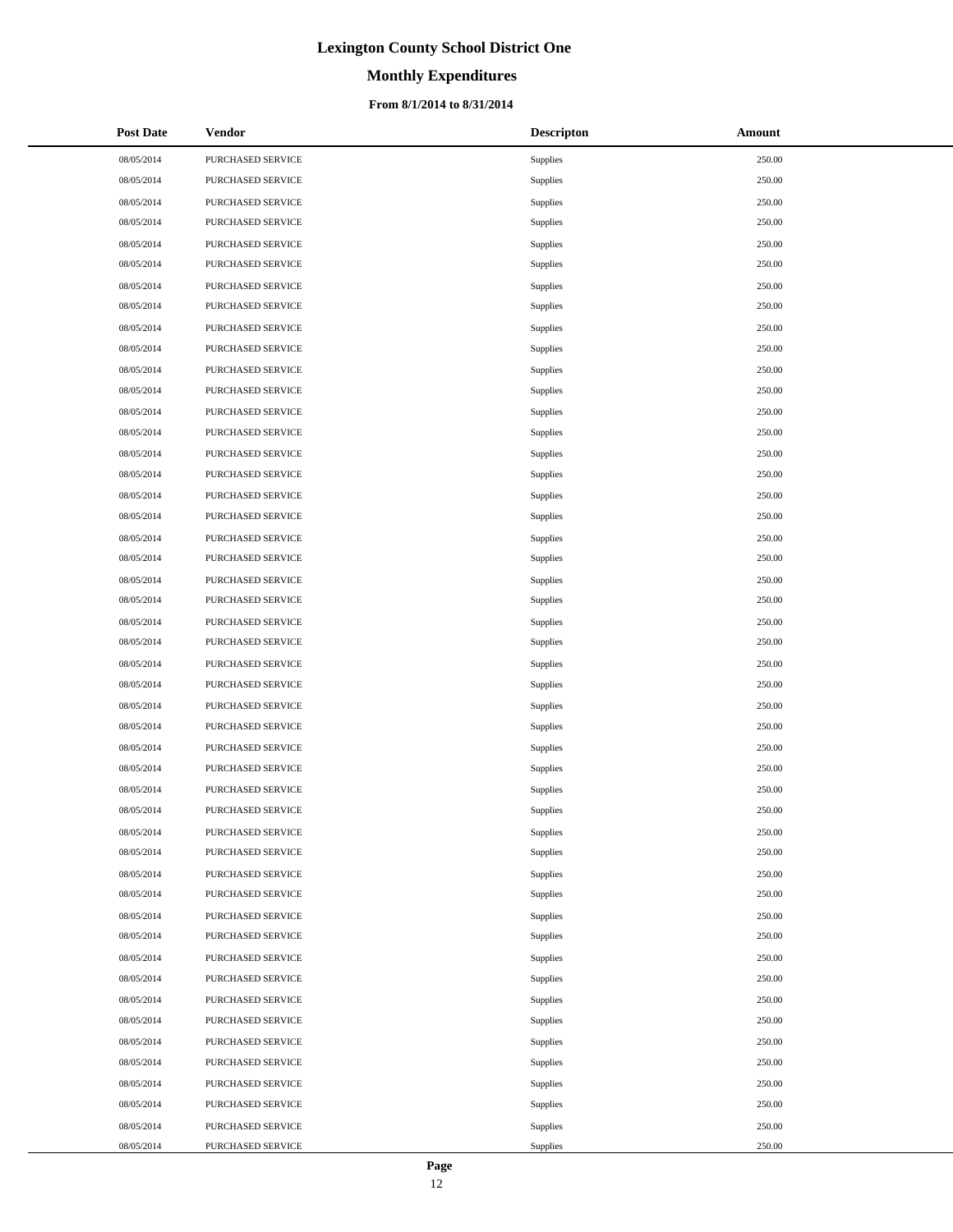# **Monthly Expenditures**

#### **From 8/1/2014 to 8/31/2014**

| <b>Post Date</b> | Vendor                   | <b>Descripton</b> | Amount |
|------------------|--------------------------|-------------------|--------|
| 08/05/2014       | PURCHASED SERVICE        | Supplies          | 250.00 |
| 08/05/2014       | PURCHASED SERVICE        | Supplies          | 250.00 |
| 08/05/2014       | PURCHASED SERVICE        | Supplies          | 250.00 |
| 08/05/2014       | PURCHASED SERVICE        | Supplies          | 250.00 |
| 08/05/2014       | PURCHASED SERVICE        | Supplies          | 250.00 |
| 08/05/2014       | PURCHASED SERVICE        | Supplies          | 250.00 |
| 08/05/2014       | PURCHASED SERVICE        | Supplies          | 250.00 |
| 08/05/2014       | PURCHASED SERVICE        | Supplies          | 250.00 |
| 08/05/2014       | PURCHASED SERVICE        | Supplies          | 250.00 |
| 08/05/2014       | PURCHASED SERVICE        | Supplies          | 250.00 |
| 08/05/2014       | PURCHASED SERVICE        | Supplies          | 250.00 |
| 08/05/2014       | PURCHASED SERVICE        | Supplies          | 250.00 |
| 08/05/2014       | PURCHASED SERVICE        | Supplies          | 250.00 |
| 08/05/2014       | PURCHASED SERVICE        | Supplies          | 250.00 |
| 08/05/2014       | PURCHASED SERVICE        | Supplies          | 250.00 |
| 08/05/2014       | PURCHASED SERVICE        | Supplies          | 250.00 |
| 08/05/2014       | PURCHASED SERVICE        | Supplies          | 250.00 |
| 08/05/2014       | PURCHASED SERVICE        | Supplies          | 250.00 |
| 08/05/2014       | PURCHASED SERVICE        | Supplies          | 250.00 |
| 08/05/2014       | PURCHASED SERVICE        | Supplies          | 250.00 |
| 08/05/2014       | PURCHASED SERVICE        | Supplies          | 250.00 |
| 08/05/2014       | PURCHASED SERVICE        | Supplies          | 250.00 |
| 08/05/2014       | PURCHASED SERVICE        | Supplies          | 250.00 |
| 08/05/2014       | PURCHASED SERVICE        | Supplies          | 250.00 |
| 08/05/2014       | PURCHASED SERVICE        | Supplies          | 250.00 |
| 08/05/2014       | PURCHASED SERVICE        | Supplies          | 250.00 |
| 08/05/2014       | PURCHASED SERVICE        | Supplies          | 250.00 |
| 08/05/2014       | PURCHASED SERVICE        | Supplies          | 250.00 |
| 08/05/2014       | PURCHASED SERVICE        | Supplies          | 250.00 |
| 08/05/2014       | PURCHASED SERVICE        | Supplies          | 250.00 |
| 08/05/2014       | PURCHASED SERVICE        | Supplies          | 250.00 |
| 08/05/2014       | PURCHASED SERVICE        | Supplies          | 250.00 |
| 08/05/2014       | PURCHASED SERVICE        | Supplies          | 250.00 |
| 08/05/2014       | <b>PURCHASED SERVICE</b> | Supplies          | 250.00 |
| 08/05/2014       | PURCHASED SERVICE        | Supplies          | 250.00 |
| 08/05/2014       | PURCHASED SERVICE        | Supplies          | 250.00 |
| 08/05/2014       | PURCHASED SERVICE        | Supplies          | 250.00 |
| 08/05/2014       | PURCHASED SERVICE        | Supplies          | 250.00 |
| 08/05/2014       | PURCHASED SERVICE        | Supplies          | 250.00 |
| 08/05/2014       | PURCHASED SERVICE        | Supplies          | 250.00 |
| 08/05/2014       | PURCHASED SERVICE        | Supplies          | 250.00 |
| 08/05/2014       | PURCHASED SERVICE        | Supplies          | 250.00 |
| 08/05/2014       | PURCHASED SERVICE        | Supplies          | 250.00 |
| 08/05/2014       | PURCHASED SERVICE        | Supplies          | 250.00 |
| 08/05/2014       | PURCHASED SERVICE        | Supplies          | 250.00 |
| 08/05/2014       | PURCHASED SERVICE        | Supplies          | 250.00 |
| 08/05/2014       | PURCHASED SERVICE        | Supplies          | 250.00 |
| 08/05/2014       | PURCHASED SERVICE        | Supplies          | 250.00 |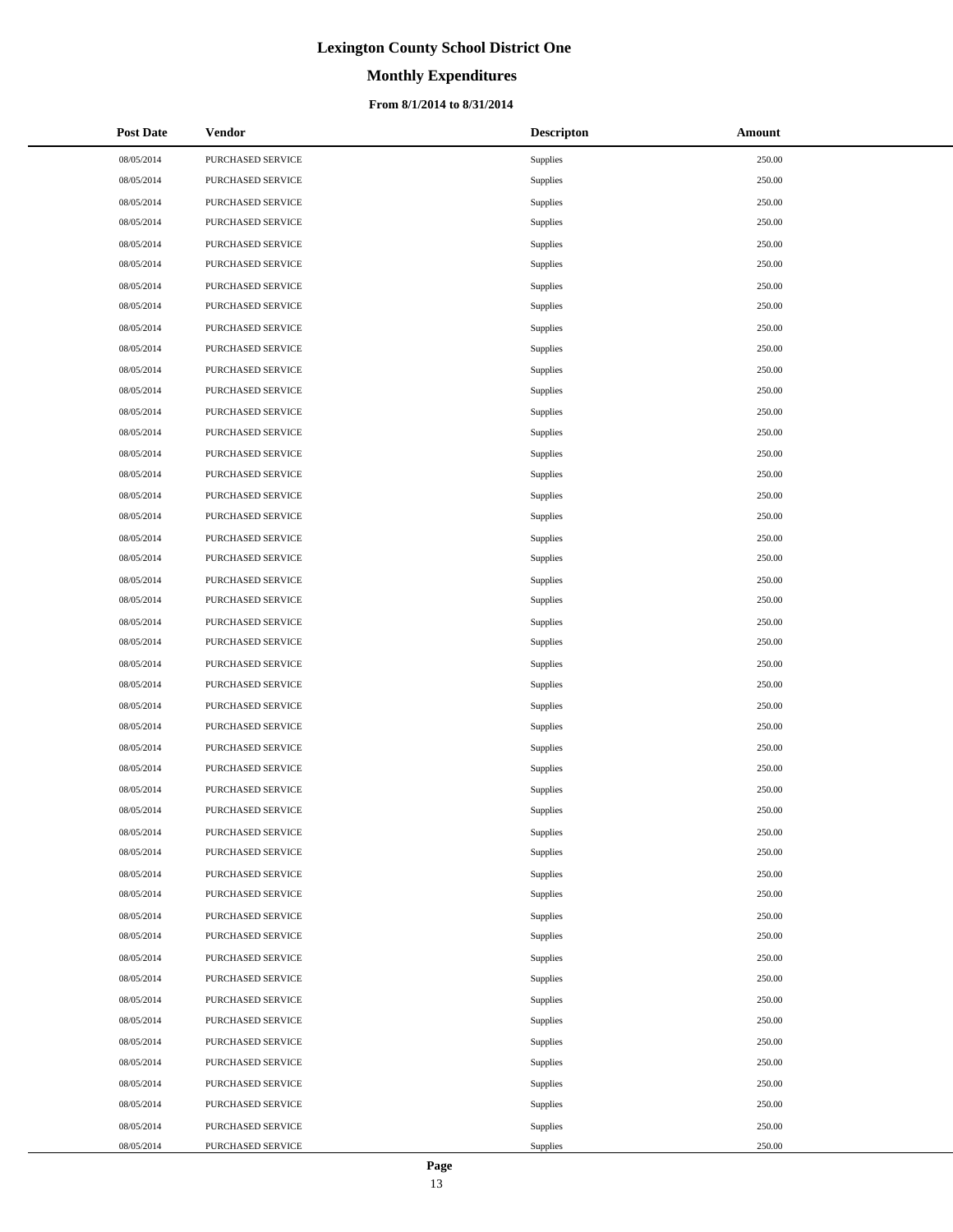# **Monthly Expenditures**

#### **From 8/1/2014 to 8/31/2014**

| <b>Post Date</b> | Vendor                   | <b>Descripton</b> | Amount |
|------------------|--------------------------|-------------------|--------|
| 08/05/2014       | PURCHASED SERVICE        | Supplies          | 250.00 |
| 08/05/2014       | PURCHASED SERVICE        | Supplies          | 250.00 |
| 08/05/2014       | PURCHASED SERVICE        | Supplies          | 250.00 |
| 08/05/2014       | PURCHASED SERVICE        | Supplies          | 250.00 |
| 08/05/2014       | PURCHASED SERVICE        | Supplies          | 250.00 |
| 08/05/2014       | PURCHASED SERVICE        | Supplies          | 250.00 |
| 08/05/2014       | PURCHASED SERVICE        | Supplies          | 250.00 |
| 08/05/2014       | PURCHASED SERVICE        | Supplies          | 250.00 |
| 08/05/2014       | PURCHASED SERVICE        | Supplies          | 250.00 |
| 08/05/2014       | PURCHASED SERVICE        | Supplies          | 250.00 |
| 08/05/2014       | PURCHASED SERVICE        | Supplies          | 250.00 |
| 08/05/2014       | PURCHASED SERVICE        | Supplies          | 250.00 |
| 08/05/2014       | PURCHASED SERVICE        | Supplies          | 250.00 |
| 08/05/2014       | PURCHASED SERVICE        | Supplies          | 250.00 |
| 08/05/2014       | PURCHASED SERVICE        | Supplies          | 250.00 |
| 08/05/2014       | PURCHASED SERVICE        | Supplies          | 250.00 |
| 08/05/2014       | PURCHASED SERVICE        | Supplies          | 250.00 |
| 08/05/2014       | PURCHASED SERVICE        | Supplies          | 250.00 |
| 08/05/2014       | PURCHASED SERVICE        | Supplies          | 250.00 |
| 08/05/2014       | PURCHASED SERVICE        | Supplies          | 250.00 |
| 08/05/2014       | PURCHASED SERVICE        | Supplies          | 250.00 |
| 08/05/2014       | PURCHASED SERVICE        | Supplies          | 250.00 |
| 08/05/2014       | PURCHASED SERVICE        | Supplies          | 250.00 |
| 08/05/2014       | PURCHASED SERVICE        | Supplies          | 250.00 |
| 08/05/2014       | PURCHASED SERVICE        | Supplies          | 250.00 |
| 08/05/2014       | PURCHASED SERVICE        | Supplies          | 250.00 |
| 08/05/2014       | PURCHASED SERVICE        | Supplies          | 250.00 |
| 08/05/2014       | PURCHASED SERVICE        | Supplies          | 250.00 |
| 08/05/2014       | PURCHASED SERVICE        | Supplies          | 250.00 |
| 08/05/2014       | PURCHASED SERVICE        | Supplies          | 250.00 |
| 08/05/2014       | PURCHASED SERVICE        | Supplies          | 250.00 |
| 08/05/2014       | PURCHASED SERVICE        | Supplies          | 250.00 |
| 08/05/2014       | PURCHASED SERVICE        | Supplies          | 250.00 |
| 08/05/2014       | <b>PURCHASED SERVICE</b> | Supplies          | 250.00 |
| 08/05/2014       | PURCHASED SERVICE        | Supplies          | 250.00 |
| 08/05/2014       | PURCHASED SERVICE        | Supplies          | 250.00 |
| 08/05/2014       | PURCHASED SERVICE        | Supplies          | 250.00 |
| 08/05/2014       | PURCHASED SERVICE        | Supplies          | 250.00 |
| 08/05/2014       | PURCHASED SERVICE        | Supplies          | 250.00 |
| 08/05/2014       | PURCHASED SERVICE        | Supplies          | 250.00 |
| 08/05/2014       | PURCHASED SERVICE        | Supplies          | 250.00 |
| 08/05/2014       | PURCHASED SERVICE        | Supplies          | 250.00 |
| 08/05/2014       | PURCHASED SERVICE        | Supplies          | 250.00 |
| 08/05/2014       | PURCHASED SERVICE        | Supplies          | 250.00 |
| 08/05/2014       | PURCHASED SERVICE        | Supplies          | 250.00 |
| 08/05/2014       | PURCHASED SERVICE        | Supplies          | 250.00 |
| 08/05/2014       | PURCHASED SERVICE        | Supplies          | 250.00 |
| 08/05/2014       | PURCHASED SERVICE        | Supplies          | 250.00 |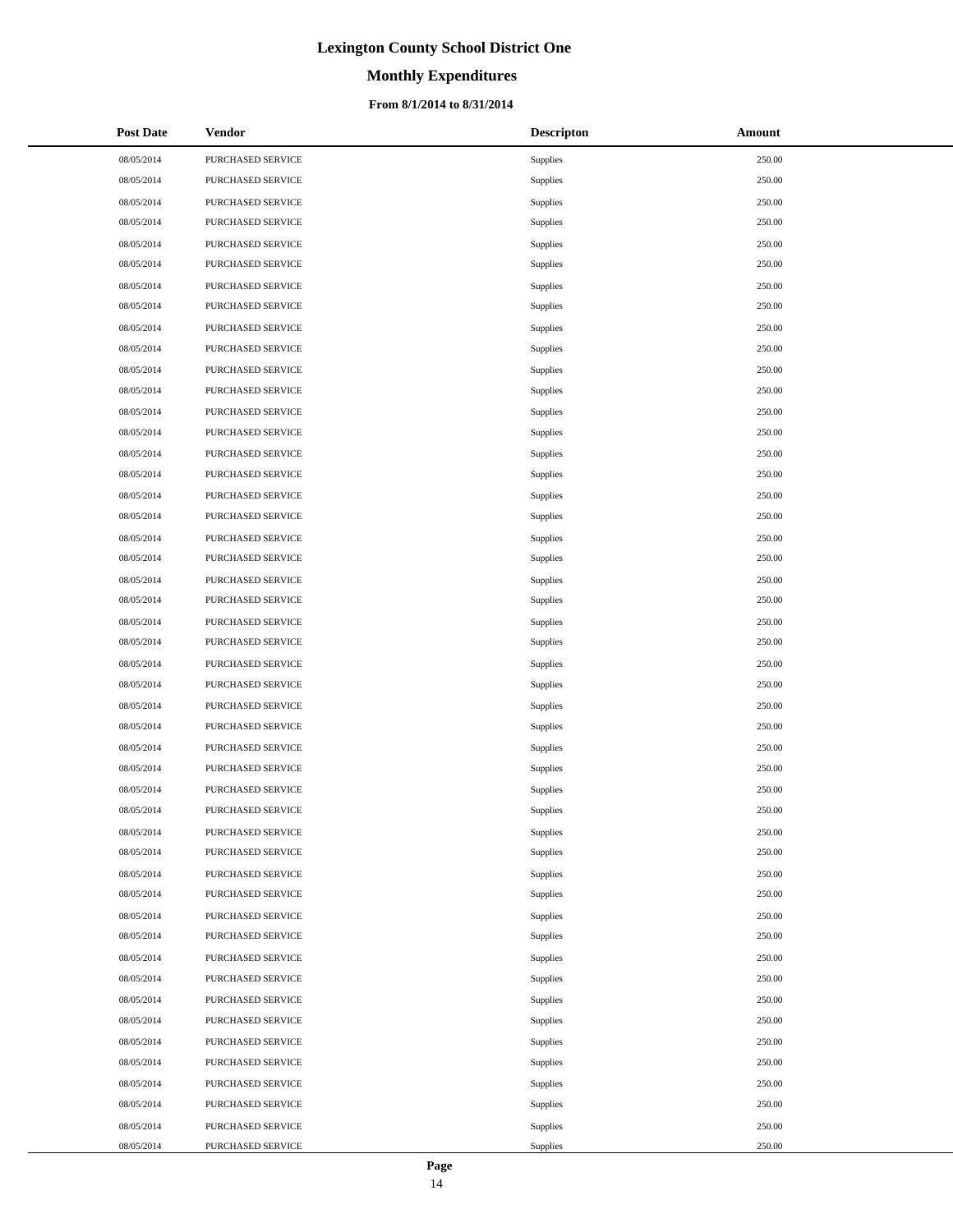# **Monthly Expenditures**

#### **From 8/1/2014 to 8/31/2014**

| <b>Post Date</b> | Vendor            | <b>Descripton</b> | Amount |
|------------------|-------------------|-------------------|--------|
| 08/05/2014       | PURCHASED SERVICE | Supplies          | 250.00 |
| 08/05/2014       | PURCHASED SERVICE | Supplies          | 250.00 |
| 08/05/2014       | PURCHASED SERVICE | Supplies          | 250.00 |
| 08/05/2014       | PURCHASED SERVICE | Supplies          | 250.00 |
| 08/05/2014       | PURCHASED SERVICE | Supplies          | 250.00 |
| 08/05/2014       | PURCHASED SERVICE | Supplies          | 250.00 |
| 08/05/2014       | PURCHASED SERVICE | Supplies          | 250.00 |
| 08/05/2014       | PURCHASED SERVICE | Supplies          | 250.00 |
| 08/05/2014       | PURCHASED SERVICE | Supplies          | 250.00 |
| 08/05/2014       | PURCHASED SERVICE | Supplies          | 250.00 |
| 08/05/2014       | PURCHASED SERVICE | Supplies          | 250.00 |
| 08/05/2014       | PURCHASED SERVICE | Supplies          | 250.00 |
| 08/05/2014       | PURCHASED SERVICE | Supplies          | 250.00 |
| 08/05/2014       | PURCHASED SERVICE | Supplies          | 250.00 |
| 08/05/2014       | PURCHASED SERVICE | Supplies          | 250.00 |
| 08/05/2014       | PURCHASED SERVICE | Supplies          | 250.00 |
| 08/05/2014       | PURCHASED SERVICE | Supplies          | 250.00 |
| 08/05/2014       | PURCHASED SERVICE | Supplies          | 250.00 |
| 08/05/2014       | PURCHASED SERVICE | Supplies          | 250.00 |
| 08/05/2014       | PURCHASED SERVICE | Supplies          | 250.00 |
| 08/05/2014       | PURCHASED SERVICE | Supplies          | 250.00 |
| 08/05/2014       | PURCHASED SERVICE | Supplies          | 250.00 |
| 08/05/2014       | PURCHASED SERVICE | Supplies          | 250.00 |
| 08/05/2014       | PURCHASED SERVICE | Supplies          | 250.00 |
| 08/05/2014       | PURCHASED SERVICE | Supplies          | 250.00 |
| 08/05/2014       | PURCHASED SERVICE | Supplies          | 250.00 |
| 08/05/2014       | PURCHASED SERVICE | Supplies          | 250.00 |
| 08/05/2014       | PURCHASED SERVICE | Supplies          | 250.00 |
| 08/05/2014       | PURCHASED SERVICE | Supplies          | 250.00 |
| 08/05/2014       | PURCHASED SERVICE | Supplies          | 250.00 |
| 08/05/2014       | PURCHASED SERVICE | Supplies          | 250.00 |
| 08/05/2014       | PURCHASED SERVICE | Supplies          | 250.00 |
| 08/05/2014       | PURCHASED SERVICE | Supplies          | 250.00 |
| 08/05/2014       | PURCHASED SERVICE | Supplies          | 250.00 |
| 08/05/2014       | PURCHASED SERVICE | Supplies          | 250.00 |
| 08/05/2014       | PURCHASED SERVICE | Supplies          | 250.00 |
| 08/05/2014       | PURCHASED SERVICE | Supplies          | 250.00 |
| 08/05/2014       | PURCHASED SERVICE | Supplies          | 250.00 |
| 08/05/2014       | PURCHASED SERVICE | Supplies          | 250.00 |
| 08/05/2014       | PURCHASED SERVICE | Supplies          | 250.00 |
| 08/05/2014       | PURCHASED SERVICE | Supplies          | 250.00 |
| 08/05/2014       | PURCHASED SERVICE | Supplies          | 250.00 |
| 08/05/2014       | PURCHASED SERVICE | Supplies          | 250.00 |
| 08/05/2014       | PURCHASED SERVICE | Supplies          | 250.00 |
| 08/05/2014       | PURCHASED SERVICE | Supplies          | 250.00 |
| 08/05/2014       | PURCHASED SERVICE | Supplies          | 250.00 |
| 08/05/2014       | PURCHASED SERVICE | Supplies          | 250.00 |
| 08/05/2014       | PURCHASED SERVICE | Supplies          | 250.00 |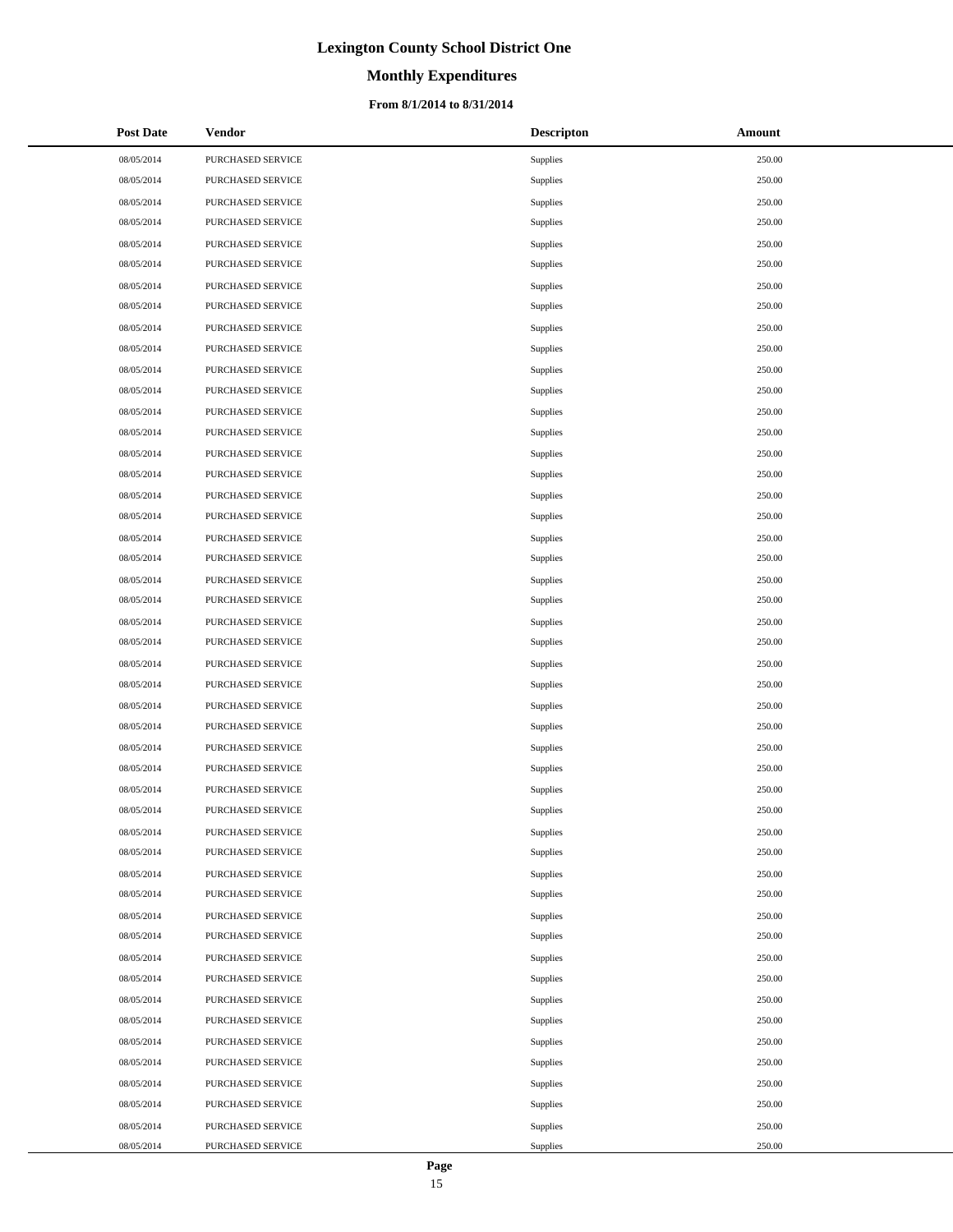# **Monthly Expenditures**

#### **From 8/1/2014 to 8/31/2014**

| <b>Post Date</b> | Vendor            | <b>Descripton</b> | Amount |
|------------------|-------------------|-------------------|--------|
| 08/05/2014       | PURCHASED SERVICE | Supplies          | 250.00 |
| 08/05/2014       | PURCHASED SERVICE | Supplies          | 250.00 |
| 08/05/2014       | PURCHASED SERVICE | Supplies          | 250.00 |
| 08/05/2014       | PURCHASED SERVICE | Supplies          | 250.00 |
| 08/05/2014       | PURCHASED SERVICE | Supplies          | 250.00 |
| 08/05/2014       | PURCHASED SERVICE | Supplies          | 250.00 |
| 08/05/2014       | PURCHASED SERVICE | Supplies          | 250.00 |
| 08/05/2014       | PURCHASED SERVICE | Supplies          | 250.00 |
| 08/05/2014       | PURCHASED SERVICE | Supplies          | 250.00 |
| 08/05/2014       | PURCHASED SERVICE | Supplies          | 250.00 |
| 08/05/2014       | PURCHASED SERVICE | Supplies          | 250.00 |
| 08/05/2014       | PURCHASED SERVICE | Supplies          | 250.00 |
| 08/05/2014       | PURCHASED SERVICE | Supplies          | 250.00 |
| 08/05/2014       | PURCHASED SERVICE | Supplies          | 250.00 |
| 08/05/2014       | PURCHASED SERVICE | Supplies          | 250.00 |
| 08/05/2014       | PURCHASED SERVICE | Supplies          | 250.00 |
| 08/05/2014       | PURCHASED SERVICE | Supplies          | 250.00 |
| 08/05/2014       | PURCHASED SERVICE | Supplies          | 250.00 |
| 08/05/2014       | PURCHASED SERVICE | Supplies          | 250.00 |
| 08/05/2014       | PURCHASED SERVICE | Supplies          | 250.00 |
| 08/05/2014       | PURCHASED SERVICE | Supplies          | 250.00 |
| 08/05/2014       | PURCHASED SERVICE | Supplies          | 250.00 |
| 08/05/2014       | PURCHASED SERVICE | Supplies          | 250.00 |
| 08/05/2014       | PURCHASED SERVICE | Supplies          | 250.00 |
| 08/05/2014       | PURCHASED SERVICE | Supplies          | 250.00 |
| 08/05/2014       | PURCHASED SERVICE | Supplies          | 250.00 |
| 08/05/2014       | PURCHASED SERVICE | Supplies          | 250.00 |
| 08/05/2014       | PURCHASED SERVICE | Supplies          | 250.00 |
| 08/05/2014       | PURCHASED SERVICE | Supplies          | 250.00 |
| 08/05/2014       | PURCHASED SERVICE | Supplies          | 250.00 |
| 08/05/2014       | PURCHASED SERVICE | Supplies          | 250.00 |
| 08/05/2014       | PURCHASED SERVICE | Supplies          | 250.00 |
| 08/05/2014       | PURCHASED SERVICE | Supplies          | 250.00 |
| 08/05/2014       | PURCHASED SERVICE | Supplies          | 250.00 |
| 08/05/2014       | PURCHASED SERVICE | Supplies          | 250.00 |
| 08/05/2014       | PURCHASED SERVICE | Supplies          | 250.00 |
| 08/05/2014       | PURCHASED SERVICE | Supplies          | 250.00 |
| 08/05/2014       | PURCHASED SERVICE | Supplies          | 250.00 |
| 08/05/2014       | PURCHASED SERVICE | Supplies          | 250.00 |
| 08/05/2014       | PURCHASED SERVICE | Supplies          | 250.00 |
| 08/05/2014       | PURCHASED SERVICE | Supplies          | 250.00 |
| 08/05/2014       | PURCHASED SERVICE | Supplies          | 250.00 |
| 08/05/2014       | PURCHASED SERVICE | Supplies          | 250.00 |
| 08/05/2014       | PURCHASED SERVICE | Supplies          | 250.00 |
| 08/05/2014       | PURCHASED SERVICE | Supplies          | 250.00 |
| 08/05/2014       | PURCHASED SERVICE | Supplies          | 250.00 |
| 08/05/2014       | PURCHASED SERVICE | Supplies          | 250.00 |
| 08/05/2014       | PURCHASED SERVICE | Supplies          | 250.00 |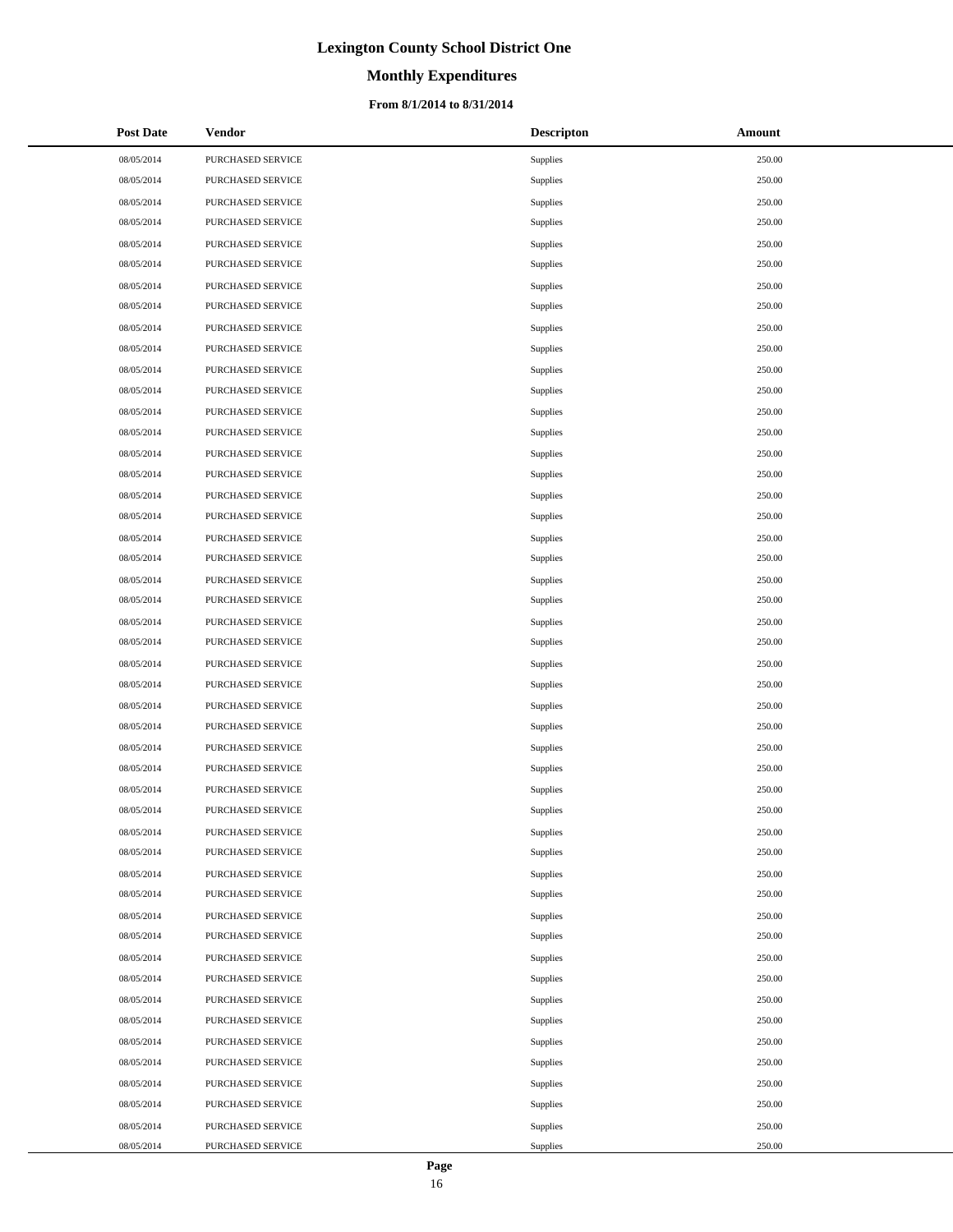# **Monthly Expenditures**

#### **From 8/1/2014 to 8/31/2014**

| <b>Post Date</b> | Vendor            | <b>Descripton</b> | Amount |
|------------------|-------------------|-------------------|--------|
| 08/05/2014       | PURCHASED SERVICE | Supplies          | 250.00 |
| 08/05/2014       | PURCHASED SERVICE | Supplies          | 250.00 |
| 08/05/2014       | PURCHASED SERVICE | Supplies          | 250.00 |
| 08/05/2014       | PURCHASED SERVICE | Supplies          | 250.00 |
| 08/05/2014       | PURCHASED SERVICE | Supplies          | 250.00 |
| 08/05/2014       | PURCHASED SERVICE | Supplies          | 250.00 |
| 08/05/2014       | PURCHASED SERVICE | Supplies          | 250.00 |
| 08/05/2014       | PURCHASED SERVICE | Supplies          | 250.00 |
| 08/05/2014       | PURCHASED SERVICE | Supplies          | 250.00 |
| 08/05/2014       | PURCHASED SERVICE | Supplies          | 250.00 |
| 08/05/2014       | PURCHASED SERVICE | Supplies          | 250.00 |
| 08/05/2014       | PURCHASED SERVICE | Supplies          | 250.00 |
| 08/05/2014       | PURCHASED SERVICE | Supplies          | 250.00 |
| 08/05/2014       | PURCHASED SERVICE | Supplies          | 250.00 |
| 08/05/2014       | PURCHASED SERVICE | Supplies          | 250.00 |
| 08/05/2014       | PURCHASED SERVICE | Supplies          | 250.00 |
| 08/05/2014       | PURCHASED SERVICE | Supplies          | 250.00 |
| 08/05/2014       | PURCHASED SERVICE | Supplies          | 250.00 |
| 08/05/2014       | PURCHASED SERVICE | Supplies          | 250.00 |
| 08/05/2014       | PURCHASED SERVICE | Supplies          | 250.00 |
| 08/05/2014       | PURCHASED SERVICE | Supplies          | 250.00 |
| 08/05/2014       | PURCHASED SERVICE | Supplies          | 250.00 |
| 08/05/2014       | PURCHASED SERVICE | Supplies          | 250.00 |
| 08/05/2014       | PURCHASED SERVICE | Supplies          | 250.00 |
| 08/05/2014       | PURCHASED SERVICE | Supplies          | 250.00 |
| 08/05/2014       | PURCHASED SERVICE | Supplies          | 250.00 |
| 08/05/2014       | PURCHASED SERVICE | Supplies          | 250.00 |
| 08/05/2014       | PURCHASED SERVICE | Supplies          | 250.00 |
| 08/05/2014       | PURCHASED SERVICE | Supplies          | 250.00 |
| 08/05/2014       | PURCHASED SERVICE | Supplies          | 250.00 |
| 08/05/2014       | PURCHASED SERVICE | Supplies          | 250.00 |
| 08/05/2014       | PURCHASED SERVICE | Supplies          | 250.00 |
| 08/05/2014       | PURCHASED SERVICE | Supplies          | 250.00 |
| 08/05/2014       | PURCHASED SERVICE | Supplies          | 250.00 |
| 08/05/2014       | PURCHASED SERVICE | Supplies          | 250.00 |
| 08/05/2014       | PURCHASED SERVICE | Supplies          | 250.00 |
| 08/05/2014       | PURCHASED SERVICE | Supplies          | 250.00 |
| 08/05/2014       | PURCHASED SERVICE | Supplies          | 250.00 |
| 08/05/2014       | PURCHASED SERVICE | Supplies          | 250.00 |
| 08/05/2014       | PURCHASED SERVICE | Supplies          | 250.00 |
| 08/05/2014       | PURCHASED SERVICE | Supplies          | 250.00 |
| 08/05/2014       | PURCHASED SERVICE | Supplies          | 250.00 |
| 08/05/2014       | PURCHASED SERVICE | Supplies          | 250.00 |
| 08/05/2014       | PURCHASED SERVICE | Supplies          | 250.00 |
| 08/05/2014       | PURCHASED SERVICE | Supplies          | 250.00 |
| 08/05/2014       | PURCHASED SERVICE | Supplies          | 250.00 |
| 08/05/2014       | PURCHASED SERVICE | Supplies          | 250.00 |
| 08/05/2014       | PURCHASED SERVICE | Supplies          | 250.00 |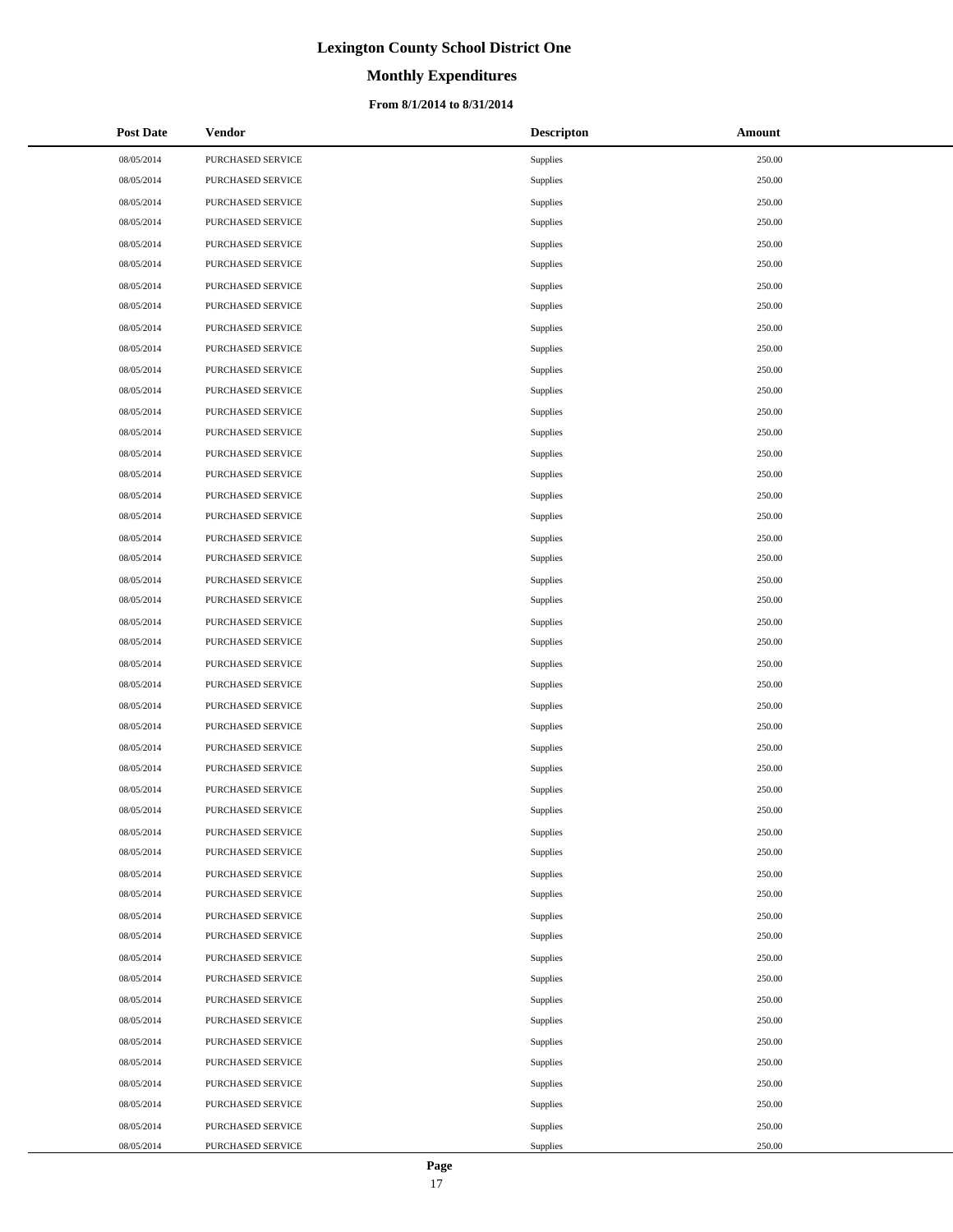# **Monthly Expenditures**

#### **From 8/1/2014 to 8/31/2014**

| <b>Post Date</b> | Vendor            | <b>Descripton</b> | Amount |
|------------------|-------------------|-------------------|--------|
| 08/05/2014       | PURCHASED SERVICE | Supplies          | 250.00 |
| 08/05/2014       | PURCHASED SERVICE | Supplies          | 250.00 |
| 08/05/2014       | PURCHASED SERVICE | Supplies          | 250.00 |
| 08/05/2014       | PURCHASED SERVICE | Supplies          | 250.00 |
| 08/05/2014       | PURCHASED SERVICE | Supplies          | 250.00 |
| 08/05/2014       | PURCHASED SERVICE | Supplies          | 250.00 |
| 08/05/2014       | PURCHASED SERVICE | Supplies          | 250.00 |
| 08/05/2014       | PURCHASED SERVICE | Supplies          | 250.00 |
| 08/05/2014       | PURCHASED SERVICE | Supplies          | 250.00 |
| 08/05/2014       | PURCHASED SERVICE | Supplies          | 250.00 |
| 08/05/2014       | PURCHASED SERVICE | Supplies          | 250.00 |
| 08/05/2014       | PURCHASED SERVICE | Supplies          | 250.00 |
| 08/05/2014       | PURCHASED SERVICE | Supplies          | 250.00 |
| 08/05/2014       | PURCHASED SERVICE | Supplies          | 250.00 |
| 08/05/2014       | PURCHASED SERVICE | Supplies          | 250.00 |
| 08/05/2014       | PURCHASED SERVICE | Supplies          | 250.00 |
| 08/05/2014       | PURCHASED SERVICE | Supplies          | 250.00 |
| 08/05/2014       | PURCHASED SERVICE | Supplies          | 250.00 |
| 08/05/2014       | PURCHASED SERVICE | Supplies          | 250.00 |
| 08/05/2014       | PURCHASED SERVICE | Supplies          | 250.00 |
| 08/05/2014       | PURCHASED SERVICE | Supplies          | 250.00 |
| 08/05/2014       | PURCHASED SERVICE | Supplies          | 250.00 |
| 08/05/2014       | PURCHASED SERVICE | Supplies          | 250.00 |
| 08/05/2014       | PURCHASED SERVICE | Supplies          | 250.00 |
| 08/05/2014       | PURCHASED SERVICE | Supplies          | 250.00 |
| 08/05/2014       | PURCHASED SERVICE | Supplies          | 250.00 |
| 08/05/2014       | PURCHASED SERVICE | Supplies          | 250.00 |
| 08/05/2014       | PURCHASED SERVICE | Supplies          | 250.00 |
| 08/05/2014       | PURCHASED SERVICE | Supplies          | 250.00 |
| 08/05/2014       | PURCHASED SERVICE | Supplies          | 250.00 |
| 08/05/2014       | PURCHASED SERVICE | Supplies          | 250.00 |
| 08/05/2014       | PURCHASED SERVICE | Supplies          | 250.00 |
| 08/05/2014       | PURCHASED SERVICE | Supplies          | 250.00 |
| 08/05/2014       | PURCHASED SERVICE | Supplies          | 250.00 |
| 08/05/2014       | PURCHASED SERVICE | Supplies          | 250.00 |
| 08/05/2014       | PURCHASED SERVICE | Supplies          | 250.00 |
| 08/05/2014       | PURCHASED SERVICE | Supplies          | 250.00 |
| 08/05/2014       | PURCHASED SERVICE | Supplies          | 250.00 |
| 08/05/2014       | PURCHASED SERVICE | Supplies          | 250.00 |
| 08/05/2014       | PURCHASED SERVICE | Supplies          | 250.00 |
| 08/05/2014       | PURCHASED SERVICE | Supplies          | 250.00 |
| 08/05/2014       | PURCHASED SERVICE | Supplies          | 250.00 |
| 08/05/2014       | PURCHASED SERVICE | Supplies          | 250.00 |
| 08/05/2014       | PURCHASED SERVICE | Supplies          | 250.00 |
| 08/05/2014       | PURCHASED SERVICE | Supplies          | 250.00 |
| 08/05/2014       | PURCHASED SERVICE | Supplies          | 250.00 |
| 08/05/2014       | PURCHASED SERVICE | Supplies          | 250.00 |
| 08/05/2014       | PURCHASED SERVICE | Supplies          | 250.00 |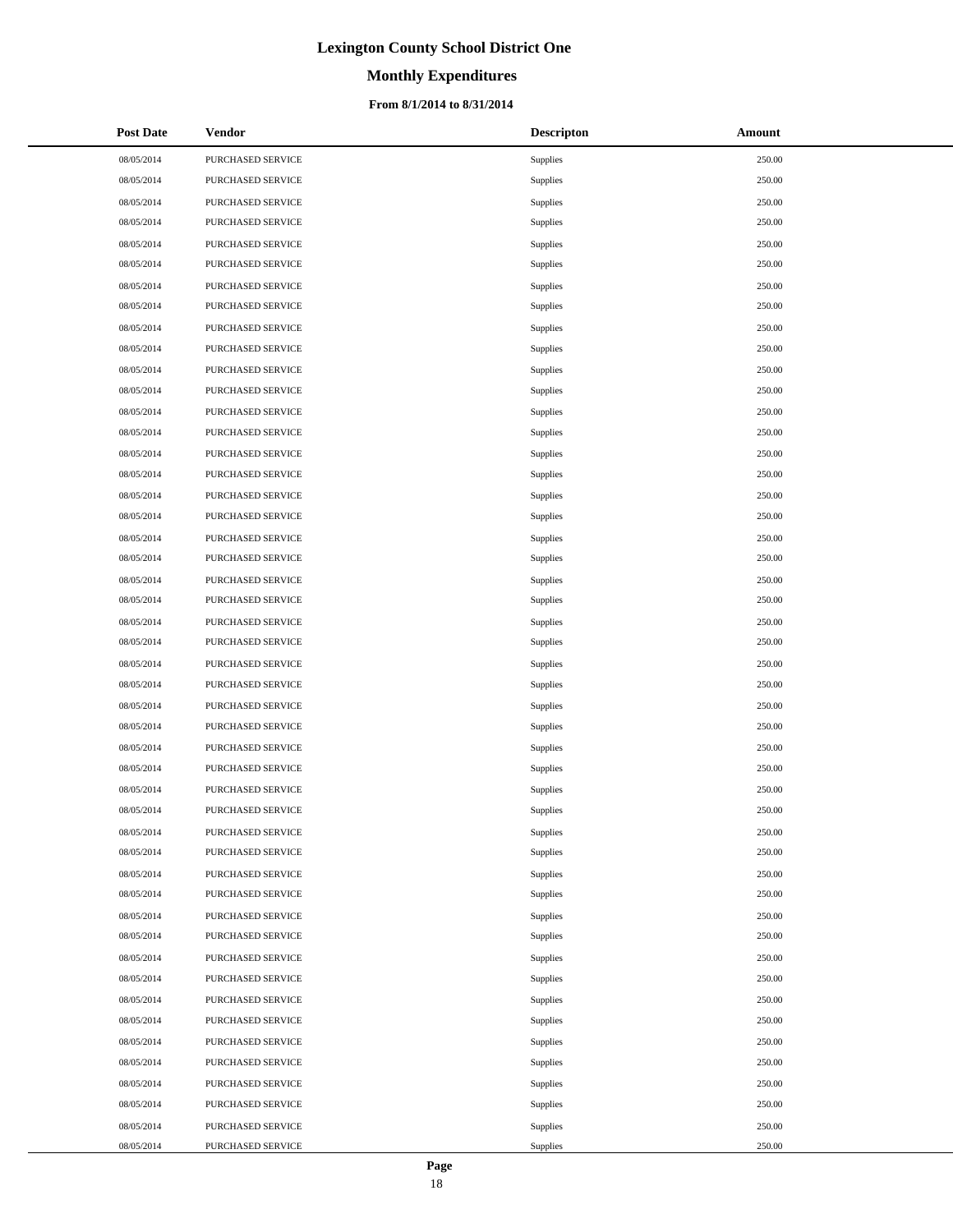# **Monthly Expenditures**

#### **From 8/1/2014 to 8/31/2014**

| <b>Post Date</b> | Vendor            | <b>Descripton</b> | Amount |
|------------------|-------------------|-------------------|--------|
| 08/05/2014       | PURCHASED SERVICE | Supplies          | 250.00 |
| 08/05/2014       | PURCHASED SERVICE | Supplies          | 250.00 |
| 08/05/2014       | PURCHASED SERVICE | Supplies          | 250.00 |
| 08/05/2014       | PURCHASED SERVICE | Supplies          | 250.00 |
| 08/05/2014       | PURCHASED SERVICE | Supplies          | 250.00 |
| 08/05/2014       | PURCHASED SERVICE | Supplies          | 250.00 |
| 08/05/2014       | PURCHASED SERVICE | Supplies          | 250.00 |
| 08/05/2014       | PURCHASED SERVICE | Supplies          | 250.00 |
| 08/05/2014       | PURCHASED SERVICE | Supplies          | 250.00 |
| 08/05/2014       | PURCHASED SERVICE | Supplies          | 250.00 |
| 08/05/2014       | PURCHASED SERVICE | Supplies          | 250.00 |
| 08/05/2014       | PURCHASED SERVICE | Supplies          | 250.00 |
| 08/05/2014       | PURCHASED SERVICE | Supplies          | 250.00 |
| 08/05/2014       | PURCHASED SERVICE | Supplies          | 250.00 |
| 08/05/2014       | PURCHASED SERVICE | Supplies          | 250.00 |
| 08/05/2014       | PURCHASED SERVICE | Supplies          | 250.00 |
| 08/05/2014       | PURCHASED SERVICE | Supplies          | 250.00 |
| 08/05/2014       | PURCHASED SERVICE | Supplies          | 250.00 |
| 08/05/2014       | PURCHASED SERVICE | Supplies          | 250.00 |
| 08/05/2014       | PURCHASED SERVICE | Supplies          | 250.00 |
| 08/05/2014       | PURCHASED SERVICE | Supplies          | 250.00 |
| 08/05/2014       | PURCHASED SERVICE | Supplies          | 250.00 |
| 08/05/2014       | PURCHASED SERVICE | Supplies          | 250.00 |
| 08/05/2014       | PURCHASED SERVICE | Supplies          | 250.00 |
| 08/05/2014       | PURCHASED SERVICE | Supplies          | 250.00 |
| 08/05/2014       | PURCHASED SERVICE | Supplies          | 250.00 |
| 08/05/2014       | PURCHASED SERVICE | Supplies          | 250.00 |
| 08/05/2014       | PURCHASED SERVICE | Supplies          | 250.00 |
| 08/05/2014       | PURCHASED SERVICE | Supplies          | 250.00 |
| 08/05/2014       | PURCHASED SERVICE | Supplies          | 250.00 |
| 08/05/2014       | PURCHASED SERVICE | Supplies          | 250.00 |
| 08/05/2014       | PURCHASED SERVICE | Supplies          | 250.00 |
| 08/05/2014       | PURCHASED SERVICE | Supplies          | 250.00 |
| 08/05/2014       | PURCHASED SERVICE | Supplies          | 250.00 |
| 08/05/2014       | PURCHASED SERVICE | Supplies          | 250.00 |
| 08/05/2014       | PURCHASED SERVICE | Supplies          | 250.00 |
| 08/05/2014       | PURCHASED SERVICE | Supplies          | 250.00 |
| 08/05/2014       | PURCHASED SERVICE | Supplies          | 250.00 |
| 08/05/2014       | PURCHASED SERVICE | Supplies          | 250.00 |
| 08/05/2014       | PURCHASED SERVICE | Supplies          | 250.00 |
| 08/05/2014       | PURCHASED SERVICE | Supplies          | 250.00 |
| 08/05/2014       | PURCHASED SERVICE | Supplies          | 250.00 |
| 08/05/2014       | PURCHASED SERVICE | Supplies          | 250.00 |
| 08/05/2014       | PURCHASED SERVICE | Supplies          | 250.00 |
| 08/05/2014       | PURCHASED SERVICE | Supplies          | 250.00 |
| 08/05/2014       | PURCHASED SERVICE | Supplies          | 250.00 |
| 08/05/2014       | PURCHASED SERVICE | Supplies          | 250.00 |
| 08/05/2014       | PURCHASED SERVICE | Supplies          | 250.00 |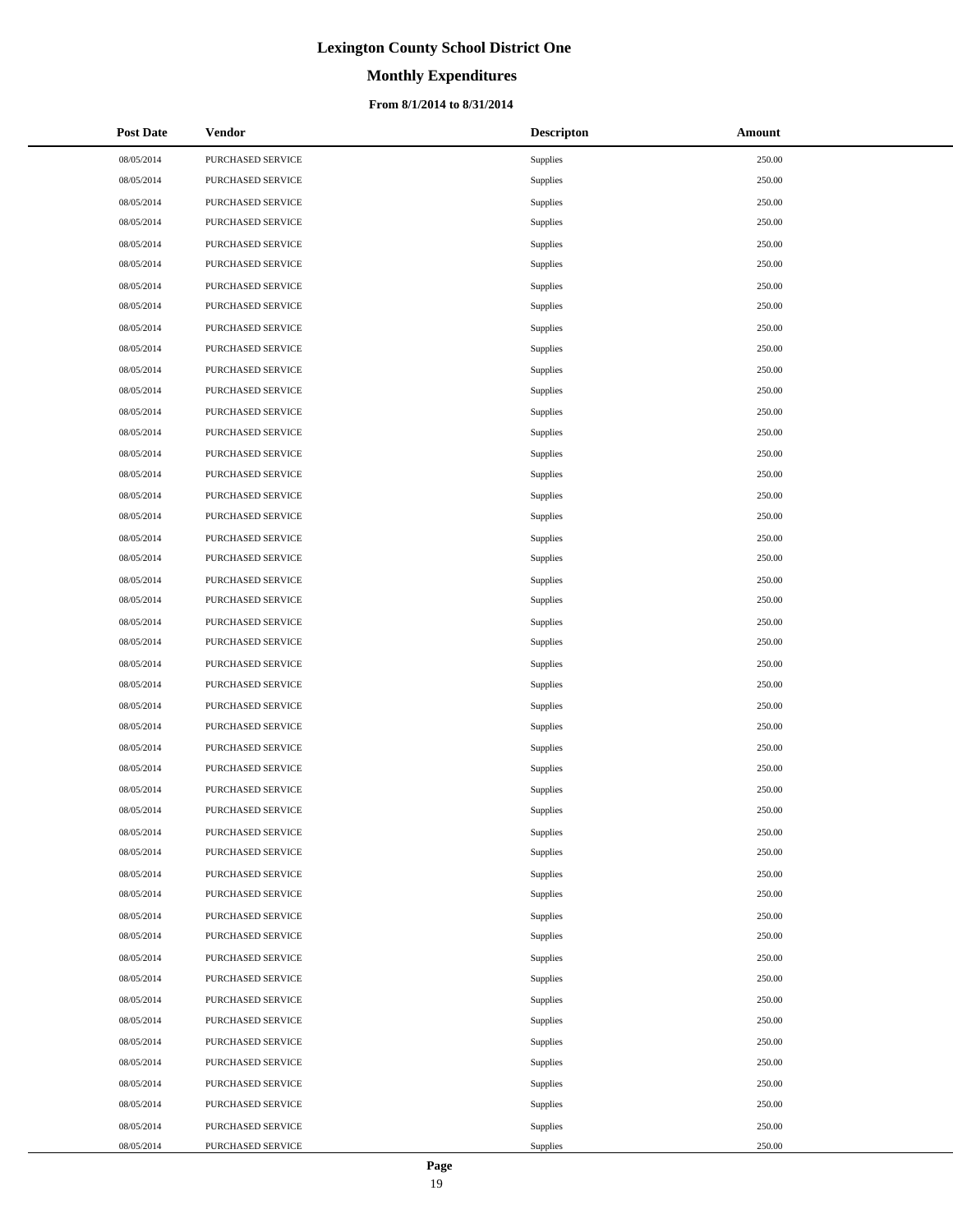# **Monthly Expenditures**

#### **From 8/1/2014 to 8/31/2014**

| <b>Post Date</b> | Vendor                   | <b>Descripton</b> | Amount |
|------------------|--------------------------|-------------------|--------|
| 08/05/2014       | PURCHASED SERVICE        | Supplies          | 250.00 |
| 08/05/2014       | PURCHASED SERVICE        | Supplies          | 250.00 |
| 08/05/2014       | PURCHASED SERVICE        | Supplies          | 250.00 |
| 08/05/2014       | PURCHASED SERVICE        | Supplies          | 250.00 |
| 08/05/2014       | PURCHASED SERVICE        | Supplies          | 250.00 |
| 08/05/2014       | PURCHASED SERVICE        | Supplies          | 250.00 |
| 08/05/2014       | PURCHASED SERVICE        | Supplies          | 250.00 |
| 08/05/2014       | PURCHASED SERVICE        | Supplies          | 250.00 |
| 08/05/2014       | PURCHASED SERVICE        | Supplies          | 250.00 |
| 08/05/2014       | PURCHASED SERVICE        | Supplies          | 250.00 |
| 08/05/2014       | PURCHASED SERVICE        | Supplies          | 250.00 |
| 08/05/2014       | PURCHASED SERVICE        | Supplies          | 250.00 |
| 08/05/2014       | PURCHASED SERVICE        | Supplies          | 250.00 |
| 08/05/2014       | PURCHASED SERVICE        | Supplies          | 250.00 |
| 08/05/2014       | PURCHASED SERVICE        | Supplies          | 250.00 |
| 08/05/2014       | PURCHASED SERVICE        | Supplies          | 250.00 |
| 08/05/2014       | PURCHASED SERVICE        | Supplies          | 250.00 |
| 08/05/2014       | PURCHASED SERVICE        | Supplies          | 250.00 |
| 08/05/2014       | PURCHASED SERVICE        | Supplies          | 250.00 |
| 08/05/2014       | PURCHASED SERVICE        | Supplies          | 250.00 |
| 08/05/2014       | PURCHASED SERVICE        | Supplies          | 250.00 |
| 08/05/2014       | PURCHASED SERVICE        | Supplies          | 250.00 |
| 08/05/2014       | PURCHASED SERVICE        | Supplies          | 250.00 |
| 08/05/2014       | PURCHASED SERVICE        | Supplies          | 250.00 |
| 08/05/2014       | PURCHASED SERVICE        | Supplies          | 250.00 |
| 08/05/2014       | PURCHASED SERVICE        | Supplies          | 250.00 |
| 08/05/2014       | PURCHASED SERVICE        | Supplies          | 250.00 |
| 08/05/2014       | PURCHASED SERVICE        | Supplies          | 250.00 |
| 08/05/2014       | PURCHASED SERVICE        | Supplies          | 250.00 |
| 08/05/2014       | PURCHASED SERVICE        | Supplies          | 250.00 |
| 08/05/2014       | PURCHASED SERVICE        | Supplies          | 250.00 |
| 08/05/2014       | PURCHASED SERVICE        | Supplies          | 250.00 |
| 08/05/2014       | PURCHASED SERVICE        | Supplies          | 250.00 |
| 08/05/2014       | <b>PURCHASED SERVICE</b> | Supplies          | 250.00 |
| 08/05/2014       | PURCHASED SERVICE        | Supplies          | 250.00 |
| 08/05/2014       | PURCHASED SERVICE        | Supplies          | 250.00 |
| 08/05/2014       | PURCHASED SERVICE        | Supplies          | 250.00 |
| 08/05/2014       | PURCHASED SERVICE        | Supplies          | 250.00 |
| 08/05/2014       | PURCHASED SERVICE        | Supplies          | 250.00 |
| 08/05/2014       | PURCHASED SERVICE        | Supplies          | 250.00 |
| 08/05/2014       | PURCHASED SERVICE        | Supplies          | 250.00 |
| 08/05/2014       | PURCHASED SERVICE        | Supplies          | 250.00 |
| 08/05/2014       | PURCHASED SERVICE        | Supplies          | 250.00 |
| 08/05/2014       | PURCHASED SERVICE        | Supplies          | 250.00 |
| 08/05/2014       | PURCHASED SERVICE        | Supplies          | 250.00 |
| 08/05/2014       | PURCHASED SERVICE        | Supplies          | 250.00 |
| 08/05/2014       | PURCHASED SERVICE        | Supplies          | 250.00 |
| 08/05/2014       | PURCHASED SERVICE        | Supplies          | 250.00 |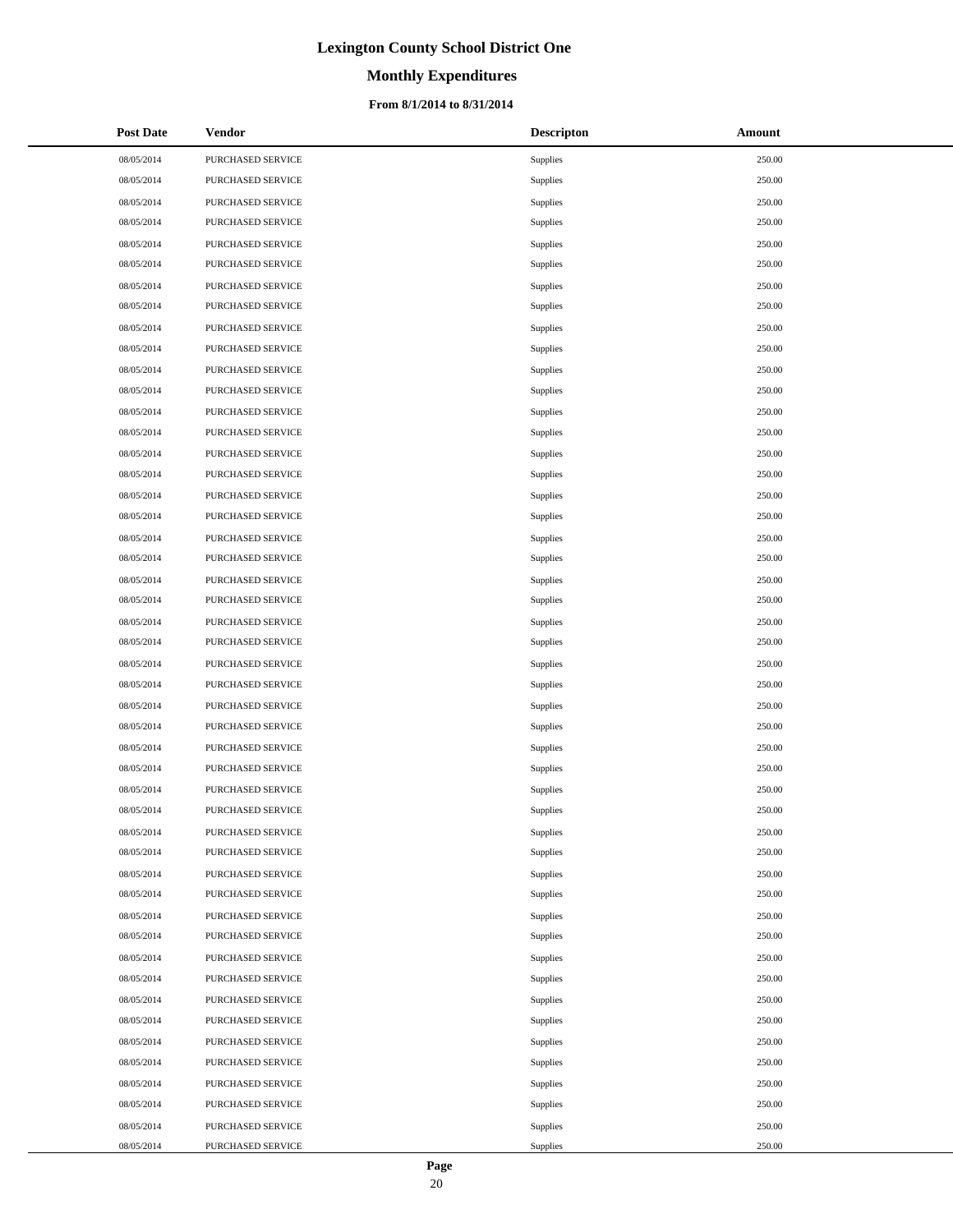# **Monthly Expenditures**

#### **From 8/1/2014 to 8/31/2014**

| <b>Post Date</b> | Vendor                   | <b>Descripton</b> | Amount |
|------------------|--------------------------|-------------------|--------|
| 08/05/2014       | PURCHASED SERVICE        | Supplies          | 250.00 |
| 08/05/2014       | PURCHASED SERVICE        | Supplies          | 250.00 |
| 08/05/2014       | PURCHASED SERVICE        | Supplies          | 250.00 |
| 08/05/2014       | PURCHASED SERVICE        | Supplies          | 250.00 |
| 08/05/2014       | PURCHASED SERVICE        | Supplies          | 250.00 |
| 08/05/2014       | PURCHASED SERVICE        | Supplies          | 250.00 |
| 08/05/2014       | PURCHASED SERVICE        | Supplies          | 250.00 |
| 08/05/2014       | PURCHASED SERVICE        | Supplies          | 250.00 |
| 08/05/2014       | PURCHASED SERVICE        | Supplies          | 250.00 |
| 08/05/2014       | PURCHASED SERVICE        | Supplies          | 250.00 |
| 08/05/2014       | PURCHASED SERVICE        | Supplies          | 250.00 |
| 08/05/2014       | PURCHASED SERVICE        | Supplies          | 250.00 |
| 08/05/2014       | PURCHASED SERVICE        | Supplies          | 250.00 |
| 08/05/2014       | PURCHASED SERVICE        | Supplies          | 250.00 |
| 08/05/2014       | PURCHASED SERVICE        | Supplies          | 250.00 |
| 08/05/2014       | PURCHASED SERVICE        | Supplies          | 250.00 |
| 08/05/2014       | PURCHASED SERVICE        | Supplies          | 250.00 |
| 08/05/2014       | PURCHASED SERVICE        | Supplies          | 250.00 |
| 08/05/2014       | PURCHASED SERVICE        | Supplies          | 250.00 |
| 08/05/2014       | PURCHASED SERVICE        | Supplies          | 250.00 |
| 08/05/2014       | PURCHASED SERVICE        | Supplies          | 250.00 |
| 08/05/2014       | PURCHASED SERVICE        | Supplies          | 250.00 |
| 08/05/2014       | PURCHASED SERVICE        | Supplies          | 250.00 |
| 08/05/2014       | PURCHASED SERVICE        | Supplies          | 250.00 |
| 08/05/2014       | PURCHASED SERVICE        | Supplies          | 250.00 |
| 08/05/2014       | PURCHASED SERVICE        | Supplies          | 250.00 |
| 08/05/2014       | PURCHASED SERVICE        | Supplies          | 250.00 |
| 08/05/2014       | PURCHASED SERVICE        | Supplies          | 250.00 |
| 08/05/2014       | PURCHASED SERVICE        | Supplies          | 250.00 |
| 08/05/2014       | PURCHASED SERVICE        | Supplies          | 250.00 |
| 08/05/2014       | PURCHASED SERVICE        | Supplies          | 250.00 |
| 08/05/2014       | PURCHASED SERVICE        | Supplies          | 250.00 |
| 08/05/2014       | PURCHASED SERVICE        | Supplies          | 250.00 |
| 08/05/2014       | <b>PURCHASED SERVICE</b> | Supplies          | 250.00 |
| 08/05/2014       | PURCHASED SERVICE        | Supplies          | 250.00 |
| 08/05/2014       | PURCHASED SERVICE        | Supplies          | 250.00 |
| 08/05/2014       | PURCHASED SERVICE        | Supplies          | 250.00 |
| 08/05/2014       | PURCHASED SERVICE        | Supplies          | 250.00 |
| 08/05/2014       | PURCHASED SERVICE        | Supplies          | 250.00 |
| 08/05/2014       | PURCHASED SERVICE        | Supplies          | 250.00 |
| 08/05/2014       | PURCHASED SERVICE        | Supplies          | 250.00 |
| 08/05/2014       | PURCHASED SERVICE        | Supplies          | 250.00 |
| 08/05/2014       | PURCHASED SERVICE        | Supplies          | 250.00 |
| 08/05/2014       | PURCHASED SERVICE        | Supplies          | 250.00 |
| 08/05/2014       | PURCHASED SERVICE        | Supplies          | 250.00 |
| 08/05/2014       | PURCHASED SERVICE        | Supplies          | 250.00 |
| 08/05/2014       | PURCHASED SERVICE        | Supplies          | 250.00 |
| 08/05/2014       | PURCHASED SERVICE        | Supplies          | 250.00 |

 $\overline{a}$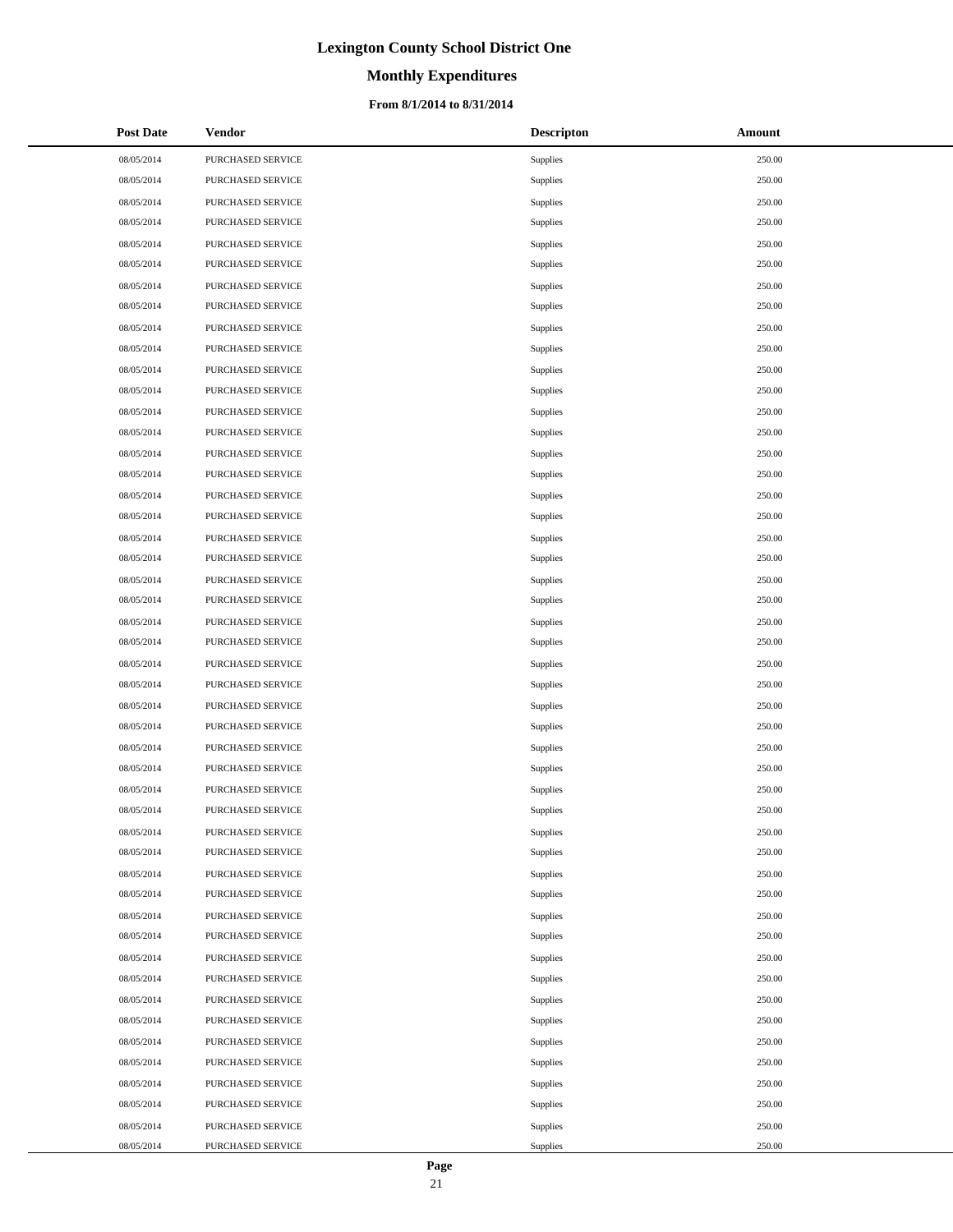# **Monthly Expenditures**

#### **From 8/1/2014 to 8/31/2014**

| <b>Post Date</b> | Vendor            | <b>Descripton</b> | Amount |
|------------------|-------------------|-------------------|--------|
| 08/05/2014       | PURCHASED SERVICE | Supplies          | 250.00 |
| 08/05/2014       | PURCHASED SERVICE | Supplies          | 250.00 |
| 08/05/2014       | PURCHASED SERVICE | Supplies          | 250.00 |
| 08/05/2014       | PURCHASED SERVICE | Supplies          | 250.00 |
| 08/05/2014       | PURCHASED SERVICE | Supplies          | 250.00 |
| 08/05/2014       | PURCHASED SERVICE | Supplies          | 250.00 |
| 08/05/2014       | PURCHASED SERVICE | Supplies          | 250.00 |
| 08/05/2014       | PURCHASED SERVICE | Supplies          | 250.00 |
| 08/05/2014       | PURCHASED SERVICE | Supplies          | 250.00 |
| 08/05/2014       | PURCHASED SERVICE | Supplies          | 250.00 |
| 08/05/2014       | PURCHASED SERVICE | Supplies          | 250.00 |
| 08/05/2014       | PURCHASED SERVICE | Supplies          | 250.00 |
| 08/05/2014       | PURCHASED SERVICE | Supplies          | 250.00 |
| 08/05/2014       | PURCHASED SERVICE | Supplies          | 250.00 |
| 08/05/2014       | PURCHASED SERVICE | Supplies          | 250.00 |
| 08/05/2014       | PURCHASED SERVICE | Supplies          | 250.00 |
| 08/05/2014       | PURCHASED SERVICE | Supplies          | 250.00 |
| 08/05/2014       | PURCHASED SERVICE | Supplies          | 250.00 |
| 08/05/2014       | PURCHASED SERVICE | Supplies          | 250.00 |
| 08/05/2014       | PURCHASED SERVICE | Supplies          | 250.00 |
| 08/05/2014       | PURCHASED SERVICE | Supplies          | 250.00 |
| 08/05/2014       | PURCHASED SERVICE | Supplies          | 250.00 |
| 08/05/2014       | PURCHASED SERVICE | Supplies          | 250.00 |
| 08/05/2014       | PURCHASED SERVICE | Supplies          | 250.00 |
| 08/05/2014       | PURCHASED SERVICE | Supplies          | 250.00 |
| 08/05/2014       | PURCHASED SERVICE | Supplies          | 250.00 |
| 08/05/2014       | PURCHASED SERVICE | Supplies          | 250.00 |
| 08/05/2014       | PURCHASED SERVICE | Supplies          | 250.00 |
| 08/05/2014       | PURCHASED SERVICE | Supplies          | 250.00 |
| 08/05/2014       | PURCHASED SERVICE | Supplies          | 250.00 |
| 08/05/2014       | PURCHASED SERVICE | Supplies          | 250.00 |
| 08/05/2014       | PURCHASED SERVICE | Supplies          | 250.00 |
| 08/05/2014       | PURCHASED SERVICE | Supplies          | 250.00 |
| 08/05/2014       | PURCHASED SERVICE | Supplies          | 250.00 |
| 08/05/2014       | PURCHASED SERVICE | Supplies          | 250.00 |
| 08/05/2014       | PURCHASED SERVICE | Supplies          | 250.00 |
| 08/05/2014       | PURCHASED SERVICE | Supplies          | 250.00 |
| 08/05/2014       | PURCHASED SERVICE | Supplies          | 250.00 |
| 08/05/2014       | PURCHASED SERVICE | Supplies          | 250.00 |
| 08/05/2014       | PURCHASED SERVICE | Supplies          | 250.00 |
| 08/05/2014       | PURCHASED SERVICE | Supplies          | 250.00 |
| 08/05/2014       | PURCHASED SERVICE | Supplies          | 250.00 |
| 08/05/2014       | PURCHASED SERVICE | Supplies          | 250.00 |
| 08/05/2014       | PURCHASED SERVICE | Supplies          | 250.00 |
| 08/05/2014       | PURCHASED SERVICE | Supplies          | 250.00 |
| 08/05/2014       | PURCHASED SERVICE | Supplies          | 250.00 |
| 08/05/2014       | PURCHASED SERVICE | Supplies          | 250.00 |
| 08/05/2014       | PURCHASED SERVICE | Supplies          | 250.00 |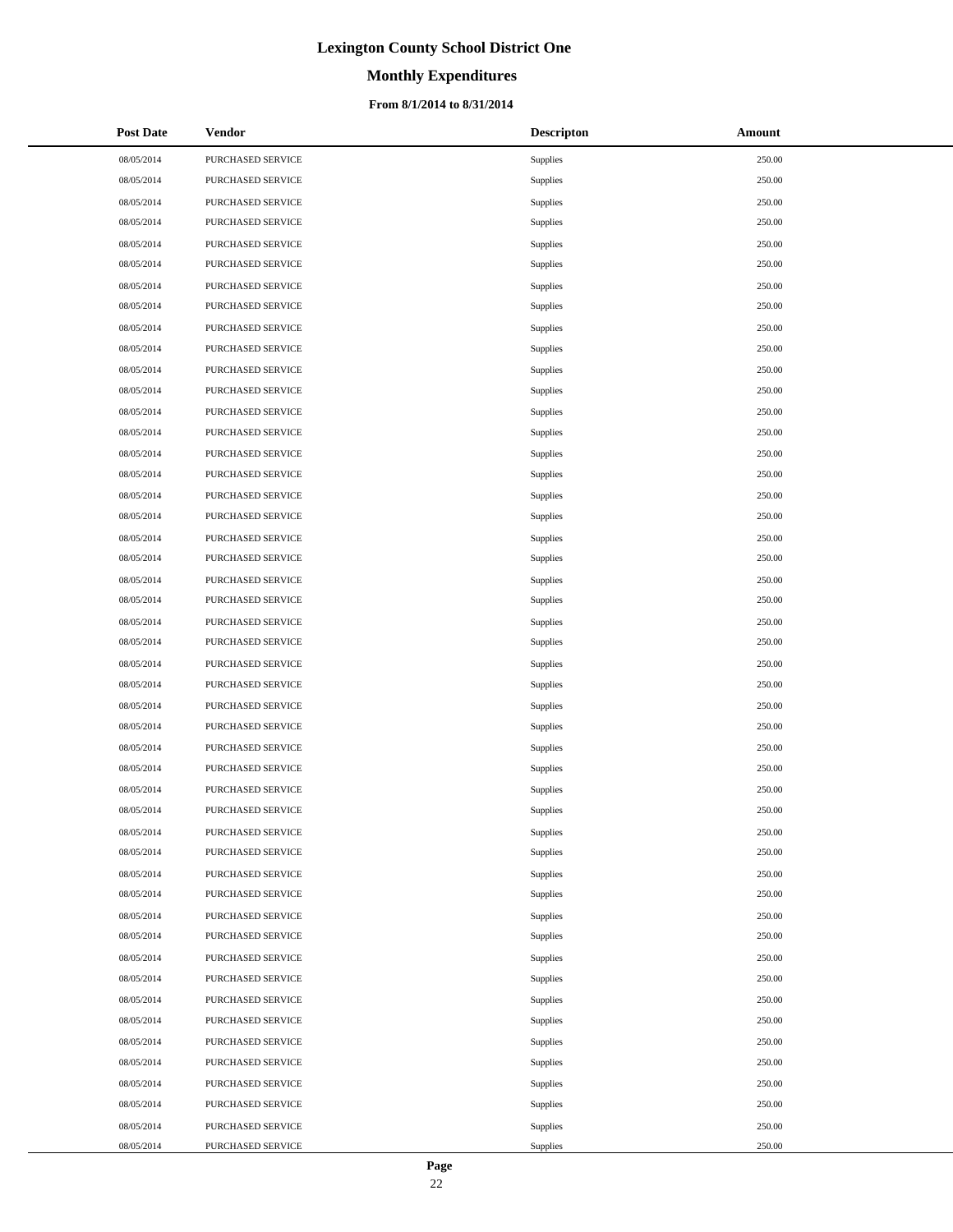# **Monthly Expenditures**

#### **From 8/1/2014 to 8/31/2014**

| <b>Post Date</b> | <b>Vendor</b>     | <b>Descripton</b> | Amount |
|------------------|-------------------|-------------------|--------|
| 08/05/2014       | PURCHASED SERVICE | Supplies          | 250.00 |
| 08/05/2014       | PURCHASED SERVICE | Supplies          | 250.00 |
| 08/05/2014       | PURCHASED SERVICE | Supplies          | 250.00 |
| 08/05/2014       | PURCHASED SERVICE | Supplies          | 250.00 |
| 08/05/2014       | PURCHASED SERVICE | Supplies          | 250.00 |
| 08/05/2014       | PURCHASED SERVICE | Supplies          | 250.00 |
| 08/05/2014       | PURCHASED SERVICE | Supplies          | 250.00 |
| 08/05/2014       | PURCHASED SERVICE | Supplies          | 250.00 |
| 08/05/2014       | PURCHASED SERVICE | Supplies          | 250.00 |
| 08/05/2014       | PURCHASED SERVICE | Supplies          | 250.00 |
| 08/05/2014       | PURCHASED SERVICE | Supplies          | 250.00 |
| 08/05/2014       | PURCHASED SERVICE | Supplies          | 250.00 |
| 08/05/2014       | PURCHASED SERVICE | Supplies          | 250.00 |
| 08/05/2014       | PURCHASED SERVICE | Supplies          | 250.00 |
| 08/05/2014       | PURCHASED SERVICE | Supplies          | 250.00 |
| 08/05/2014       | PURCHASED SERVICE | Supplies          | 250.00 |
| 08/05/2014       | PURCHASED SERVICE | Supplies          | 250.00 |
| 08/05/2014       | PURCHASED SERVICE | Supplies          | 250.00 |
| 08/05/2014       | PURCHASED SERVICE | Supplies          | 250.00 |
| 08/05/2014       | PURCHASED SERVICE | Supplies          | 250.00 |
| 08/05/2014       | PURCHASED SERVICE | Supplies          | 250.00 |
| 08/05/2014       | PURCHASED SERVICE | Supplies          | 250.00 |
| 08/05/2014       | PURCHASED SERVICE | Supplies          | 250.00 |
| 08/05/2014       | PURCHASED SERVICE | Supplies          | 250.00 |
| 08/05/2014       | PURCHASED SERVICE | Supplies          | 250.00 |
| 08/05/2014       | PURCHASED SERVICE | Supplies          | 250.00 |
| 08/05/2014       | PURCHASED SERVICE | Supplies          | 250.00 |
| 08/05/2014       | PURCHASED SERVICE | Supplies          | 250.00 |
| 08/05/2014       | PURCHASED SERVICE | Supplies          | 250.00 |
| 08/05/2014       | PURCHASED SERVICE | Supplies          | 250.00 |
| 08/05/2014       | PURCHASED SERVICE | Supplies          | 250.00 |
| 08/05/2014       | PURCHASED SERVICE | Supplies          | 250.00 |
| 08/05/2014       | PURCHASED SERVICE | Supplies          | 250.00 |
| 08/05/2014       | PURCHASED SERVICE | Supplies          | 250.00 |
| 08/05/2014       | PURCHASED SERVICE | Supplies          | 250.00 |
| 08/05/2014       | PURCHASED SERVICE | Supplies          | 250.00 |
| 08/05/2014       | PURCHASED SERVICE | Supplies          | 250.00 |
| 08/05/2014       | PURCHASED SERVICE | Supplies          | 250.00 |
| 08/05/2014       | PURCHASED SERVICE | Supplies          | 250.00 |
| 08/05/2014       | PURCHASED SERVICE | Supplies          | 250.00 |
| 08/05/2014       | PURCHASED SERVICE | Supplies          | 250.00 |
| 08/05/2014       | PURCHASED SERVICE | Supplies          | 250.00 |
| 08/05/2014       | PURCHASED SERVICE | Supplies          | 250.00 |
| 08/05/2014       | PURCHASED SERVICE | Supplies          | 250.00 |
| 08/05/2014       | PURCHASED SERVICE | Supplies          | 250.00 |
| 08/05/2014       | PURCHASED SERVICE | Supplies          | 250.00 |
| 08/05/2014       | PURCHASED SERVICE | Supplies          | 250.00 |
| 08/05/2014       | PURCHASED SERVICE | Supplies          | 250.00 |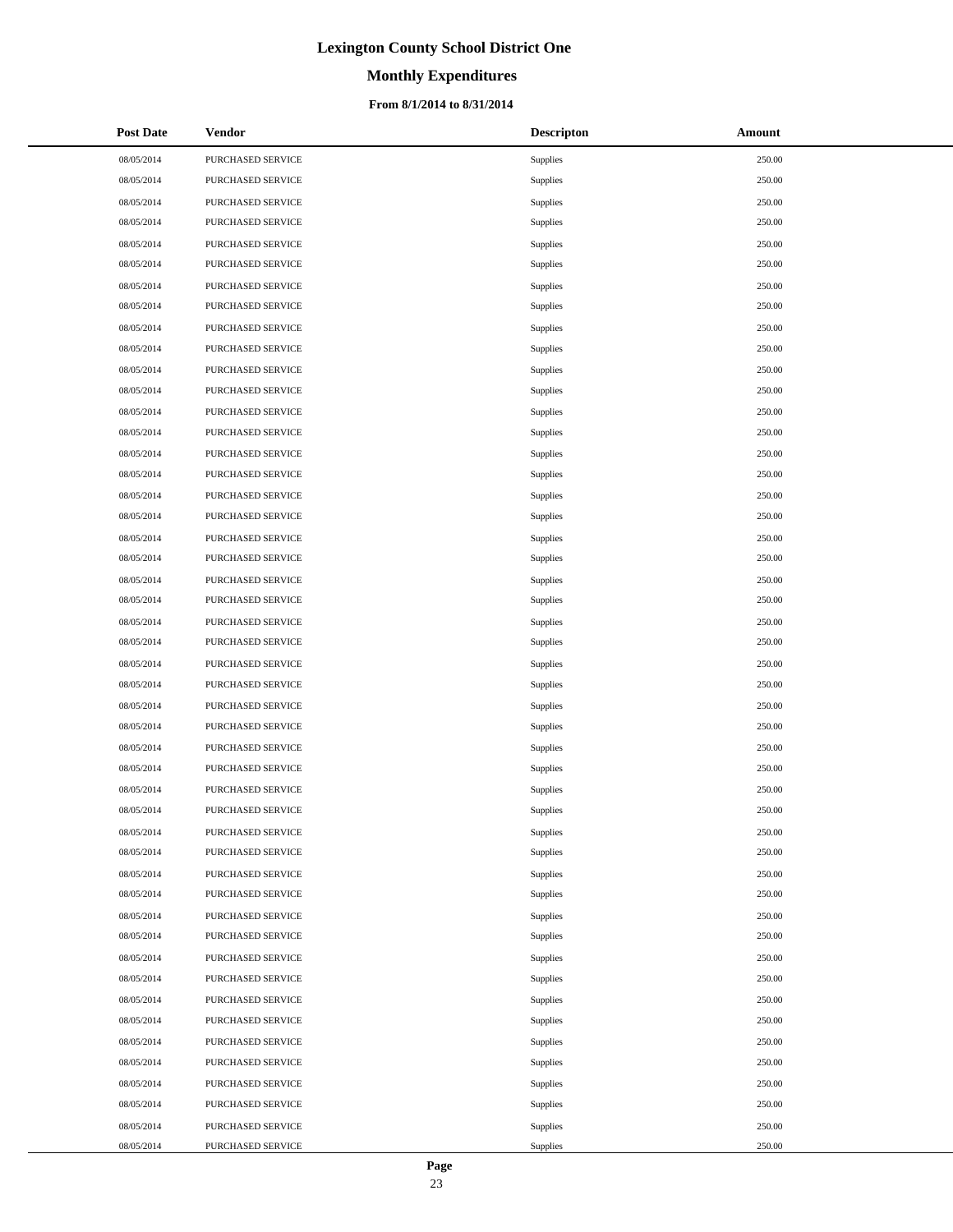# **Monthly Expenditures**

#### **From 8/1/2014 to 8/31/2014**

| <b>Post Date</b> | <b>Vendor</b>            | <b>Descripton</b> | Amount |
|------------------|--------------------------|-------------------|--------|
| 08/05/2014       | PURCHASED SERVICE        | Supplies          | 250.00 |
| 08/05/2014       | PURCHASED SERVICE        | Supplies          | 250.00 |
| 08/05/2014       | PURCHASED SERVICE        | Supplies          | 250.00 |
| 08/05/2014       | PURCHASED SERVICE        | Supplies          | 250.00 |
| 08/05/2014       | PURCHASED SERVICE        | Supplies          | 250.00 |
| 08/05/2014       | PURCHASED SERVICE        | Supplies          | 250.00 |
| 08/05/2014       | PURCHASED SERVICE        | Supplies          | 250.00 |
| 08/05/2014       | PURCHASED SERVICE        | Supplies          | 250.00 |
| 08/05/2014       | PURCHASED SERVICE        | Supplies          | 250.00 |
| 08/05/2014       | PURCHASED SERVICE        | Supplies          | 250.00 |
| 08/05/2014       | PURCHASED SERVICE        | Supplies          | 250.00 |
| 08/05/2014       | PURCHASED SERVICE        | Supplies          | 250.00 |
| 08/05/2014       | PURCHASED SERVICE        | Supplies          | 250.00 |
| 08/05/2014       | PURCHASED SERVICE        | Supplies          | 250.00 |
| 08/05/2014       | PURCHASED SERVICE        | Supplies          | 250.00 |
| 08/05/2014       | PURCHASED SERVICE        | Supplies          | 250.00 |
| 08/05/2014       | PURCHASED SERVICE        | Supplies          | 250.00 |
| 08/05/2014       | PURCHASED SERVICE        | Supplies          | 250.00 |
| 08/05/2014       | PURCHASED SERVICE        | Supplies          | 250.00 |
| 08/05/2014       | PURCHASED SERVICE        | Supplies          | 250.00 |
| 08/05/2014       | PURCHASED SERVICE        | Supplies          | 250.00 |
| 08/05/2014       | PURCHASED SERVICE        | Supplies          | 250.00 |
| 08/05/2014       | PURCHASED SERVICE        | Supplies          | 250.00 |
| 08/05/2014       | PURCHASED SERVICE        | Supplies          | 250.00 |
| 08/05/2014       | PURCHASED SERVICE        | Supplies          | 250.00 |
| 08/05/2014       | PURCHASED SERVICE        | Supplies          | 250.00 |
| 08/05/2014       | PURCHASED SERVICE        | Supplies          | 250.00 |
| 08/05/2014       | PURCHASED SERVICE        | Supplies          | 250.00 |
| 08/05/2014       | PURCHASED SERVICE        | Supplies          | 250.00 |
| 08/05/2014       | PURCHASED SERVICE        | Supplies          | 250.00 |
| 08/05/2014       | PURCHASED SERVICE        | Supplies          | 250.00 |
| 08/05/2014       | <b>PURCHASED SERVICE</b> | Supplies          | 250.00 |
| 08/05/2014       | PURCHASED SERVICE        | Supplies          | 250.00 |
| 08/05/2014       | PURCHASED SERVICE        | Supplies          | 250.00 |
| 08/05/2014       | PURCHASED SERVICE        | Supplies          | 250.00 |
| 08/05/2014       | PURCHASED SERVICE        | Supplies          | 250.00 |
| 08/05/2014       | PURCHASED SERVICE        | Supplies          | 250.00 |
| 08/05/2014       | PURCHASED SERVICE        | Supplies          | 250.00 |
| 08/05/2014       | PURCHASED SERVICE        | Supplies          | 250.00 |
| 08/05/2014       | PURCHASED SERVICE        | Supplies          | 250.00 |
| 08/05/2014       | PURCHASED SERVICE        | Supplies          | 250.00 |
| 08/05/2014       | PURCHASED SERVICE        | Supplies          | 250.00 |
| 08/05/2014       | PURCHASED SERVICE        | Supplies          | 250.00 |
| 08/05/2014       | PURCHASED SERVICE        | Supplies          | 250.00 |
| 08/05/2014       | PURCHASED SERVICE        | Supplies          | 250.00 |
| 08/05/2014       | PURCHASED SERVICE        | Supplies          | 250.00 |
| 08/05/2014       | PURCHASED SERVICE        | Supplies          | 250.00 |
| 08/05/2014       | PURCHASED SERVICE        | Supplies          | 250.00 |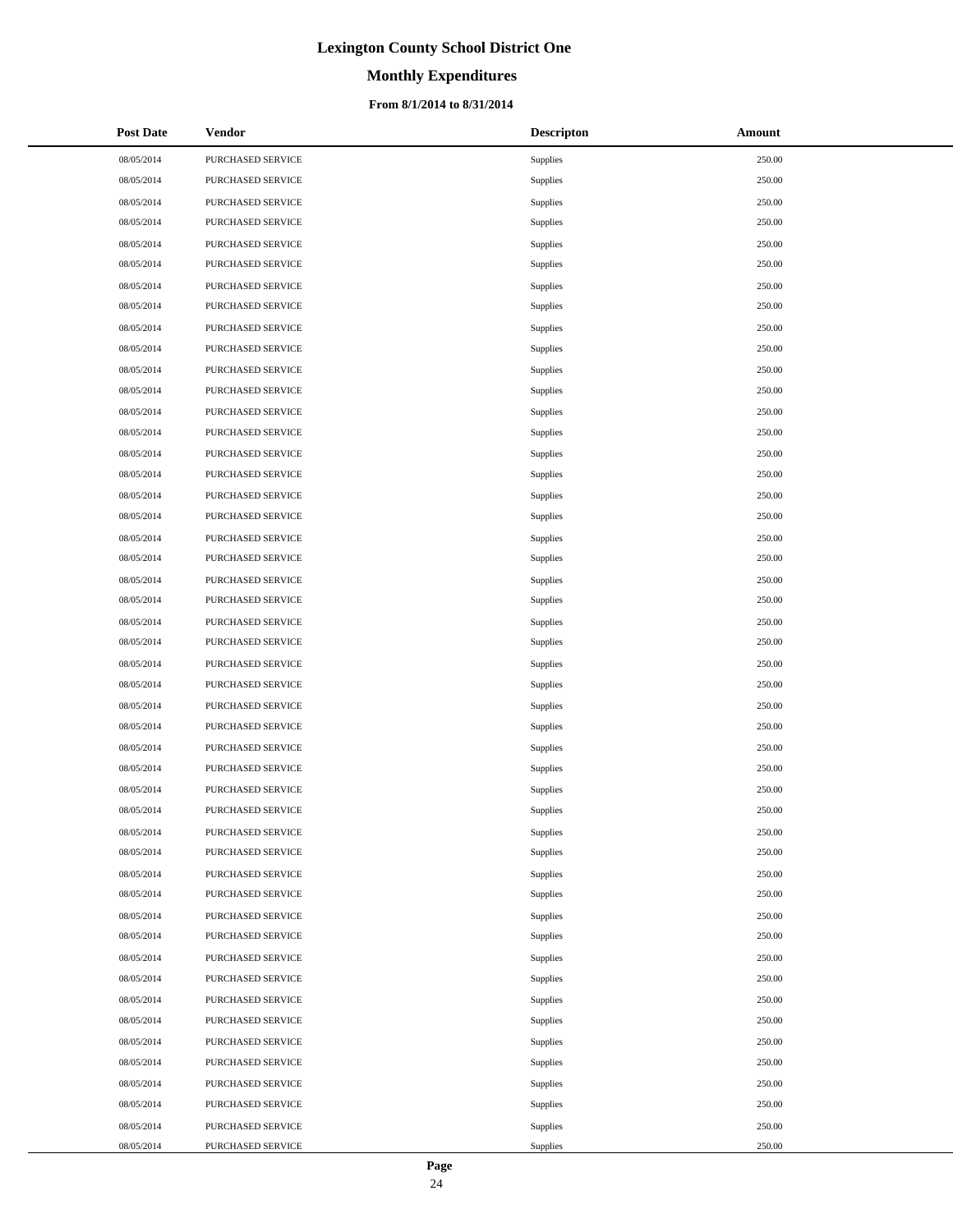# **Monthly Expenditures**

#### **From 8/1/2014 to 8/31/2014**

| <b>Post Date</b> | Vendor                   | <b>Descripton</b> | Amount |
|------------------|--------------------------|-------------------|--------|
| 08/05/2014       | PURCHASED SERVICE        | Supplies          | 250.00 |
| 08/05/2014       | PURCHASED SERVICE        | Supplies          | 250.00 |
| 08/05/2014       | PURCHASED SERVICE        | Supplies          | 250.00 |
| 08/05/2014       | PURCHASED SERVICE        | Supplies          | 250.00 |
| 08/05/2014       | PURCHASED SERVICE        | Supplies          | 250.00 |
| 08/05/2014       | PURCHASED SERVICE        | Supplies          | 250.00 |
| 08/05/2014       | PURCHASED SERVICE        | Supplies          | 250.00 |
| 08/05/2014       | PURCHASED SERVICE        | Supplies          | 250.00 |
| 08/05/2014       | PURCHASED SERVICE        | Supplies          | 250.00 |
| 08/05/2014       | PURCHASED SERVICE        | Supplies          | 250.00 |
| 08/05/2014       | PURCHASED SERVICE        | Supplies          | 250.00 |
| 08/05/2014       | PURCHASED SERVICE        | Supplies          | 250.00 |
| 08/05/2014       | PURCHASED SERVICE        | Supplies          | 250.00 |
| 08/05/2014       | PURCHASED SERVICE        | Supplies          | 250.00 |
| 08/05/2014       | PURCHASED SERVICE        | Supplies          | 250.00 |
| 08/05/2014       | PURCHASED SERVICE        | Supplies          | 250.00 |
| 08/05/2014       | PURCHASED SERVICE        | Supplies          | 250.00 |
| 08/05/2014       | PURCHASED SERVICE        | Supplies          | 250.00 |
| 08/05/2014       | PURCHASED SERVICE        | Supplies          | 250.00 |
| 08/05/2014       | PURCHASED SERVICE        | Supplies          | 250.00 |
| 08/05/2014       | PURCHASED SERVICE        | Supplies          | 250.00 |
| 08/05/2014       | PURCHASED SERVICE        | Supplies          | 250.00 |
| 08/05/2014       | PURCHASED SERVICE        | Supplies          | 250.00 |
| 08/05/2014       | PURCHASED SERVICE        | Supplies          | 250.00 |
| 08/05/2014       | PURCHASED SERVICE        | Supplies          | 250.00 |
| 08/05/2014       | PURCHASED SERVICE        | Supplies          | 250.00 |
| 08/05/2014       | PURCHASED SERVICE        | Supplies          | 250.00 |
| 08/05/2014       | PURCHASED SERVICE        | Supplies          | 250.00 |
| 08/05/2014       | PURCHASED SERVICE        | Supplies          | 250.00 |
| 08/05/2014       | PURCHASED SERVICE        | Supplies          | 250.00 |
| 08/05/2014       | PURCHASED SERVICE        | Supplies          | 250.00 |
| 08/05/2014       | PURCHASED SERVICE        | Supplies          | 250.00 |
| 08/05/2014       | PURCHASED SERVICE        | Supplies          | 250.00 |
| 08/05/2014       | <b>PURCHASED SERVICE</b> | Supplies          | 250.00 |
| 08/05/2014       | PURCHASED SERVICE        | Supplies          | 250.00 |
| 08/05/2014       | PURCHASED SERVICE        | Supplies          | 250.00 |
| 08/05/2014       | PURCHASED SERVICE        | Supplies          | 250.00 |
| 08/05/2014       | PURCHASED SERVICE        | Supplies          | 250.00 |
| 08/05/2014       | PURCHASED SERVICE        | Supplies          | 250.00 |
| 08/05/2014       | PURCHASED SERVICE        | Supplies          | 250.00 |
| 08/05/2014       | PURCHASED SERVICE        | Supplies          | 250.00 |
| 08/05/2014       | PURCHASED SERVICE        | Supplies          | 250.00 |
| 08/05/2014       | PURCHASED SERVICE        | Supplies          | 250.00 |
| 08/05/2014       | PURCHASED SERVICE        | Supplies          | 250.00 |
| 08/05/2014       | PURCHASED SERVICE        | Supplies          | 250.00 |
| 08/05/2014       | PURCHASED SERVICE        | Supplies          | 250.00 |
| 08/05/2014       | PURCHASED SERVICE        | Supplies          | 250.00 |
| 08/05/2014       | PURCHASED SERVICE        | Supplies          | 250.00 |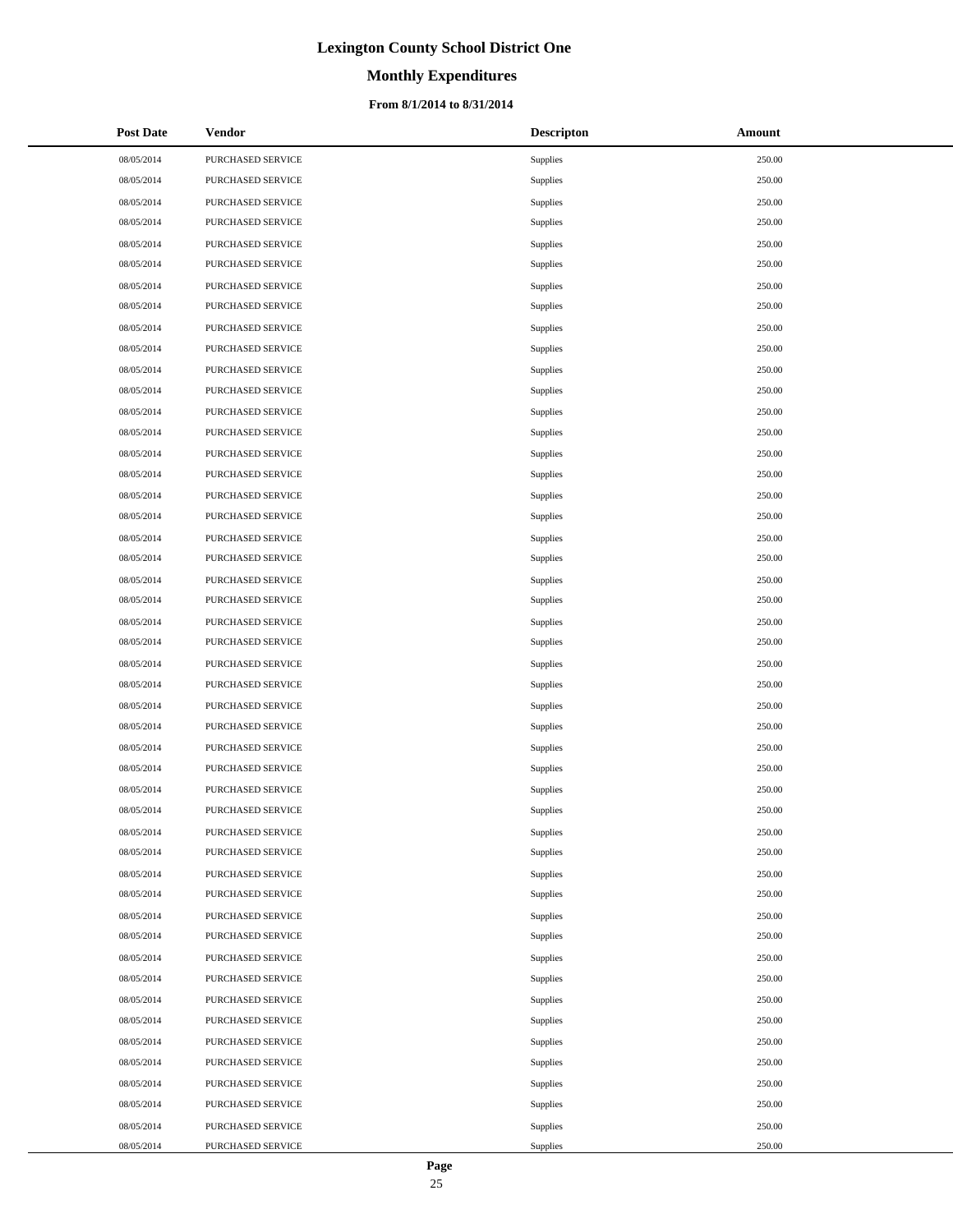# **Monthly Expenditures**

#### **From 8/1/2014 to 8/31/2014**

| <b>Post Date</b> | Vendor                   | <b>Descripton</b> | Amount |
|------------------|--------------------------|-------------------|--------|
| 08/05/2014       | PURCHASED SERVICE        | Supplies          | 250.00 |
| 08/05/2014       | PURCHASED SERVICE        | Supplies          | 250.00 |
| 08/05/2014       | PURCHASED SERVICE        | Supplies          | 250.00 |
| 08/05/2014       | PURCHASED SERVICE        | Supplies          | 250.00 |
| 08/05/2014       | PURCHASED SERVICE        | Supplies          | 250.00 |
| 08/05/2014       | PURCHASED SERVICE        | Supplies          | 250.00 |
| 08/05/2014       | PURCHASED SERVICE        | Supplies          | 250.00 |
| 08/05/2014       | PURCHASED SERVICE        | Supplies          | 250.00 |
| 08/05/2014       | PURCHASED SERVICE        | Supplies          | 250.00 |
| 08/05/2014       | PURCHASED SERVICE        | Supplies          | 250.00 |
| 08/05/2014       | PURCHASED SERVICE        | Supplies          | 250.00 |
| 08/05/2014       | PURCHASED SERVICE        | Supplies          | 250.00 |
| 08/05/2014       | PURCHASED SERVICE        | Supplies          | 250.00 |
| 08/05/2014       | PURCHASED SERVICE        | Supplies          | 250.00 |
| 08/05/2014       | PURCHASED SERVICE        | Supplies          | 250.00 |
| 08/05/2014       | PURCHASED SERVICE        | Supplies          | 250.00 |
| 08/05/2014       | PURCHASED SERVICE        | Supplies          | 250.00 |
| 08/05/2014       | PURCHASED SERVICE        | Supplies          | 250.00 |
| 08/05/2014       | PURCHASED SERVICE        | Supplies          | 250.00 |
| 08/05/2014       | PURCHASED SERVICE        | Supplies          | 250.00 |
| 08/05/2014       | PURCHASED SERVICE        | Supplies          | 250.00 |
| 08/05/2014       | PURCHASED SERVICE        | Supplies          | 250.00 |
| 08/05/2014       | PURCHASED SERVICE        | Supplies          | 250.00 |
| 08/05/2014       | PURCHASED SERVICE        | Supplies          | 250.00 |
| 08/05/2014       | PURCHASED SERVICE        | Supplies          | 250.00 |
| 08/05/2014       | PURCHASED SERVICE        | Supplies          | 250.00 |
| 08/05/2014       | PURCHASED SERVICE        | Supplies          | 250.00 |
| 08/05/2014       | PURCHASED SERVICE        | Supplies          | 250.00 |
| 08/05/2014       | PURCHASED SERVICE        | Supplies          | 250.00 |
| 08/05/2014       | PURCHASED SERVICE        | Supplies          | 250.00 |
| 08/05/2014       | PURCHASED SERVICE        | Supplies          | 250.00 |
| 08/05/2014       | PURCHASED SERVICE        | Supplies          | 250.00 |
| 08/05/2014       | PURCHASED SERVICE        | Supplies          | 250.00 |
| 08/05/2014       | <b>PURCHASED SERVICE</b> | Supplies          | 250.00 |
| 08/05/2014       | PURCHASED SERVICE        | Supplies          | 250.00 |
| 08/05/2014       | PURCHASED SERVICE        | Supplies          | 250.00 |
| 08/05/2014       | PURCHASED SERVICE        | Supplies          | 250.00 |
| 08/05/2014       | PURCHASED SERVICE        | Supplies          | 250.00 |
| 08/05/2014       | PURCHASED SERVICE        | Supplies          | 250.00 |
| 08/05/2014       | PURCHASED SERVICE        | Supplies          | 250.00 |
| 08/05/2014       | PURCHASED SERVICE        | Supplies          | 250.00 |
| 08/05/2014       | PURCHASED SERVICE        | Supplies          | 250.00 |
| 08/05/2014       | PURCHASED SERVICE        | Supplies          | 250.00 |
| 08/05/2014       | PURCHASED SERVICE        | Supplies          | 250.00 |
| 08/05/2014       | PURCHASED SERVICE        | Supplies          | 250.00 |
| 08/05/2014       | PURCHASED SERVICE        | Supplies          | 250.00 |
| 08/05/2014       | PURCHASED SERVICE        | Supplies          | 250.00 |
| 08/05/2014       | PURCHASED SERVICE        | Supplies          | 250.00 |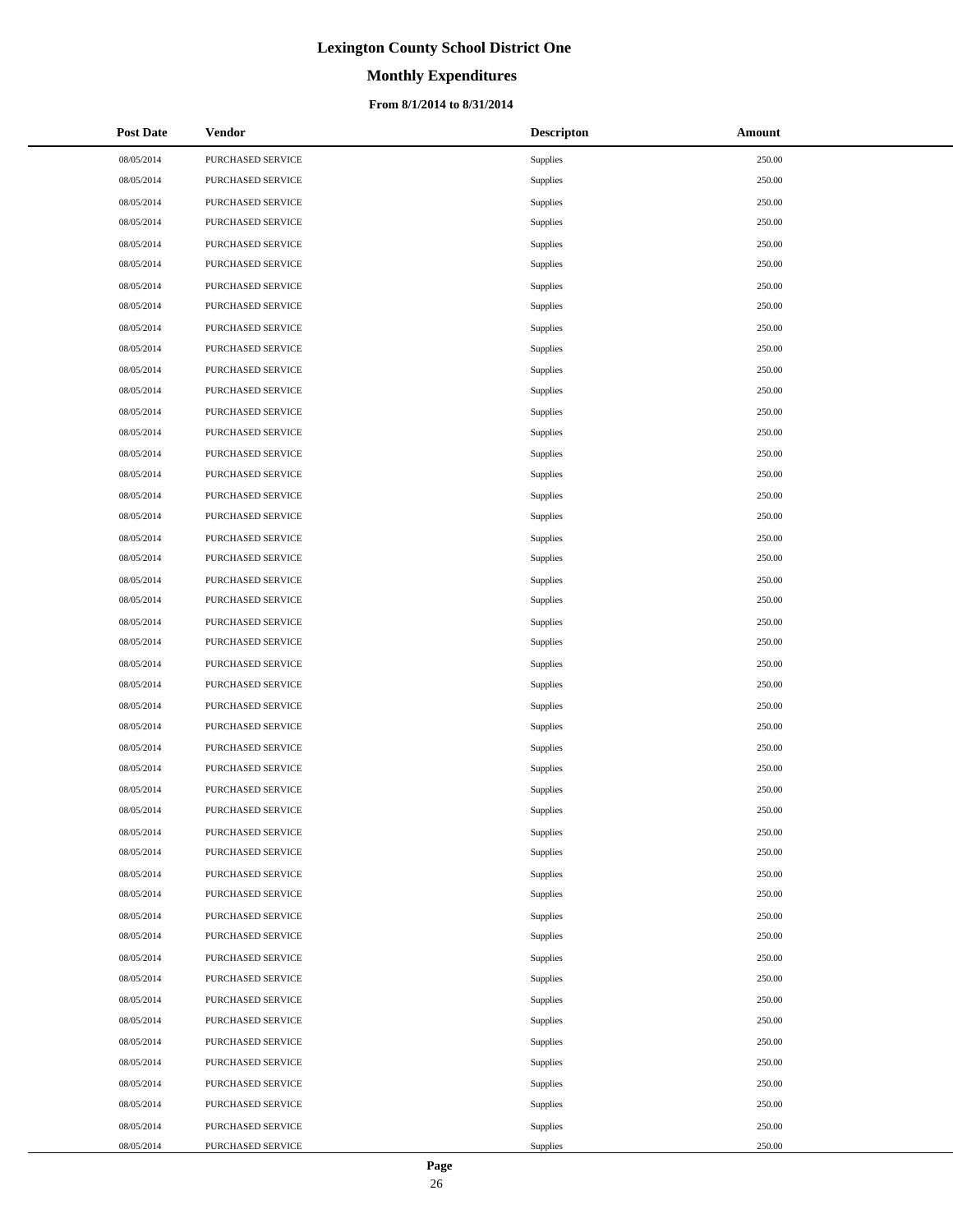# **Monthly Expenditures**

#### **From 8/1/2014 to 8/31/2014**

| <b>Post Date</b> | <b>Vendor</b>     | <b>Descripton</b> | Amount |
|------------------|-------------------|-------------------|--------|
| 08/05/2014       | PURCHASED SERVICE | Supplies          | 250.00 |
| 08/05/2014       | PURCHASED SERVICE | Supplies          | 250.00 |
| 08/05/2014       | PURCHASED SERVICE | Supplies          | 250.00 |
| 08/05/2014       | PURCHASED SERVICE | Supplies          | 250.00 |
| 08/05/2014       | PURCHASED SERVICE | Supplies          | 250.00 |
| 08/05/2014       | PURCHASED SERVICE | Supplies          | 250.00 |
| 08/05/2014       | PURCHASED SERVICE | Supplies          | 250.00 |
| 08/05/2014       | PURCHASED SERVICE | Supplies          | 250.00 |
| 08/05/2014       | PURCHASED SERVICE | Supplies          | 250.00 |
| 08/05/2014       | PURCHASED SERVICE | Supplies          | 250.00 |
| 08/05/2014       | PURCHASED SERVICE | Supplies          | 250.00 |
| 08/05/2014       | PURCHASED SERVICE | Supplies          | 250.00 |
| 08/05/2014       | PURCHASED SERVICE | Supplies          | 250.00 |
| 08/05/2014       | PURCHASED SERVICE | Supplies          | 250.00 |
| 08/05/2014       | PURCHASED SERVICE | Supplies          | 250.00 |
| 08/05/2014       | PURCHASED SERVICE | Supplies          | 250.00 |
| 08/05/2014       | PURCHASED SERVICE | Supplies          | 250.00 |
| 08/05/2014       | PURCHASED SERVICE | Supplies          | 250.00 |
| 08/05/2014       | PURCHASED SERVICE | Supplies          | 250.00 |
| 08/05/2014       | PURCHASED SERVICE | Supplies          | 250.00 |
| 08/05/2014       | PURCHASED SERVICE | Supplies          | 250.00 |
| 08/05/2014       | PURCHASED SERVICE | Supplies          | 250.00 |
| 08/05/2014       | PURCHASED SERVICE | Supplies          | 250.00 |
| 08/05/2014       | PURCHASED SERVICE | Supplies          | 250.00 |
| 08/05/2014       | PURCHASED SERVICE | Supplies          | 250.00 |
| 08/05/2014       | PURCHASED SERVICE | Supplies          | 250.00 |
| 08/05/2014       | PURCHASED SERVICE | Supplies          | 250.00 |
| 08/05/2014       | PURCHASED SERVICE | Supplies          | 250.00 |
| 08/05/2014       | PURCHASED SERVICE | Supplies          | 250.00 |
| 08/05/2014       | PURCHASED SERVICE | Supplies          | 250.00 |
| 08/05/2014       | PURCHASED SERVICE | Supplies          | 250.00 |
| 08/05/2014       | PURCHASED SERVICE | Supplies          | 250.00 |
| 08/05/2014       | PURCHASED SERVICE | Supplies          | 250.00 |
| 08/05/2014       | PURCHASED SERVICE | Supplies          | 250.00 |
| 08/05/2014       | PURCHASED SERVICE | Supplies          | 250.00 |
| 08/05/2014       | PURCHASED SERVICE | Supplies          | 250.00 |
| 08/05/2014       | PURCHASED SERVICE | Supplies          | 250.00 |
| 08/05/2014       | PURCHASED SERVICE | Supplies          | 250.00 |
| 08/05/2014       | PURCHASED SERVICE | Supplies          | 250.00 |
| 08/05/2014       | PURCHASED SERVICE | Supplies          | 250.00 |
| 08/05/2014       | PURCHASED SERVICE | Supplies          | 250.00 |
| 08/05/2014       | PURCHASED SERVICE | Supplies          | 250.00 |
| 08/05/2014       | PURCHASED SERVICE | Supplies          | 250.00 |
| 08/05/2014       | PURCHASED SERVICE | Supplies          | 250.00 |
| 08/05/2014       | PURCHASED SERVICE | Supplies          | 250.00 |
| 08/05/2014       | PURCHASED SERVICE | Supplies          | 250.00 |
| 08/05/2014       | PURCHASED SERVICE | Supplies          | 250.00 |
| 08/05/2014       | PURCHASED SERVICE | Supplies          | 250.00 |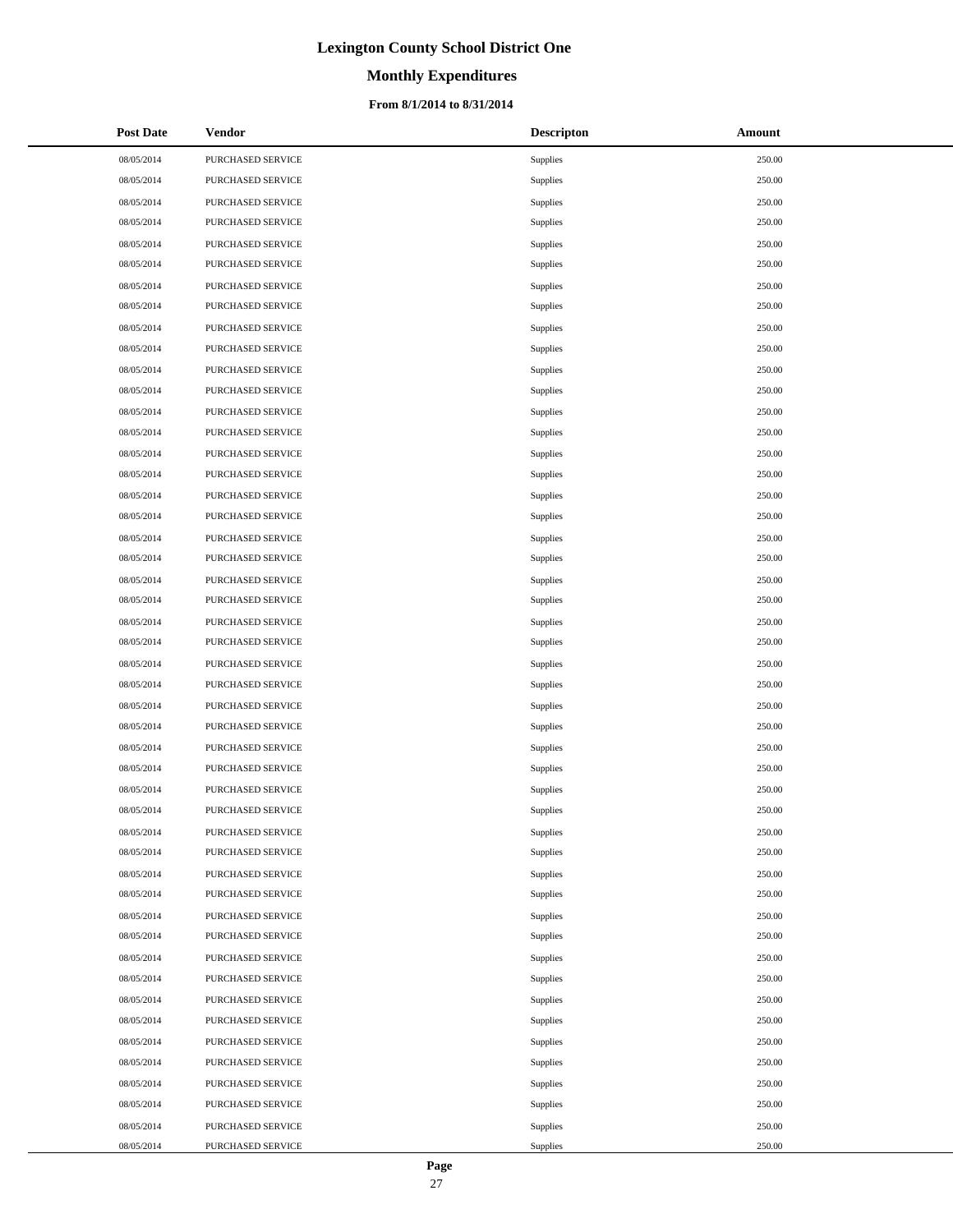# **Monthly Expenditures**

#### **From 8/1/2014 to 8/31/2014**

| <b>Post Date</b> | Vendor            | <b>Descripton</b> | Amount |
|------------------|-------------------|-------------------|--------|
| 08/05/2014       | PURCHASED SERVICE | Supplies          | 250.00 |
| 08/05/2014       | PURCHASED SERVICE | Supplies          | 250.00 |
| 08/05/2014       | PURCHASED SERVICE | Supplies          | 250.00 |
| 08/05/2014       | PURCHASED SERVICE | Supplies          | 250.00 |
| 08/05/2014       | PURCHASED SERVICE | Supplies          | 250.00 |
| 08/05/2014       | PURCHASED SERVICE | Supplies          | 250.00 |
| 08/05/2014       | PURCHASED SERVICE | Supplies          | 250.00 |
| 08/05/2014       | PURCHASED SERVICE | Supplies          | 250.00 |
| 08/05/2014       | PURCHASED SERVICE | Supplies          | 250.00 |
| 08/05/2014       | PURCHASED SERVICE | Supplies          | 250.00 |
| 08/05/2014       | PURCHASED SERVICE | Supplies          | 250.00 |
| 08/05/2014       | PURCHASED SERVICE | Supplies          | 250.00 |
| 08/05/2014       | PURCHASED SERVICE | Supplies          | 250.00 |
| 08/05/2014       | PURCHASED SERVICE | Supplies          | 250.00 |
| 08/05/2014       | PURCHASED SERVICE | Supplies          | 250.00 |
| 08/05/2014       | PURCHASED SERVICE | Supplies          | 250.00 |
| 08/05/2014       | PURCHASED SERVICE | Supplies          | 250.00 |
| 08/05/2014       | PURCHASED SERVICE | Supplies          | 250.00 |
| 08/05/2014       | PURCHASED SERVICE | Supplies          | 250.00 |
| 08/05/2014       | PURCHASED SERVICE | Supplies          | 250.00 |
| 08/05/2014       | PURCHASED SERVICE | Supplies          | 250.00 |
| 08/05/2014       | PURCHASED SERVICE | Supplies          | 250.00 |
| 08/05/2014       | PURCHASED SERVICE | Supplies          | 250.00 |
| 08/05/2014       | PURCHASED SERVICE | Supplies          | 250.00 |
| 08/05/2014       | PURCHASED SERVICE | Supplies          | 250.00 |
| 08/05/2014       | PURCHASED SERVICE | Supplies          | 250.00 |
| 08/05/2014       | PURCHASED SERVICE | Supplies          | 250.00 |
| 08/05/2014       | PURCHASED SERVICE | Supplies          | 250.00 |
| 08/05/2014       | PURCHASED SERVICE | Supplies          | 250.00 |
| 08/05/2014       | PURCHASED SERVICE | Supplies          | 250.00 |
| 08/05/2014       | PURCHASED SERVICE | Supplies          | 250.00 |
| 08/05/2014       | PURCHASED SERVICE | Supplies          | 250.00 |
| 08/05/2014       | PURCHASED SERVICE | Supplies          | 250.00 |
| 08/05/2014       | PURCHASED SERVICE | Supplies          | 250.00 |
| 08/05/2014       | PURCHASED SERVICE | Supplies          | 250.00 |
| 08/05/2014       | PURCHASED SERVICE | Supplies          | 250.00 |
| 08/05/2014       | PURCHASED SERVICE | Supplies          | 250.00 |
| 08/05/2014       | PURCHASED SERVICE | Supplies          | 250.00 |
| 08/05/2014       | PURCHASED SERVICE | Supplies          | 250.00 |
| 08/05/2014       | PURCHASED SERVICE | Supplies          | 250.00 |
| 08/05/2014       | PURCHASED SERVICE | Supplies          | 250.00 |
| 08/05/2014       | PURCHASED SERVICE | Supplies          | 250.00 |
| 08/05/2014       | PURCHASED SERVICE | Supplies          | 250.00 |
| 08/05/2014       | PURCHASED SERVICE | Supplies          | 250.00 |
| 08/05/2014       | PURCHASED SERVICE | Supplies          | 250.00 |
| 08/05/2014       | PURCHASED SERVICE | Supplies          | 250.00 |
| 08/05/2014       | PURCHASED SERVICE | Supplies          | 250.00 |
| 08/05/2014       | PURCHASED SERVICE | Supplies          | 250.00 |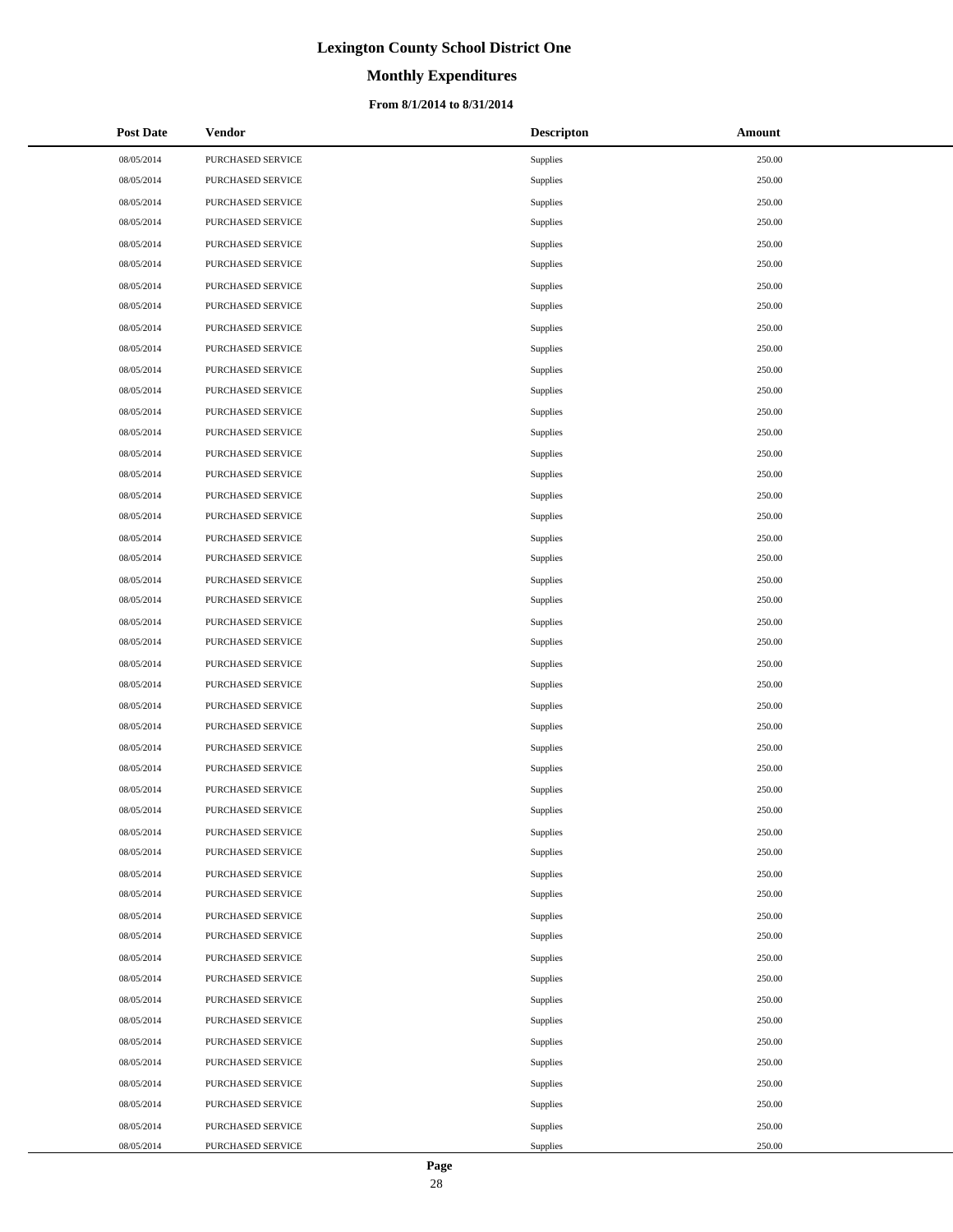# **Monthly Expenditures**

#### **From 8/1/2014 to 8/31/2014**

| <b>Post Date</b> | Vendor            | <b>Descripton</b> | Amount |
|------------------|-------------------|-------------------|--------|
| 08/05/2014       | PURCHASED SERVICE | Supplies          | 250.00 |
| 08/05/2014       | PURCHASED SERVICE | Supplies          | 250.00 |
| 08/05/2014       | PURCHASED SERVICE | Supplies          | 250.00 |
| 08/05/2014       | PURCHASED SERVICE | Supplies          | 250.00 |
| 08/05/2014       | PURCHASED SERVICE | Supplies          | 250.00 |
| 08/05/2014       | PURCHASED SERVICE | Supplies          | 250.00 |
| 08/05/2014       | PURCHASED SERVICE | Supplies          | 250.00 |
| 08/05/2014       | PURCHASED SERVICE | Supplies          | 250.00 |
| 08/05/2014       | PURCHASED SERVICE | Supplies          | 250.00 |
| 08/05/2014       | PURCHASED SERVICE | Supplies          | 250.00 |
| 08/05/2014       | PURCHASED SERVICE | Supplies          | 250.00 |
| 08/05/2014       | PURCHASED SERVICE | Supplies          | 250.00 |
| 08/05/2014       | PURCHASED SERVICE | Supplies          | 250.00 |
| 08/05/2014       | PURCHASED SERVICE | Supplies          | 250.00 |
| 08/05/2014       | PURCHASED SERVICE | Supplies          | 250.00 |
| 08/05/2014       | PURCHASED SERVICE | Supplies          | 250.00 |
| 08/05/2014       | PURCHASED SERVICE | Supplies          | 250.00 |
| 08/05/2014       | PURCHASED SERVICE | Supplies          | 250.00 |
| 08/05/2014       | PURCHASED SERVICE | Supplies          | 250.00 |
| 08/05/2014       | PURCHASED SERVICE | Supplies          | 250.00 |
| 08/05/2014       | PURCHASED SERVICE | Supplies          | 250.00 |
| 08/05/2014       | PURCHASED SERVICE | Supplies          | 250.00 |
| 08/05/2014       | PURCHASED SERVICE | Supplies          | 250.00 |
| 08/05/2014       | PURCHASED SERVICE | Supplies          | 250.00 |
| 08/05/2014       | PURCHASED SERVICE | Supplies          | 250.00 |
| 08/05/2014       | PURCHASED SERVICE | Supplies          | 250.00 |
| 08/05/2014       | PURCHASED SERVICE | Supplies          | 250.00 |
| 08/05/2014       | PURCHASED SERVICE | Supplies          | 250.00 |
| 08/05/2014       | PURCHASED SERVICE | Supplies          | 250.00 |
| 08/05/2014       | PURCHASED SERVICE | Supplies          | 250.00 |
| 08/05/2014       | PURCHASED SERVICE | Supplies          | 250.00 |
| 08/05/2014       | PURCHASED SERVICE | Supplies          | 250.00 |
| 08/05/2014       | PURCHASED SERVICE | Supplies          | 250.00 |
| 08/05/2014       | PURCHASED SERVICE | Supplies          | 250.00 |
| 08/05/2014       | PURCHASED SERVICE | Supplies          | 250.00 |
| 08/05/2014       | PURCHASED SERVICE | Supplies          | 250.00 |
| 08/05/2014       | PURCHASED SERVICE | Supplies          | 250.00 |
| 08/05/2014       | PURCHASED SERVICE | Supplies          | 250.00 |
| 08/05/2014       | PURCHASED SERVICE | Supplies          | 250.00 |
| 08/05/2014       | PURCHASED SERVICE | Supplies          | 250.00 |
| 08/05/2014       | PURCHASED SERVICE | Supplies          | 250.00 |
| 08/05/2014       | PURCHASED SERVICE | Supplies          | 250.00 |
| 08/05/2014       | PURCHASED SERVICE | Supplies          | 250.00 |
| 08/05/2014       | PURCHASED SERVICE | Supplies          | 250.00 |
| 08/05/2014       | PURCHASED SERVICE | Supplies          | 250.00 |
| 08/05/2014       | PURCHASED SERVICE | Supplies          | 250.00 |
| 08/05/2014       | PURCHASED SERVICE | Supplies          | 250.00 |
| 08/05/2014       | PURCHASED SERVICE | Supplies          | 250.00 |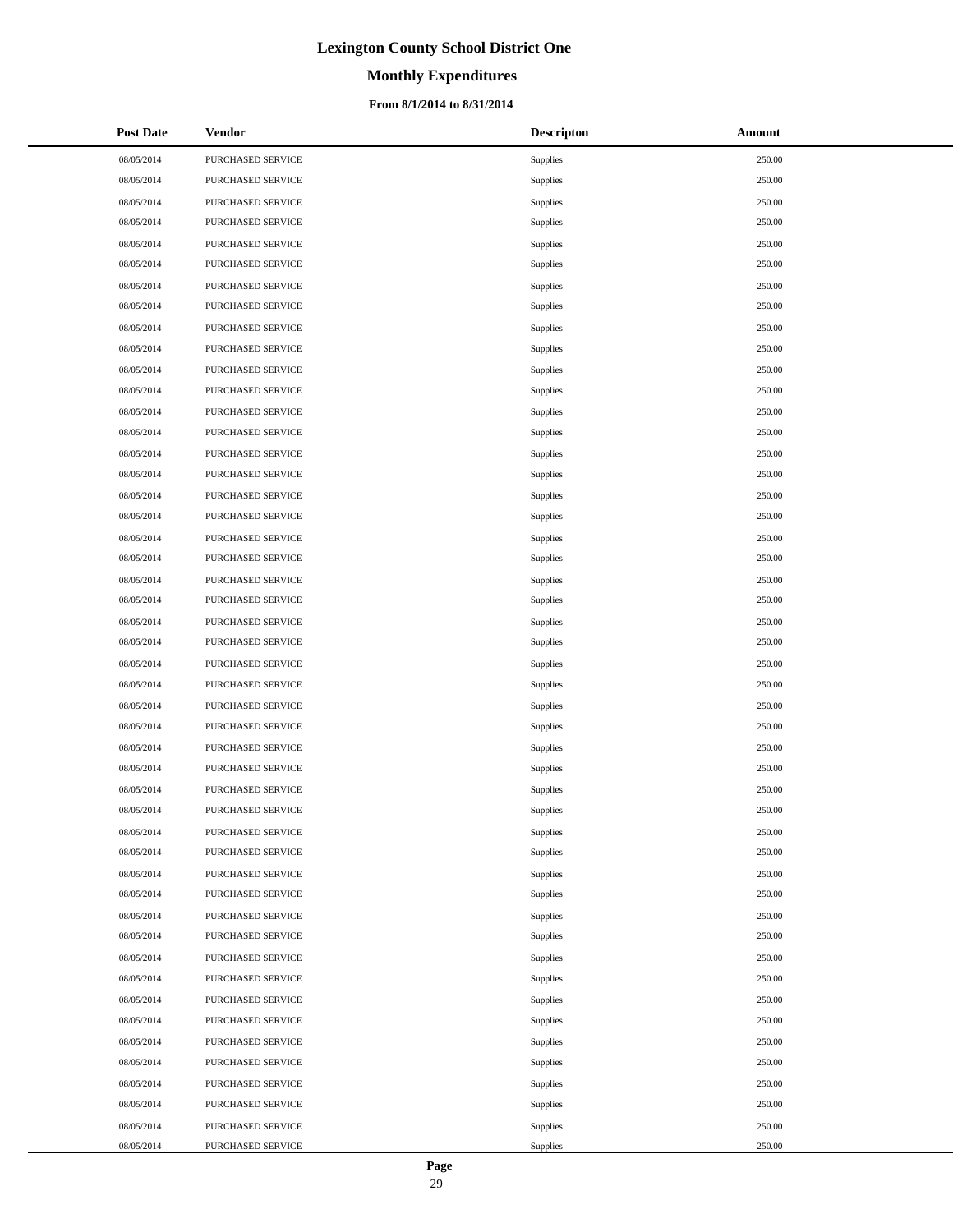# **Monthly Expenditures**

#### **From 8/1/2014 to 8/31/2014**

| <b>Post Date</b> | <b>Vendor</b>     | <b>Descripton</b> | Amount |
|------------------|-------------------|-------------------|--------|
| 08/05/2014       | PURCHASED SERVICE | Supplies          | 250.00 |
| 08/05/2014       | PURCHASED SERVICE | Supplies          | 250.00 |
| 08/05/2014       | PURCHASED SERVICE | Supplies          | 250.00 |
| 08/05/2014       | PURCHASED SERVICE | Supplies          | 250.00 |
| 08/05/2014       | PURCHASED SERVICE | Supplies          | 250.00 |
| 08/05/2014       | PURCHASED SERVICE | Supplies          | 250.00 |
| 08/05/2014       | PURCHASED SERVICE | Supplies          | 250.00 |
| 08/05/2014       | PURCHASED SERVICE | Supplies          | 250.00 |
| 08/05/2014       | PURCHASED SERVICE | Supplies          | 250.00 |
| 08/05/2014       | PURCHASED SERVICE | Supplies          | 250.00 |
| 08/05/2014       | PURCHASED SERVICE | Supplies          | 250.00 |
| 08/05/2014       | PURCHASED SERVICE | Supplies          | 250.00 |
| 08/05/2014       | PURCHASED SERVICE | Supplies          | 250.00 |
| 08/05/2014       | PURCHASED SERVICE | Supplies          | 250.00 |
| 08/05/2014       | PURCHASED SERVICE | Supplies          | 250.00 |
| 08/05/2014       | PURCHASED SERVICE | Supplies          | 250.00 |
| 08/05/2014       | PURCHASED SERVICE | Supplies          | 250.00 |
| 08/05/2014       | PURCHASED SERVICE | Supplies          | 250.00 |
| 08/05/2014       | PURCHASED SERVICE | Supplies          | 250.00 |
| 08/05/2014       | PURCHASED SERVICE | Supplies          | 250.00 |
| 08/05/2014       | PURCHASED SERVICE | Supplies          | 250.00 |
| 08/05/2014       | PURCHASED SERVICE | Supplies          | 250.00 |
| 08/05/2014       | PURCHASED SERVICE | Supplies          | 250.00 |
| 08/05/2014       | PURCHASED SERVICE | Supplies          | 250.00 |
| 08/05/2014       | PURCHASED SERVICE | Supplies          | 250.00 |
| 08/05/2014       | PURCHASED SERVICE | Supplies          | 250.00 |
| 08/05/2014       | PURCHASED SERVICE | Supplies          | 250.00 |
| 08/05/2014       | PURCHASED SERVICE | Supplies          | 250.00 |
| 08/05/2014       | PURCHASED SERVICE | Supplies          | 250.00 |
| 08/05/2014       | PURCHASED SERVICE | Supplies          | 250.00 |
| 08/05/2014       | PURCHASED SERVICE | Supplies          | 250.00 |
| 08/05/2014       | PURCHASED SERVICE | Supplies          | 250.00 |
| 08/05/2014       | PURCHASED SERVICE | Supplies          | 250.00 |
| 08/05/2014       | PURCHASED SERVICE | Supplies          | 250.00 |
| 08/05/2014       | PURCHASED SERVICE | Supplies          | 250.00 |
| 08/05/2014       | PURCHASED SERVICE | Supplies          | 250.00 |
| 08/05/2014       | PURCHASED SERVICE | Supplies          | 250.00 |
| 08/05/2014       | PURCHASED SERVICE | Supplies          | 250.00 |
| 08/05/2014       | PURCHASED SERVICE | Supplies          | 250.00 |
| 08/05/2014       | PURCHASED SERVICE | Supplies          | 250.00 |
| 08/05/2014       | PURCHASED SERVICE | Supplies          | 250.00 |
| 08/05/2014       | PURCHASED SERVICE | Supplies          | 250.00 |
| 08/05/2014       | PURCHASED SERVICE | Supplies          | 250.00 |
| 08/05/2014       | PURCHASED SERVICE | Supplies          | 250.00 |
| 08/05/2014       | PURCHASED SERVICE | Supplies          | 250.00 |
| 08/05/2014       | PURCHASED SERVICE | Supplies          | 250.00 |
| 08/05/2014       | PURCHASED SERVICE | Supplies          | 250.00 |
| 08/05/2014       | PURCHASED SERVICE | Supplies          | 250.00 |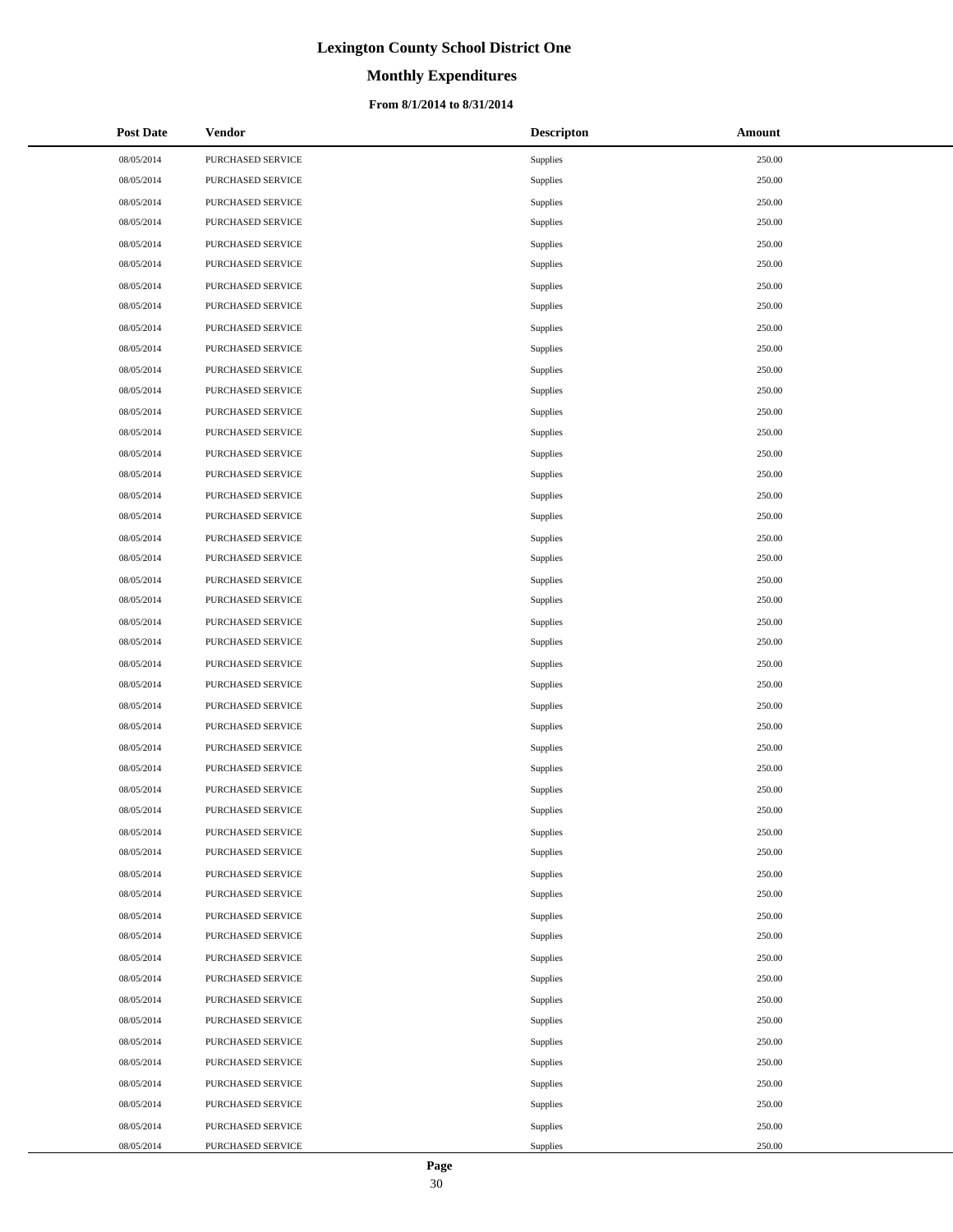# **Monthly Expenditures**

#### **From 8/1/2014 to 8/31/2014**

| <b>Post Date</b> | Vendor                   | <b>Descripton</b> | Amount |
|------------------|--------------------------|-------------------|--------|
| 08/05/2014       | PURCHASED SERVICE        | Supplies          | 250.00 |
| 08/05/2014       | PURCHASED SERVICE        | Supplies          | 250.00 |
| 08/05/2014       | PURCHASED SERVICE        | Supplies          | 250.00 |
| 08/05/2014       | PURCHASED SERVICE        | Supplies          | 250.00 |
| 08/05/2014       | PURCHASED SERVICE        | Supplies          | 250.00 |
| 08/05/2014       | PURCHASED SERVICE        | Supplies          | 250.00 |
| 08/05/2014       | PURCHASED SERVICE        | Supplies          | 250.00 |
| 08/05/2014       | PURCHASED SERVICE        | Supplies          | 250.00 |
| 08/05/2014       | PURCHASED SERVICE        | Supplies          | 250.00 |
| 08/05/2014       | PURCHASED SERVICE        | Supplies          | 250.00 |
| 08/05/2014       | PURCHASED SERVICE        | Supplies          | 250.00 |
| 08/05/2014       | PURCHASED SERVICE        | Supplies          | 250.00 |
| 08/05/2014       | PURCHASED SERVICE        | Supplies          | 250.00 |
| 08/05/2014       | PURCHASED SERVICE        | Supplies          | 250.00 |
| 08/05/2014       | PURCHASED SERVICE        | Supplies          | 250.00 |
| 08/05/2014       | PURCHASED SERVICE        | Supplies          | 250.00 |
| 08/05/2014       | PURCHASED SERVICE        | Supplies          | 250.00 |
| 08/05/2014       | PURCHASED SERVICE        | Supplies          | 250.00 |
| 08/05/2014       | PURCHASED SERVICE        | Supplies          | 250.00 |
| 08/05/2014       | PURCHASED SERVICE        | Supplies          | 250.00 |
| 08/05/2014       | PURCHASED SERVICE        | Supplies          | 250.00 |
| 08/05/2014       | PURCHASED SERVICE        | Supplies          | 250.00 |
| 08/05/2014       | PURCHASED SERVICE        | Supplies          | 250.00 |
| 08/05/2014       | PURCHASED SERVICE        | Supplies          | 250.00 |
| 08/05/2014       | PURCHASED SERVICE        | Supplies          | 250.00 |
| 08/05/2014       | PURCHASED SERVICE        | Supplies          | 250.00 |
| 08/05/2014       | PURCHASED SERVICE        | Supplies          | 250.00 |
| 08/05/2014       | PURCHASED SERVICE        | Supplies          | 250.00 |
| 08/05/2014       | PURCHASED SERVICE        | Supplies          | 250.00 |
| 08/05/2014       | PURCHASED SERVICE        | Supplies          | 250.00 |
| 08/05/2014       | PURCHASED SERVICE        | Supplies          | 250.00 |
| 08/05/2014       | PURCHASED SERVICE        | Supplies          | 250.00 |
| 08/05/2014       | PURCHASED SERVICE        | Supplies          | 250.00 |
| 08/05/2014       | <b>PURCHASED SERVICE</b> | Supplies          | 250.00 |
| 08/05/2014       | PURCHASED SERVICE        | Supplies          | 250.00 |
| 08/05/2014       | PURCHASED SERVICE        | Supplies          | 250.00 |
| 08/05/2014       | PURCHASED SERVICE        | Supplies          | 250.00 |
| 08/05/2014       | PURCHASED SERVICE        | Supplies          | 250.00 |
| 08/05/2014       | PURCHASED SERVICE        | Supplies          | 250.00 |
| 08/05/2014       | PURCHASED SERVICE        | Supplies          | 250.00 |
| 08/05/2014       | PURCHASED SERVICE        | Supplies          | 250.00 |
| 08/05/2014       | PURCHASED SERVICE        | Supplies          | 250.00 |
| 08/05/2014       | PURCHASED SERVICE        | Supplies          | 250.00 |
| 08/05/2014       | PURCHASED SERVICE        | Supplies          | 250.00 |
| 08/05/2014       | PURCHASED SERVICE        | Supplies          | 250.00 |
| 08/05/2014       | PURCHASED SERVICE        | Supplies          | 250.00 |
| 08/05/2014       | PURCHASED SERVICE        | Supplies          | 250.00 |
| 08/05/2014       | PURCHASED SERVICE        | Supplies          | 250.00 |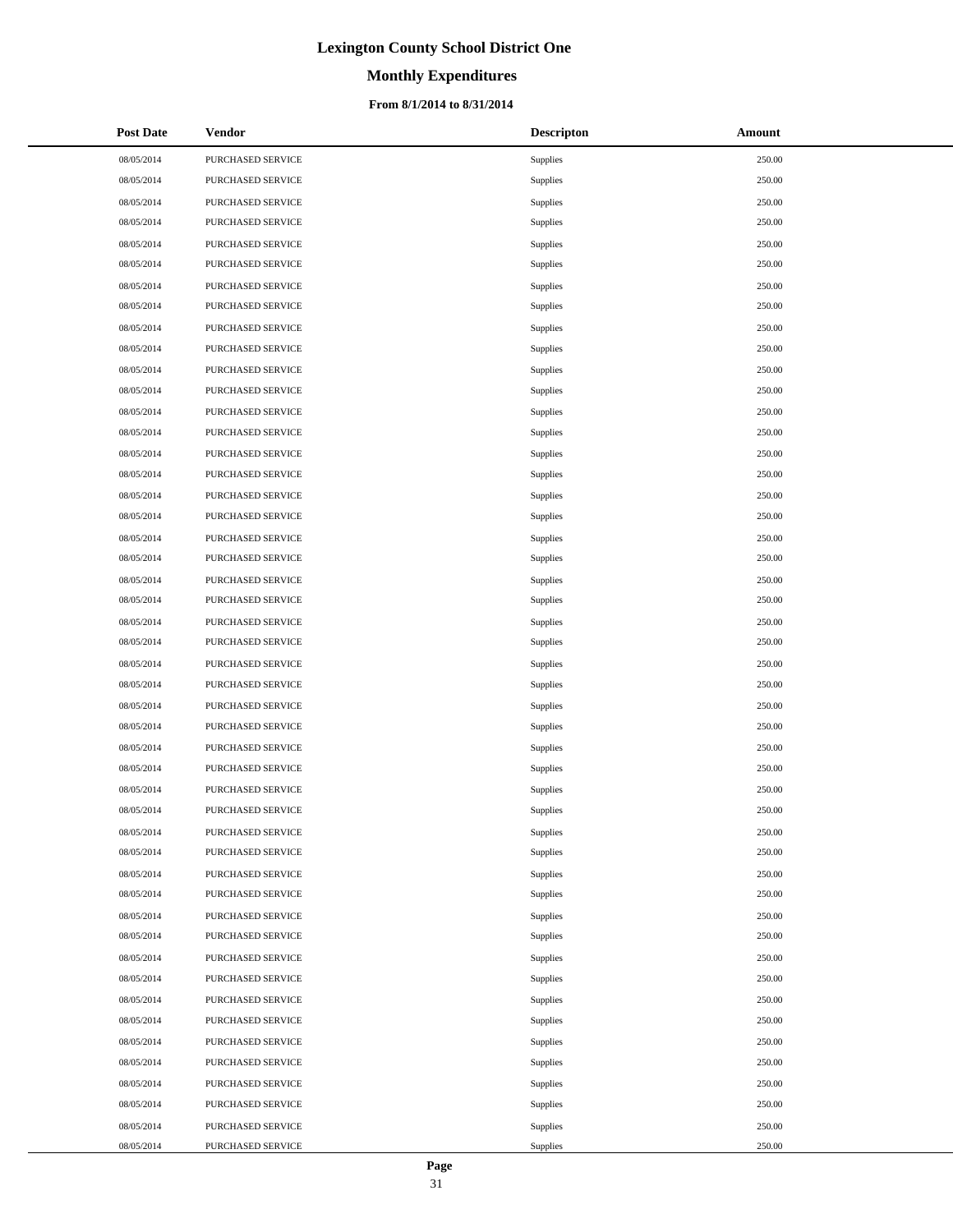# **Monthly Expenditures**

#### **From 8/1/2014 to 8/31/2014**

| <b>Post Date</b> | Vendor                   | <b>Descripton</b> | Amount |
|------------------|--------------------------|-------------------|--------|
| 08/05/2014       | PURCHASED SERVICE        | Supplies          | 250.00 |
| 08/05/2014       | PURCHASED SERVICE        | Supplies          | 250.00 |
| 08/05/2014       | PURCHASED SERVICE        | Supplies          | 250.00 |
| 08/05/2014       | PURCHASED SERVICE        | Supplies          | 250.00 |
| 08/05/2014       | PURCHASED SERVICE        | Supplies          | 250.00 |
| 08/05/2014       | PURCHASED SERVICE        | Supplies          | 250.00 |
| 08/05/2014       | PURCHASED SERVICE        | Supplies          | 250.00 |
| 08/05/2014       | PURCHASED SERVICE        | Supplies          | 250.00 |
| 08/05/2014       | PURCHASED SERVICE        | Supplies          | 250.00 |
| 08/05/2014       | PURCHASED SERVICE        | Supplies          | 250.00 |
| 08/05/2014       | PURCHASED SERVICE        | Supplies          | 250.00 |
| 08/05/2014       | PURCHASED SERVICE        | Supplies          | 250.00 |
| 08/05/2014       | PURCHASED SERVICE        | Supplies          | 250.00 |
| 08/05/2014       | PURCHASED SERVICE        | Supplies          | 250.00 |
| 08/05/2014       | PURCHASED SERVICE        | Supplies          | 250.00 |
| 08/05/2014       | PURCHASED SERVICE        | Supplies          | 250.00 |
| 08/05/2014       | PURCHASED SERVICE        | Supplies          | 250.00 |
| 08/05/2014       | PURCHASED SERVICE        | Supplies          | 250.00 |
| 08/05/2014       | PURCHASED SERVICE        | Supplies          | 250.00 |
| 08/05/2014       | PURCHASED SERVICE        | Supplies          | 250.00 |
| 08/05/2014       | PURCHASED SERVICE        | Supplies          | 250.00 |
| 08/05/2014       | PURCHASED SERVICE        | Supplies          | 250.00 |
| 08/05/2014       | PURCHASED SERVICE        | Supplies          | 250.00 |
| 08/05/2014       | PURCHASED SERVICE        | Supplies          | 250.00 |
| 08/05/2014       | PURCHASED SERVICE        | Supplies          | 250.00 |
| 08/05/2014       | PURCHASED SERVICE        | Supplies          | 250.00 |
| 08/05/2014       | PURCHASED SERVICE        | Supplies          | 250.00 |
| 08/05/2014       | PURCHASED SERVICE        | Supplies          | 250.00 |
| 08/05/2014       | PURCHASED SERVICE        | Supplies          | 250.00 |
| 08/05/2014       | PURCHASED SERVICE        | Supplies          | 250.00 |
| 08/05/2014       | PURCHASED SERVICE        | Supplies          | 250.00 |
| 08/05/2014       | PURCHASED SERVICE        | Supplies          | 250.00 |
| 08/05/2014       | PURCHASED SERVICE        | Supplies          | 250.00 |
| 08/05/2014       | <b>PURCHASED SERVICE</b> | Supplies          | 250.00 |
| 08/05/2014       | PURCHASED SERVICE        | Supplies          | 250.00 |
| 08/05/2014       | PURCHASED SERVICE        | Supplies          | 250.00 |
| 08/05/2014       | PURCHASED SERVICE        | Supplies          | 250.00 |
| 08/05/2014       | PURCHASED SERVICE        | Supplies          | 250.00 |
| 08/05/2014       | PURCHASED SERVICE        | Supplies          | 250.00 |
| 08/05/2014       | PURCHASED SERVICE        | Supplies          | 250.00 |
| 08/05/2014       | PURCHASED SERVICE        | Supplies          | 250.00 |
| 08/05/2014       | PURCHASED SERVICE        | Supplies          | 250.00 |
| 08/05/2014       | PURCHASED SERVICE        | Supplies          | 250.00 |
| 08/05/2014       | PURCHASED SERVICE        | Supplies          | 250.00 |
| 08/05/2014       | PURCHASED SERVICE        | Supplies          | 250.00 |
| 08/05/2014       | PURCHASED SERVICE        | Supplies          | 250.00 |
| 08/05/2014       | PURCHASED SERVICE        | Supplies          | 250.00 |
| 08/05/2014       | PURCHASED SERVICE        | Supplies          | 250.00 |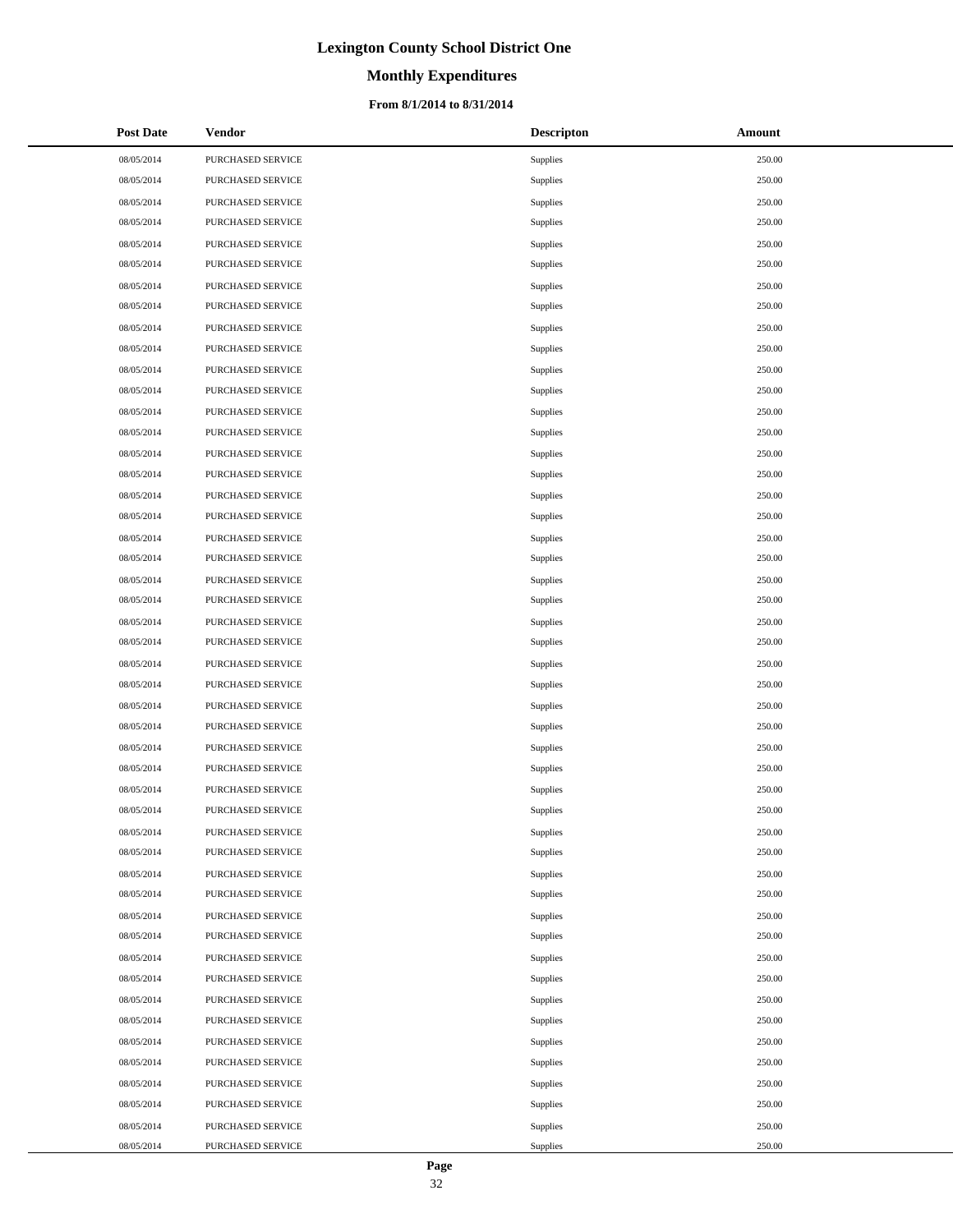# **Monthly Expenditures**

#### **From 8/1/2014 to 8/31/2014**

| <b>Post Date</b> | Vendor                   | <b>Descripton</b> | Amount |
|------------------|--------------------------|-------------------|--------|
| 08/05/2014       | PURCHASED SERVICE        | Supplies          | 250.00 |
| 08/05/2014       | PURCHASED SERVICE        | Supplies          | 250.00 |
| 08/05/2014       | PURCHASED SERVICE        | Supplies          | 250.00 |
| 08/05/2014       | PURCHASED SERVICE        | Supplies          | 250.00 |
| 08/05/2014       | PURCHASED SERVICE        | Supplies          | 250.00 |
| 08/05/2014       | PURCHASED SERVICE        | Supplies          | 250.00 |
| 08/05/2014       | PURCHASED SERVICE        | Supplies          | 250.00 |
| 08/05/2014       | PURCHASED SERVICE        | Supplies          | 250.00 |
| 08/05/2014       | PURCHASED SERVICE        | Supplies          | 250.00 |
| 08/05/2014       | PURCHASED SERVICE        | Supplies          | 250.00 |
| 08/05/2014       | PURCHASED SERVICE        | Supplies          | 250.00 |
| 08/05/2014       | PURCHASED SERVICE        | Supplies          | 250.00 |
| 08/05/2014       | PURCHASED SERVICE        | Supplies          | 250.00 |
| 08/05/2014       | PURCHASED SERVICE        | Supplies          | 250.00 |
| 08/05/2014       | PURCHASED SERVICE        | Supplies          | 250.00 |
| 08/05/2014       | PURCHASED SERVICE        | Supplies          | 250.00 |
| 08/05/2014       | PURCHASED SERVICE        | Supplies          | 250.00 |
| 08/05/2014       | PURCHASED SERVICE        | Supplies          | 250.00 |
| 08/05/2014       | PURCHASED SERVICE        | Supplies          | 250.00 |
| 08/05/2014       | PURCHASED SERVICE        | Supplies          | 250.00 |
| 08/05/2014       | PURCHASED SERVICE        | Supplies          | 250.00 |
| 08/05/2014       | PURCHASED SERVICE        | Supplies          | 250.00 |
| 08/05/2014       | PURCHASED SERVICE        | Supplies          | 250.00 |
| 08/05/2014       | PURCHASED SERVICE        | Supplies          | 250.00 |
| 08/05/2014       | PURCHASED SERVICE        | Supplies          | 250.00 |
| 08/05/2014       | PURCHASED SERVICE        | Supplies          | 250.00 |
| 08/05/2014       | PURCHASED SERVICE        | Supplies          | 250.00 |
| 08/05/2014       | PURCHASED SERVICE        | Supplies          | 250.00 |
| 08/05/2014       | PURCHASED SERVICE        | Supplies          | 250.00 |
| 08/05/2014       | PURCHASED SERVICE        | Supplies          | 250.00 |
| 08/05/2014       | PURCHASED SERVICE        | Supplies          | 250.00 |
| 08/05/2014       | PURCHASED SERVICE        | Supplies          | 250.00 |
| 08/05/2014       | PURCHASED SERVICE        | Supplies          | 250.00 |
| 08/05/2014       | <b>PURCHASED SERVICE</b> | Supplies          | 250.00 |
| 08/05/2014       | PURCHASED SERVICE        | Supplies          | 250.00 |
| 08/05/2014       | PURCHASED SERVICE        | Supplies          | 250.00 |
| 08/05/2014       | PURCHASED SERVICE        | Supplies          | 250.00 |
| 08/05/2014       | PURCHASED SERVICE        | Supplies          | 250.00 |
| 08/05/2014       | PURCHASED SERVICE        | Supplies          | 250.00 |
| 08/05/2014       | PURCHASED SERVICE        | Supplies          | 250.00 |
| 08/05/2014       | PURCHASED SERVICE        | Supplies          | 250.00 |
| 08/05/2014       | PURCHASED SERVICE        | Supplies          | 250.00 |
| 08/05/2014       | PURCHASED SERVICE        | Supplies          | 250.00 |
| 08/05/2014       | PURCHASED SERVICE        | Supplies          | 250.00 |
| 08/05/2014       | PURCHASED SERVICE        | Supplies          | 250.00 |
| 08/05/2014       | PURCHASED SERVICE        | Supplies          | 250.00 |
| 08/05/2014       | PURCHASED SERVICE        | Supplies          | 250.00 |
| 08/05/2014       | PURCHASED SERVICE        | Supplies          | 250.00 |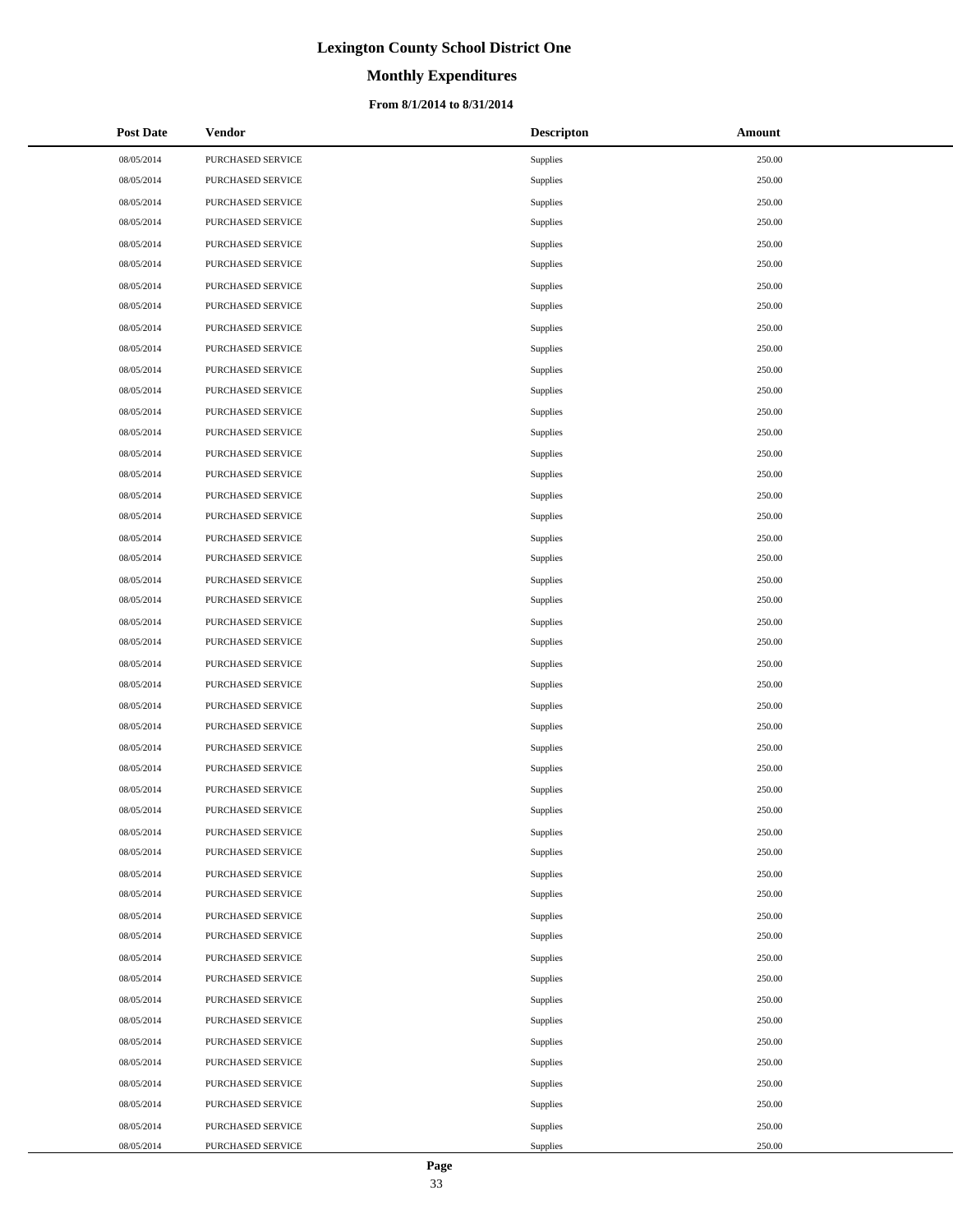# **Monthly Expenditures**

#### **From 8/1/2014 to 8/31/2014**

| <b>Post Date</b> | Vendor                   | <b>Descripton</b> | Amount |
|------------------|--------------------------|-------------------|--------|
| 08/05/2014       | PURCHASED SERVICE        | Supplies          | 250.00 |
| 08/05/2014       | PURCHASED SERVICE        | Supplies          | 250.00 |
| 08/05/2014       | PURCHASED SERVICE        | Supplies          | 250.00 |
| 08/05/2014       | PURCHASED SERVICE        | Supplies          | 250.00 |
| 08/05/2014       | PURCHASED SERVICE        | Supplies          | 250.00 |
| 08/05/2014       | PURCHASED SERVICE        | Supplies          | 250.00 |
| 08/05/2014       | PURCHASED SERVICE        | Supplies          | 250.00 |
| 08/05/2014       | PURCHASED SERVICE        | Supplies          | 250.00 |
| 08/05/2014       | PURCHASED SERVICE        | Supplies          | 250.00 |
| 08/05/2014       | PURCHASED SERVICE        | Supplies          | 250.00 |
| 08/05/2014       | PURCHASED SERVICE        | Supplies          | 250.00 |
| 08/05/2014       | PURCHASED SERVICE        | Supplies          | 250.00 |
| 08/05/2014       | PURCHASED SERVICE        | Supplies          | 250.00 |
| 08/05/2014       | PURCHASED SERVICE        | Supplies          | 250.00 |
| 08/05/2014       | PURCHASED SERVICE        | Supplies          | 250.00 |
| 08/05/2014       | PURCHASED SERVICE        | Supplies          | 250.00 |
| 08/05/2014       | PURCHASED SERVICE        | Supplies          | 250.00 |
| 08/05/2014       | PURCHASED SERVICE        | Supplies          | 250.00 |
| 08/05/2014       | PURCHASED SERVICE        | Supplies          | 250.00 |
| 08/05/2014       | PURCHASED SERVICE        | Supplies          | 250.00 |
| 08/05/2014       | PURCHASED SERVICE        | Supplies          | 250.00 |
| 08/05/2014       | PURCHASED SERVICE        | Supplies          | 250.00 |
| 08/05/2014       | PURCHASED SERVICE        | Supplies          | 250.00 |
| 08/05/2014       | PURCHASED SERVICE        | Supplies          | 250.00 |
| 08/05/2014       | PURCHASED SERVICE        | Supplies          | 250.00 |
| 08/05/2014       | PURCHASED SERVICE        | Supplies          | 250.00 |
| 08/05/2014       | PURCHASED SERVICE        | Supplies          | 250.00 |
| 08/05/2014       | PURCHASED SERVICE        | Supplies          | 250.00 |
| 08/05/2014       | PURCHASED SERVICE        | Supplies          | 250.00 |
| 08/05/2014       | PURCHASED SERVICE        | Supplies          | 250.00 |
| 08/05/2014       | PURCHASED SERVICE        | Supplies          | 250.00 |
| 08/05/2014       | PURCHASED SERVICE        | Supplies          | 250.00 |
| 08/05/2014       | PURCHASED SERVICE        | Supplies          | 250.00 |
| 08/05/2014       | <b>PURCHASED SERVICE</b> | Supplies          | 250.00 |
| 08/05/2014       | PURCHASED SERVICE        | Supplies          | 250.00 |
| 08/05/2014       | PURCHASED SERVICE        | Supplies          | 250.00 |
| 08/05/2014       | PURCHASED SERVICE        | Supplies          | 250.00 |
| 08/05/2014       | PURCHASED SERVICE        | Supplies          | 250.00 |
| 08/05/2014       | PURCHASED SERVICE        | Supplies          | 250.00 |
| 08/05/2014       | PURCHASED SERVICE        | Supplies          | 250.00 |
| 08/05/2014       | PURCHASED SERVICE        | Supplies          | 250.00 |
| 08/05/2014       | PURCHASED SERVICE        | Supplies          | 250.00 |
| 08/05/2014       | PURCHASED SERVICE        | Supplies          | 250.00 |
| 08/05/2014       | PURCHASED SERVICE        | Supplies          | 250.00 |
| 08/05/2014       | PURCHASED SERVICE        | Supplies          | 250.00 |
| 08/05/2014       | PURCHASED SERVICE        | Supplies          | 250.00 |
| 08/05/2014       | PURCHASED SERVICE        | Supplies          | 250.00 |
| 08/05/2014       | PURCHASED SERVICE        | Supplies          | 250.00 |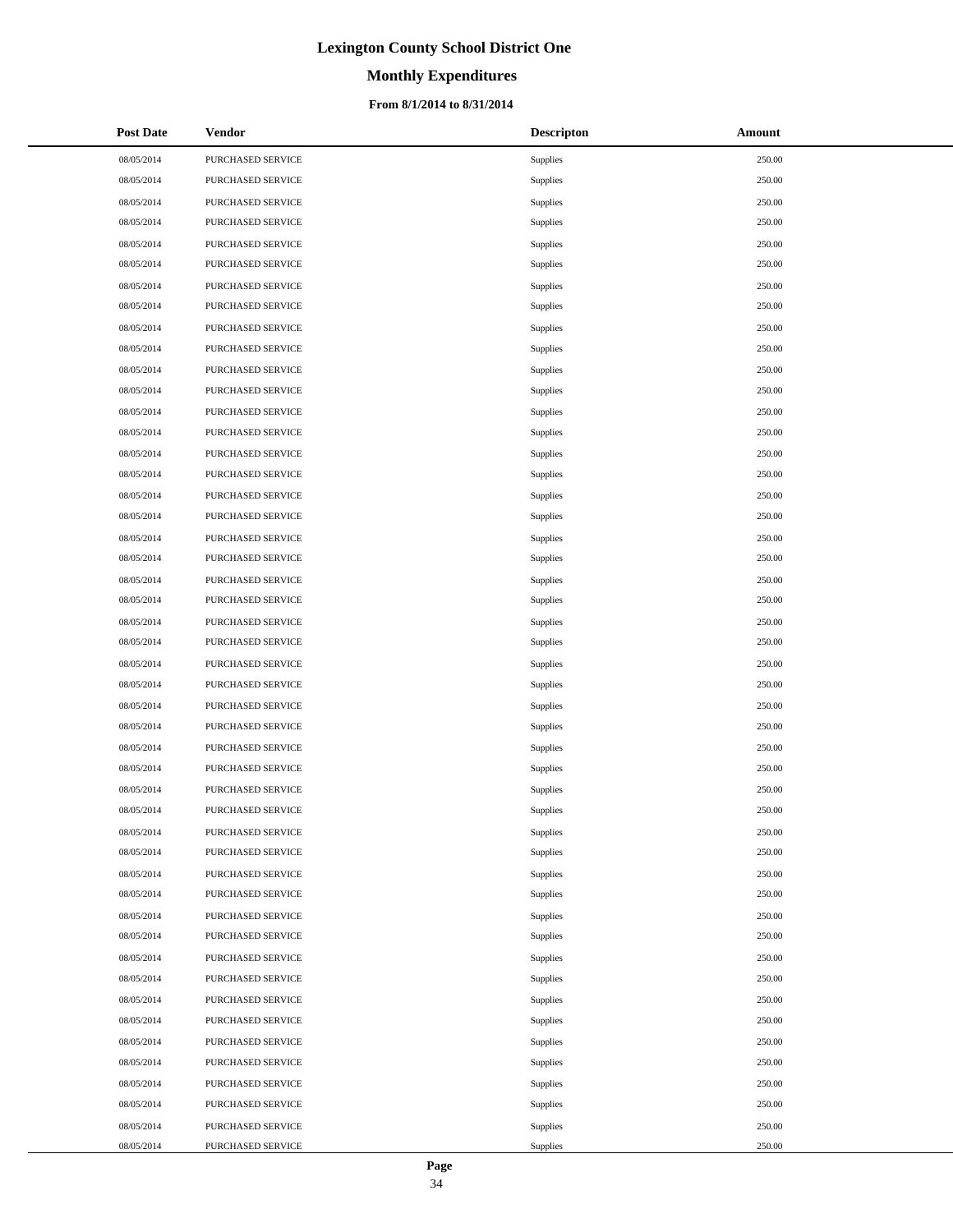# **Monthly Expenditures**

#### **From 8/1/2014 to 8/31/2014**

| <b>Post Date</b> | Vendor                   | <b>Descripton</b> | Amount |
|------------------|--------------------------|-------------------|--------|
| 08/05/2014       | PURCHASED SERVICE        | Supplies          | 250.00 |
| 08/05/2014       | PURCHASED SERVICE        | Supplies          | 250.00 |
| 08/05/2014       | PURCHASED SERVICE        | Supplies          | 250.00 |
| 08/05/2014       | PURCHASED SERVICE        | Supplies          | 250.00 |
| 08/05/2014       | PURCHASED SERVICE        | Supplies          | 250.00 |
| 08/05/2014       | PURCHASED SERVICE        | Supplies          | 250.00 |
| 08/05/2014       | PURCHASED SERVICE        | Supplies          | 250.00 |
| 08/05/2014       | PURCHASED SERVICE        | Supplies          | 250.00 |
| 08/05/2014       | PURCHASED SERVICE        | Supplies          | 250.00 |
| 08/05/2014       | PURCHASED SERVICE        | Supplies          | 250.00 |
| 08/05/2014       | PURCHASED SERVICE        | Supplies          | 250.00 |
| 08/05/2014       | PURCHASED SERVICE        | Supplies          | 250.00 |
| 08/05/2014       | PURCHASED SERVICE        | Supplies          | 250.00 |
| 08/05/2014       | PURCHASED SERVICE        | Supplies          | 250.00 |
| 08/05/2014       | PURCHASED SERVICE        | Supplies          | 250.00 |
| 08/05/2014       | PURCHASED SERVICE        | Supplies          | 250.00 |
| 08/05/2014       | PURCHASED SERVICE        | Supplies          | 250.00 |
| 08/05/2014       | PURCHASED SERVICE        | Supplies          | 250.00 |
| 08/05/2014       | PURCHASED SERVICE        | Supplies          | 250.00 |
| 08/05/2014       | PURCHASED SERVICE        | Supplies          | 250.00 |
| 08/05/2014       | PURCHASED SERVICE        | Supplies          | 250.00 |
| 08/05/2014       | PURCHASED SERVICE        | Supplies          | 250.00 |
| 08/05/2014       | PURCHASED SERVICE        | Supplies          | 250.00 |
| 08/05/2014       | PURCHASED SERVICE        | Supplies          | 250.00 |
| 08/05/2014       | PURCHASED SERVICE        | Supplies          | 250.00 |
| 08/05/2014       | PURCHASED SERVICE        | Supplies          | 250.00 |
| 08/05/2014       | PURCHASED SERVICE        | Supplies          | 250.00 |
| 08/05/2014       | PURCHASED SERVICE        | Supplies          | 250.00 |
| 08/05/2014       | PURCHASED SERVICE        | Supplies          | 250.00 |
| 08/05/2014       | PURCHASED SERVICE        | Supplies          | 250.00 |
| 08/05/2014       | PURCHASED SERVICE        | Supplies          | 250.00 |
| 08/05/2014       | PURCHASED SERVICE        | Supplies          | 250.00 |
| 08/05/2014       | PURCHASED SERVICE        | Supplies          | 250.00 |
| 08/05/2014       | <b>PURCHASED SERVICE</b> | Supplies          | 250.00 |
| 08/05/2014       | PURCHASED SERVICE        | Supplies          | 250.00 |
| 08/05/2014       | PURCHASED SERVICE        | Supplies          | 250.00 |
| 08/05/2014       | PURCHASED SERVICE        | Supplies          | 250.00 |
| 08/05/2014       | PURCHASED SERVICE        | Supplies          | 250.00 |
| 08/05/2014       | PURCHASED SERVICE        | Supplies          | 250.00 |
| 08/05/2014       | PURCHASED SERVICE        | Supplies          | 250.00 |
| 08/05/2014       | PURCHASED SERVICE        | Supplies          | 250.00 |
| 08/05/2014       | PURCHASED SERVICE        | Supplies          | 250.00 |
| 08/05/2014       | PURCHASED SERVICE        | Supplies          | 250.00 |
| 08/05/2014       | PURCHASED SERVICE        | Supplies          | 250.00 |
| 08/05/2014       | PURCHASED SERVICE        | Supplies          | 250.00 |
| 08/05/2014       | PURCHASED SERVICE        | Supplies          | 250.00 |
| 08/05/2014       | PURCHASED SERVICE        | Supplies          | 250.00 |
| 08/05/2014       | PURCHASED SERVICE        | Supplies          | 250.00 |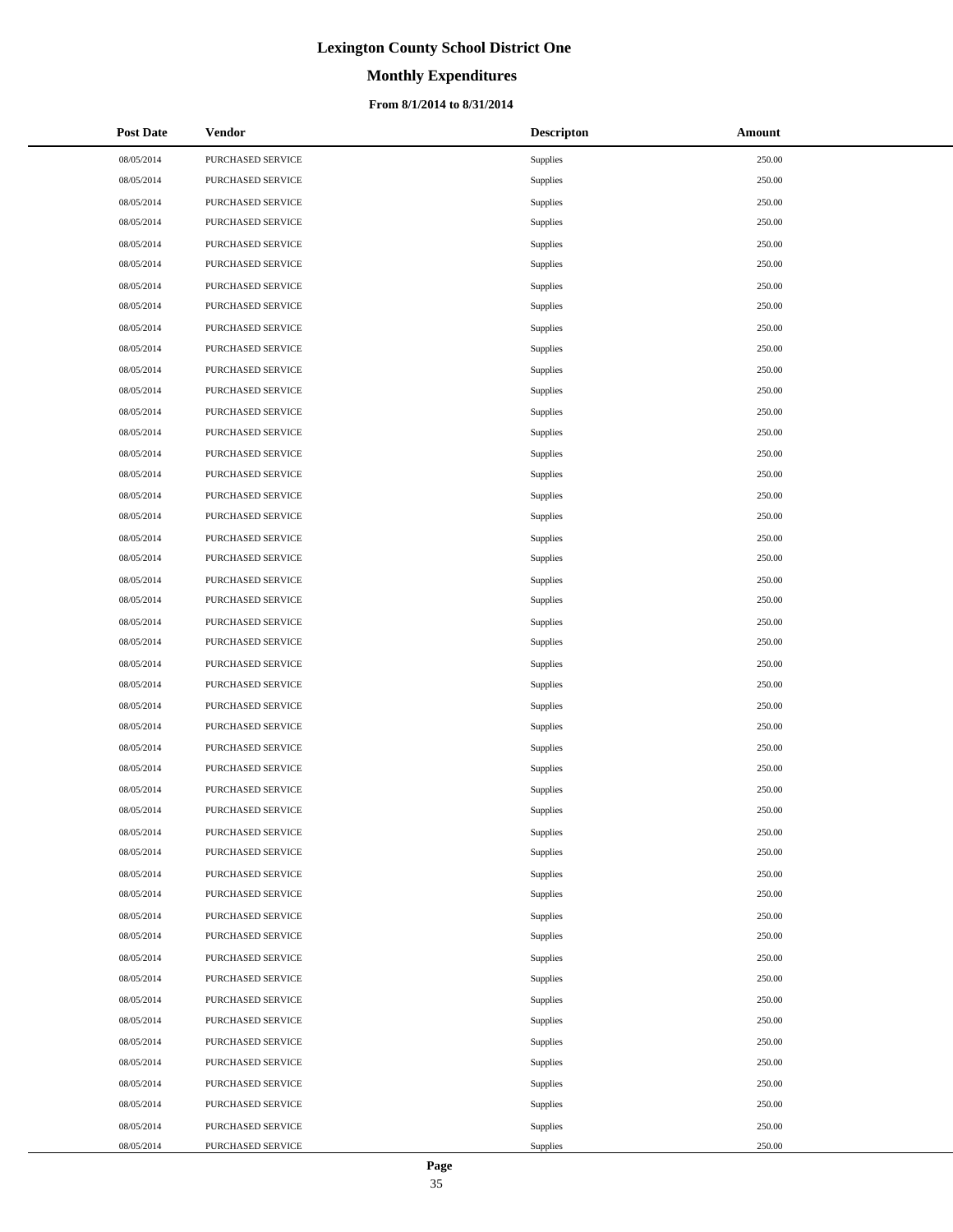# **Monthly Expenditures**

#### **From 8/1/2014 to 8/31/2014**

| <b>Post Date</b> | Vendor            | <b>Descripton</b> | Amount |
|------------------|-------------------|-------------------|--------|
| 08/05/2014       | PURCHASED SERVICE | Supplies          | 250.00 |
| 08/05/2014       | PURCHASED SERVICE | Supplies          | 250.00 |
| 08/05/2014       | PURCHASED SERVICE | Supplies          | 250.00 |
| 08/05/2014       | PURCHASED SERVICE | Supplies          | 250.00 |
| 08/05/2014       | PURCHASED SERVICE | Supplies          | 250.00 |
| 08/05/2014       | PURCHASED SERVICE | Supplies          | 250.00 |
| 08/05/2014       | PURCHASED SERVICE | Supplies          | 250.00 |
| 08/05/2014       | PURCHASED SERVICE | Supplies          | 250.00 |
| 08/05/2014       | PURCHASED SERVICE | Supplies          | 250.00 |
| 08/05/2014       | PURCHASED SERVICE | Supplies          | 250.00 |
| 08/05/2014       | PURCHASED SERVICE | Supplies          | 250.00 |
| 08/05/2014       | PURCHASED SERVICE | Supplies          | 250.00 |
| 08/05/2014       | PURCHASED SERVICE | Supplies          | 250.00 |
| 08/05/2014       | PURCHASED SERVICE | Supplies          | 250.00 |
| 08/05/2014       | PURCHASED SERVICE | Supplies          | 250.00 |
| 08/05/2014       | PURCHASED SERVICE | Supplies          | 250.00 |
| 08/05/2014       | PURCHASED SERVICE | Supplies          | 250.00 |
| 08/05/2014       | PURCHASED SERVICE | Supplies          | 250.00 |
| 08/05/2014       | PURCHASED SERVICE | Supplies          | 250.00 |
| 08/05/2014       | PURCHASED SERVICE | Supplies          | 250.00 |
| 08/05/2014       | PURCHASED SERVICE | Supplies          | 250.00 |
| 08/05/2014       | PURCHASED SERVICE | Supplies          | 250.00 |
| 08/05/2014       | PURCHASED SERVICE | Supplies          | 250.00 |
| 08/05/2014       | PURCHASED SERVICE | Supplies          | 250.00 |
| 08/05/2014       | PURCHASED SERVICE | Supplies          | 250.00 |
| 08/05/2014       | PURCHASED SERVICE | Supplies          | 250.00 |
| 08/05/2014       | PURCHASED SERVICE | Supplies          | 250.00 |
| 08/05/2014       | PURCHASED SERVICE | Supplies          | 250.00 |
| 08/05/2014       | PURCHASED SERVICE | Supplies          | 250.00 |
| 08/05/2014       | PURCHASED SERVICE | Supplies          | 250.00 |
| 08/05/2014       | PURCHASED SERVICE | Supplies          | 250.00 |
| 08/05/2014       | PURCHASED SERVICE | Supplies          | 250.00 |
| 08/05/2014       | PURCHASED SERVICE | Supplies          | 250.00 |
| 08/05/2014       | PURCHASED SERVICE | Supplies          | 250.00 |
| 08/05/2014       | PURCHASED SERVICE | Supplies          | 250.00 |
| 08/05/2014       | PURCHASED SERVICE | Supplies          | 250.00 |
| 08/05/2014       | PURCHASED SERVICE | Supplies          | 250.00 |
| 08/05/2014       | PURCHASED SERVICE | Supplies          | 250.00 |
| 08/05/2014       | PURCHASED SERVICE | Supplies          | 250.00 |
| 08/05/2014       | PURCHASED SERVICE | Supplies          | 250.00 |
| 08/05/2014       | PURCHASED SERVICE | Supplies          | 250.00 |
| 08/05/2014       | PURCHASED SERVICE | Supplies          | 250.00 |
| 08/05/2014       | PURCHASED SERVICE | Supplies          | 250.00 |
| 08/05/2014       | PURCHASED SERVICE | Supplies          | 250.00 |
| 08/05/2014       | PURCHASED SERVICE | Supplies          | 250.00 |
| 08/05/2014       | PURCHASED SERVICE | Supplies          | 250.00 |
| 08/05/2014       | PURCHASED SERVICE | Supplies          | 250.00 |
| 08/05/2014       | PURCHASED SERVICE | Supplies          | 250.00 |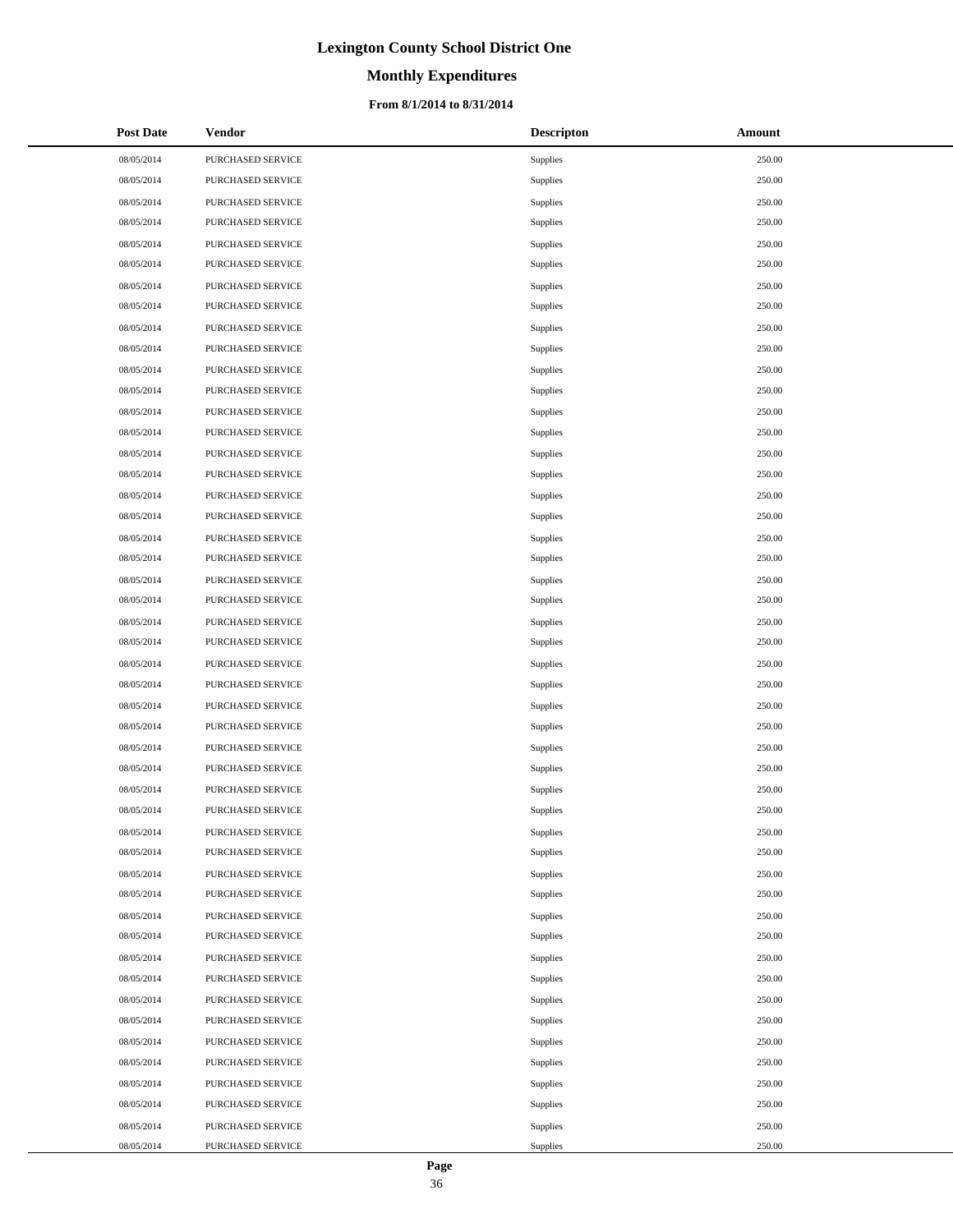# **Monthly Expenditures**

#### **From 8/1/2014 to 8/31/2014**

| <b>Post Date</b> | Vendor                                         | <b>Descripton</b>    | Amount    |
|------------------|------------------------------------------------|----------------------|-----------|
| 08/05/2014       | PURCHASED SERVICE                              | <b>Supplies</b>      | 250.00    |
| 08/05/2014       | PURCHASED SERVICE                              | <b>Supplies</b>      | 250.00    |
| 08/05/2014       | PURCHASED SERVICE                              | <b>Supplies</b>      | 250.00    |
| 08/05/2014       | PURCHASED SERVICE                              | <b>Supplies</b>      | 250.00    |
| 08/05/2014       | PURCHASED SERVICE                              | <b>Supplies</b>      | 250.00    |
| 08/05/2014       | PURCHASED SERVICE                              | <b>Supplies</b>      | 250.00    |
| 08/05/2014       | PURCHASED SERVICE                              | <b>Supplies</b>      | 250.00    |
| 08/05/2014       | PURCHASED SERVICE                              | <b>Supplies</b>      | 250.00    |
| 08/05/2014       | <b>PURCHASED SERVICE</b>                       | <b>Supplies</b>      | 250.00    |
| 08/05/2014       | PURCHASED SERVICE                              | <b>Supplies</b>      | 250.00    |
| 08/05/2014       | PURCHASED SERVICE                              | <b>Supplies</b>      | 250.00    |
| 08/05/2014       | PURCHASED SERVICE                              | <b>Supplies</b>      | 250.00    |
| 08/05/2014       | PURCHASED SERVICE                              | <b>Supplies</b>      | 250.00    |
| 08/05/2014       | PURCHASED SERVICE                              | <b>Supplies</b>      | 250.00    |
| 08/05/2014       | <b>PURCHASED SERVICE</b>                       | <b>Supplies</b>      | 250.00    |
| 08/05/2014       | PURCHASED SERVICE                              | <b>Supplies</b>      | 250.00    |
| 08/05/2014       | PURCHASED SERVICE                              | <b>Supplies</b>      | 250.00    |
| 08/05/2014       | PURCHASED SERVICE                              | <b>Supplies</b>      | 250.00    |
| 08/05/2014       | PURCHASED SERVICE                              | <b>Supplies</b>      | 250.00    |
| 08/05/2014       | PURCHASED SERVICE                              | <b>Supplies</b>      | 250.00    |
| 08/05/2014       | PURCHASED SERVICE                              | <b>Supplies</b>      | 250.00    |
| 08/05/2014       | PURCHASED SERVICE                              | <b>Supplies</b>      | 250.00    |
| 08/05/2014       | PURCHASED SERVICE                              | <b>Supplies</b>      | 250.00    |
| 08/05/2014       | PURCHASED SERVICE                              | <b>Supplies</b>      | 250.00    |
| 08/05/2014       | PURCHASED SERVICE                              | <b>Supplies</b>      | 250.00    |
| 08/05/2014       | PURCHASED SERVICE                              | <b>Supplies</b>      | 250.00    |
| 08/05/2014       | PURCHASED SERVICE                              | <b>Supplies</b>      | 250.00    |
| 08/05/2014       | PURCHASED SERVICE                              | <b>Supplies</b>      | 250.00    |
| 08/05/2014       | PURCHASED SERVICE                              | <b>Supplies</b>      | 250.00    |
| 08/05/2014       | PURCHASED SERVICE                              | <b>Supplies</b>      | 250.00    |
| 08/06/2014       | SUNDANCE/NEWBRIDGE EDUCATIONAL PUBLISHING LLC  | Supplies             | 793.50    |
| 08/06/2014       | PLANK ROAD PUBLISHING                          | Supplies             | 124.70    |
| 08/06/2014       | SCHOOL SPECIALTY INC                           | Supplies             | 1,304.57  |
| 08/06/2014       | OFFICE MAX INC (STATE CONTRACTPAPER)           | <b>Supplies</b>      | 2,450.72  |
| 08/06/2014       | SC DEPARTMENT OF CORRECTIONS DIV OF INDUSTRIES | <b>Supplies</b>      | 150.00    |
| 08/06/2014       | PINE PRESS OF LEXINGTON INC                    | Printing and Binding | 207.90    |
| 08/06/2014       | SCHOOL SPECIALTY INC                           | <b>Supplies</b>      | 881.02    |
| 08/06/2014       | <b>GEIGER CAROLINAS</b>                        | <b>Supplies</b>      | 452.87    |
| 08/06/2014       | OFFICE MAX INC (STATE CONTRACTPAPER)           | <b>Supplies</b>      | 2,144.38  |
| 08/06/2014       | EDUCATIONAL WONDERLAND                         | <b>Supplies</b>      | 469.41    |
| 08/06/2014       | FORMS AND SUPPLY INC (FSI)                     | <b>Supplies</b>      | 307.09    |
| 08/06/2014       | SARGENTWELCH LLC A VWR CO                      | <b>Supplies</b>      | 4,140.88  |
| 08/06/2014       | SCHOOL SPECIALTY INC                           | <b>Supplies</b>      | 1,746.91  |
| 08/06/2014       | WARD'S NATURAL SCIENCE EST LLC                 | <b>Supplies</b>      | 258.34    |
| 08/06/2014       | AIKEN COUNTY SCHOOL DISTRICT                   | Tuition-LEA          | 1,096.20  |
| 08/06/2014       | RICHLAND SCHOOL DISTRICT TWO                   | Dues and Fees        | 80,100.00 |
| 08/06/2014       | PINE PRESS OF LEXINGTON INC                    | Printing and Binding | 389.36    |
| 08/06/2014       | PINE PRESS OF LEXINGTON INC                    | Printing and Binding | 436.35    |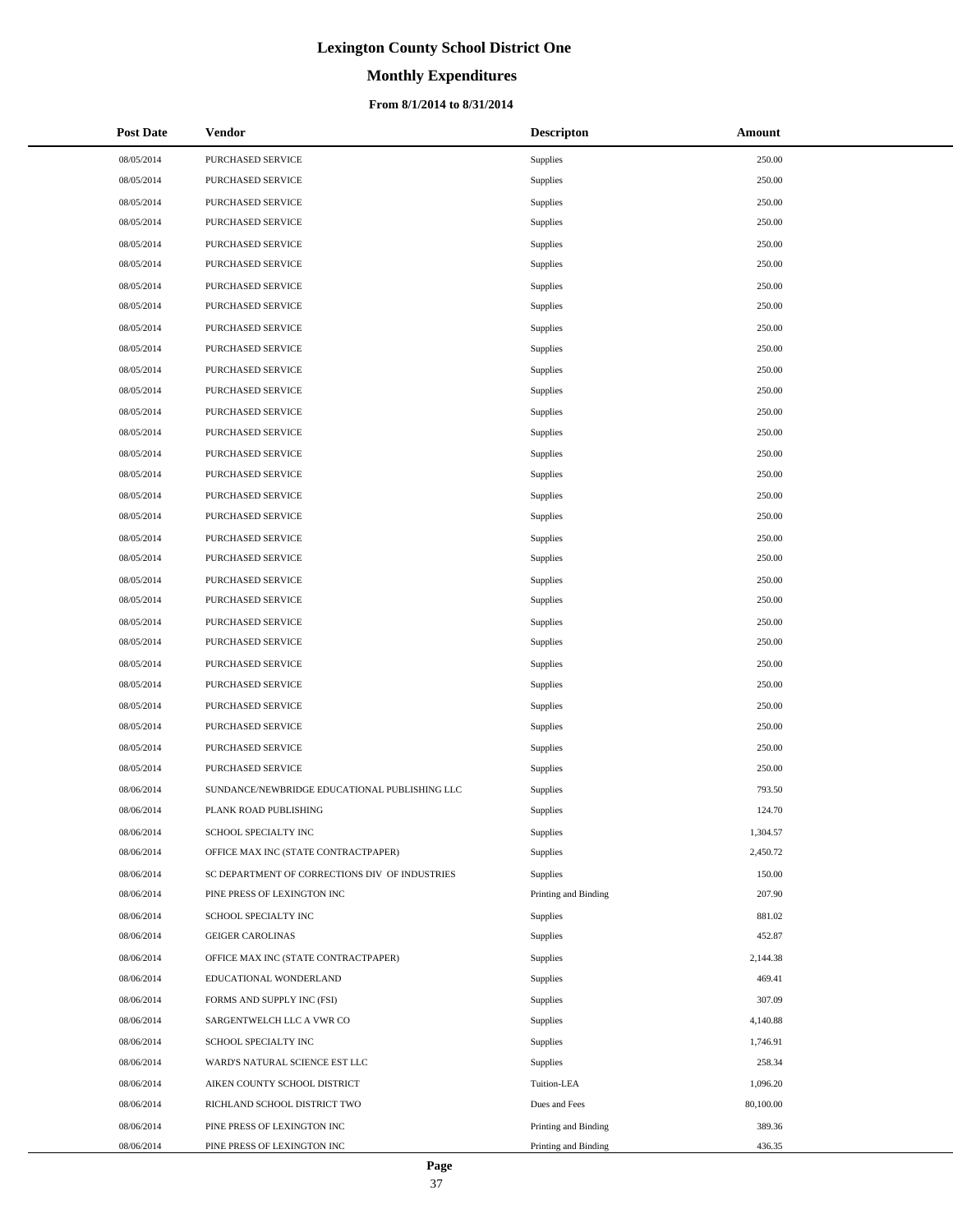# **Monthly Expenditures**

#### **From 8/1/2014 to 8/31/2014**

| <b>Post Date</b> | <b>Vendor</b>                               | <b>Descripton</b>          | Amount    |
|------------------|---------------------------------------------|----------------------------|-----------|
| 08/06/2014       | FORMS AND SUPPLY INC (FSI)                  | Supplies                   | 171.35    |
| 08/06/2014       | OFFICE MAX INC (STATE CONTRACTPAPER)        | Supplies                   | 1,606.28  |
| 08/06/2014       | DELL COMPUTERS                              | <b>Technology Supplies</b> | 1,305.27  |
| 08/06/2014       | US INK AND TONER INC                        | <b>Technology Supplies</b> | 1,258.96  |
| 08/06/2014       | STERICYCLE INC                              | Repairs and Maintenance    | 762.84    |
| 08/06/2014       | DELL COMPUTERS                              | Supplies-Maintenace        | 353.07    |
| 08/06/2014       | PRICE'S COUNTRY STORE                       | Supplies-Maintenace        | 923.65    |
| 08/06/2014       | PRICE'S COUNTRY STORE                       | Supplies-Maintenace        | 634.30    |
| 08/06/2014       | EA SERVICES INC                             | Supplies-Maintenace        | 207.05    |
| 08/06/2014       | DIGITAL OFFICE SOLUTIONS INC                | Repairs and Maintenance    | 734.05    |
| 08/06/2014       | PRICE'S COUNTRY STORE                       | Supplies-Maintenace        | 778.96    |
| 08/06/2014       | PRICE'S COUNTRY STORE                       | Supplies-Maintenace        | 155.79    |
| 08/06/2014       | <b>WW GRAINGER</b>                          | Supplies-Maintenace        | 1,552.69  |
| 08/06/2014       | DIGITAL OFFICE SOLUTIONS INC                | Repairs and Maintenance    | 1,713.31  |
| 08/06/2014       | <b>WW GRAINGER</b>                          | Supplies-Maintenace        | 2,605.24  |
| 08/06/2014       | ATLAS OUTDOORS LLC                          | Supplies-Maintenace        | 641.68    |
| 08/06/2014       | CASCADE WATER SERVICES INC                  | Supplies-Maintenace        | 2,033.00  |
| 08/06/2014       | <b>GRAYBAR ELECTRIC CO INC</b>              | Supplies-Maintenace        | 417.30    |
| 08/06/2014       | <b>GRAYBAR ELECTRIC CO INC</b>              | Supplies-Maintenace        | 417.30    |
| 08/06/2014       | PRICE'S COUNTRY STORE                       | Supplies-Maintenace        | 222.56    |
| 08/06/2014       | PRICE'S COUNTRY STORE                       | Supplies-Maintenace        | 656.55    |
| 08/06/2014       | <b>GRAYBAR ELECTRIC CO INC</b>              | Supplies-Maintenace        | 417.30    |
| 08/06/2014       | PRICE'S COUNTRY STORE                       | Supplies-Maintenace        | 100.15    |
| 08/06/2014       | <b>GRAYBAR ELECTRIC CO INC</b>              | Supplies-Maintenace        | 417.30    |
| 08/06/2014       | PRICE'S COUNTRY STORE                       | Supplies-Maintenace        | 534.14    |
| 08/06/2014       | PRICE'S COUNTRY STORE                       | Supplies-Maintenace        | 100.15    |
| 08/06/2014       | PRICE'S COUNTRY STORE                       | Supplies-Maintenace        | 111.28    |
| 08/06/2014       | PRICE'S COUNTRY STORE                       | Supplies-Maintenace        | 155.79    |
| 08/06/2014       | JASON SCOTT LINE STRIPING                   | Repairs and Maintenance    | 4,225.56  |
| 08/06/2014       | CATOE'S MOPED SHED INC                      | Supplies-Maintenace        | 508.27    |
| 08/06/2014       | <b>JANPAK COLUMBIA</b>                      | Supplies-Maintenace        | 348.86    |
| 08/06/2014       | PRICE'S COUNTRY STORE                       | Supplies-Maintenace        | 155.79    |
| 08/06/2014       | PRICE'S COUNTRY STORE                       | Supplies-Maintenace        | 255.94    |
| 08/06/2014       | FORMS AND SUPPLY INC (FSI)                  | Supplies                   | 244.21    |
| 08/06/2014       | OFFICE MAX INC (STATE CONTRACTPAPER)        | Supplies                   | 612.69    |
| 08/06/2014       | NUVISION NETWORK CORP                       | Software Renewal/Agreemen  | 449.99    |
| 08/06/2014       | TEAM IA INC                                 | Other Prof & Tech Service  | 5,387.40  |
| 08/06/2014       | NUVISION NETWORK CORP                       | Supplies                   | 25,551.61 |
| 08/06/2014       | DIGITAL OFFICE SOLUTIONS INC                | Repairs and Maintenance    | 267.64    |
| 08/06/2014       | SCHOOL SPECIALTY INC                        | Supplies                   | 152.28    |
| 08/06/2014       | FRANKLIN COVEY CO (EDUCATION DIV)           | Software Renewal/Agreemen  | 1,500.00  |
| 08/06/2014       | SC DEPARTMENT OF REVENUE (SALES TAX RETURN) | Software Renewal/Agreemen  | 105.00    |
| 08/06/2014       | COMPUTER DESIGN CONSULTING SERVICE LLC      | Printing and Binding       | 1,074.86  |
| 08/06/2014       | FRANKLIN COVEY CO (EDUCATION DIV)           | Supplies                   | 3,049.50  |
| 08/06/2014       | PROED INC                                   | Supplies                   | 329.18    |
| 08/06/2014       | N2Y INC (NEWS 2 YOU)                        | Software Renewal/Agreemen  | 6,520.80  |
| 08/06/2014       | SC DEPARTMENT OF REVENUE (SALES TAX RETURN) | Software Renewal/Agreemen  | 456.46    |
| 08/06/2014       | SRA/MCGRAW HILL                             | <b>Supplies</b>            | 4,380.61  |

 $\overline{a}$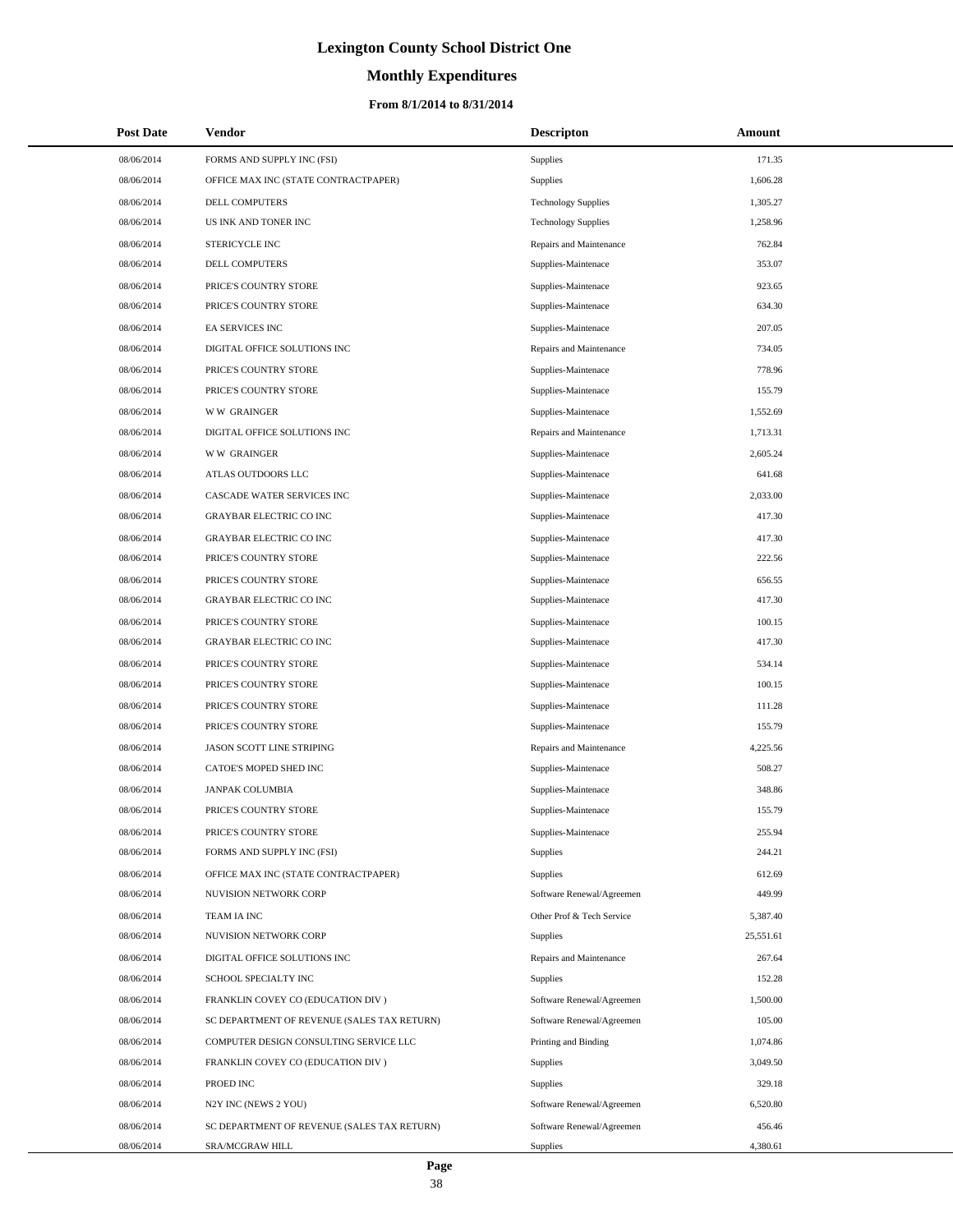# **Monthly Expenditures**

| <b>Post Date</b> | <b>Vendor</b>                                     | <b>Descripton</b>          | Amount     |  |
|------------------|---------------------------------------------------|----------------------------|------------|--|
| 08/06/2014       | WILSON LANGUAGE TRAINING                          | Supplies                   | 128.40     |  |
| 08/06/2014       | HANDWRITING WITHOUT TEARS BY JAN Z OLSEN OTR      | Supplies                   | 3,054.25   |  |
| 08/06/2014       | <b>SATCO SUPPLY</b>                               | Supplies                   | 10,478.60  |  |
| 08/06/2014       | SC DEPARTMENT OF REVENUE (SALES TAX RETURN)       | Supplies                   | 733.50     |  |
| 08/06/2014       | <b>CAROLINA TESOL</b>                             | Travel                     | 1,194.00   |  |
| 08/06/2014       | CARNEGIE LEARNING INC                             | Inst Prog Improvement      | 6,000.00   |  |
| 08/06/2014       | COLLEGE OF CHARLESTON PROF DEVELOPMENT AND EDUCAT | Inst Prog Improvement      | 3,300.00   |  |
| 08/06/2014       | LAERDAL MEDICAL CORP                              | Supplies                   | 242.41     |  |
| 08/06/2014       | COMPUTER DESIGN CONSULTING SERVICE LLC            | Printing and Binding       | 322.28     |  |
| 08/06/2014       | LEXINGTON COUNTY FIRST STEPS                      | Other Prof & Tech Service  | 216.00     |  |
| 08/06/2014       | MCGRAW HILL EDUCATION                             | Supplies                   | 137.48     |  |
| 08/06/2014       | <b>INTERIOR SYSTEMS INC</b>                       | Supplies                   | 114,328.16 |  |
| 08/06/2014       | COMMUNICATION MANAGEMENT INC                      | <b>Technology Supplies</b> | 17,920.78  |  |
| 08/06/2014       | CAROLINA STORM WATER SERVICES                     | <b>Building</b>            | 750.00     |  |
| 08/06/2014       | CONTRACT CONSTRUCTION INC                         | Building                   | 183,773.51 |  |
| 08/06/2014       | <b>EDCON INC</b>                                  | <b>Building</b>            | 274,586.00 |  |
| 08/06/2014       | F&D ELECTRICAL CONTRACTORS INC                    | Building                   | 6,186.62   |  |
| 08/06/2014       | CONCEPT UNLIMITED INC                             | <b>Building</b>            | 2,589.50   |  |
| 08/06/2014       | FBI CONSTRUCTION INC                              | <b>Building</b>            | 227,300.25 |  |
| 08/06/2014       | COMMUNICATION MANAGEMENT INC                      | <b>Technology Supplies</b> | 1,077.79   |  |
| 08/06/2014       | COMMUNICATION MANAGEMENT INC                      | <b>Technology Supplies</b> | 34,684.54  |  |
| 08/06/2014       | MACTASTIC LLC DBA MACTASTIC IREPAIR               | Pupil Activity             | 1,278.50   |  |
| 08/06/2014       | MACTASTIC LLC DBA MACTASTIC IREPAIR               | Pupil Activity             | 4,809.00   |  |
| 08/06/2014       | MACTASTIC LLC DBA MACTASTIC IREPAIR               | Pupil Activity             | 1,111.50   |  |
| 08/06/2014       | MACTASTIC LLC DBA MACTASTIC IREPAIR               | Pupil Activity             | 3,940.92   |  |
| 08/06/2014       | MACTASTIC LLC DBA MACTASTIC IREPAIR               | Pupil Activity             | 2,800.50   |  |
| 08/06/2014       | MACTASTIC LLC DBA MACTASTIC IREPAIR               | Pupil Activity             | 681.00     |  |
| 08/06/2014       | MACTASTIC LLC DBA MACTASTIC IREPAIR               | Pupil Activity             | 948.00     |  |
| 08/06/2014       | MACTASTIC LLC DBA MACTASTIC IREPAIR               | Pupil Activity             | 968.00     |  |
| 08/06/2014       | MACTASTIC LLC DBA MACTASTIC IREPAIR               | Pupil Activity             | 287.00     |  |
| 08/06/2014       | MACTASTIC LLC DBA MACTASTIC IREPAIR               | Pupil Activity             | 7,681.20   |  |
| 08/06/2014       | MACTASTIC LLC DBA MACTASTIC IREPAIR               | Pupil Activity             | 1,240.85   |  |
| 08/06/2014       | <b>METAL PREP</b>                                 | Pupil Activity             | 249.26     |  |
| 08/06/2014       | <b>LEXINGTON PRINTING</b>                         | Pupil Activity             | 222.56     |  |
| 08/06/2014       | COOLE SCHOOL INC                                  | Pupil Activity             | 2,399.75   |  |
| 08/06/2014       | AMERICAN LEGACY PUBLISHING INC                    | Pupil Activity             | 711.48     |  |
| 08/06/2014       | GENESIS EASEL COMPANY LLC                         | Pupil Activity             | 910.57     |  |
| 08/06/2014       | APPLIED EDUCATIONAL SYSTEMS INC (AES)             | Pupil Activity             | 1,400.00   |  |
| 08/06/2014       | FORMS AND SUPPLY INC (FSI)                        | Pupil Activity             | 640.31     |  |
| 08/06/2014       | T & T                                             | Pupil Activity             | 1,547.22   |  |
| 08/06/2014       | <b>BSN SPORTS INC</b>                             | Pupil Activity             | 2,464.73   |  |
| 08/06/2014       | RHODES GRADUATION SERVICES INC                    | Pupil Activity             | 4,552.85   |  |
| 08/07/2014       | CATHY HAMILTON AND ASSOCIATES LLC                 | Other Prof & Tech Service  | 3,000.00   |  |
| 08/07/2014       | SCHOOL SPECIALTY INC                              | Supplies                   | 114.75     |  |
| 08/07/2014       | CULLUM SERVICES INC                               | Repairs and Maintenance    | 843.75     |  |
| 08/07/2014       | CULLUM SERVICES INC                               | Repairs and Maintenance    | 4,792.50   |  |
| 08/07/2014       | <b>CULLUM SERVICES INC</b>                        | Repairs and Maintenance    | 1,108.08   |  |
| 08/07/2014       | CULLUM SERVICES INC                               | Repairs and Maintenance    | 3,937.50   |  |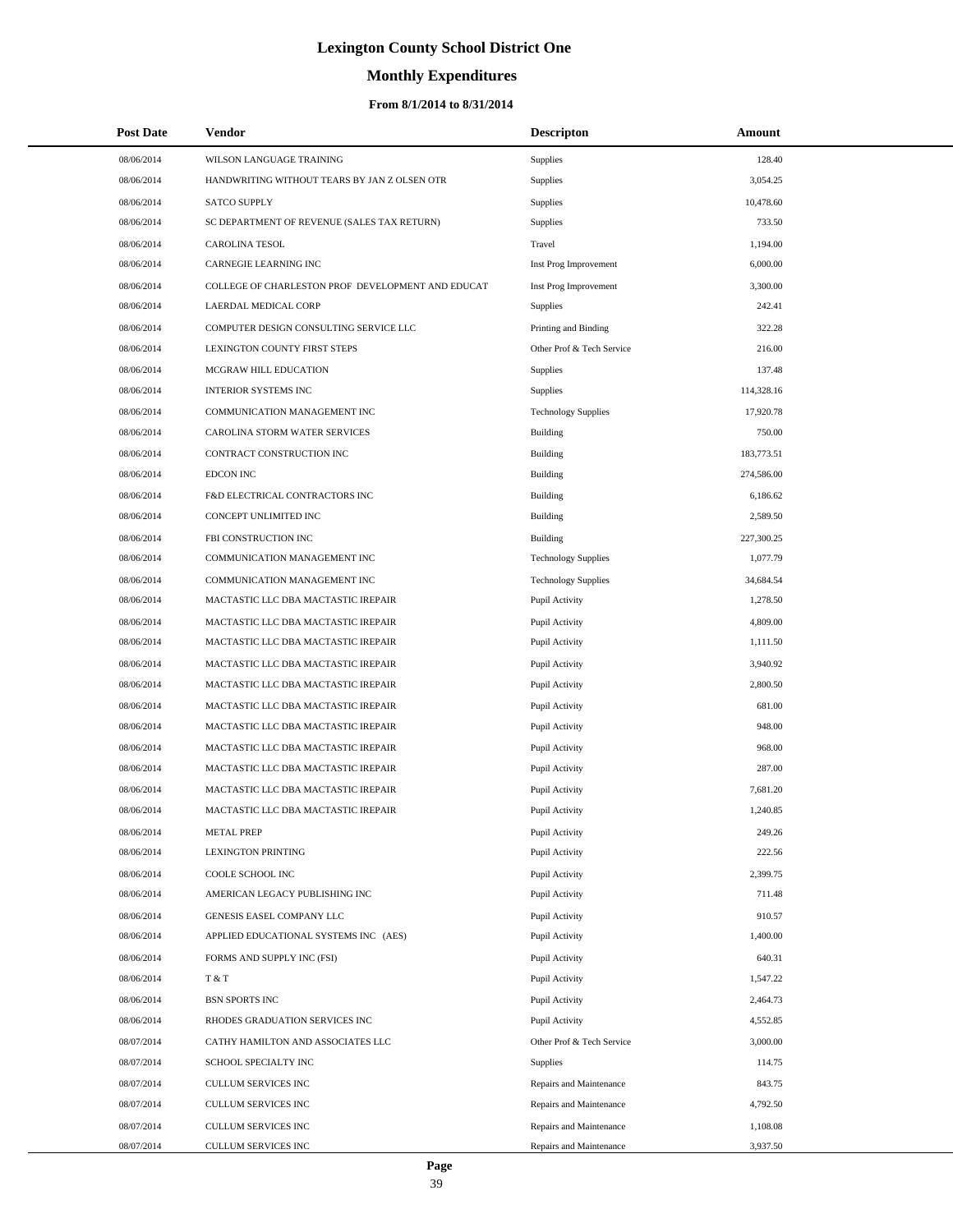# **Monthly Expenditures**

| <b>Post Date</b> | Vendor                                         | <b>Descripton</b>       | Amount   |
|------------------|------------------------------------------------|-------------------------|----------|
| 08/07/2014       | CULLUM SERVICES INC                            | Repairs and Maintenance | 1,023.75 |
| 08/07/2014       | CULLUM SERVICES INC                            | Repairs and Maintenance | 360.00   |
| 08/07/2014       | CULLUM SERVICES INC                            | Repairs and Maintenance | 1,379.17 |
| 08/07/2014       | CULLUM SERVICES INC                            | Repairs and Maintenance | 440.63   |
| 08/07/2014       | CULLUM SERVICES INC                            | Repairs and Maintenance | 2,730.00 |
| 08/07/2014       | CULLUM SERVICES INC                            | Repairs and Maintenance | 757.50   |
| 08/07/2014       | CULLUM SERVICES INC                            | Repairs and Maintenance | 1,372.50 |
| 08/07/2014       | CULLUM SERVICES INC                            | Repairs and Maintenance | 1,355.63 |
| 08/07/2014       | CULLUM SERVICES INC                            | Repairs and Maintenance | 1,059.38 |
| 08/07/2014       | CULLUM SERVICES INC                            | Repairs and Maintenance | 1,331.25 |
| 08/07/2014       | CULLUM SERVICES INC                            | Repairs and Maintenance | 1,792.50 |
| 08/07/2014       | CULLUM SERVICES INC                            | Repairs and Maintenance | 3,788.54 |
| 08/07/2014       | CULLUM SERVICES INC                            | Repairs and Maintenance | 1,691.25 |
| 08/07/2014       | CULLUM SERVICES INC                            | Repairs and Maintenance | 1,537.50 |
| 08/07/2014       | CULLUM SERVICES INC                            | Repairs and Maintenance | 1,149.38 |
| 08/07/2014       | CULLUM SERVICES INC                            | Repairs and Maintenance | 2,651.25 |
| 08/07/2014       | CULLUM SERVICES INC                            | Repairs and Maintenance | 1,125.00 |
| 08/07/2014       | CULLUM SERVICES INC                            | Repairs and Maintenance | 1,515.00 |
| 08/07/2014       | CULLUM SERVICES INC                            | Repairs and Maintenance | 1,376.25 |
| 08/07/2014       | CULLUM SERVICES INC                            | Repairs and Maintenance | 1,530.00 |
| 08/07/2014       | CULLUM SERVICES INC                            | Repairs and Maintenance | 1,205.63 |
| 08/07/2014       | CULLUM SERVICES INC                            | Repairs and Maintenance | 1,276.88 |
| 08/07/2014       | CULLUM SERVICES INC                            | Repairs and Maintenance | 620.62   |
| 08/07/2014       | CULLUM SERVICES INC                            | Repairs and Maintenance | 2,371.88 |
| 08/07/2014       | CULLUM SERVICES INC                            | Repairs and Maintenance | 1,453.13 |
| 08/07/2014       | CULLUM SERVICES INC                            | Repairs and Maintenance | 375.00   |
| 08/07/2014       | HOUGHTON MIFFLIN                               | Supplies                | 8,851.90 |
| 08/08/2014       | <b>DELL COMPUTERS</b>                          | Supplies                | 460.07   |
| 08/08/2014       | SC DEPARTMENT OF CORRECTIONS DIV OF INDUSTRIES | Supplies                | 174.98   |
| 08/08/2014       | <b>LEXINGTON PRINTING</b>                      | Printing and Binding    | 993.10   |
| 08/08/2014       | <b>IMAGE INK</b>                               | Supplies                | 414.73   |
| 08/08/2014       | SC DEPARTMENT OF CORRECTIONS DIV OF INDUSTRIES | Supplies                | 692.20   |
| 08/08/2014       | SCHOOL SPECIALTY INC                           | Supplies                | 337.05   |
| 08/08/2014       | <b>IVEY SALES ASSOC</b>                        | Supplies                | 258.00   |
| 08/08/2014       | SC DEPARTMENT OF CORRECTIONS DIV OF INDUSTRIES | Printing and Binding    | 110.02   |
| 08/08/2014       | PURCHASED SERVICE                              | Travel                  | 438.90   |
| 08/08/2014       | PURCHASED SERVICE                              | Travel                  | 634.60   |
| 08/08/2014       | FORMS AND SUPPLY INC (FSI)                     | Supplies                | 154.08   |
| 08/08/2014       | <b>LEARNING SEED</b>                           | Supplies                | 218.00   |
| 08/08/2014       | MSC INDUSTRIAL SUPPLY CO                       | Supplies                | 1,833.94 |
| 08/08/2014       | PURCHASED SERVICE                              | Travel                  | 180.88   |
| 08/08/2014       | PURCHASED SERVICE                              | Travel                  | 231.00   |
| 08/08/2014       | PURCHASED SERVICE                              | Travel                  | 108.64   |
| 08/08/2014       | PURCHASED SERVICE                              | Travel                  | 784.24   |
| 08/08/2014       | <b>LEXINGTON PRINTING</b>                      | Supplies                | 250.38   |
| 08/08/2014       | PURCHASED SERVICE                              | Travel                  | 183.68   |
| 08/08/2014       | PURCHASED SERVICE                              | Travel                  | 196.00   |
| 08/08/2014       | PURCHASED SERVICE                              | Travel                  | 1,525.00 |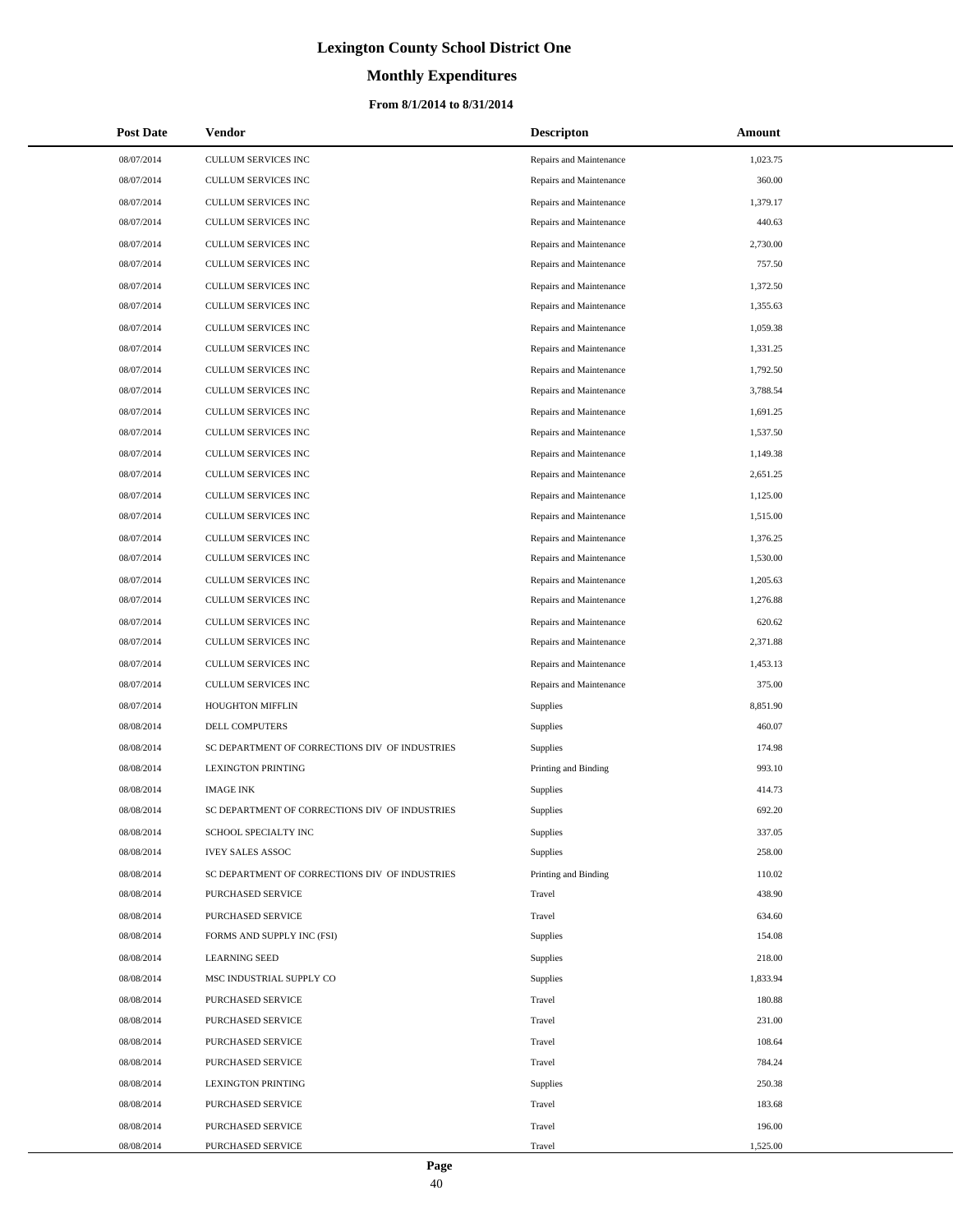# **Monthly Expenditures**

| <b>Post Date</b> | <b>Vendor</b>                                 | <b>Descripton</b>              | Amount           |  |
|------------------|-----------------------------------------------|--------------------------------|------------------|--|
| 08/08/2014       | MID-CAROLINA ELECTRIC COOPERTIVE, INC         | <b>Public Utilities</b>        | 158.00           |  |
| 08/08/2014       | TOWN OF LEXINGTON                             | <b>Public Utilities</b>        | 286.06           |  |
| 08/08/2014       | ADVANCED DISPOSAL SERVICES SOUTH CAROLINA LLC | Other Property Services        | 109.30           |  |
| 08/08/2014       | AAA WELL DRILLING INC                         | Other Prof & Tech Service      | 692.00           |  |
| 08/08/2014       | MANSFIELD OIL CO                              | Supplies-Maintenace            | 6,270.47         |  |
| 08/08/2014       | TOWN OF LEXINGTON                             | <b>Public Utilities</b>        | 1,795.43         |  |
| 08/08/2014       | PALMETTO SPORTS FLOORS LLC                    | Repairs and Maintenance        | 5,081.04         |  |
| 08/08/2014       | THE HOODMAN                                   | Repairs and Maintenance        | 130.00           |  |
| 08/08/2014       | ADVANCED DISPOSAL SERVICES SOUTH CAROLINA LLC | Other Property Services        | 146.89           |  |
| 08/08/2014       | TOWN OF LEXINGTON                             | <b>Public Utilities</b>        | 364.07           |  |
| 08/08/2014       | ADVANCED DISPOSAL SERVICES SOUTH CAROLINA LLC | Other Property Services        | 109.82           |  |
| 08/08/2014       | ADVANCED DISPOSAL SERVICES SOUTH CAROLINA LLC | Other Property Services        | 146.89           |  |
| 08/08/2014       | ADVANCED DISPOSAL SERVICES SOUTH CAROLINA LLC | Other Property Services        | 146.89           |  |
| 08/08/2014       | PALMETTO SPORTS FLOORS LLC                    | Repairs and Maintenance        | 4,479.36         |  |
| 08/08/2014       | THE HOODMAN                                   | Repairs and Maintenance        | 260.00           |  |
| 08/08/2014       | ADVANCED DISPOSAL SERVICES SOUTH CAROLINA LLC | Other Property Services        | 146.89           |  |
| 08/08/2014       | ADVANCED DISPOSAL SERVICES SOUTH CAROLINA LLC | Other Property Services        | 183.95           |  |
| 08/08/2014       | EA SERVICES INC                               | Supplies-Maintenace            | 207.05           |  |
| 08/08/2014       | <b>TOWN OF LEXINGTON</b>                      | <b>Public Utilities</b>        | 152.83           |  |
| 08/08/2014       | TOWN OF LEXINGTON                             | <b>Public Utilities</b>        | 614.13           |  |
| 08/08/2014       | ADVANCED DISPOSAL SERVICES SOUTH CAROLINA LLC | Other Property Services        | 146.89           |  |
| 08/08/2014       | THE HOODMAN                                   | Repairs and Maintenance        | 130.00           |  |
| 08/08/2014       | ADVANCED DISPOSAL SERVICES SOUTH CAROLINA LLC | Other Property Services        | 109.82           |  |
| 08/08/2014       | ADVANCED DISPOSAL SERVICES SOUTH CAROLINA LLC | Other Property Services        | 109.82           |  |
| 08/08/2014       | OSWALD WHOLESALE LUMBER INC                   | Supplies-Maintenace            | 449.73           |  |
| 08/08/2014       | ADVANCED DISPOSAL SERVICES SOUTH CAROLINA LLC | Other Property Services        | 109.82           |  |
| 08/08/2014       | <b>CITY OF CAYCE</b>                          | <b>Public Utilities</b>        | 11,067.63        |  |
| 08/08/2014       | PALMETTO SPORTS FLOORS LLC                    | Repairs and Maintenance        | 2,056.32         |  |
| 08/08/2014       | ADVANCED DISPOSAL SERVICES SOUTH CAROLINA LLC | Other Property Services        | 146.89           |  |
| 08/08/2014       | <b>WW GRAINGER</b>                            | Supplies-Maintenace            | 786.99           |  |
| 08/08/2014       | PALMETTO SPORTS FLOORS LLC                    | Repairs and Maintenance        | 5,314.80         |  |
| 08/08/2014       | ADVANCED DISPOSAL SERVICES SOUTH CAROLINA LLC | Other Property Services        | 146.89           |  |
| 08/08/2014       | TOWN OF LEXINGTON                             | <b>Public Utilities</b>        | 102.38           |  |
| 08/08/2014       | ADVANCED DISPOSAL SERVICES SOUTH CAROLINA LLC | Other Property Services        | 109.82           |  |
| 08/08/2014       | ADVANCED DISPOSAL SERVICES SOUTH CAROLINA LLC | Other Property Services        | 109.82           |  |
| 08/08/2014       | PALMETTO SPORTS FLOORS LLC                    | Repairs and Maintenance        | 1,864.80         |  |
| 08/08/2014       | ADVANCED DISPOSAL SERVICES SOUTH CAROLINA LLC | Other Property Services        | 109.82           |  |
| 08/08/2014       | ADVANCED DISPOSAL SERVICES SOUTH CAROLINA LLC | Other Property Services        | 109.82           |  |
| 08/08/2014       | ADVANCED DISPOSAL SERVICES SOUTH CAROLINA LLC | Other Property Services        | 146.87           |  |
| 08/08/2014       | PALMETTO SPORTS FLOORS LLC                    | Repairs and Maintenance        | 2,116.80         |  |
| 08/08/2014       | ADVANCED DISPOSAL SERVICES SOUTH CAROLINA LLC | Other Property Services        | 109.82           |  |
| 08/08/2014       | ADVANCED DISPOSAL SERVICES SOUTH CAROLINA LLC | Other Property Services        | 109.82           |  |
| 08/08/2014       | CONCEPT UNLIMITED INC                         | Supplies-Maintenace            | 141.24           |  |
| 08/08/2014       | PALMETTO SPORTS FLOORS LLC                    | Repairs and Maintenance        | 2,116.80         |  |
| 08/08/2014       | ADVANCED DISPOSAL SERVICES SOUTH CAROLINA LLC | Other Property Services        | 109.82           |  |
| 08/08/2014       | THE HOODMAN                                   | Repairs and Maintenance        | 130.00           |  |
| 08/08/2014       | ADVANCED DISPOSAL SERVICES SOUTH CAROLINA LLC | Other Property Services        | 109.82<br>109.82 |  |
| 08/08/2014       | ADVANCED DISPOSAL SERVICES SOUTH CAROLINA LLC | <b>Other Property Services</b> |                  |  |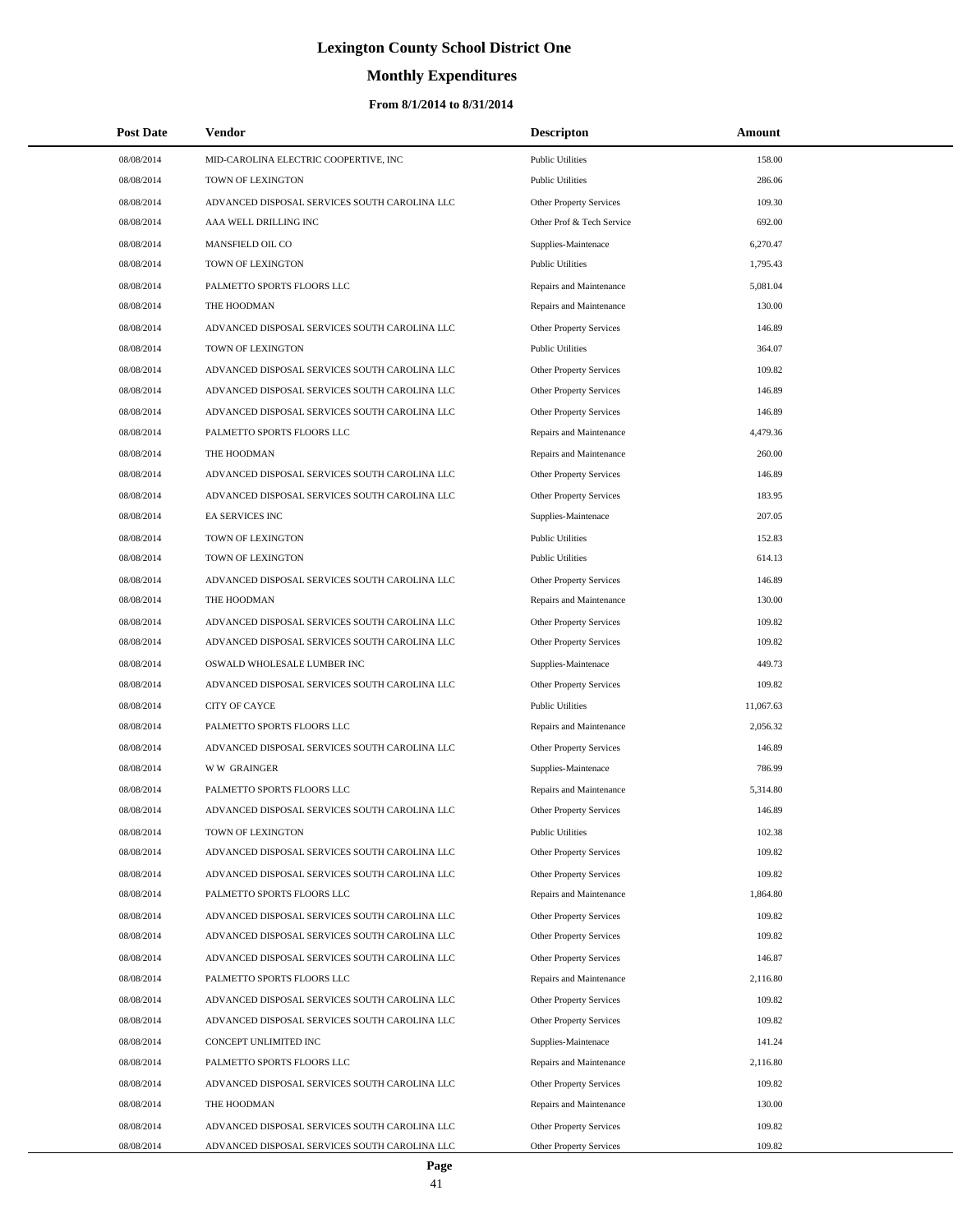# **Monthly Expenditures**

| <b>Post Date</b> | <b>Vendor</b>                                      | <b>Descripton</b>          | Amount    |
|------------------|----------------------------------------------------|----------------------------|-----------|
| 08/08/2014       | ADVANCED DISPOSAL SERVICES SOUTH CAROLINA LLC      | Supplies-Maintenace        | 800.00    |
| 08/08/2014       | TOWN OF LEXINGTON                                  | <b>Public Utilities</b>    | 102.38    |
| 08/08/2014       | ADVANCED DISPOSAL SERVICES SOUTH CAROLINA LLC      | Other Property Services    | 109.82    |
| 08/08/2014       | TOWN OF LEXINGTON                                  | <b>Public Utilities</b>    | 565.69    |
| 08/08/2014       | ADVANCED DISPOSAL SERVICES SOUTH CAROLINA LLC      | Other Property Services    | 109.82    |
| 08/08/2014       | TOWN OF LEXINGTON                                  | <b>Public Utilities</b>    | 551.07    |
| 08/08/2014       | ADVANCED DISPOSAL SERVICES SOUTH CAROLINA LLC      | Other Property Services    | 109.82    |
| 08/08/2014       | TOWN OF LEXINGTON                                  | <b>Public Utilities</b>    | 2,140.98  |
| 08/08/2014       | ADVANCED DISPOSAL SERVICES SOUTH CAROLINA LLC      | Other Property Services    | 109.82    |
| 08/08/2014       | TOWN OF LEXINGTON                                  | <b>Public Utilities</b>    | 1,830.47  |
| 08/08/2014       | ANGELTRAXIVS INC                                   | Repairs and Maintenance    | 6,800.65  |
| 08/08/2014       | SC DEPARTMENT OF REVENUE (SALES TAX RETURN)        | Repairs and Maintenance    | 392.05    |
| 08/08/2014       | PURCHASED SERVICE                                  | Travel                     | 156.24    |
| 08/08/2014       | PURCHASED SERVICE                                  | Travel                     | 571.20    |
| 08/08/2014       | RANDOM DRUG SCREENS INC                            | Other Prof & Tech Service  | 1,740.00  |
| 08/08/2014       | ANGELTRAXIVS INC                                   | Supplies                   | 826.32    |
| 08/08/2014       | PURCHASED SERVICE                                  | Travel                     | 125.72    |
| 08/08/2014       | PURCHASED SERVICE                                  | Travel                     | 319.50    |
| 08/08/2014       | OEM OPTIC                                          | <b>Technology Supplies</b> | 195.00    |
| 08/08/2014       | <b>HART INC</b>                                    | Software Renewal/Agreemen  | 3,789.39  |
| 08/08/2014       | SC DEPARTMENT OF REVENUE (SALES TAX RETURN)        | Software Renewal/Agreemen  | 259.70    |
| 08/08/2014       | LEXINGTON COUNTY FIRST STEPS                       | Other Prof & Tech Service  | 2,160.00  |
| 08/08/2014       | <b>SCHOLASTIC INC</b>                              | Supplies                   | 179.33    |
| 08/08/2014       | SCHOLASTIC TEACHING RESOURCES (CLASSROOM PAPERBACK | Supplies                   | 1,213.80  |
| 08/08/2014       | THE NATIONAL PAIDEIA CENTER                        | Inst Prog Improvement      | 10,700.00 |
| 08/08/2014       | SRA/MCGRAW HILL                                    | Supplies                   | 1,299.90  |
| 08/08/2014       | DIGITAL OFFICE SOLUTIONS INC                       | Supplies                   | 224.70    |
| 08/08/2014       | <b>MARIANNA</b>                                    | Supplies                   | 3,957.70  |
| 08/08/2014       | SC DEPARTMENT OF REVENUE (SALES TAX RETURN)        | Supplies                   | 277.04    |
| 08/08/2014       | PURCHASED SERVICE                                  | Travel                     | 571.80    |
| 08/08/2014       | PURCHASED SERVICE                                  | Travel                     | 169.43    |
| 08/08/2014       | PURCHASED SERVICE                                  | Travel                     | 309.06    |
| 08/08/2014       | PURCHASED SERVICE                                  | Travel                     | 109.76    |
| 08/08/2014       | HEINEMANN (GREENWOOD PUBLISHING GROUP)             | Supplies                   | 2,929.43  |
| 08/08/2014       | PURCHASED SERVICE                                  | Travel                     | 725.46    |
| 08/08/2014       | MOTOROLA SOLUTIONS                                 | <b>Technology Supplies</b> | 850.34    |
| 08/08/2014       | BUILDERS SPECIALTIES INC                           | Building                   | 6,733.94  |
| 08/08/2014       | <b>CLAY-KING</b>                                   | Supplies                   | 2,996.00  |
| 08/08/2014       | PURCHASED SERVICE                                  | Travel                     | 132.61    |
| 08/08/2014       | PURCHASED SERVICE                                  | Travel                     | 178.92    |
| 08/08/2014       | THE HOODMAN                                        | Repairs and Maintenance    | 130.00    |
| 08/08/2014       | THE HOODMAN                                        | Repairs and Maintenance    | 130.00    |
| 08/08/2014       | THE HOODMAN                                        | Repairs and Maintenance    | 130.00    |
| 08/08/2014       | THE HOODMAN                                        | Repairs and Maintenance    | 130.00    |
| 08/08/2014       | THE HOODMAN                                        | Repairs and Maintenance    | 130.00    |
| 08/08/2014       | THE HOODMAN                                        | Repairs and Maintenance    | 130.00    |
| 08/08/2014       | THE HOODMAN                                        | Repairs and Maintenance    | 130.00    |
| 08/08/2014       | THE HOODMAN                                        | Repairs and Maintenance    | 130.00    |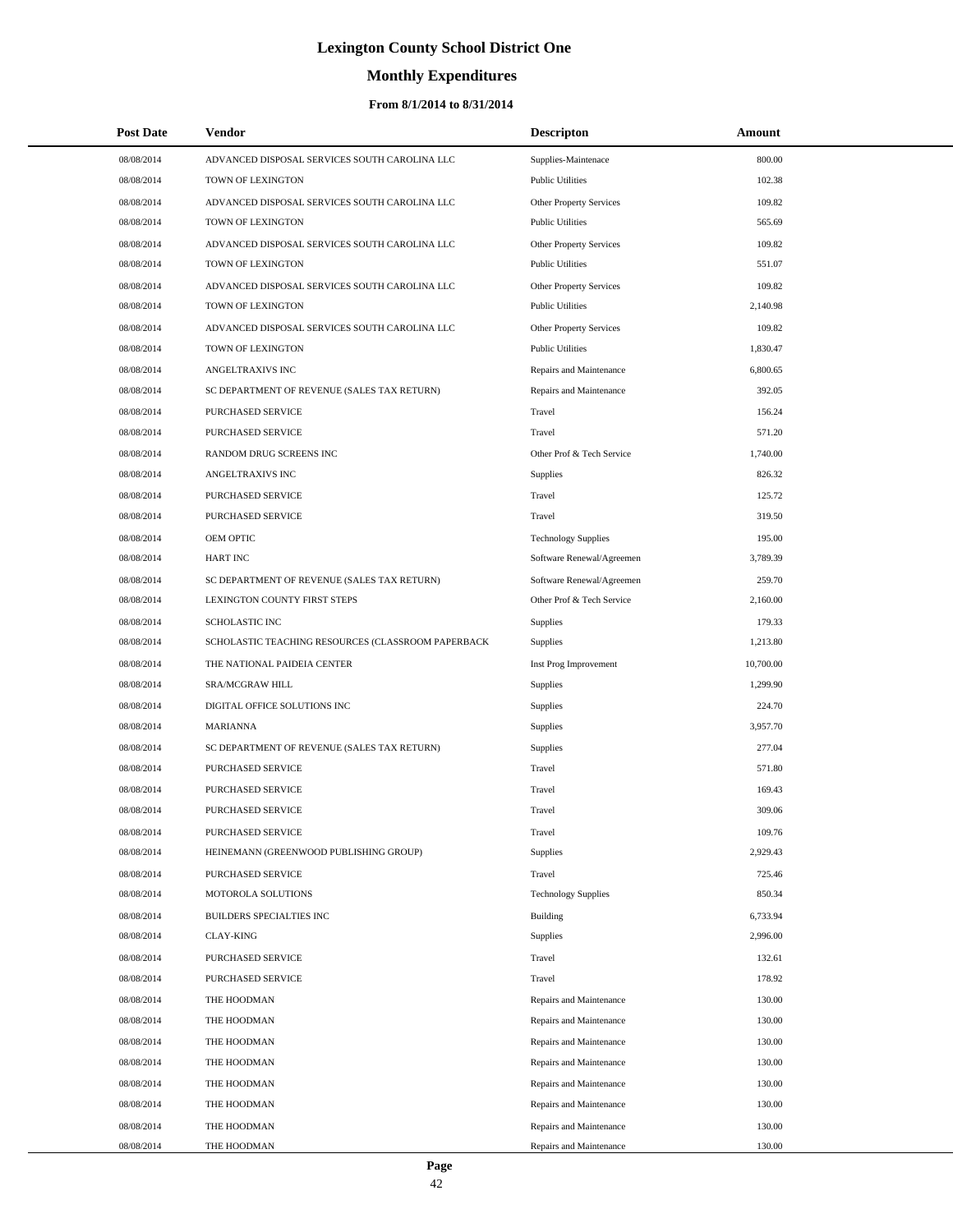# **Monthly Expenditures**

| <b>Post Date</b> | <b>Vendor</b>                                     | <b>Descripton</b>         | Amount   |
|------------------|---------------------------------------------------|---------------------------|----------|
| 08/08/2014       | THE HOODMAN                                       | Repairs and Maintenance   | 130.00   |
| 08/08/2014       | THE HOODMAN                                       | Repairs and Maintenance   | 130.00   |
| 08/08/2014       | THE HOODMAN                                       | Repairs and Maintenance   | 130.00   |
| 08/08/2014       | THE HOODMAN                                       | Repairs and Maintenance   | 130.00   |
| 08/08/2014       | THE HOODMAN                                       | Repairs and Maintenance   | 130.00   |
| 08/08/2014       | THE HOODMAN                                       | Repairs and Maintenance   | 130.00   |
| 08/08/2014       | THE HOODMAN                                       | Repairs and Maintenance   | 130.00   |
| 08/08/2014       | THE HOODMAN                                       | Repairs and Maintenance   | 130.00   |
| 08/08/2014       | THE HOODMAN                                       | Repairs and Maintenance   | 130.00   |
| 08/08/2014       | THE HOODMAN                                       | Repairs and Maintenance   | 130.00   |
| 08/08/2014       | THE HOODMAN                                       | Repairs and Maintenance   | 130.00   |
| 08/08/2014       | THE HOODMAN                                       | Repairs and Maintenance   | 130.00   |
| 08/08/2014       | THE HOODMAN                                       | Repairs and Maintenance   | 130.00   |
| 08/08/2014       | THE HOODMAN                                       | Repairs and Maintenance   | 130.00   |
| 08/08/2014       | THE HOODMAN                                       | Repairs and Maintenance   | 130.00   |
| 08/08/2014       | THE HOODMAN                                       | Repairs and Maintenance   | 130.00   |
| 08/08/2014       | THE HOODMAN                                       | Repairs and Maintenance   | 130.00   |
| 08/08/2014       | THE HOODMAN                                       | Repairs and Maintenance   | 130.00   |
| 08/08/2014       | THE HOODMAN                                       | Repairs and Maintenance   | 130.00   |
| 08/08/2014       | THE HOODMAN                                       | Repairs and Maintenance   | 130.00   |
| 08/08/2014       | THE HOODMAN                                       | Repairs and Maintenance   | 130.00   |
| 08/08/2014       | <b>ALSCO INC</b>                                  | Supplies                  | 1,273.30 |
| 08/08/2014       | ACTION PUBLISHING INC                             | Pupil Activity            | 1,761.00 |
| 08/08/2014       | SC DEPARTMENT OF REVENUE (SALES TAX RETURN)       | Pupil Activity            | 103.95   |
| 08/08/2014       | <b>MARIANNA</b>                                   | Pupil Activity            | 3,957.70 |
| 08/08/2014       | SC DEPARTMENT OF REVENUE (SALES TAX RETURN)       | Pupil Activity            | 277.04   |
| 08/08/2014       | <b>BG ENTERPRISES</b>                             | Pupil Activity            | 1,395.00 |
| 08/08/2014       | PREMIER AGENDAS INC NATIONAL SALES SUPPORT        | Pupil Activity            | 1,763.98 |
| 08/08/2014       | AMERICAN LEGACY PUBLISHING INC                    | Pupil Activity            | 741.13   |
| 08/08/2014       | FORMS AND SUPPLY INC (FSI)                        | Pupil Activity            | 1,045.17 |
| 08/08/2014       | APPLIED EDUCATIONAL SYSTEMS INC (AES)             | Pupil Activity            | 2,520.00 |
| 08/08/2014       | <b>HUDL</b>                                       | Pupil Activity            | 2,100.00 |
| 08/08/2014       | VARSITY NEWS NETWORK LLC                          | Pupil Activity            | 900.00   |
| 08/08/2014       | PURCHASED SERVICE                                 | Pupil Activity            | 113.12   |
| 08/08/2014       | ALERT SERVICES INC                                | Pupil Activity            | 593.06   |
| 08/08/2014       | T & T                                             | Pupil Activity            | 617.92   |
| 08/08/2014       | ATHLETIC RECONDITIONING INC                       | Pupil Activity            | 3,144.61 |
| 08/08/2014       | ANACONDA SPORTS                                   | Pupil Activity            | 1,466.60 |
| 08/08/2014       | READ TO THEM INC                                  | Dues and Fees             | 500.00   |
| 08/11/2014       | DELL COMPUTERS                                    | Supplies                  | 1,604.94 |
| 08/11/2014       | 1 WORLD GLOBES AND MAPS LLC                       | Supplies                  | 1,532.95 |
| 08/11/2014       | OFFICE MAX INC (STATE CONTRACTPAPER)              | Supplies                  | 2,417.94 |
| 08/11/2014       | BOUND TO STAY BOUND BOOKS INC                     | <b>Library Books</b>      | 1,993.58 |
| 08/11/2014       | FOLLETT SCHOOL SOLUTIONS INC                      | <b>Library Books</b>      | 6,449.51 |
| 08/11/2014       | SIMPLEXGRINNELL                                   | Repairs and Maintenance   | 168.51   |
| 08/11/2014       | JOHNSON, JOHNNY T                                 | Other Prof & Tech Service | 450.00   |
| 08/11/2014       | JANPAK COLUMBIA                                   | Supplies-Maintenace       | 975.87   |
| 08/11/2014       | SMITH AND JONES JANITORIAL SUPPLIES AND EQUIP INC | Supplies-Maintenace       | 993.60   |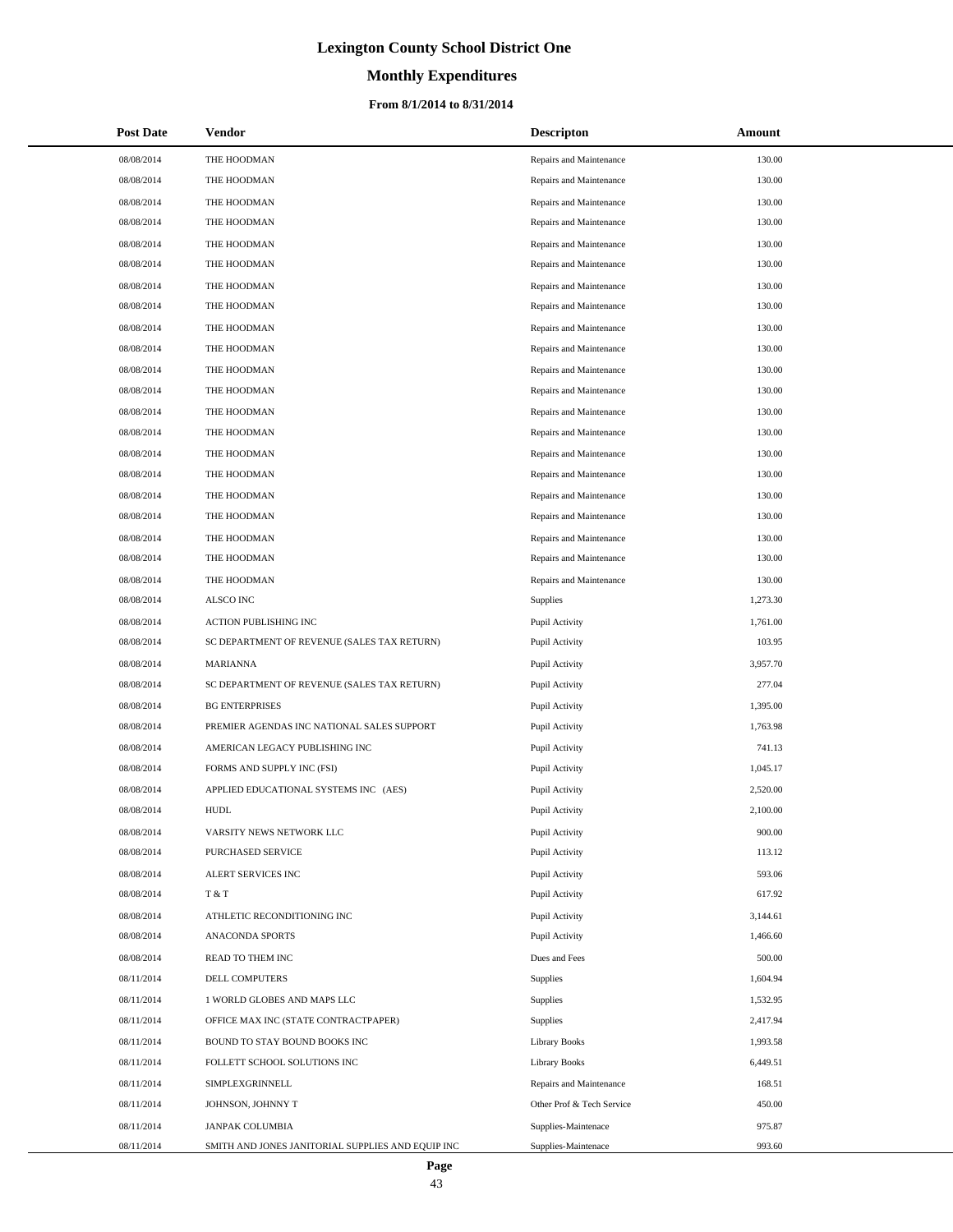# **Monthly Expenditures**

| <b>Post Date</b> | <b>Vendor</b>                                     | <b>Descripton</b>          | Amount    |  |
|------------------|---------------------------------------------------|----------------------------|-----------|--|
| 08/11/2014       | JANEICE PRODUCTS CO INC                           | Supplies-Maintenace        | 420.64    |  |
| 08/11/2014       | SMITH AND JONES JANITORIAL SUPPLIES AND EQUIP INC | Supplies-Maintenace        | 545.70    |  |
| 08/11/2014       | TRITEK FIRE AND SECURITY LLC                      | Repairs and Maintenance    | 3,320.64  |  |
| 08/11/2014       | <b>SUBURBAN PROPANE</b>                           | Energy                     | 428.36    |  |
| 08/11/2014       | TUCKER MATERIALS                                  | Supplies-Maintenace        | 859.41    |  |
| 08/11/2014       | JANEICE PRODUCTS CO INC                           | Supplies-Maintenace        | 601.68    |  |
| 08/11/2014       | JANEICE PRODUCTS CO INC                           | Supplies-Maintenace        | 496.91    |  |
| 08/11/2014       | PALMETTO WINNELSON                                | Supplies-Maintenace        | 206.12    |  |
| 08/11/2014       | SMITH AND JONES JANITORIAL SUPPLIES AND EQUIP INC | Supplies-Maintenace        | 333.84    |  |
| 08/11/2014       | DADE PAPER AND BAG CO                             | Supplies-Maintenace        | 931.97    |  |
| 08/11/2014       | <b>INTERSTATE SOLUTIONS</b>                       | Supplies-Maintenace        | 218.79    |  |
| 08/11/2014       | JANEICE PRODUCTS CO INC                           | Supplies-Maintenace        | 105.16    |  |
| 08/11/2014       | SMITH AND JONES JANITORIAL SUPPLIES AND EQUIP INC | Supplies-Maintenace        | 652.59    |  |
| 08/11/2014       | HUBER SUPPLY CO OF LEXINGTON INC                  | Supplies-Maintenace        | 963.96    |  |
| 08/11/2014       | JANEICE PRODUCTS CO INC                           | Supplies-Maintenace        | 321.65    |  |
| 08/11/2014       | <b>INTERSTATE SOLUTIONS</b>                       | Supplies-Maintenace        | 164.10    |  |
| 08/11/2014       | JANEICE PRODUCTS CO INC                           | Supplies-Maintenace        | 350.53    |  |
| 08/11/2014       | JANEICE PRODUCTS CO INC                           | Supplies-Maintenace        | 350.53    |  |
| 08/11/2014       | JANEICE PRODUCTS CO INC                           | Supplies-Maintenace        | 140.21    |  |
| 08/11/2014       | SMITH AND JONES JANITORIAL SUPPLIES AND EQUIP INC | Supplies-Maintenace        | 448.54    |  |
| 08/11/2014       | PARKER'S OF LEXINGTON                             | Other Objects              | 160.50    |  |
| 08/11/2014       | EPS LITERACY AND INTERVENTION                     | Supplies                   | 450.00    |  |
| 08/11/2014       | PATRICIA SPIRITWEAR                               | Supplies                   | 1,298.00  |  |
| 08/11/2014       | SCHOLASTIC INC                                    | Supplies                   | 668.36    |  |
| 08/11/2014       | PURCHASED SERVICE                                 | Travel                     | 243.80    |  |
| 08/11/2014       | COMPUCOM SYSTEMS INC                              | <b>Technology Supplies</b> | 664.95    |  |
| 08/11/2014       | MONOPRICE.COM                                     | <b>Technology Supplies</b> | 219.00    |  |
| 08/11/2014       | <b>COMPORIUM</b>                                  | Communication              | 238.58    |  |
| 08/11/2014       | <b>US FOODS</b>                                   | Supplies                   | 1,297.32  |  |
| 08/11/2014       | <b>US FOODS</b>                                   | Food                       | 11,333.70 |  |
| 08/11/2014       | <b>FISHER SCIENTIFIC</b>                          | Pupil Activity             | 350.25    |  |
| 08/11/2014       | <b>TODD AND MOORE</b>                             | Pupil Activity             | 821.98    |  |
| 08/11/2014       | US SPECIALTY COATINGS INC                         | Pupil Activity             | 1,923.33  |  |
| 08/12/2014       | SCHOOL SPECIALTY INC                              | Supplies                   | 103.55    |  |
| 08/12/2014       | US INK AND TONER INC                              | Supplies                   | 1,477.19  |  |
| 08/12/2014       | SC DEPARTMENT OF CORRECTIONS DIV OF INDUSTRIES    | Supplies                   | 457.17    |  |
| 08/12/2014       | PINE PRESS OF LEXINGTON INC                       | Printing and Binding       | 496.39    |  |
| 08/12/2014       | R L BRYAN CO TEXTBOOK DEPOSITORY                  | Supplies                   | 1,930.00  |  |
| 08/12/2014       | <b>CABLE MATTERS INC</b>                          | <b>Technology Supplies</b> | 534.33    |  |
| 08/12/2014       | PINE PRESS OF LEXINGTON INC                       | Printing and Binding       | 1,490.38  |  |
| 08/12/2014       | <b>GEIGER CAROLINAS</b>                           | Supplies                   | 390.54    |  |
| 08/12/2014       | <b>SCHOOL SAVERS</b>                              | Supplies                   | 2,931.63  |  |
| 08/12/2014       | THE TROPHY & AWARDS CENTER                        | Supplies                   | 240.75    |  |
| 08/12/2014       | TROXELL COMMUNICATIONS INC                        | Supplies                   | 7,859.20  |  |
| 08/12/2014       | OCCUPATIONAL HEALTH                               | Supplies                   | 810.00    |  |
| 08/12/2014       | US INK AND TONER INC                              | Supplies                   | 115.50    |  |
| 08/12/2014       | W T COX SUBSCRIPTIONS                             | Periodicals                | 455.16    |  |
| 08/12/2014       | <b>EBSCO</b>                                      | Periodicals                | 1,000.00  |  |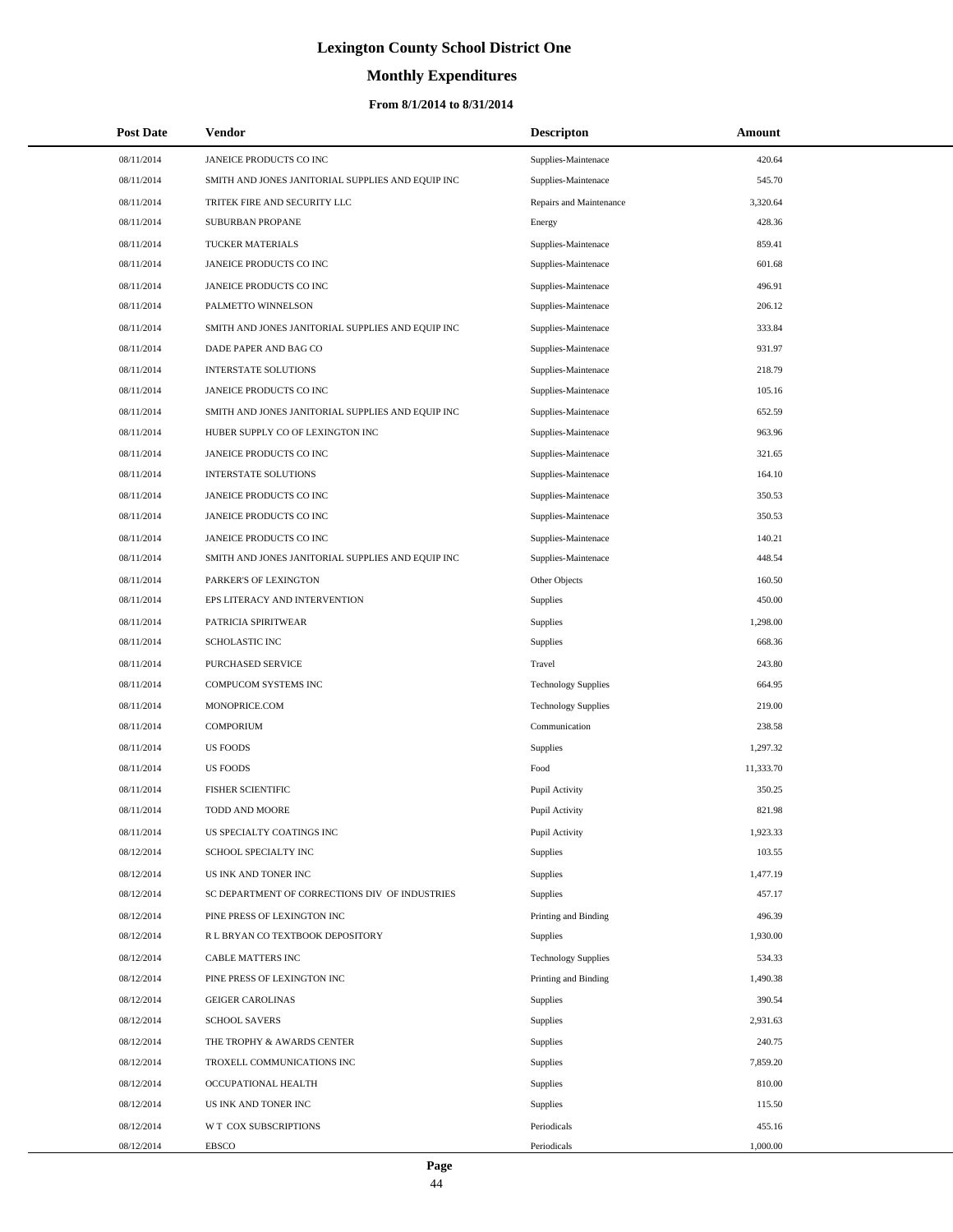# **Monthly Expenditures**

#### **From 8/1/2014 to 8/31/2014**

| <b>Post Date</b> | <b>Vendor</b>                                     | <b>Descripton</b>          | Amount    |
|------------------|---------------------------------------------------|----------------------------|-----------|
| 08/12/2014       | SCHOOL IMPROVEMENT NETWORK                        | Travel                     | 8,685.00  |
| 08/12/2014       | <b>DELL COMPUTERS</b>                             | <b>Supplies</b>            | 512.48    |
| 08/12/2014       | <b>LENOVO US</b>                                  | <b>Technology Supplies</b> | 2,636.37  |
| 08/12/2014       | AMERICAN SCHOOL COUNSELOR ASSOCIATION             | Dues and Fees              | 129.00    |
| 08/12/2014       | <b>GRAYBAR ELECTRIC CO INC</b>                    | Supplies-Maintenace        | 207.91    |
| 08/12/2014       | DADE PAPER AND BAG CO                             | Supplies-Maintenace        | 2,186.01  |
| 08/12/2014       | <b>GENESIS II</b>                                 | Supplies-Maintenace        | 185.11    |
| 08/12/2014       | <b>INTERSTATE SOLUTIONS</b>                       | Supplies-Maintenace        | 164.10    |
| 08/12/2014       | JANEICE PRODUCTS CO INC                           | Supplies-Maintenace        | 147.66    |
| 08/12/2014       | SMITH AND JONES JANITORIAL SUPPLIES AND EQUIP INC | Supplies-Maintenace        | 728.13    |
| 08/12/2014       | <b>WW GRAINGER</b>                                | Supplies-Maintenace        | 1,681.97  |
| 08/12/2014       | JANEICE PRODUCTS CO INC                           | Supplies-Maintenace        | 272.73    |
| 08/12/2014       | GRAYBAR ELECTRIC CO INC                           | Supplies-Maintenace        | 615.89    |
| 08/12/2014       | <b>INTERIOR SYSTEMS INC</b>                       | Supplies-Maintenace        | 470.80    |
| 08/12/2014       | JANEICE PRODUCTS CO INC                           | Supplies-Maintenace        | 350.53    |
| 08/12/2014       | <b>ANOTHER PRINTER</b>                            | Printing and Binding       | 707.88    |
| 08/12/2014       | PINE PRESS OF LEXINGTON INC                       | Printing and Binding       | 1,221.53  |
| 08/12/2014       | <b>APPLE INC</b>                                  | <b>Technology Supplies</b> | 930.90    |
| 08/12/2014       | LEXINGTON COUNTY FIRST STEPS                      | Other Prof & Tech Service  | 972.00    |
| 08/12/2014       | PROED INC                                         | Supplies                   | 1,536.64  |
| 08/12/2014       | SRA/MCGRAW HILL                                   | Supplies                   | 2,497.62  |
| 08/12/2014       | WILSON LANGUAGE TRAINING                          | Supplies                   | 107.00    |
| 08/12/2014       | SCHOOL HEALTH CORP                                | Supplies                   | 284.93    |
| 08/12/2014       | HEINEMANN (GREENWOOD PUBLISHING GROUP)            | Supplies                   | 2,349.70  |
| 08/12/2014       | COMMUNICATION MANAGEMENT INC                      | <b>Technology Supplies</b> | 9,574.43  |
| 08/12/2014       | CJMW ARCHITECTURE                                 | Building                   | 3,080.00  |
| 08/12/2014       | CJMW ARCHITECTURE                                 | Building                   | 5,877.97  |
| 08/12/2014       | <b>WW GRAINGER</b>                                | Building                   | 19,410.92 |
| 08/12/2014       | SCHOOL SPECIALTY INC                              | Supplies                   | 2,332.97  |
| 08/12/2014       | COMMUNICATION MANAGEMENT INC                      | <b>Technology Supplies</b> | 10,312.89 |
| 08/12/2014       | R L BRYAN CO TEXTBOOK DEPOSITORY                  | Pupil Activity             | 1,675.00  |
| 08/12/2014       | AMERICAN LEGACY PUBLISHING INC                    | Pupil Activity             | 1,000.00  |
| 08/12/2014       | PREMIER AGENDAS INC NATIONAL SALES SUPPORT        | Pupil Activity             | 3,040.29  |
| 08/12/2014       | AMERICAN LEGACY PUBLISHING INC                    | Pupil Activity             | 2,146.30  |
| 08/12/2014       | <b>GOPHER</b>                                     | Pupil Activity             | 1,996.88  |
| 08/12/2014       | CASH                                              | Pupil Activity             | 4,500.00  |
| 08/12/2014       | CASH                                              | Pupil Activity             | 5,000.00  |
| 08/12/2014       | CASH                                              | Pupil Activity             | 1,200.00  |
| 08/12/2014       | KATHYS KREATIONS INC                              | Pupil Activity             | 299.60    |
| 08/12/2014       | PALMER APPAREL AND DESIGN                         | Pupil Activity             | 1,476.60  |
| 08/12/2014       | SENN BROTHERS INC                                 | Pupil Activity             | 662.00    |
| 08/13/2014       | SCHOOL SPECIALTY INC                              | Supplies                   | $-0.07$   |
| 08/13/2014       | ROCHESTER 100 INC                                 | Supplies                   | 513.75    |
| 08/13/2014       | SCHOOL SPECIALTY INC                              | Supplies                   | 161.18    |
| 08/13/2014       | SCHOOL SPECIALTY INC                              | Supplies                   | 2,111.51  |
| 08/13/2014       | ROCHESTER 100 INC                                 | Supplies                   | 513.75    |
| 08/13/2014       | DICK BLICK                                        | Supplies                   | 336.17    |
| 08/13/2014       | SCHOOL SPECIALTY INC                              | Supplies                   | 108.51    |

 $\overline{\phantom{0}}$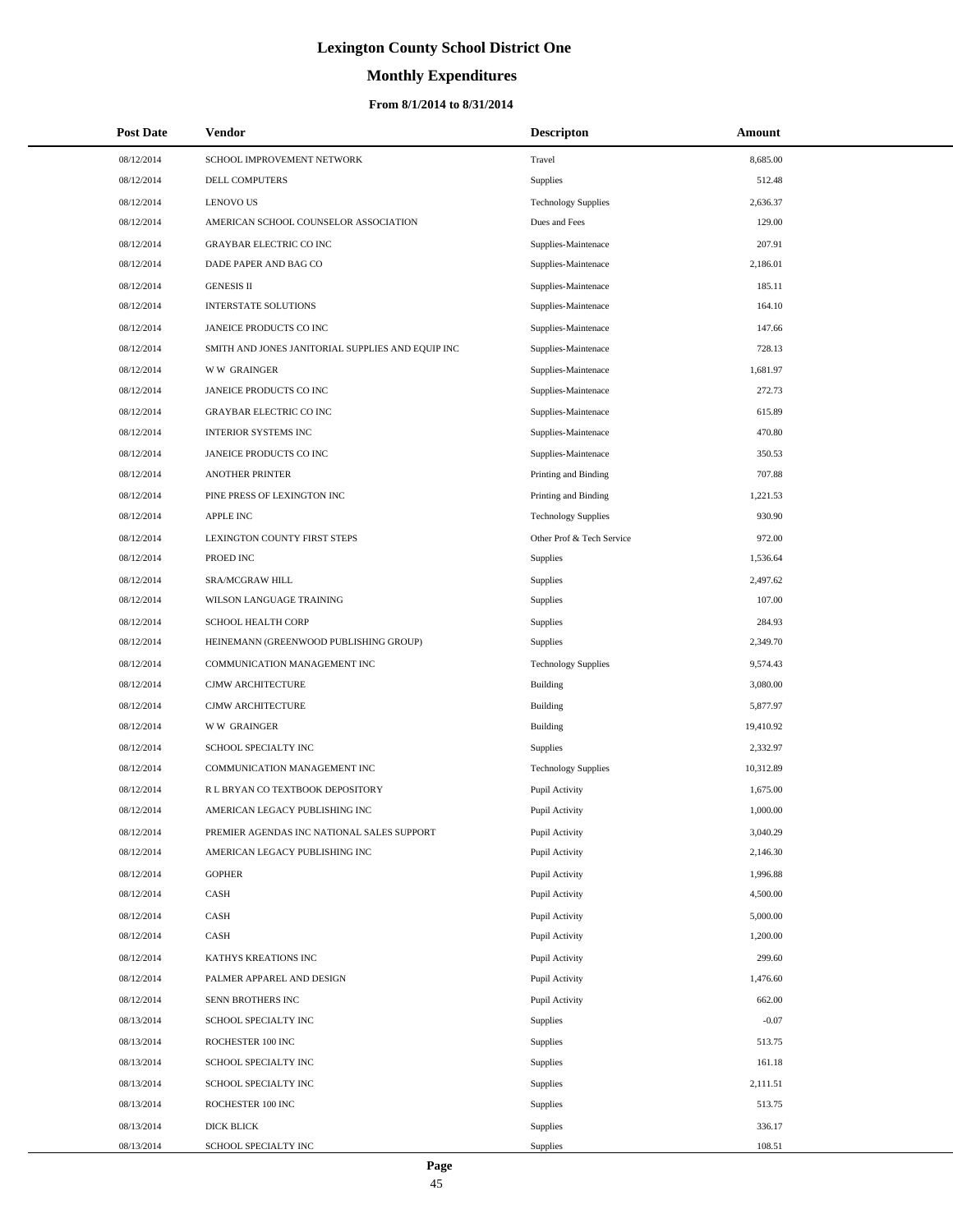# **Monthly Expenditures**

#### **From 8/1/2014 to 8/31/2014**

| <b>Post Date</b> | <b>Vendor</b>                                    | <b>Descripton</b>          | Amount    |
|------------------|--------------------------------------------------|----------------------------|-----------|
| 08/13/2014       | PROJECT LEAD THE WAY INC                         | Dues and Fees              | 2,000.00  |
| 08/13/2014       | FORMS AND SUPPLY INC (FSI)                       | Supplies                   | 55.33     |
| 08/13/2014       | PITSCO EDUCATION                                 | <b>Supplies</b>            | 853.81    |
| 08/13/2014       | <b>GAYLORD BROTHERS INC</b>                      | <b>Supplies</b>            | 189.10    |
| 08/13/2014       | TUMBLEWEED PRESS INC                             | Periodicals                | 399.20    |
| 08/13/2014       | PURCHASED SERVICE                                | Travel                     | 142.80    |
| 08/13/2014       | GOVERNMENT FINANCE OFFICERS ASSOC OF SC          | Travel                     | 430.00    |
| 08/13/2014       | SC ASSOCIATION SCHOOL BUSINESS OFFICIALS         | Travel                     | 300.00    |
| 08/13/2014       | SUNGARD PUBLIC SECTOR NATIONAL USERS GROUP       | Travel                     | 1,050.00  |
| 08/13/2014       | <b>CCH</b>                                       | Supplies                   | 469.73    |
| 08/13/2014       | JANEICE PRODUCTS CO INC                          | Supplies-Maintenace        | 250.38    |
| 08/13/2014       | <b>TRAYCO INC</b>                                | Supplies-Maintenace        | 195.80    |
| 08/13/2014       | <b>TRAYCO INC</b>                                | Supplies-Maintenace        | 247.69    |
| 08/13/2014       | <b>GENESIS II</b>                                | Supplies-Maintenace        | 185.11    |
| 08/13/2014       | JANEICE PRODUCTS CO INC                          | Supplies-Maintenace        | 629.42    |
| 08/13/2014       | <b>TRAYCO INC</b>                                | Supplies-Maintenace        | 192.00    |
| 08/13/2014       | LEXINGTON PRINTING LLC                           | Printing and Binding       | 211.86    |
| 08/13/2014       | SC DEPARTMENT OF SOCIAL SERVICES                 | Other Prof & Tech Service  | 400.00    |
| 08/13/2014       | FOLLETT SCHOOL SOLUTIONS INC                     | Software Renewal/Agreemen  | 24,549.13 |
| 08/13/2014       | LOGISOFT COMPUTER PRODUCTS LLC                   | Software Renewal/Agreemen  | 26,685.68 |
| 08/13/2014       | MOTOROLA SOLUTIONS                               | <b>Technology Supplies</b> | 500.23    |
| 08/13/2014       | CDWG ACCT 305089                                 | <b>Technology Supplies</b> | 1,297.91  |
| 08/13/2014       | READYROSIE DBA PASCAL LEARNING                   | Software Renewal/Agreemen  | 3,000.00  |
| 08/13/2014       | SCHOOL SPECIALTY INC                             | Supplies                   | 284.04    |
| 08/13/2014       | SRA/MCGRAW HILL                                  | <b>Supplies</b>            | 6,110.96  |
| 08/13/2014       | WILSON LANGUAGE TRAINING                         | Supplies                   | 1,234.79  |
| 08/13/2014       | SCHOOL HEALTH CORP                               | Supplies                   | 406.99    |
| 08/13/2014       | <b>SCHOOL HEALTH CORP</b>                        | Supplies                   | 1,266.68  |
| 08/13/2014       | AMICK EQUIPMENT CO                               | Supplies                   | 1.053.95  |
| 08/13/2014       | <b>WALKER WHITE INC</b>                          | <b>Building</b>            | 8,804.42  |
| 08/13/2014       | SC DEPARTMENT OF REVENUE (SALES TAX RETURN)      | Sales Tax on Adult Meals   | 1,591.29  |
| 08/13/2014       | MACTASTIC LLC DBA MACTASTIC IREPAIR              | Pupil Activity             | 804.50    |
| 08/13/2014       | MACTASTIC LLC DBA MACTASTIC IREPAIR              | Pupil Activity             | 1,969.00  |
| 08/13/2014       | MACTASTIC LLC DBA MACTASTIC IREPAIR              | Pupil Activity             | 1,255.00  |
| 08/13/2014       | MACTASTIC LLC DBA MACTASTIC IREPAIR              | Pupil Activity             | 2,274.40  |
| 08/13/2014       | MACTASTIC LLC DBA MACTASTIC IREPAIR              | Pupil Activity             | 8,518.71  |
| 08/13/2014       | MACTASTIC LLC DBA MACTASTIC IREPAIR              | Pupil Activity             | 430.50    |
| 08/13/2014       | MACTASTIC LLC DBA MACTASTIC IREPAIR              | Pupil Activity             | 1,111.50  |
| 08/13/2014       | SCHOOL SPECIALTY INC                             | Pupil Activity             | 245.13    |
| 08/13/2014       | SCHOOL SPECIALTY INC                             | Pupil Activity             | 350.98    |
| 08/13/2014       | CERRA (CENTER FOR EDUCATOR RECRUIT RETENTION AND | Pupil Activity             | 239.88    |
| 08/13/2014       | CENGAGE LEARNING                                 | Pupil Activity             | 1,759.50  |
| 08/13/2014       | PLANK ROAD PUBLISHING                            | Pupil Activity             | 124.70    |
| 08/13/2014       | CASH                                             | Pupil Activity             | 6,000.00  |
| 08/13/2014       | FORT DORCHESTER HIGH SCHOOL                      | Pupil Activity             | 350.00    |
| 08/13/2014       | <b>CAPITOL TOURS</b>                             | Pupil Activity             | 105.00    |
| 08/14/2014       | SCHOOL SPECIALTY INC                             | Supplies                   | 543.70    |
| 08/14/2014       | EXCENT CORPORATION                               | Software Renewal/Agreemen  | 32,928.00 |

 $\overline{\phantom{0}}$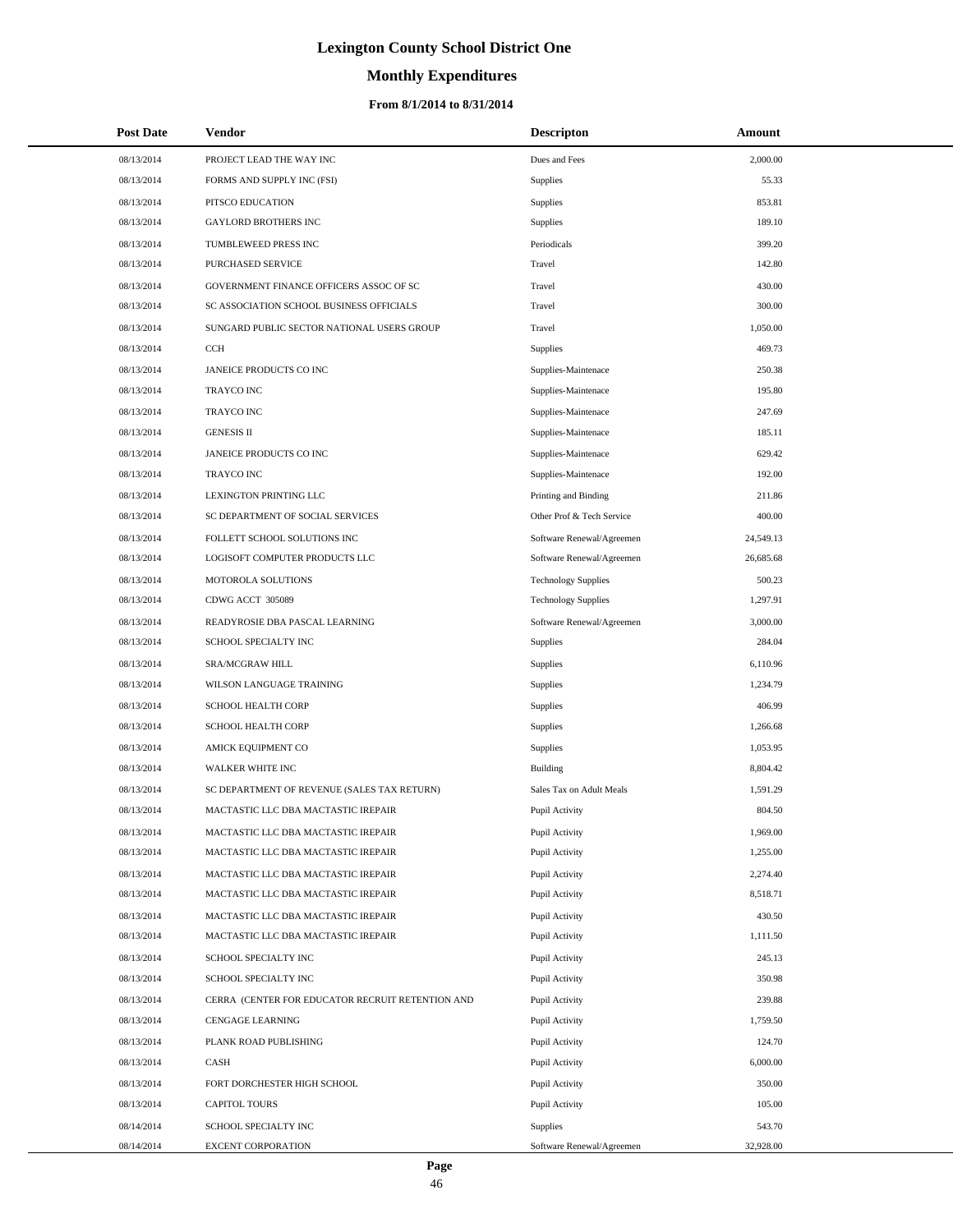# **Monthly Expenditures**

| <b>Post Date</b>         | <b>Vendor</b>                                                                | <b>Descripton</b>                                  | Amount             |
|--------------------------|------------------------------------------------------------------------------|----------------------------------------------------|--------------------|
| 08/14/2014               | SC DEPARTMENT OF REVENUE (SALES TAX RETURN)                                  | Software Renewal/Agreemen                          | 1,954.96           |
| 08/14/2014               | SCHOOL SPECIALTY INC                                                         | <b>Supplies</b>                                    | 249.12             |
| 08/14/2014               | QUIA SUBSCRIPTIONS IXL LEARNING INC                                          | Software Renewal/Agreemen                          | 1,815.00           |
| 08/14/2014               | PECKNEL MUSIC CO INC                                                         | Repairs and Maintenance                            | 910.00             |
| 08/14/2014               | SCHOOL SPECIALTY INC                                                         | Supplies                                           | 1,491.43           |
| 08/14/2014               | FOLLETT SCHOOL SOLUTIONS INC                                                 | Library Books                                      | 8,821.43           |
| 08/14/2014               | PURCHASED SERVICE                                                            | Travel                                             | 126.00             |
| 08/14/2014               | SC ASSOCIATION SCHOOL ADMINISTRATORS                                         | Dues and Fees                                      | 5,840.75           |
| 08/14/2014               | DUFF WHITE AND TURNER LLC                                                    | Legal Services                                     | 4,240.61           |
| 08/14/2014               | MCNAIR LAW FIRM PA                                                           | <b>Legal Services</b>                              | 2,428.50           |
| 08/14/2014               | PURCHASED SERVICE                                                            | Travel                                             | 106.40             |
| 08/14/2014               | HAVIRD OIL CO                                                                | Energy                                             | 774.18             |
| 08/14/2014               | PROVIDENCE ENVIRONMENTAL CONCEPTS/SERVICES                                   | Repairs and Maintenance                            | 240.00             |
| 08/14/2014               | PROVIDENCE ENVIRONMENTAL CONCEPTS/SERVICES                                   | Repairs and Maintenance                            | 480.00             |
| 08/14/2014               | PROVIDENCE ENVIRONMENTAL CONCEPTS/SERVICES                                   | Repairs and Maintenance                            | 240.00             |
| 08/14/2014               | <b>GENERATOR SERVICES INC</b>                                                | Repairs and Maintenance                            | 1,531.05           |
| 08/14/2014               | PROVIDENCE ENVIRONMENTAL CONCEPTS/SERVICES                                   | Repairs and Maintenance                            | 480.00             |
| 08/14/2014               | PROVIDENCE ENVIRONMENTAL CONCEPTS/SERVICES                                   | Repairs and Maintenance                            | 240.00             |
| 08/14/2014               | JANEICE PRODUCTS CO INC                                                      | Supplies-Maintenace                                | 350.53             |
| 08/14/2014               | DIEBOLD INC                                                                  | Repairs and Maintenance                            | 361.00             |
| 08/14/2014               | PROVIDENCE ENVIRONMENTAL CONCEPTS/SERVICES                                   | Repairs and Maintenance                            | 240.00             |
| 08/14/2014               | DIEBOLD INC                                                                  | Repairs and Maintenance                            | 361.00             |
| 08/14/2014               | DODSON PEST CONTROL                                                          | Repairs and Maintenance                            | 105.00             |
| 08/14/2014               | PROVIDENCE ENVIRONMENTAL CONCEPTS/SERVICES                                   | Repairs and Maintenance                            | 480.00             |
| 08/14/2014               | <b>FLORES PINESTRAW</b>                                                      | <b>Supplies</b>                                    | 630.00             |
| 08/14/2014               | PROVIDENCE ENVIRONMENTAL CONCEPTS/SERVICES                                   | Repairs and Maintenance                            | 360.00             |
| 08/14/2014               | DIGITAL OFFICE SOLUTIONS INC                                                 | Repairs and Maintenance                            | 253.38             |
| 08/14/2014               | PROVIDENCE ENVIRONMENTAL CONCEPTS/SERVICES                                   | Repairs and Maintenance                            | 240.00             |
| 08/14/2014               | JANEICE PRODUCTS CO INC                                                      | Supplies-Maintenace                                | 105.16             |
| 08/14/2014               | PROVIDENCE ENVIRONMENTAL CONCEPTS/SERVICES                                   | Repairs and Maintenance                            | 240.00             |
| 08/14/2014               | PROVIDENCE ENVIRONMENTAL CONCEPTS/SERVICES                                   | Repairs and Maintenance                            | 240.00             |
| 08/14/2014               | PROVIDENCE ENVIRONMENTAL CONCEPTS/SERVICES                                   | Repairs and Maintenance                            | 240.00             |
| 08/14/2014               | PROVIDENCE ENVIRONMENTAL CONCEPTS/SERVICES                                   | Repairs and Maintenance                            | 360.00             |
| 08/14/2014               | CITY ELECTRIC SUPPLY CO                                                      | Supplies-Maintenace                                | 464.60             |
| 08/14/2014               | JANEICE PRODUCTS CO INC                                                      | Supplies-Maintenace                                | 245.37             |
| 08/14/2014               | PROVIDENCE ENVIRONMENTAL CONCEPTS/SERVICES                                   | Repairs and Maintenance                            | 480.00             |
| 08/14/2014               | PROVIDENCE ENVIRONMENTAL CONCEPTS/SERVICES                                   | Repairs and Maintenance                            | 720.00             |
| 08/14/2014               | PROVIDENCE ENVIRONMENTAL CONCEPTS/SERVICES                                   | Repairs and Maintenance                            | 360.00             |
| 08/14/2014               | PROVIDENCE ENVIRONMENTAL CONCEPTS/SERVICES                                   | Repairs and Maintenance                            | 240.00             |
| 08/14/2014               | PROVIDENCE ENVIRONMENTAL CONCEPTS/SERVICES                                   | Repairs and Maintenance                            | 720.00             |
| 08/14/2014               | PROVIDENCE ENVIRONMENTAL CONCEPTS/SERVICES                                   | Repairs and Maintenance                            | 360.00             |
| 08/14/2014               | PROVIDENCE ENVIRONMENTAL CONCEPTS/SERVICES                                   | Repairs and Maintenance                            | 240.00             |
| 08/14/2014<br>08/14/2014 | CLYDE NETTLES ROOFING/PAINTING<br>PROVIDENCE ENVIRONMENTAL CONCEPTS/SERVICES | Repairs and Maintenance<br>Repairs and Maintenance | 5,179.50<br>360.00 |
| 08/14/2014               | PROVIDENCE ENVIRONMENTAL CONCEPTS/SERVICES                                   | Repairs and Maintenance                            | 480.00             |
| 08/14/2014               | PROVIDENCE ENVIRONMENTAL CONCEPTS/SERVICES                                   | Repairs and Maintenance                            | 240.00             |
| 08/14/2014               | SPICER ONCALL SERVICES                                                       | Repairs and Maintenance                            | 495.00             |
| 08/14/2014               | PROVIDENCE ENVIRONMENTAL CONCEPTS/SERVICES                                   | Repairs and Maintenance                            | 1,800.00           |
|                          |                                                                              |                                                    |                    |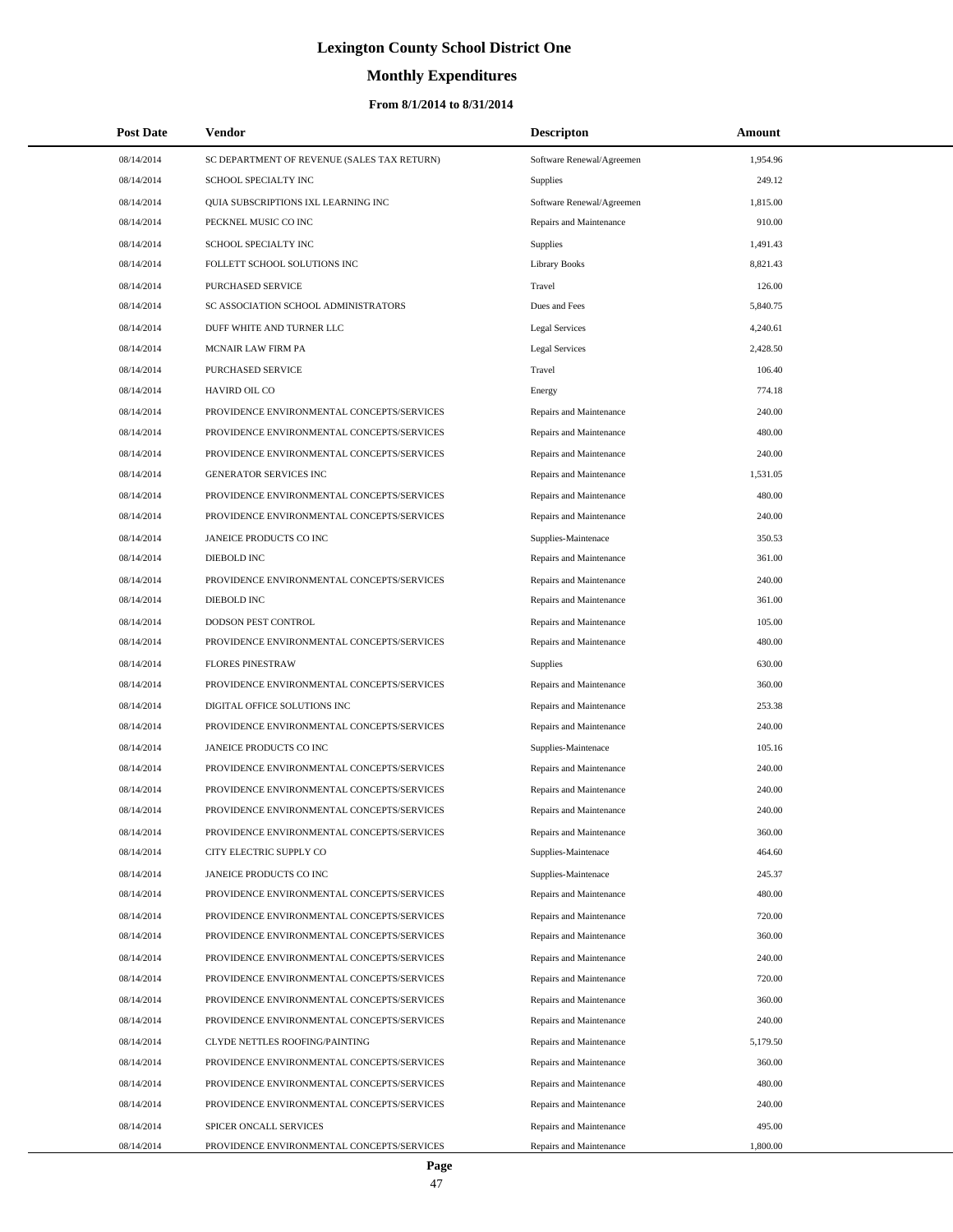# **Monthly Expenditures**

#### **From 8/1/2014 to 8/31/2014**

| <b>Post Date</b> | Vendor                                      | Descripton                 | Amount    |
|------------------|---------------------------------------------|----------------------------|-----------|
| 08/14/2014       | PROVIDENCE ENVIRONMENTAL CONCEPTS/SERVICES  | Repairs and Maintenance    | 360.00    |
| 08/14/2014       | PROVIDENCE ENVIRONMENTAL CONCEPTS/SERVICES  | Repairs and Maintenance    | 480.00    |
| 08/14/2014       | PROVIDENCE ENVIRONMENTAL CONCEPTS/SERVICES  | Repairs and Maintenance    | 480.00    |
| 08/14/2014       | PROVIDENCE ENVIRONMENTAL CONCEPTS/SERVICES  | Repairs and Maintenance    | 480.00    |
| 08/14/2014       | PROVIDENCE ENVIRONMENTAL CONCEPTS/SERVICES  | Repairs and Maintenance    | 600.00    |
| 08/14/2014       | SC DEPARTMENT OF REVENUE (SALES TAX RETURN) | Software Renewal/Agreemen  | 935.55    |
| 08/14/2014       | SCENARIO LEARNING LLC                       | Software Renewal/Agreemen  | 13,365.00 |
| 08/14/2014       | NUVISION NETWORK CORP                       | Supplies                   | 1,332.94  |
| 08/14/2014       | NUVISION NETWORK CORP                       | Supplies                   | 3,965.96  |
| 08/14/2014       | <b>BATTERIES PLUS</b>                       | <b>Technology Supplies</b> | 340.69    |
| 08/14/2014       | AMERICAN LEGACY PUBLISHING INC              | Supplies                   | 5,181.95  |
| 08/14/2014       | SRA/MCGRAW HILL                             | Supplies                   | 3,616.56  |
| 08/14/2014       | PURCHASED SERVICE                           | Supplies                   | 250.00    |
| 08/14/2014       | PURCHASED SERVICE                           | Supplies                   | 250.00    |
| 08/14/2014       | PURCHASED SERVICE                           | Supplies                   | 250.00    |
| 08/14/2014       | PURCHASED SERVICE                           | Supplies                   | 250.00    |
| 08/14/2014       | PURCHASED SERVICE                           | Supplies                   | 250.00    |
| 08/14/2014       | PURCHASED SERVICE                           | Supplies                   | 250.00    |
| 08/14/2014       | PURCHASED SERVICE                           | Supplies                   | 250.00    |
| 08/14/2014       | PURCHASED SERVICE                           | Supplies                   | 250.00    |
| 08/14/2014       | PURCHASED SERVICE                           | Supplies                   | 250.00    |
| 08/14/2014       | PURCHASED SERVICE                           | Supplies                   | 250.00    |
| 08/14/2014       | PURCHASED SERVICE                           | Supplies                   | 250.00    |
| 08/14/2014       | PURCHASED SERVICE                           | Supplies                   | 250.00    |
| 08/14/2014       | PURCHASED SERVICE                           | Supplies                   | 250.00    |
| 08/14/2014       | PURCHASED SERVICE                           | Supplies                   | 250.00    |
| 08/14/2014       | PURCHASED SERVICE                           | Supplies                   | 250.00    |
| 08/14/2014       | PURCHASED SERVICE                           | Supplies                   | 250.00    |
| 08/14/2014       | PURCHASED SERVICE                           | Supplies                   | 250.00    |
| 08/14/2014       | PURCHASED SERVICE                           | Supplies                   | 250.00    |
| 08/14/2014       | PURCHASED SERVICE                           | Supplies                   | 250.00    |
| 08/14/2014       | PURCHASED SERVICE                           | Supplies                   | 250.00    |
| 08/14/2014       | PURCHASED SERVICE                           | Supplies                   | 250.00    |
| 08/14/2014       | PURCHASED SERVICE                           | Supplies                   | 250.00    |
| 08/14/2014       | PURCHASED SERVICE                           | Supplies                   | 250.00    |
| 08/14/2014       | PURCHASED SERVICE                           | Supplies                   | 250.00    |
| 08/14/2014       | PURCHASED SERVICE                           | Supplies                   | 250.00    |
| 08/14/2014       | PURCHASED SERVICE                           | Supplies                   | 250.00    |
| 08/14/2014       | PURCHASED SERVICE                           | Supplies                   | 250.00    |
| 08/14/2014       | PURCHASED SERVICE                           | Supplies                   | 250.00    |
| 08/14/2014       | PURCHASED SERVICE                           | Supplies                   | 250.00    |
| 08/14/2014       | PURCHASED SERVICE                           | Supplies                   | 250.00    |
| 08/14/2014       | PURCHASED SERVICE                           | Supplies                   | 250.00    |
| 08/14/2014       | PURCHASED SERVICE                           | Supplies                   | 250.00    |
| 08/14/2014       | PURCHASED SERVICE                           | Supplies                   | 250.00    |
| 08/14/2014       | PURCHASED SERVICE                           | Supplies                   | 250.00    |
| 08/14/2014       | PURCHASED SERVICE                           | Supplies                   | 250.00    |
| 08/14/2014       | PURCHASED SERVICE                           | Supplies                   | 250.00    |

 $\overline{a}$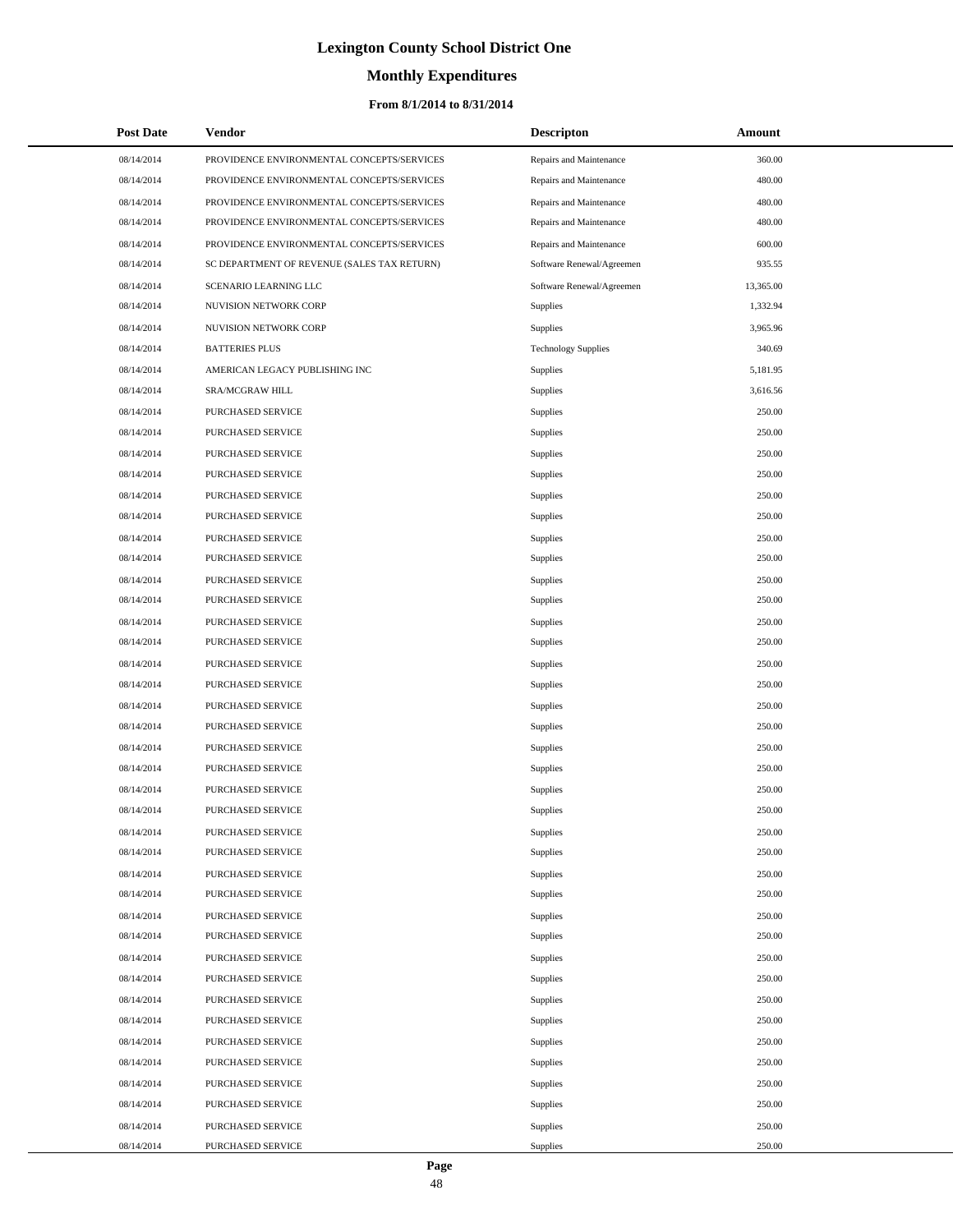# **Monthly Expenditures**

#### **From 8/1/2014 to 8/31/2014**

| <b>Post Date</b> | <b>Vendor</b>     | <b>Descripton</b> | Amount |
|------------------|-------------------|-------------------|--------|
| 08/14/2014       | PURCHASED SERVICE | Supplies          | 250.00 |
| 08/14/2014       | PURCHASED SERVICE | Supplies          | 250.00 |
| 08/14/2014       | PURCHASED SERVICE | Supplies          | 250.00 |
| 08/14/2014       | PURCHASED SERVICE | Supplies          | 250.00 |
| 08/14/2014       | PURCHASED SERVICE | Supplies          | 250.00 |
| 08/14/2014       | PURCHASED SERVICE | Supplies          | 250.00 |
| 08/14/2014       | PURCHASED SERVICE | Supplies          | 250.00 |
| 08/14/2014       | PURCHASED SERVICE | Supplies          | 250.00 |
| 08/14/2014       | PURCHASED SERVICE | Supplies          | 250.00 |
| 08/14/2014       | PURCHASED SERVICE | Supplies          | 250.00 |
| 08/14/2014       | PURCHASED SERVICE | Supplies          | 250.00 |
| 08/14/2014       | PURCHASED SERVICE | Supplies          | 250.00 |
| 08/14/2014       | PURCHASED SERVICE | Supplies          | 250.00 |
| 08/14/2014       | PURCHASED SERVICE | Supplies          | 250.00 |
| 08/14/2014       | PURCHASED SERVICE | Supplies          | 250.00 |
| 08/14/2014       | PURCHASED SERVICE | Supplies          | 250.00 |
| 08/14/2014       | PURCHASED SERVICE | Supplies          | 250.00 |
| 08/14/2014       | PURCHASED SERVICE | Supplies          | 250.00 |
| 08/14/2014       | PURCHASED SERVICE | Supplies          | 250.00 |
| 08/14/2014       | PURCHASED SERVICE | Supplies          | 250.00 |
| 08/14/2014       | PURCHASED SERVICE | Supplies          | 250.00 |
| 08/14/2014       | PURCHASED SERVICE | Supplies          | 250.00 |
| 08/14/2014       | PURCHASED SERVICE | Supplies          | 250.00 |
| 08/14/2014       | PURCHASED SERVICE | Supplies          | 250.00 |
| 08/14/2014       | PURCHASED SERVICE | Supplies          | 250.00 |
| 08/14/2014       | PURCHASED SERVICE | Supplies          | 250.00 |
| 08/14/2014       | PURCHASED SERVICE | Supplies          | 250.00 |
| 08/14/2014       | PURCHASED SERVICE | Supplies          | 250.00 |
| 08/14/2014       | PURCHASED SERVICE | Supplies          | 250.00 |
| 08/14/2014       | PURCHASED SERVICE | Supplies          | 250.00 |
| 08/14/2014       | PURCHASED SERVICE | Supplies          | 250.00 |
| 08/14/2014       | PURCHASED SERVICE | Supplies          | 250.00 |
| 08/14/2014       | PURCHASED SERVICE | Supplies          | 250.00 |
| 08/14/2014       | PURCHASED SERVICE | Supplies          | 250.00 |
| 08/14/2014       | PURCHASED SERVICE | Supplies          | 250.00 |
| 08/14/2014       | PURCHASED SERVICE | Supplies          | 250.00 |
| 08/14/2014       | PURCHASED SERVICE | Supplies          | 250.00 |
| 08/14/2014       | PURCHASED SERVICE | Supplies          | 250.00 |
| 08/14/2014       | PURCHASED SERVICE | Supplies          | 250.00 |
| 08/14/2014       | PURCHASED SERVICE | Supplies          | 250.00 |
| 08/14/2014       | PURCHASED SERVICE | Supplies          | 250.00 |
| 08/14/2014       | PURCHASED SERVICE | Supplies          | 250.00 |
| 08/14/2014       | PURCHASED SERVICE | Supplies          | 250.00 |
| 08/14/2014       | PURCHASED SERVICE | Supplies          | 250.00 |
| 08/14/2014       | PURCHASED SERVICE | Supplies          | 250.00 |
| 08/14/2014       | PURCHASED SERVICE | Supplies          | 250.00 |
| 08/14/2014       | PURCHASED SERVICE | Supplies          | 250.00 |
| 08/14/2014       | PURCHASED SERVICE | Supplies          | 250.00 |

 $\overline{a}$ 

 $\overline{\phantom{0}}$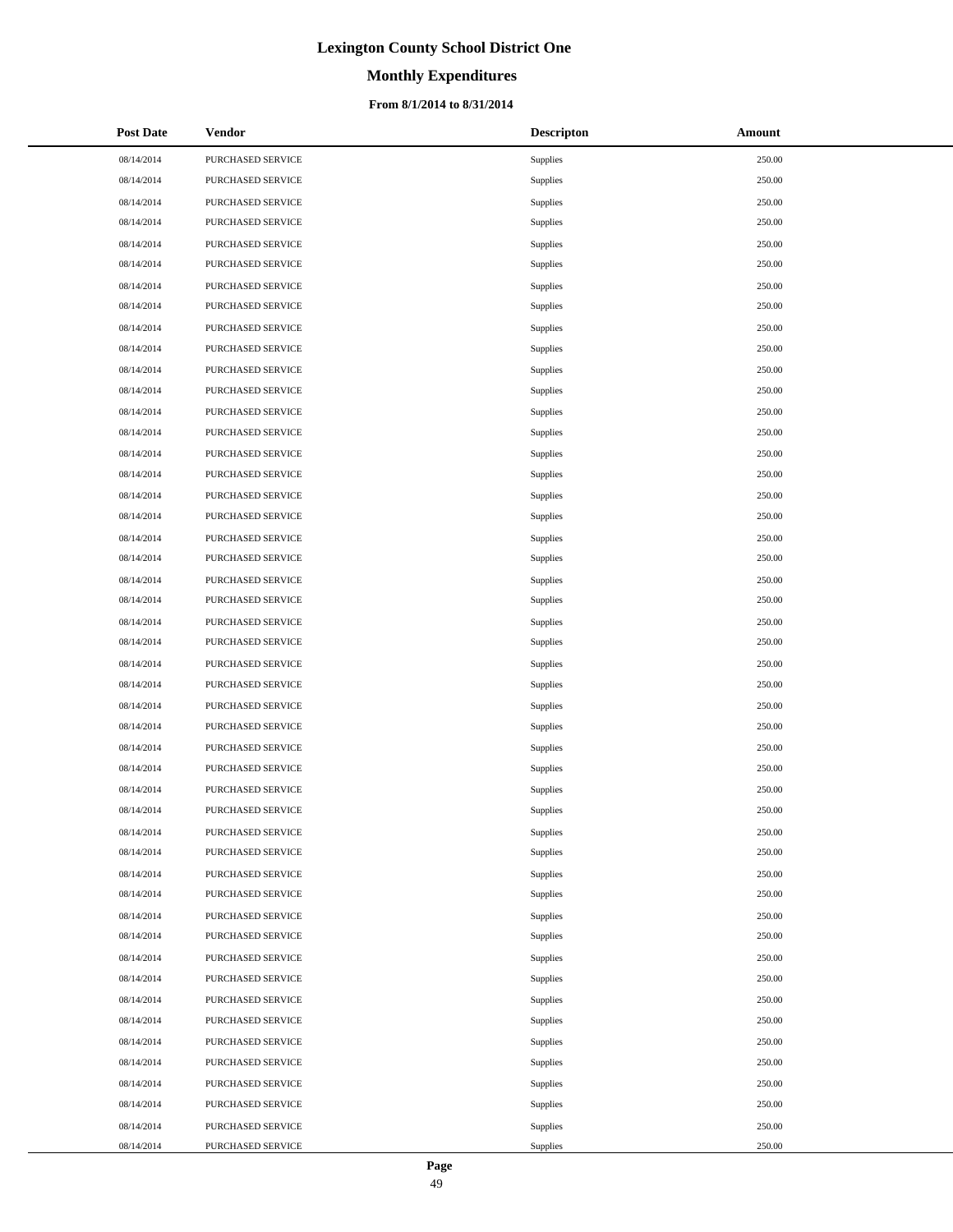# **Monthly Expenditures**

#### **From 8/1/2014 to 8/31/2014**

| <b>Post Date</b> | Vendor                                      | <b>Descripton</b>          | Amount   |
|------------------|---------------------------------------------|----------------------------|----------|
| 08/14/2014       | PURCHASED SERVICE                           | Supplies                   | 250.00   |
| 08/14/2014       | PURCHASED SERVICE                           | Supplies                   | 250.00   |
| 08/14/2014       | PURCHASED SERVICE                           | Supplies                   | 250.00   |
| 08/14/2014       | PURCHASED SERVICE                           | Supplies                   | 250.00   |
| 08/14/2014       | PURCHASED SERVICE                           | Supplies                   | 250.00   |
| 08/14/2014       | PURCHASED SERVICE                           | Supplies                   | 250.00   |
| 08/14/2014       | PURCHASED SERVICE                           | Supplies                   | 250.00   |
| 08/14/2014       | PURCHASED SERVICE                           | Supplies                   | 250.00   |
| 08/14/2014       | PURCHASED SERVICE                           | Supplies                   | 250.00   |
| 08/14/2014       | PURCHASED SERVICE                           | Supplies                   | 250.00   |
| 08/14/2014       | PURCHASED SERVICE                           | Supplies                   | 250.00   |
| 08/14/2014       | PURCHASED SERVICE                           | Supplies                   | 250.00   |
| 08/14/2014       | PURCHASED SERVICE                           | Supplies                   | 250.00   |
| 08/14/2014       | PURCHASED SERVICE                           | Supplies                   | 250.00   |
| 08/14/2014       | PURCHASED SERVICE                           | Supplies                   | 250.00   |
| 08/14/2014       | PURCHASED SERVICE                           | Supplies                   | 250.00   |
| 08/14/2014       | PURCHASED SERVICE                           | Supplies                   | 250.00   |
| 08/14/2014       | PURCHASED SERVICE                           | <b>Supplies</b>            | 250.00   |
| 08/14/2014       | PURCHASED SERVICE                           | Supplies                   | 250.00   |
| 08/14/2014       | PURCHASED SERVICE                           | Supplies                   | 250.00   |
| 08/14/2014       | PURCHASED SERVICE                           | Supplies                   | 250.00   |
| 08/14/2014       | PURCHASED SERVICE                           | Supplies                   | 250.00   |
| 08/14/2014       | PURCHASED SERVICE                           | Supplies                   | 250.00   |
| 08/14/2014       | PURCHASED SERVICE                           | Supplies                   | 250.00   |
| 08/14/2014       | PURCHASED SERVICE                           | Supplies                   | 250.00   |
| 08/14/2014       | PURCHASED SERVICE                           | <b>Supplies</b>            | 250.00   |
| 08/14/2014       | PURCHASED SERVICE                           | Supplies                   | 250.00   |
| 08/14/2014       | PURCHASED SERVICE                           | Supplies                   | 250.00   |
| 08/14/2014       | PURCHASED SERVICE                           | Supplies                   | 250.00   |
| 08/14/2014       | PURCHASED SERVICE                           | Supplies                   | 250.00   |
| 08/14/2014       | PURCHASED SERVICE                           | Supplies                   | 250.00   |
| 08/14/2014       | PURCHASED SERVICE                           | Supplies                   | 250.00   |
| 08/14/2014       | PURCHASED SERVICE                           | Supplies                   | 250.00   |
| 08/14/2014       | PURCHASED SERVICE                           | Supplies                   | 250.00   |
| 08/14/2014       | PURCHASED SERVICE                           | Supplies                   | 250.00   |
| 08/14/2014       | PURCHASED SERVICE                           | Supplies                   | 250.00   |
| 08/14/2014       | PURCHASED SERVICE                           | Supplies                   | 250.00   |
| 08/14/2014       | PURCHASED SERVICE                           | Supplies                   | 250.00   |
| 08/14/2014       | PURCHASED SERVICE                           | Supplies                   | 250.00   |
| 08/14/2014       | PURCHASED SERVICE                           | Supplies                   | 250.00   |
| 08/14/2014       | PURCHASED SERVICE                           | Supplies                   | 250.00   |
| 08/14/2014       | COMMUNICATION MANAGEMENT INC                | <b>Technology Supplies</b> | 7,654.46 |
| 08/14/2014       | NUVISION NETWORK CORP                       | Software Renewal/Agreemen  | 1,899.99 |
| 08/14/2014       | DREAMGEAR LLC                               | Supplies                   | 7,680.00 |
| 08/14/2014       | SC DEPARTMENT OF REVENUE (SALES TAX RETURN) | Supplies                   | 537.60   |
| 08/14/2014       | NUVISION NETWORK CORP                       | <b>Technology Supplies</b> | 4,676.71 |
| 08/14/2014       | JENKINS HANCOCK AND SIDES                   | <b>Building</b>            | 4,002.87 |
| 08/14/2014       | JENKINS HANCOCK AND SIDES                   | <b>Building</b>            | 133.34   |

 $\overline{a}$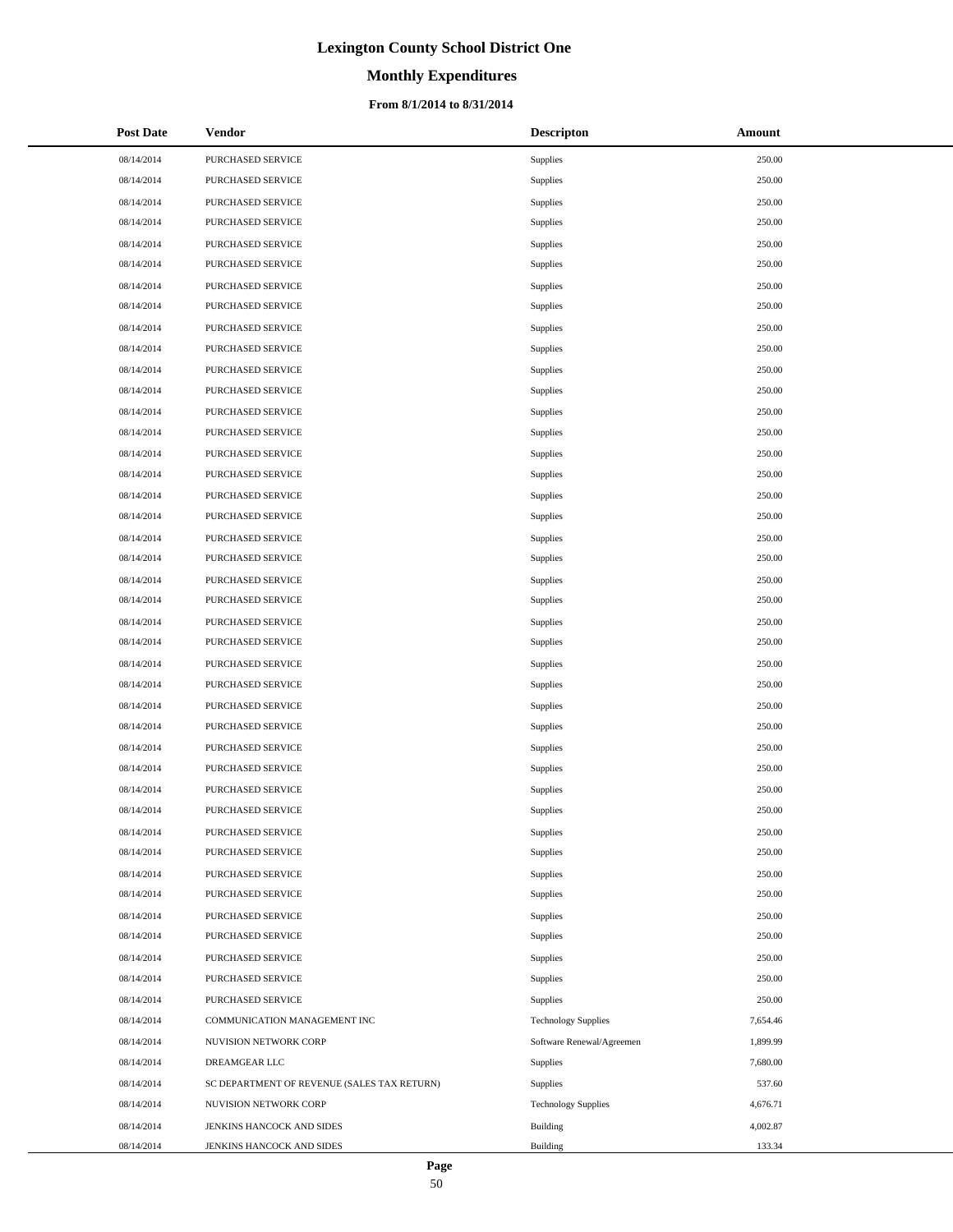# **Monthly Expenditures**

#### **From 8/1/2014 to 8/31/2014**

| <b>Post Date</b> | Vendor                                 | <b>Descripton</b>       | Amount     |
|------------------|----------------------------------------|-------------------------|------------|
| 08/14/2014       | JENKINS HANCOCK AND SIDES              | Building                | 133.33     |
| 08/14/2014       | JENKINS HANCOCK AND SIDES              | Building                | 133.33     |
| 08/14/2014       | <b>JW PEPPER</b>                       | Pupil Activity          | 202.50     |
| 08/14/2014       | R L BRYAN CO TEXTBOOK DEPOSITORY       | Pupil Activity          | 277.60     |
| 08/14/2014       | MEADOW GLEN MIDDLE SCHOOL              | Pupil Activity          | 500.00     |
| 08/14/2014       | PITSCO EDUCATION                       | Pupil Activity          | 781.41     |
| 08/14/2014       | COBRA CHEER ACADEMY LLC                | Pupil Activity          | 2,500.00   |
| 08/15/2014       | EDUCATIONAL PARTNERS INTERNATIONAL LLC | <b>Staff Services</b>   | 167,000.00 |
| 08/15/2014       | <b>WP LAWINC</b>                       | Supplies                | 123.41     |
| 08/15/2014       | LEXINGTON COUNTY SCHOOL DIST 1         | Pupil Transportation    | 1,472.60   |
| 08/15/2014       | <b>GROVE MEDICAL</b>                   | Supplies                | 345.49     |
| 08/15/2014       | SCHOOL SPECIALTY INC                   | Supplies                | 272.39     |
| 08/15/2014       | W T COX SUBSCRIPTIONS                  | Periodicals             | 814.76     |
| 08/15/2014       | FOLLETT SCHOOL SOLUTIONS INC           | <b>Library Books</b>    | 57,587.88  |
| 08/15/2014       | AMPLIFY EDUCATION INC                  | Inst Prog Improvement   | 9,000.00   |
| 08/15/2014       | CULLUM SERVICES INC                    | Repairs and Maintenance | 843.75     |
| 08/15/2014       | <b>CULLUM SERVICES INC</b>             | Repairs and Maintenance | 4,792.50   |
| 08/15/2014       | <b>BATTERIES PLUS</b>                  | Supplies-Maintenace     | 132.68     |
| 08/15/2014       | CULLUM SERVICES INC                    | Repairs and Maintenance | 1,108.08   |
| 08/15/2014       | CULLUM SERVICES INC                    | Repairs and Maintenance | 3,937.50   |
| 08/15/2014       | JANEICE PRODUCTS CO INC                | Supplies-Maintenace     | 126.35     |
| 08/15/2014       | CULLUM SERVICES INC                    | Repairs and Maintenance | 1,023.75   |
| 08/15/2014       | CULLUM SERVICES INC                    | Repairs and Maintenance | 360.00     |
| 08/15/2014       | CULLUM SERVICES INC                    | Repairs and Maintenance | 1,379.17   |
| 08/15/2014       | <b>JANPAK COLUMBIA</b>                 | Supplies-Maintenace     | 1,063.58   |
| 08/15/2014       | CULLUM SERVICES INC                    | Repairs and Maintenance | 440.63     |
| 08/15/2014       | CITY ELECTRIC SUPPLY CO                | Supplies-Maintenace     | 157.29     |
| 08/15/2014       | CULLUM SERVICES INC                    | Repairs and Maintenance | 2,730.00   |
| 08/15/2014       | CULLUM SERVICES INC                    | Repairs and Maintenance | 757.50     |
| 08/15/2014       | JANEICE PRODUCTS CO INC                | Supplies-Maintenace     | 175.27     |
| 08/15/2014       | CULLUM SERVICES INC                    | Repairs and Maintenance | 1,372.50   |
| 08/15/2014       | <b>CULLUM SERVICES INC</b>             | Repairs and Maintenance | 1,355.63   |
| 08/15/2014       | JANPAK COLUMBIA                        | Supplies-Maintenace     | 404.73     |
| 08/15/2014       | CULLUM SERVICES INC                    | Repairs and Maintenance | 1,059.38   |
| 08/15/2014       | CULLUM SERVICES INC                    | Repairs and Maintenance | 1,331.25   |
| 08/15/2014       | <b>WW GRAINGER</b>                     | Supplies-Maintenace     | 116.63     |
| 08/15/2014       | CULLUM SERVICES INC                    | Repairs and Maintenance | 1,792.50   |
| 08/15/2014       | ATLAS OUTDOORS LLC                     | Repairs and Maintenance | 150.00     |
| 08/15/2014       | CULLUM SERVICES INC                    | Repairs and Maintenance | 3,788.54   |
| 08/15/2014       | CITY ELECTRIC SUPPLY CO                | Supplies-Maintenace     | 105.07     |
| 08/15/2014       | <b>CULLUM SERVICES INC</b>             | Repairs and Maintenance | 1,691.25   |
| 08/15/2014       | A Z LAWN MOWER PARTS                   | Supplies-Maintenace     | 166.39     |
| 08/15/2014       | CULLUM SERVICES INC                    | Repairs and Maintenance | 1,537.50   |
| 08/15/2014       | A Z LAWN MOWER PARTS                   | Supplies-Maintenace     | 166.39     |
| 08/15/2014       | <b>JANPAK COLUMBIA</b>                 | Supplies-Maintenace     | 936.52     |
| 08/15/2014       | CULLUM SERVICES INC                    | Repairs and Maintenance | 1,149.38   |
| 08/15/2014       | CITY ELECTRIC SUPPLY CO                | Supplies-Maintenace     | 209.72     |
| 08/15/2014       | CULLUM SERVICES INC                    | Repairs and Maintenance | 2,651.25   |

 $\overline{\phantom{0}}$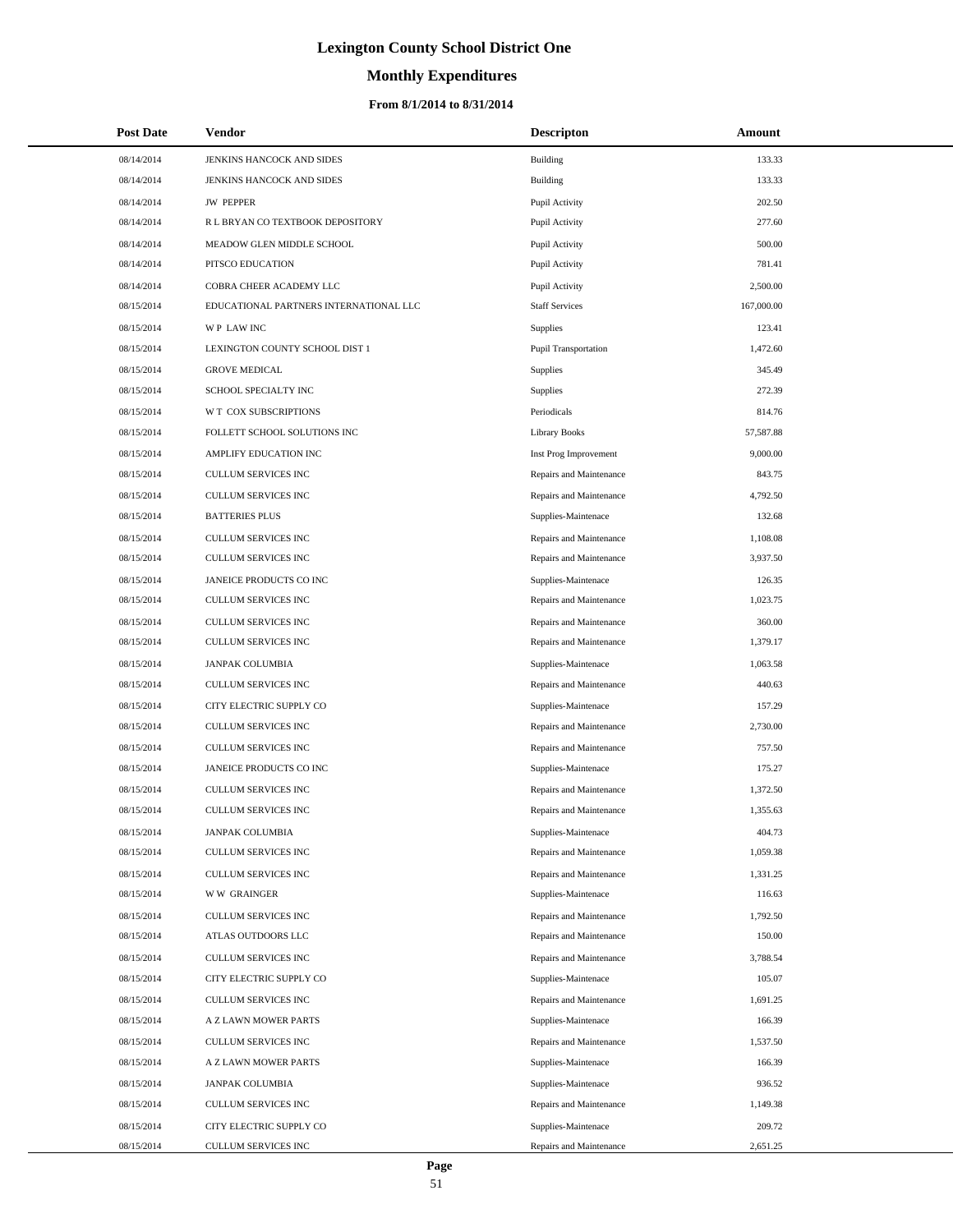# **Monthly Expenditures**

#### **From 8/1/2014 to 8/31/2014**

| <b>Post Date</b> | <b>Vendor</b>                               | <b>Descripton</b>          | Amount    |
|------------------|---------------------------------------------|----------------------------|-----------|
| 08/15/2014       | CULLUM SERVICES INC                         | Repairs and Maintenance    | 1,125.00  |
| 08/15/2014       | <b>BATTERIES PLUS</b>                       | Supplies-Maintenace        | 132.68    |
| 08/15/2014       | JANEICE PRODUCTS CO INC                     | Supplies-Maintenace        | 173.73    |
| 08/15/2014       | CULLUM SERVICES INC                         | Repairs and Maintenance    | 1,515.00  |
| 08/15/2014       | <b>BATTERIES PLUS</b>                       | Supplies-Maintenace        | 132.68    |
| 08/15/2014       | CLYDE NETTLES ROOFING/PAINTING              | Repairs and Maintenance    | 2,487.25  |
| 08/15/2014       | <b>CULLUM SERVICES INC</b>                  | Repairs and Maintenance    | 1,376.25  |
| 08/15/2014       | <b>BATTERIES PLUS</b>                       | Supplies-Maintenace        | 132.68    |
| 08/15/2014       | <b>CULLUM SERVICES INC</b>                  | Repairs and Maintenance    | 1,530.00  |
| 08/15/2014       | JANPAK COLUMBIA                             | Supplies-Maintenace        | 425.44    |
| 08/15/2014       | <b>CLYDE NETTLES ROOFING/PAINTING</b>       | Repairs and Maintenance    | 2,487.34  |
| 08/15/2014       | <b>CULLUM SERVICES INC</b>                  | Repairs and Maintenance    | 1,205.60  |
| 08/15/2014       | <b>CULLUM SERVICES INC</b>                  | Repairs and Maintenance    | 1,276.88  |
| 08/15/2014       | CULLUM SERVICES INC                         | Repairs and Maintenance    | 620.62    |
| 08/15/2014       | <b>CULLUM SERVICES INC</b>                  | Repairs and Maintenance    | 2,371.88  |
| 08/15/2014       | CULLUM SERVICES INC                         | Repairs and Maintenance    | 1,453.13  |
| 08/15/2014       | CULLUM SERVICES INC                         | Repairs and Maintenance    | 375.00    |
| 08/15/2014       | CITY ELECTRIC SUPPLY CO                     | Supplies-Maintenace        | 157.30    |
| 08/15/2014       | LEXINGTON COUNTY SHERIFF'S DEPT             | Other Prof & Tech Service  | 9,204.71  |
| 08/15/2014       | LEXINGTON PRINTING LLC                      | Printing and Binding       | 1,892.83  |
| 08/15/2014       | <b>INFOSNAP</b>                             | Software Renewal/Agreemen  | 50,464.08 |
| 08/15/2014       | <b>INTERNETWORK ENGINEERING</b>             | <b>Technology Supplies</b> | 13,766.89 |
| 08/15/2014       | DIGITAL OFFICE SOLUTIONS INC                | Repairs and Maintenance    | 451.47    |
| 08/15/2014       | <b>LAMINEX INC</b>                          | Repairs and Maintenance    | 225.00    |
| 08/15/2014       | <b>LAMINEX INC</b>                          | <b>Technology Supplies</b> | 118.77    |
| 08/15/2014       | COMPUTER DESIGN CONSULTING SERVICE LLC      | Printing and Binding       | 205.98    |
| 08/15/2014       | <b>ABLENET INC</b>                          | Supplies                   | 278.00    |
| 08/15/2014       | PURCHASED SERVICE                           | <b>Supplies</b>            | 250.00    |
| 08/15/2014       | COMMUNICATION MANAGEMENT INC                | <b>Technology Supplies</b> | 17,730.87 |
| 08/15/2014       | <b>BREVIS</b>                               | Pupil Activity             | 109.98    |
| 08/15/2014       | <b>IVEY SALES ASSOC</b>                     | Pupil Activity             | 766.00    |
| 08/15/2014       | T AND T SPORTS                              | Pupil Activity             | 2,558.37  |
| 08/15/2014       | NORTH AUGUSTA YELLOW JACKET CL              | Pupil Activity             | 420.00    |
| 08/15/2014       | LEXINGTON COUNTY SCHOOL DIST 1              | Pupil Activity             | 1,498.50  |
| 08/15/2014       | BOILING SPRINGS HIGH SCHOOL                 | Pupil Activity             | 1,400.00  |
| 08/18/2014       | NSTA NATIONAL SCIENCE TEACHERS ASSOCIATION  | Supplies                   | 6,919.67  |
| 08/18/2014       | SC DEPARTMENT OF REVENUE (SALES TAX RETURN) | Supplies                   | 178.29    |
| 08/18/2014       | WEST MUSIC CO                               | Supplies                   | 2,547.00  |
| 08/18/2014       | SC DEPARTMENT OF REVENUE (SALES TAX RETURN) | Software Renewal/Agreemen  | 8,750.00  |
| 08/18/2014       | <b>SCHOOLOGY INC</b>                        | Software Renewal/Agreemen  | 73,225.00 |
| 08/18/2014       | SCHOOL SPECIALTY INC                        | Supplies                   | 268.01    |
| 08/18/2014       | US INK AND TONER INC                        | Supplies                   | 678.70    |
| 08/18/2014       | OFFICE MAX INC (STATE CONTRACTPAPER)        | Supplies                   | 2,417.94  |
| 08/18/2014       | <b>GEIGER CAROLINAS</b>                     | Supplies                   | 128.40    |
| 08/18/2014       | SCHOOL SPECIALTY INC                        | Supplies                   | 113.89    |
| 08/18/2014       | US INK AND TONER INC                        | Supplies                   | 189.36    |
| 08/18/2014       | DELL COMPUTERS                              | <b>Technology Supplies</b> | 224.69    |
| 08/18/2014       | FORMS AND SUPPLY INC (FSI)                  | Supplies                   | 147.66    |

 $\overline{a}$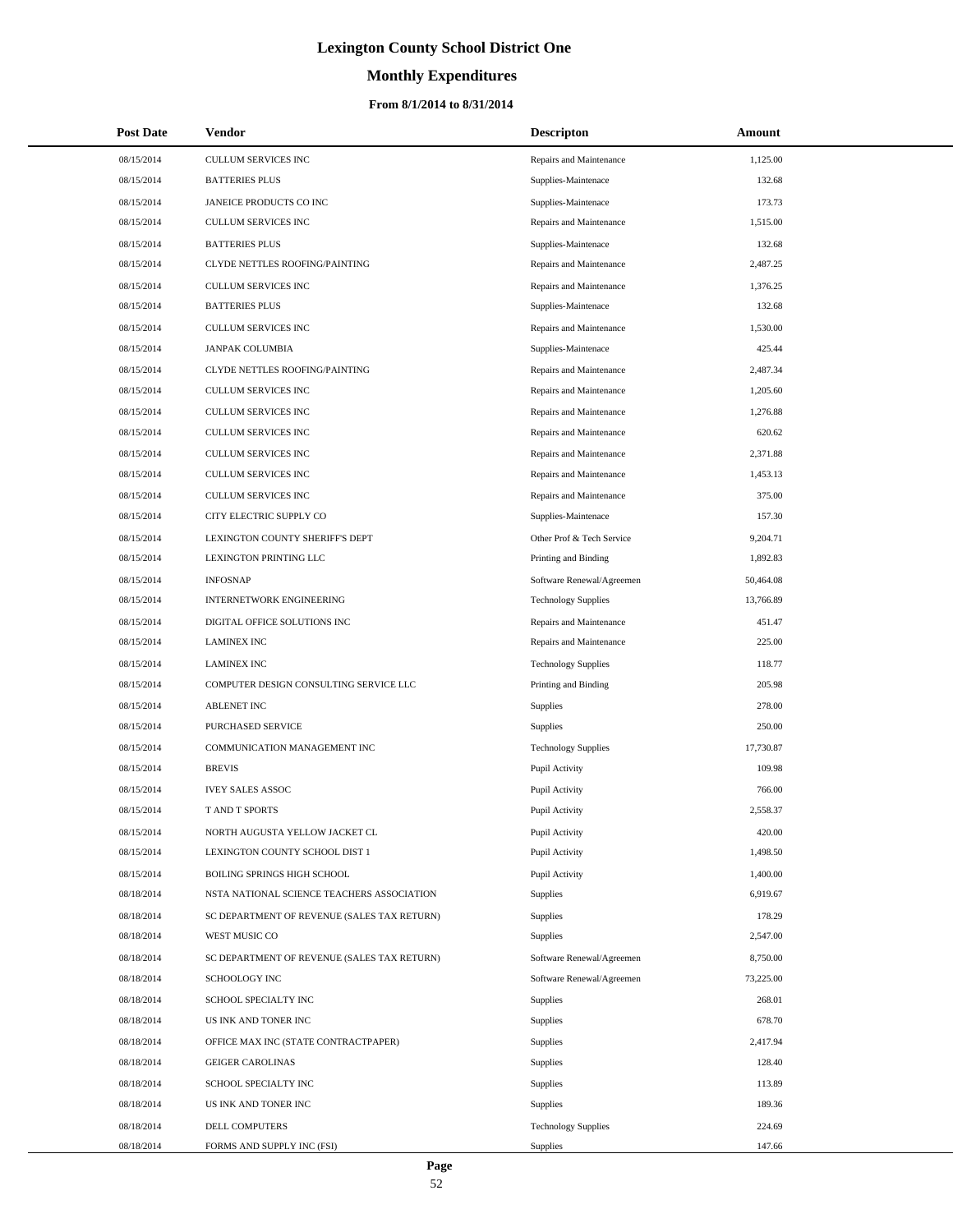# **Monthly Expenditures**

#### **From 8/1/2014 to 8/31/2014**

| <b>Post Date</b> | Vendor                                            | <b>Descripton</b>         | Amount    |
|------------------|---------------------------------------------------|---------------------------|-----------|
| 08/18/2014       | INTEGRITY AUDIO PRODUCTIONS                       | <b>Supplies</b>           | 1,694.35  |
| 08/18/2014       | <b>BURMAX CO INC</b>                              | Supplies                  | 503.93    |
| 08/18/2014       | PURCHASED SERVICE                                 | Travel                    | 246.40    |
| 08/18/2014       | CERRA (CENTER FOR EDUCATOR RECRUIT RETENTION AND  | Dues and Fees             | 400.00    |
| 08/18/2014       | NSBA (NATIONAL SCHOOL BOARDS ASN)                 | Dues and Fees             | 1,550.00  |
| 08/18/2014       | DAVE BURGESS CONSULTING INC                       | Inst Prog Improvement     | 2,750.00  |
| 08/18/2014       | GFOA GOVERNMENT FINANCE OFFICERS ASSOCIATION      | Supplies                  | 167.00    |
| 08/18/2014       | MIDCAROLINA ELEC COOP INC                         | <b>Public Utilities</b>   | 145.00    |
| 08/18/2014       | SCE&G                                             | <b>Public Utilities</b>   | 1,479.71  |
| 08/18/2014       | <b>GILBERT PAINT AND BODY</b>                     | Repairs and Maintenance   | 891.36    |
| 08/18/2014       | PIONEER MANUFACTURING CO                          | Supplies-Maintenace       | 423.72    |
| 08/18/2014       | MIDCAROLINA ELEC COOP INC                         | <b>Public Utilities</b>   | 27,653.00 |
| 08/18/2014       | SCE&G                                             | <b>Public Utilities</b>   | 11,946.62 |
| 08/18/2014       | PIONEER MANUFACTURING CO                          | Supplies-Maintenace       | 423.72    |
| 08/18/2014       | SCE&G                                             | <b>Public Utilities</b>   | 10,476.37 |
| 08/18/2014       | SMITH AND JONES JANITORIAL SUPPLIES AND EQUIP INC | Supplies-Maintenace       | 203.30    |
| 08/18/2014       | SCE&G                                             | <b>Public Utilities</b>   | 26,840.68 |
| 08/18/2014       | PIONEER MANUFACTURING CO                          | Supplies-Maintenace       | 376.64    |
| 08/18/2014       | <b>SCE&amp;G</b>                                  | <b>Public Utilities</b>   | 14,174.72 |
| 08/18/2014       | <b>WW GRAINGER</b>                                | Supplies-Maintenace       | 587.62    |
| 08/18/2014       | CITY ELECTRIC SUPPLY CO                           | Supplies-Maintenace       | 448.76    |
| 08/18/2014       | SMITH AND JONES JANITORIAL SUPPLIES AND EQUIP INC | Supplies-Maintenace       | 406.60    |
| 08/18/2014       | SCE&G                                             | <b>Public Utilities</b>   | 9,826.05  |
| 08/18/2014       | <b>SCE&amp;G</b>                                  | <b>Public Utilities</b>   | 11,382.18 |
| 08/18/2014       | SMITH AND JONES JANITORIAL SUPPLIES AND EQUIP INC | Supplies-Maintenace       | 203.30    |
| 08/18/2014       | HUBER SUPPLY CO OF LEXINGTON INC                  | Supplies-Maintenace       | 481.98    |
| 08/18/2014       | <b>SCE&amp;G</b>                                  | <b>Public Utilities</b>   | 47,496.03 |
| 08/18/2014       | PIONEER MANUFACTURING CO                          | Supplies-Maintenace       | 376.64    |
| 08/18/2014       | <b>SCE&amp;G</b>                                  | <b>Public Utilities</b>   | 10,189.32 |
| 08/18/2014       | SCE&G                                             | <b>Public Utilities</b>   | 11,440.10 |
| 08/18/2014       | <b>CULLUM SERVICES INC</b>                        | Repairs and Maintenance   | 1,549.79  |
| 08/18/2014       | JANEICE PRODUCTS CO INC                           | Supplies-Maintenace       | 350.53    |
| 08/18/2014       | SCE&G                                             | <b>Public Utilities</b>   | 17,920.37 |
| 08/18/2014       | <b>WW GRAINGER</b>                                | Supplies-Maintenace       | 157.67    |
| 08/18/2014       | SCE&G                                             | <b>Public Utilities</b>   | 7,585.07  |
| 08/18/2014       | SCE&G                                             | <b>Public Utilities</b>   | 3,193.86  |
| 08/18/2014       | <b>SCE&amp;G</b>                                  | <b>Public Utilities</b>   | 19,731.38 |
| 08/18/2014       | SCE&G                                             | <b>Public Utilities</b>   | 11,164.52 |
| 08/18/2014       | <b>SCE&amp;G</b>                                  | <b>Public Utilities</b>   | 9,663.90  |
| 08/18/2014       | SCE&G                                             | <b>Public Utilities</b>   | 14,840.48 |
| 08/18/2014       | SCE&G                                             | <b>Public Utilities</b>   | 23,288.27 |
| 08/18/2014       | <b>SCE&amp;G</b>                                  | <b>Public Utilities</b>   | 83,125.55 |
| 08/18/2014       | PIONEER MANUFACTURING CO                          | Supplies-Maintenace       | 376.64    |
| 08/18/2014       | SCE&G                                             | <b>Public Utilities</b>   | 181.11    |
| 08/18/2014       | BILINGUAL COMMUNICATIONS                          | Other Prof & Tech Service | 2,037.80  |
| 08/18/2014       | <b>LAMINEX INC</b>                                | Repairs and Maintenance   | 1,680.00  |
| 08/18/2014       | SC DEPARTMENT OF REVENUE (SALES TAX RETURN)       | Repairs and Maintenance   | 105.00    |
| 08/18/2014       | <b>IRON MOUNTAIN</b>                              | Software Renewal/Agreemen | 111.28    |

L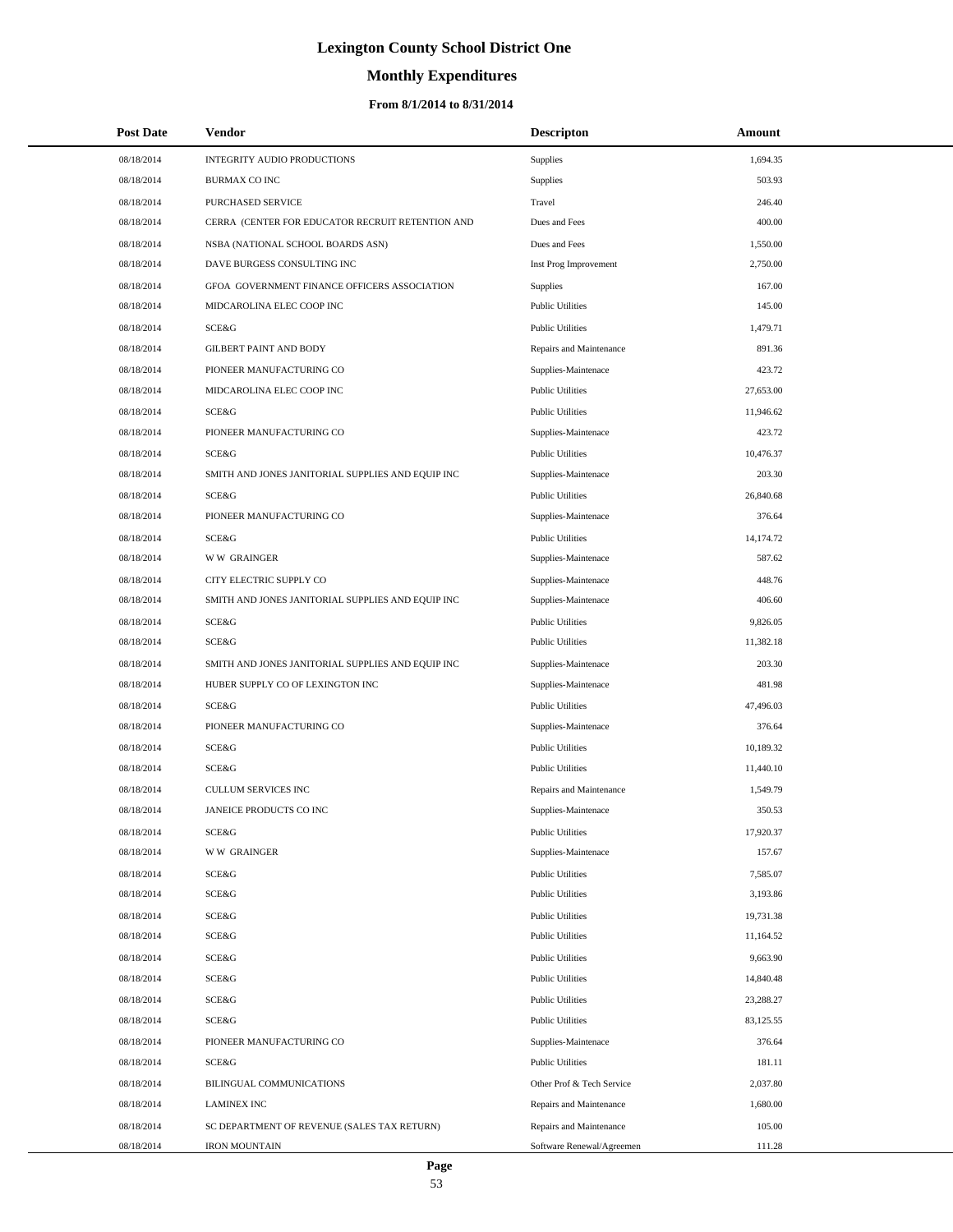# **Monthly Expenditures**

#### **From 8/1/2014 to 8/31/2014**

| <b>Post Date</b> | Vendor                                      | <b>Descripton</b>          | Amount    |
|------------------|---------------------------------------------|----------------------------|-----------|
| 08/18/2014       | SUNGARD PUBLIC SECTOR INC                   | Software Renewal/Agreemen  | 3,784.28  |
| 08/18/2014       | US INK AND TONER INC                        | Supplies                   | 877.16    |
| 08/18/2014       | CABLE AND CONNECTIONS                       | <b>Technology Supplies</b> | 352.99    |
| 08/18/2014       | CSC(COMMUNICATIONS SUPPLY CORP)             | <b>Technology Supplies</b> | 499.96    |
| 08/18/2014       | <b>NCS PEARSON</b>                          | Supplies                   | 3,437.06  |
| 08/18/2014       | SRA/MCGRAW HILL                             | Supplies                   | 575.16    |
| 08/18/2014       | <b>CAMBIUM LEARNING</b>                     | Inst Prog Improvement      | 3,500.00  |
| 08/18/2014       | <b>LEGO EDUCATION</b>                       | <b>Technology Supplies</b> | 4,107.91  |
| 08/18/2014       | SUNGARD PUBLIC SECTOR INC                   | Technology Equipment D F   | 480.00    |
| 08/18/2014       | GATEWAY SUPPLY CO INC                       | Equipment - Nonexpendable  | 12,527.17 |
| 08/18/2014       | <b>INTERNETWORK ENGINEERING</b>             | Technology Equipment D F   | 12,528.00 |
| 08/18/2014       | PYRAMID CONTRACTING LLC                     | <b>Building</b>            | 11,685.48 |
| 08/18/2014       | PYRAMID CONTRACTING LLC                     | <b>Building</b>            | 16,650.53 |
| 08/18/2014       | PYRAMID CONTRACTING LLC                     | <b>Building</b>            | 16,650.53 |
| 08/18/2014       | DEW BUSINESS FORMS AND SYSTEMS INC          | Printing and Binding       | 3,436.75  |
| 08/18/2014       | ALSCO INC                                   | Supplies                   | 695.50    |
| 08/18/2014       | DICK BLICK                                  | Pupil Activity             | 376.86    |
| 08/18/2014       | FLINN SCIENTIFIC                            | Pupil Activity             | 366.00    |
| 08/18/2014       | TODD AND MOORE                              | Pupil Activity             | 151.94    |
| 08/18/2014       | <b>IVEY SALES ASSOC</b>                     | Pupil Activity             | 916.00    |
| 08/18/2014       | EASLEY HIGH SCHOOL                          | Pupil Activity             | 200.00    |
| 08/18/2014       | SOUTH AIKEN HIGH SCHOOL                     | Pupil Activity             | 150.00    |
| 08/18/2014       | <b>APPLE INC</b>                            | Pupil Activity             | 211.86    |
| 08/18/2014       | <b>APPLE INC</b>                            | Pupil Activity             | 741.51    |
| 08/18/2014       | <b>APPLE INC</b>                            | Pupil Activity             | 317.79    |
| 08/18/2014       | T & T                                       | Pupil Activity             | 975.84    |
| 08/19/2014       | SCHOOL SPECIALTY INC                        | Supplies                   | 111.36    |
| 08/19/2014       | SCHOOL SPECIALTY INC                        | Supplies                   | 304.48    |
| 08/19/2014       | CARNEGIE LEARNING INC                       | Software Renewal/Agreemen  | 42,665.00 |
| 08/19/2014       | SCHOOL SPECIALTY INC                        | Supplies                   | 1,313.95  |
| 08/19/2014       | AMERICAN LEGACY PUBLISHING INC              | <b>Supplies</b>            | 662.97    |
| 08/19/2014       | SCHOOL SPECIALTY INC                        | Supplies                   | 506.44    |
| 08/19/2014       | <b>IVEY SALES ASSOC</b>                     | Supplies                   | 516.00    |
| 08/19/2014       | HEWLETT PACKARD BUSINESS STORE              | <b>Technology Supplies</b> | 101.12    |
| 08/19/2014       | SC DEPARTMENT OF REVENUE (SALES TAX RETURN) | <b>Supplies</b>            | 644.14    |
| 08/19/2014       | STEVE WEISS MUSIC INC                       | Supplies                   | 9,202.00  |
| 08/19/2014       | MONOPRICE.COM                               | Supplies                   | 115.35    |
| 08/19/2014       | W T COX SUBSCRIPTIONS                       | Periodicals                | 301.31    |
| 08/19/2014       | HEWLETT PACKARD BUSINESS STORE              | <b>Technology Supplies</b> | 276.06    |
| 08/19/2014       | ALL AMERICAN POLY                           | Supplies-Maintenace        | 484.00    |
| 08/19/2014       | ALL AMERICAN POLY                           | Supplies-Maintenace        | 484.00    |
| 08/19/2014       | INTERSTATE SOLUTIONS                        | Supplies-Maintenace        | 273.50    |
| 08/19/2014       | ALL AMERICAN POLY                           | Supplies-Maintenace        | 774.40    |
| 08/19/2014       | ALL AMERICAN POLY                           | Supplies-Maintenace        | 484.00    |
| 08/19/2014       | <b>GRAYBAR ELECTRIC CO INC</b>              | Supplies-Maintenace        | 417.30    |
| 08/19/2014       | DADE PAPER AND BAG CO                       | Supplies-Maintenace        | 465.99    |
| 08/19/2014       | JANEICE PRODUCTS CO INC                     | Supplies-Maintenace        | 321.65    |
| 08/19/2014       | ALL AMERICAN POLY                           | Supplies-Maintenace        | 774.40    |

L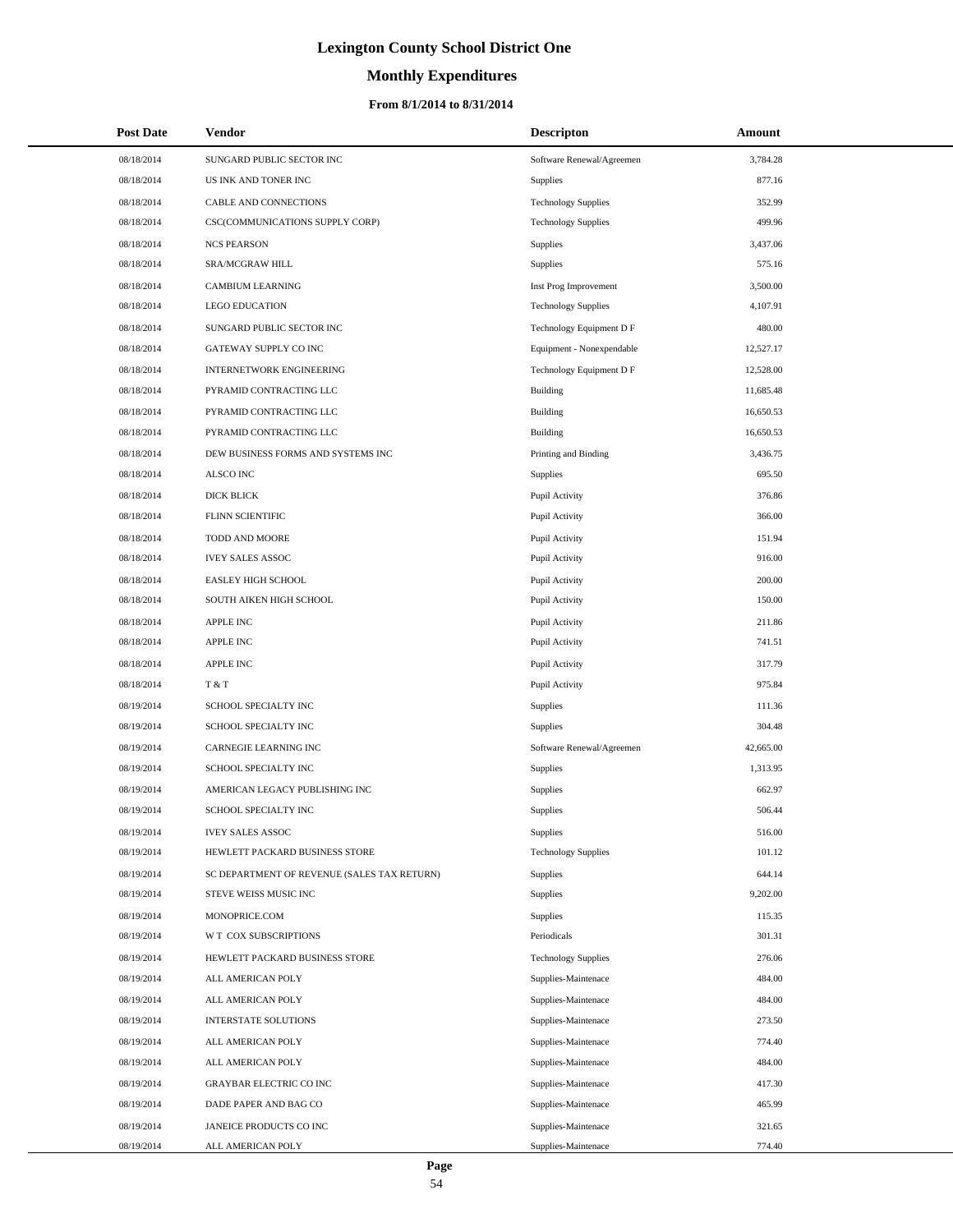# **Monthly Expenditures**

#### **From 8/1/2014 to 8/31/2014**

| <b>Post Date</b> | Vendor                                            | <b>Descripton</b>          | Amount    |
|------------------|---------------------------------------------------|----------------------------|-----------|
| 08/19/2014       | ALL AMERICAN POLY                                 | Supplies-Maintenace        | 822.80    |
| 08/19/2014       | ALL AMERICAN POLY                                 | Supplies-Maintenace        | 580.80    |
| 08/19/2014       | <b>INTERSTATE SOLUTIONS</b>                       | Supplies-Maintenace        | 109.40    |
| 08/19/2014       | <b>JANPAK COLUMBIA</b>                            | Supplies-Maintenace        | 425.44    |
| 08/19/2014       | APPLE INC                                         | <b>Technology Supplies</b> | 254.66    |
| 08/19/2014       | FRANKLIN COVEY CO (EDUCATION DIV)                 | Inst Prog Improvement      | 4,300.00  |
| 08/19/2014       | FRANKLIN COVEY CO (EDUCATION DIV)                 | <b>Supplies</b>            | 4,530.55  |
| 08/19/2014       | SUNDANCE/NEWBRIDGE EDUCATIONAL PUBLISHING LLC     | Supplies                   | 699.00    |
| 08/19/2014       | SRA/MCGRAW HILL                                   | Supplies                   | 1,362.00  |
| 08/19/2014       | GOODHEARTWILLCOX CO                               | Supplies                   | 2,245.28  |
| 08/19/2014       | CARDINAL HEALTH                                   | Supplies                   | 512.87    |
| 08/19/2014       | <b>ACHIEVE 3000</b>                               | Software Renewal/Agreemen  | 19,605.00 |
| 08/19/2014       | <b>APPLE INC</b>                                  | <b>Technology Supplies</b> | 30,109.80 |
| 08/19/2014       | SUNGARD PUBLIC SECTOR INC                         | Technology Equipment D F   | 427.20    |
| 08/19/2014       | COMPUCOM SYSTEMS INC                              | <b>Technology Supplies</b> | 613.80    |
| 08/19/2014       | <b>WW GRAINGER</b>                                | <b>Building</b>            | 2,922.73  |
| 08/19/2014       | <b>CAMCOR</b>                                     | Supplies                   | 40,947.87 |
| 08/19/2014       | CAROLINA FURNISHINGS AND DESIGN                   | Supplies                   | 39,248.99 |
| 08/19/2014       | FLOORCO INC                                       | Supplies                   | 19,140.16 |
| 08/19/2014       | HANNAH PIANO CO                                   | Supplies                   | 6,306.58  |
| 08/19/2014       | MACGILL & CO                                      | Supplies                   | 1,113.40  |
| 08/19/2014       | MCWATERS INC (OFFICE FURNITURE ONLY)              | Supplies                   | 9,615.20  |
| 08/19/2014       | NUIDEA SCHOOL SUPPLY CO                           | Supplies                   | 49,331.24 |
| 08/19/2014       | SCHOOL SPECIALTY INC                              | Supplies                   | 12,470.45 |
| 08/19/2014       | SPACE SAVING SOLUTIONS                            | Supplies                   | 3,605.47  |
| 08/19/2014       | <b>US FOODS</b>                                   | Food                       | 1,732.77  |
| 08/19/2014       | SCHOOL SPECIALTY INC                              | Pupil Activity             | 662.42    |
| 08/19/2014       | BARNES & NOBLE BOOKSELLERS INC                    | Pupil Activity             | 2,902.35  |
| 08/19/2014       | SCHOOL SPECIALTY INC                              | Pupil Activity             | 3,869.30  |
| 08/19/2014       | <b>BG ENTERPRISES</b>                             | Pupil Activity             | 1,306.80  |
| 08/19/2014       | SC HIGH SCHOOL LEAGUE                             | Pupil Activity             | 235.80    |
| 08/19/2014       | <b>HUDL</b>                                       | Pupil Activity             | 1,400.00  |
| 08/19/2014       | T AND T SPORTS                                    | Pupil Activity             | 2,615.08  |
| 08/19/2014       | TODD AND MOORE                                    | Pupil Activity             | 455.82    |
| 08/19/2014       | NORTH AUGUSTA HIGH SCHOOL REGION 4A               | Pupil Activity             | 825.00    |
| 08/20/2014       | SCHOOL SPECIALTY INC                              | Supplies                   | 9,142.98  |
| 08/20/2014       | THE NATIONAL PAIDEIA CENTER                       | Inst Prog Improvement      | 11,925.00 |
| 08/20/2014       | PINE PRESS OF LEXINGTON INC                       | Printing and Binding       | 100.31    |
| 08/20/2014       | DELL COMPUTERS                                    | Supplies                   | 117.69    |
| 08/20/2014       | REALLY GOOD STUFF                                 | Supplies                   | 188.65    |
| 08/20/2014       | SCHOOL SPECIALTY INC                              | Supplies                   | 314.42    |
| 08/20/2014       | RYDIN DECAL                                       | Supplies                   | 1,362.50  |
| 08/20/2014       | SCHOOL SPECIALTY INC                              | Supplies                   | 734.27    |
| 08/20/2014       | PONY HILL NURSERY AND LANDSCAPING                 | Supplies                   | 450.00    |
| 08/20/2014       | THE READING WAREHOUSE INC                         | Supplies                   | 1,113.87  |
| 08/20/2014       | ACT CUSTOMER SERVICES (68)                        | Other Prof & Tech Service  | 285.00    |
| 08/20/2014       | SMITH AND JONES JANITORIAL SUPPLIES AND EQUIP INC | Supplies                   | 900.00    |
| 08/20/2014       | DELL COMPUTERS                                    | Supplies                   | 960.82    |

 $\overline{\phantom{0}}$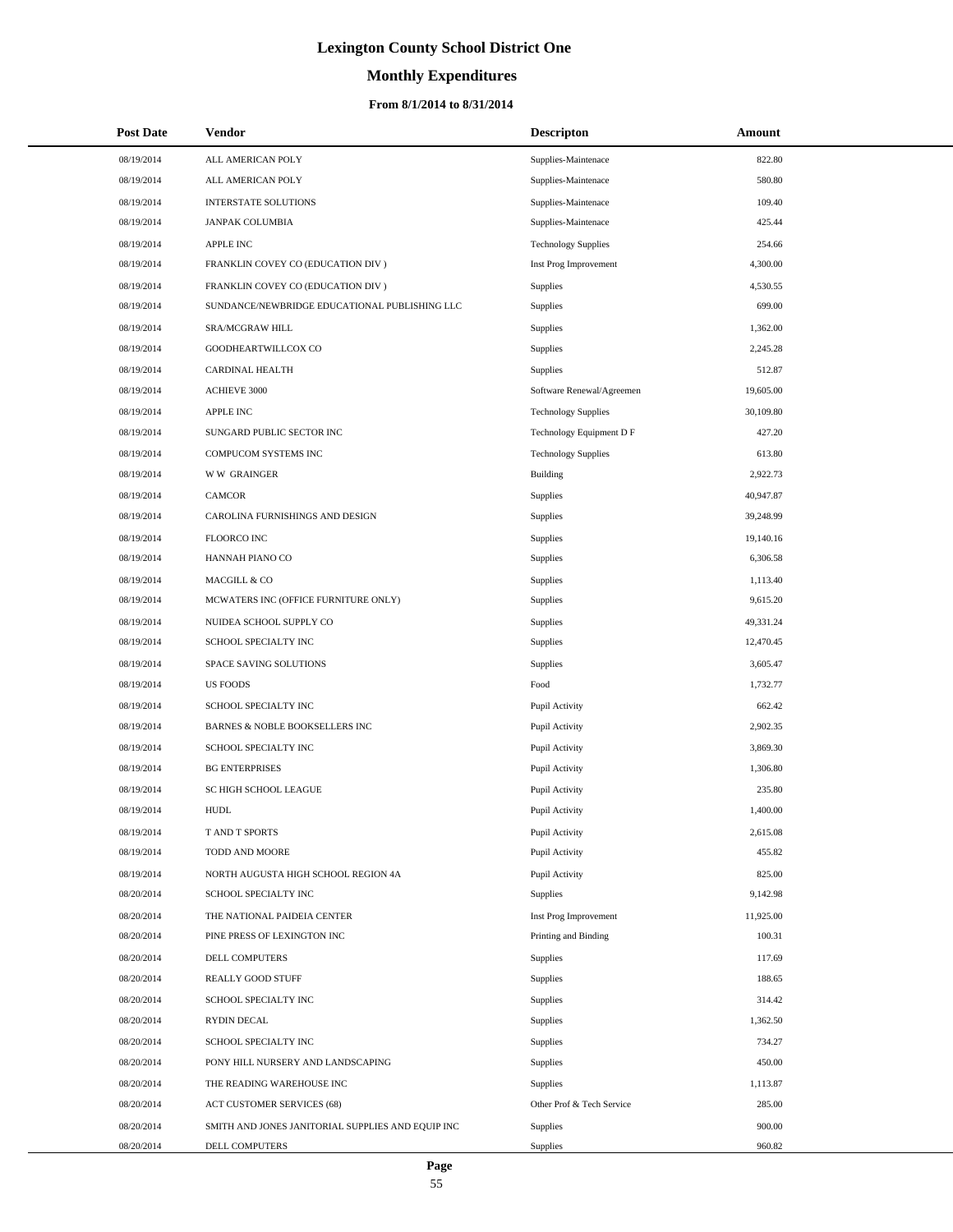# **Monthly Expenditures**

#### **From 8/1/2014 to 8/31/2014**

| <b>Post Date</b> | Vendor                                            | <b>Descripton</b>          | Amount    |  |
|------------------|---------------------------------------------------|----------------------------|-----------|--|
| 08/20/2014       | WARD'S NATURAL SCIENCE EST LLC                    | Supplies-Instruction       | 170.34    |  |
| 08/20/2014       | DELL COMPUTERS                                    | Supplies                   | 3,418.52  |  |
| 08/20/2014       | FORMS AND SUPPLY INC (FSI)                        | Supplies                   | 180.73    |  |
| 08/20/2014       | SARGENTWELCH LLC A VWR CO                         | Supplies                   | 541.59    |  |
| 08/20/2014       | PURCHASED SERVICE                                 | Travel                     | 312.90    |  |
| 08/20/2014       | PURCHASED SERVICE                                 | Travel                     | 385.70    |  |
| 08/20/2014       | ALLEN'S COMPRESSOR SERVICE                        | Repairs and Maintenance    | 1,192.76  |  |
| 08/20/2014       | FOLLETT SCHOOL SOLUTIONS INC                      | <b>Library Books</b>       | 1,209.23  |  |
| 08/20/2014       | <b>EBSCO</b>                                      | Periodicals                | 298.20    |  |
| 08/20/2014       | CHILDS AND HALLIGAN P A                           | <b>Legal Services</b>      | 16,879.90 |  |
| 08/20/2014       | HAYNSWORTH SINKLER BOYD PA                        | <b>Legal Services</b>      | 5,040.00  |  |
| 08/20/2014       | SCHOOL SPECIALTY INC                              | Supplies                   | 104.55    |  |
| 08/20/2014       | SPARROW AND KENNEDY TRACTOR CO INC                | Supplies-Maintenace        | 460.14    |  |
| 08/20/2014       | SMITH AND JONES JANITORIAL SUPPLIES AND EQUIP INC | Supplies-Maintenace        | 137.74    |  |
| 08/20/2014       | SMITH AND JONES JANITORIAL SUPPLIES AND EQUIP INC | Supplies-Maintenace        | 105.11    |  |
| 08/20/2014       | JANEICE PRODUCTS CO INC                           | Supplies-Maintenace        | 1,241.12  |  |
| 08/20/2014       | <b>WW GRAINGER</b>                                | Supplies-Maintenace        | 1.047.11  |  |
| 08/20/2014       | SMITH AND JONES JANITORIAL SUPPLIES AND EQUIP INC | Supplies                   | 1,596.31  |  |
| 08/20/2014       | <b>WW GRAINGER</b>                                | Supplies-Maintenace        | 261.78    |  |
| 08/20/2014       | SMITH AND JONES JANITORIAL SUPPLIES AND EQUIP INC | Supplies-Maintenace        | 224.29    |  |
| 08/20/2014       | SMITH AND JONES JANITORIAL SUPPLIES AND EQUIP INC | Supplies-Maintenace        | 105.11    |  |
| 08/20/2014       | <b>WW GRAINGER</b>                                | Supplies-Maintenace        | 174.52    |  |
| 08/20/2014       | SMITH AND JONES JANITORIAL SUPPLIES AND EQUIP INC | Supplies-Maintenace        | 201.11    |  |
| 08/20/2014       | SMITH AND JONES JANITORIAL SUPPLIES AND EQUIP INC | Supplies-Maintenace        | 105.11    |  |
| 08/20/2014       | COASTAL CONTRACT HARDWARE INC                     | Supplies-Maintenace        | 179.76    |  |
| 08/20/2014       | <b>WW GRAINGER</b>                                | Supplies-Maintenace        | 174.52    |  |
| 08/20/2014       | COASTAL CONTRACT HARDWARE INC                     | Supplies-Maintenace        | 359.52    |  |
| 08/20/2014       | <b>HL SHEALY CO</b>                               | Supplies-Maintenace        | 667.68    |  |
| 08/20/2014       | PURCHASED SERVICE                                 | Travel                     | 274.74    |  |
| 08/20/2014       | <b>MARTHERS, BRANNON W</b>                        | Other Prof & Tech Service  | 180.00    |  |
| 08/20/2014       | <b>BLACK, CALEB JAMES</b>                         | Other Prof & Tech Service  | 180.00    |  |
| 08/20/2014       | <b>MARTHERS, BRANNON W</b>                        | Other Prof & Tech Service  | 180.00    |  |
| 08/20/2014       | HART, MICHAEL JOSEPH                              | Other Prof & Tech Service  | 360.00    |  |
| 08/20/2014       | LEXINGTON PRINTING LLC                            | Printing and Binding       | 9,091.79  |  |
| 08/20/2014       | <b>DELL COMPUTERS</b>                             | Supplies                   | 748.90    |  |
| 08/20/2014       | <b>APPLE INC</b>                                  | <b>Technology Supplies</b> | 3,895.16  |  |
| 08/20/2014       | <b>APPLE INC</b>                                  | <b>Technology Supplies</b> | 400.00    |  |
| 08/20/2014       | <b>LAMINEX INC</b>                                | <b>Technology Supplies</b> | 747.93    |  |
| 08/20/2014       | <b>CAMCOR</b>                                     | <b>Technology Supplies</b> | 481.22    |  |
| 08/20/2014       | <b>APPLE INC</b>                                  | <b>Technology Supplies</b> | 400.00    |  |
| 08/20/2014       | FRANKLIN COVEY CO (EDUCATION DIV)                 | Inst Prog Improvement      | 3,900.00  |  |
| 08/20/2014       | FRANKLIN COVEY CO (EDUCATION DIV)                 | Software Renewal/Agreemen  | 1,500.00  |  |
| 08/20/2014       | PURCHASED SERVICE                                 | Supplies                   | 151.74    |  |
| 08/20/2014       | PURCHASED SERVICE                                 | Supplies                   | 250.00    |  |
| 08/20/2014       | PURCHASED SERVICE                                 | Supplies                   | 250.00    |  |
| 08/20/2014       | PURCHASED SERVICE                                 | Supplies                   | 250.00    |  |
| 08/20/2014       | PURCHASED SERVICE                                 | Supplies                   | 250.00    |  |
| 08/20/2014       | PURCHASED SERVICE                                 | Supplies                   | 250.00    |  |

L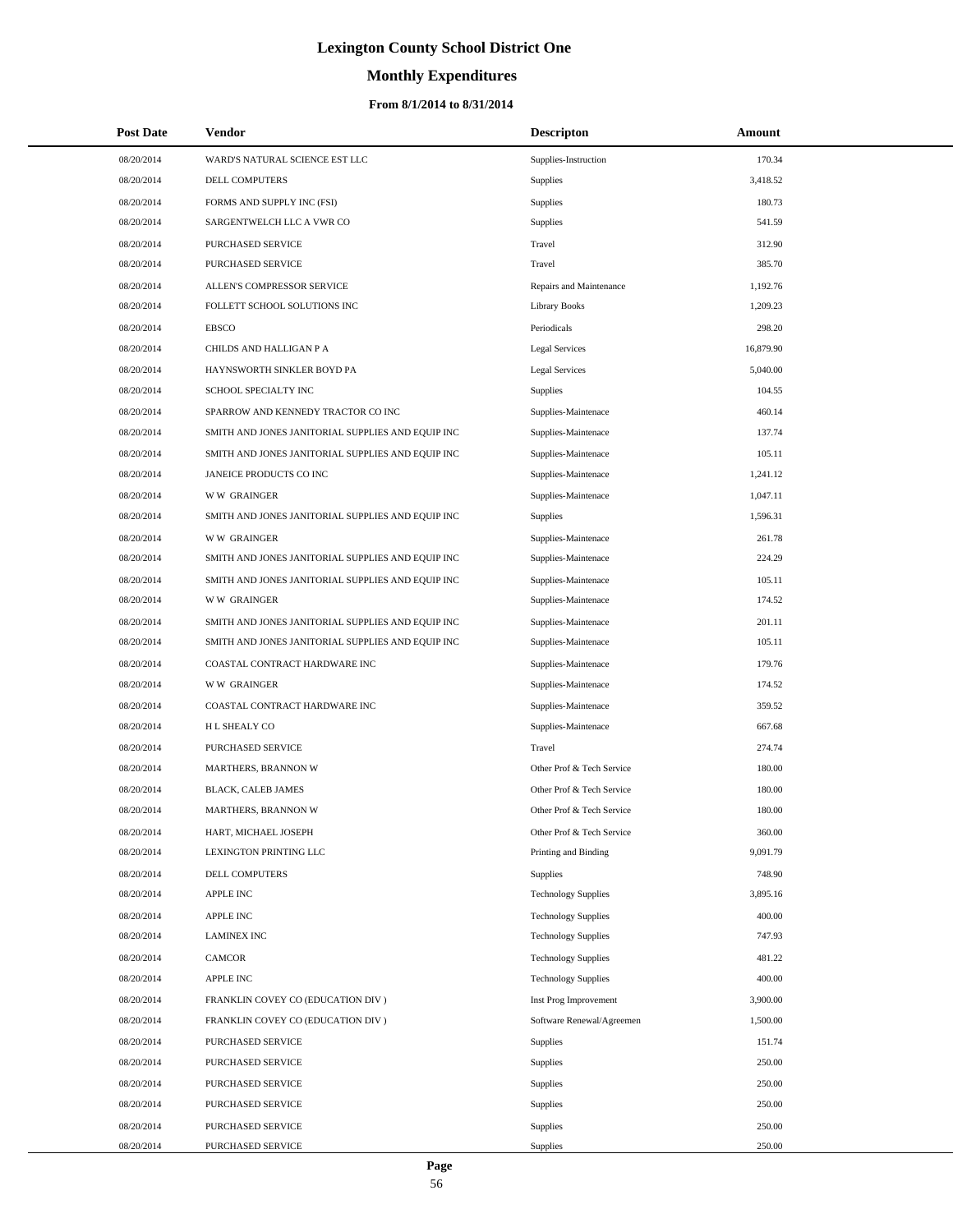# **Monthly Expenditures**

#### **From 8/1/2014 to 8/31/2014**

| <b>Post Date</b> | Vendor                                             | <b>Descripton</b>          | Amount    |
|------------------|----------------------------------------------------|----------------------------|-----------|
| 08/20/2014       | PURCHASED SERVICE                                  | Supplies                   | 250.00    |
| 08/20/2014       | <b>PURCHASED SERVICE</b>                           | Supplies                   | 250.00    |
| 08/20/2014       | PURCHASED SERVICE                                  | Supplies                   | 250.00    |
| 08/20/2014       | <b>PURCHASED SERVICE</b>                           | Supplies                   | 250.00    |
| 08/20/2014       | PURCHASED SERVICE                                  | Supplies                   | 250.00    |
| 08/20/2014       | PURCHASED SERVICE                                  | Supplies                   | 250.00    |
| 08/20/2014       | PURCHASED SERVICE                                  | Supplies                   | 250.00    |
| 08/20/2014       | <b>PURCHASED SERVICE</b>                           | Supplies                   | 250.00    |
| 08/20/2014       | PURCHASED SERVICE                                  | Supplies                   | 250.00    |
| 08/20/2014       | PURCHASED SERVICE                                  | Supplies                   | 250.00    |
| 08/20/2014       | PURCHASED SERVICE                                  | Supplies                   | 250.00    |
| 08/20/2014       | PURCHASED SERVICE                                  | Supplies                   | 250.00    |
| 08/20/2014       | PURCHASED SERVICE                                  | Supplies                   | 250.00    |
| 08/20/2014       | PURCHASED SERVICE                                  | Travel                     | 228.18    |
| 08/20/2014       | <b>WW GRAINGER</b>                                 | <b>Building</b>            | 68,560.57 |
| 08/20/2014       | JUMPER CARTER SEASE ARCHITECTS P A                 | Building                   | 7,800.00  |
| 08/20/2014       | JUMPER CARTER SEASE ARCHITECTS P A                 | <b>Building</b>            | 7,800.00  |
| 08/20/2014       | LAKESHORE LEARNING MATERIALS                       | Supplies                   | 1,519.67  |
| 08/20/2014       | PRESENTATION SYSTEMS SOUTH INC                     | Supplies                   | 12,643.05 |
| 08/20/2014       | DELL COMPUTERS                                     | <b>Technology Supplies</b> | 10,550.21 |
| 08/20/2014       | PYRAMID CONTRACTING LLC                            | <b>Building</b>            | 14,993.85 |
| 08/20/2014       | PYRAMID CONTRACTING LLC                            | Building                   | 14,993.85 |
| 08/20/2014       | PYRAMID CONTRACTING LLC                            | <b>Building</b>            | 14,993.84 |
| 08/20/2014       | DICK BLICK                                         | Pupil Activity             | 188.76    |
| 08/20/2014       | DELL COMPUTERS                                     | Pupil Activity             | 903.03    |
| 08/20/2014       | TIME FOR KIDS                                      | Pupil Activity             | 557.50    |
| 08/20/2014       | OFFICE MAX INC (STATE CONTRACTPAPER)               | Pupil Activity             | 2,195.32  |
| 08/20/2014       | <b>BARRETT, S LEE</b>                              | Pupil Activity             | 150.00    |
| 08/20/2014       | <b>GROOMS, JONATHAN H</b>                          | Pupil Activity             | 150.00    |
| 08/20/2014       | <b>GUNTER, JAIME L</b>                             | Pupil Activity             | 135.00    |
| 08/20/2014       | LONGSHORE, MARTY                                   | Pupil Activity             | 150.00    |
| 08/20/2014       | PADULA, JOHN MATTHEW                               | Pupil Activity             | 150.00    |
| 08/20/2014       | SMITH, BRIAN                                       | Pupil Activity             | 150.00    |
| 08/20/2014       | STOKES, JAMES LEE                                  | Pupil Activity             | 135.00    |
| 08/20/2014       | CHAPIN HIGH SCHOOL                                 | Pupil Activity             | 125.00    |
| 08/20/2014       | FURMAN UNIVERSITY                                  | Pupil Activity             | 175.00    |
| 08/20/2014       | FURMAN UNIVERSITY                                  | Pupil Activity             | 175.00    |
| 08/20/2014       | WACCAMAW HIGH SCHOOL                               | Pupil Activity             | 150.00    |
| 08/20/2014       | NORTH AUGUSTA HIGH SCHOOL REGION 4A                | Pupil Activity             | 615.00    |
| 08/21/2014       | SCHOOL SPECIALTY INC                               | Supplies                   | 226.20    |
| 08/21/2014       | SCHOOL SPECIALTY INC                               | Supplies                   | 196.66    |
| 08/21/2014       | LEXINGTON PRINTING LLC                             | Supplies                   | 159.47    |
| 08/21/2014       | DAVIS FRAWLEY ANDERSON MCCAULEY AYER FISHER AND SM | <b>Legal Services</b>      | 665.50    |
| 08/21/2014       | PALMETTO PROPANE                                   | Energy                     | 577.87    |
| 08/21/2014       | <b>GRAYBAR ELECTRIC CO INC</b>                     | Supplies-Maintenace        | 192.59    |
| 08/21/2014       | GRAYBAR ELECTRIC CO INC                            | Supplies-Maintenace        | 375.57    |
| 08/21/2014       | GRAYBAR ELECTRIC CO INC                            | Supplies-Maintenace        | 318.33    |
| 08/21/2014       | GRAYBAR ELECTRIC CO INC                            | Supplies-Maintenace        | 375.57    |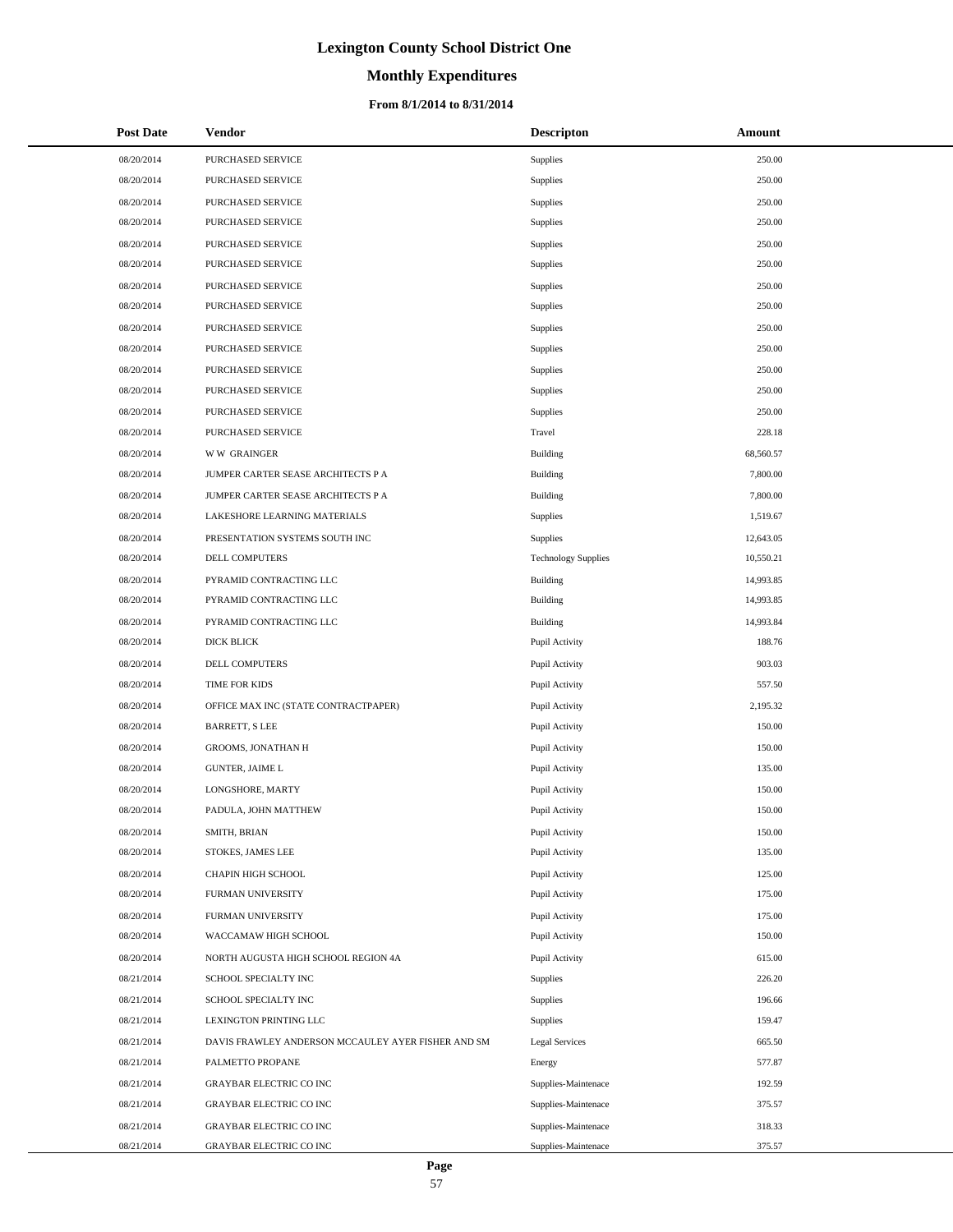# **Monthly Expenditures**

#### **From 8/1/2014 to 8/31/2014**

| <b>Post Date</b> | Vendor                                            | <b>Descripton</b>         | Amount    |  |
|------------------|---------------------------------------------------|---------------------------|-----------|--|
| 08/21/2014       | <b>JANPAK COLUMBIA</b>                            | Supplies-Maintenace       | 809.46    |  |
| 08/21/2014       | <b>GRAYBAR ELECTRIC CO INC</b>                    | Supplies-Maintenace       | 404.46    |  |
| 08/21/2014       | <b>WW GRAINGER</b>                                | Supplies-Maintenace       | 139.61    |  |
| 08/21/2014       | <b>GRAYBAR ELECTRIC CO INC</b>                    | Supplies-Maintenace       | 166.92    |  |
| 08/21/2014       | $\mathbf{A}\mathbf{D}\mathbf{I}$                  | Supplies-Maintenace       | 718.34    |  |
| 08/21/2014       | <b>GRAYBAR ELECTRIC CO INC</b>                    | Supplies-Maintenace       | 436.03    |  |
| 08/21/2014       | <b>GRAYBAR ELECTRIC CO INC</b>                    | Supplies-Maintenace       | 117.70    |  |
| 08/21/2014       | SMITH AND JONES JANITORIAL SUPPLIES AND EQUIP INC | Supplies-Maintenace       | 183.31    |  |
| 08/21/2014       | PURCHASED SERVICE                                 | Travel                    | 152.88    |  |
| 08/21/2014       | SC NATIONAL SCHOOL PUBLIC RELATIONS ASSOCIATION   | Dues and Fees             | 110.00    |  |
| 08/21/2014       | <b>LAMINEX INC</b>                                | Repairs and Maintenance   | 180.00    |  |
| 08/21/2014       | SRA/MCGRAW HILL                                   | Supplies                  | 2,390.17  |  |
| 08/21/2014       | DICK BLICK                                        | Pupil Activity            | 102.88    |  |
| 08/21/2014       | <b>HIGHWATER CLAYS</b>                            | Pupil Activity            | 234.44    |  |
| 08/21/2014       | <b>EXPLORELEARNING</b>                            | Pupil Activity            | 3,045.00  |  |
| 08/21/2014       | SC DEPARTMENT OF REVENUE (SALES TAX RETURN)       | Pupil Activity            | 213.15    |  |
| 08/21/2014       | SC TRACK AND CROSS COUNTRY COACHES ASSOC (SCTCC   | Pupil Activity            | 150.00    |  |
| 08/21/2014       | TODD AND MOORE                                    | Pupil Activity            | 386.17    |  |
| 08/21/2014       | SPARTANBURG HIGH SCHOOL                           | Pupil Activity            | 150.00    |  |
| 08/21/2014       | MERIDIAN PRINTING AND PROMOTIONS                  | Pupil Activity            | 406.60    |  |
| 08/21/2014       | JAYPRO SPORTS LLC                                 | Pupil Activity            | 3,885.72  |  |
| 08/21/2014       | SCOTT LANG LLC                                    | Pupil Activity            | 1,000.00  |  |
| 08/22/2014       | SC DEPARTMENT OF CORRECTIONS DIV OF INDUSTRIES    | Printing and Binding      | 1,082.12  |  |
| 08/22/2014       | MCGRAW HILL EDUCATION                             | Supplies                  | 1,394.01  |  |
| 08/22/2014       | NUIDEA SCHOOL SUPPLY CO                           | Supplies                  | 2,155.15  |  |
| 08/22/2014       | <b>CAROLINA IDEAS</b>                             | Supplies                  | 345.08    |  |
| 08/22/2014       | <b>CAMCOR</b>                                     | Supplies                  | 529.62    |  |
| 08/22/2014       | <b>CCP INDUSTRIES</b>                             | Supplies                  | 112.39    |  |
| 08/22/2014       | <b>GALL'S INC</b>                                 | Supplies                  | 863.07    |  |
| 08/22/2014       | SIRCHIE FINGER PRINT LABORATORIES INC             | Supplies                  | 129.35    |  |
| 08/22/2014       | PINE GROVE INC                                    | Tuition                   | 2,063.88  |  |
| 08/22/2014       | AMERICAN SCHOOL COUNSELOR ASSOCIATION             | Supplies                  | 138.33    |  |
| 08/22/2014       | SCHOOL SPECIALTY INC                              | Supplies                  | $-11.20$  |  |
| 08/22/2014       | FOLLETT SCHOOL SOLUTIONS INC                      | Supplies                  | 324.47    |  |
| 08/22/2014       | FRANKLIN COVEY CO (EDUCATION DIV)                 | Inst Prog Improvement     | 3,164.62  |  |
| 08/22/2014       | PURCHASED SERVICE                                 | Travel                    | 158.48    |  |
| 08/22/2014       | FRANKLIN COVEY CO (EDUCATION DIV)                 | Supplies                  | 428.00    |  |
| 08/22/2014       | SIMPLY SOUTHERN                                   | Other Objects             | 142.31    |  |
| 08/22/2014       | SCHOOL SPECIALTY INC                              | <b>Supplies</b>           | 262.58    |  |
| 08/22/2014       | SC ASSOCIATION FOR MIDDLE LEVEL EDUCATION         | Dues and Fees             | 150.00    |  |
| 08/22/2014       | FORMS AND SUPPLY INC (FSI)                        | <b>Supplies</b>           | 143.04    |  |
| 08/22/2014       | PROGRESSIVE BUSINESS PUBLICATIONS                 | <b>Supplies</b>           | 295.00    |  |
| 08/22/2014       | SC ASSOCIATION SCHOOL ADMINISTRATORS              | Dues and Fees             | 25,798.50 |  |
| 08/22/2014       | COLUMBIA FLAG AND BANNER LLC                      | Supplies-Maintenace       | 951.23    |  |
| 08/22/2014       | SOUTHEASTERN PAPER                                | Supplies-Maintenace       | 1,443.43  |  |
| 08/22/2014       | <b>BARRETT, S LEE</b>                             | Other Prof & Tech Service | 180.00    |  |
| 08/22/2014       | HALLMAN, JACOB                                    | Other Prof & Tech Service | 180.00    |  |
| 08/22/2014       | PINE PRESS OF LEXINGTON INC                       | Printing and Binding      | 847.68    |  |

 $\overline{a}$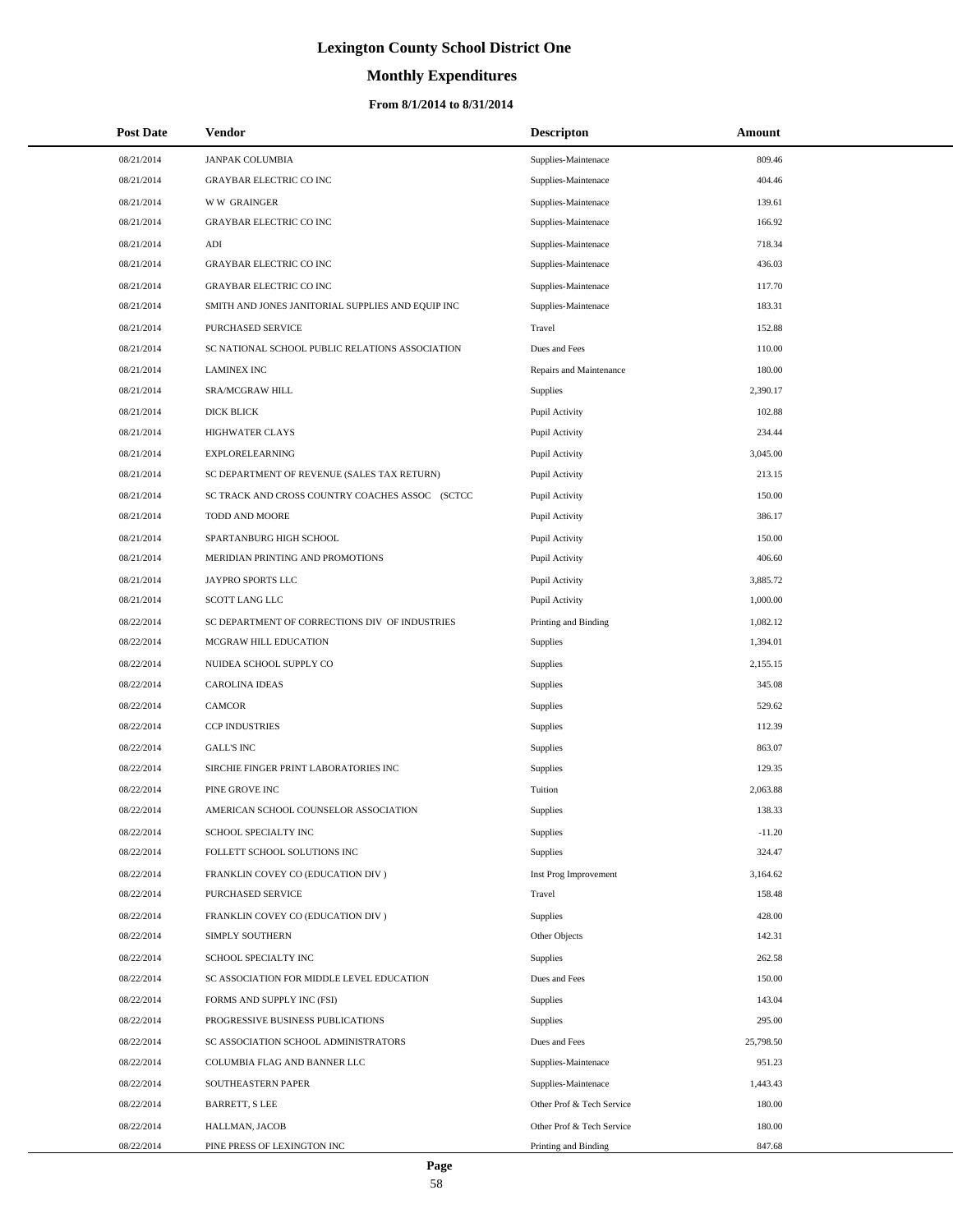# **Monthly Expenditures**

| <b>Post Date</b> | Vendor                                          | <b>Descripton</b>          | Amount    |
|------------------|-------------------------------------------------|----------------------------|-----------|
| 08/22/2014       | PURCHASED SERVICE                               | Travel                     | 165.20    |
| 08/22/2014       | BREWER CO INC F AND E CHECK PROTECTOR CO        | Software Renewal/Agreemen  | 1,499.00  |
| 08/22/2014       | SC DEPARTMENT OF REVENUE (SALES TAX RETURN)     | Software Renewal/Agreemen  | 104.93    |
| 08/22/2014       | UNIFIED AV SYSTEMS INC DBA MULTI MEDIA SERVICES | <b>Technology Supplies</b> | 1.889.23  |
| 08/22/2014       | MONOPRICE.COM                                   | <b>Technology Supplies</b> | 109.50    |
| 08/22/2014       | <b>GRAYBAR ELECTRIC CO INC</b>                  | <b>Technology Supplies</b> | 1,275.05  |
| 08/22/2014       | <b>LENOVO US</b>                                | <b>Technology Supplies</b> | 16,852.50 |
| 08/22/2014       | SRA/MCGRAW HILL                                 | Supplies                   | 313.20    |
| 08/22/2014       | TRIUMPH LEARNING LLC                            | Inst Prog Improvement      | 2,500.00  |
| 08/22/2014       | SCHOOL SPECIALTY INC                            | Pupil Activity             | 1,202.10  |
| 08/22/2014       | SC DEPARTMENT OF CORRECTIONS DIV OF INDUSTRIES  | Pupil Activity             | 104.75    |
| 08/22/2014       | LEXINGTON COUNTY FIRST STEPS                    | Pupil Activity             | 1,368.00  |
| 08/22/2014       | R L BRYAN CO TEXTBOOK DEPOSITORY                | Pupil Activity             | 1,820.00  |
| 08/22/2014       | SC HIGH SCHOOL LEAGUE                           | Pupil Activity             | 1,057.00  |
| 08/22/2014       | AIRPORT HIGH SCHOOL                             | Pupil Activity             | 444.75    |
| 08/22/2014       | BATESBURGLEESVILLE HIGH SCH                     | Pupil Activity             | 444.75    |
| 08/22/2014       | CHAPIN HIGH SCHOOL                              | Pupil Activity             | 444.75    |
| 08/22/2014       | GREATER COLUMBIA FOOTBALL OFFICIALS ASSOCIATION | Pupil Activity             | 200.00    |
| 08/22/2014       | MID CAROLINA HIGH SCHOOL                        | Pupil Activity             | 444.75    |
| 08/22/2014       | SWANSEA HIGH SCHOOL                             | Pupil Activity             | 444.75    |
| 08/22/2014       | T & T                                           | Pupil Activity             | 1,840.40  |
| 08/22/2014       | ATHLETIC RECONDITIONING INC                     | Pupil Activity             | 984.65    |
| 08/22/2014       | ACCUSWEEP SERVICES INC                          | Pupil Activity             | 550.00    |
| 08/22/2014       | COUNTRY CLUB OF LEXINGTON                       | Pupil Activity             | 1,000.00  |
| 08/22/2014       | TOTAL STRENGTH AND SPEED                        | Pupil Activity             | 213.89    |
| 08/25/2014       | <b>ATHENS PAPER</b>                             | Supplies                   | 2,606.52  |
| 08/25/2014       | SCHOOL SPECIALTY INC                            | Supplies                   | 187.09    |
| 08/25/2014       | RICHLAND CO SCH DIST ONE                        | Tuition-LEA                | 275.63    |
| 08/25/2014       | SCHOOL SPECIALTY INC                            | Supplies                   | 472.58    |
| 08/25/2014       | SCHOOL SPECIALTY INC                            | Supplies                   | 537.78    |
| 08/25/2014       | THE TROPHY & AWARDS CENTER                      | Supplies                   | 128.40    |
| 08/25/2014       | PURCHASED SERVICE                               | Travel                     | 320.14    |
| 08/25/2014       | MACHINE AND WELDING SUPPLY                      | Supplies                   | 8,502.54  |
| 08/25/2014       | RICHLAND CO SCH DIST ONE                        | Tuition-LEA                | 1,204.56  |
| 08/25/2014       | AMERICAN SCHOOL COUNSELOR ASSOCIATION           | Supplies                   | 3,793.13  |
| 08/25/2014       | PURCHASED SERVICE                               | Travel                     | 191.39    |
| 08/25/2014       | <b>PURCHASED SERVICE</b>                        | Travel                     | 396.01    |
| 08/25/2014       | COMPUCOM SYSTEMS INC                            | <b>Technology Supplies</b> | 126.24    |
| 08/25/2014       | PURCHASED SERVICE                               | Travel                     | 222.88    |
| 08/25/2014       | DADE PAPER AND BAG CO                           | Supplies-Maintenace        | 931.97    |
| 08/25/2014       | COASTAL CONTRACT HARDWARE INC                   | Supplies-Maintenace        | 333.88    |
| 08/25/2014       | COASTAL CONTRACT HARDWARE INC                   | Supplies-Maintenace        | 154.04    |
| 08/25/2014       | ALL AMERICAN POLY                               | Supplies-Maintenace        | 484.00    |
| 08/25/2014       | NUIDEA SCHOOL SUPPLY CO                         | Supplies-Maintenace        | 840.46    |
| 08/25/2014       | ALL AMERICAN POLY                               | Supplies-Maintenace        | 484.00    |
| 08/25/2014       | <b>WW GRAINGER</b>                              | Supplies-Maintenace        | 4,154.53  |
| 08/25/2014       | AUCKERMAN JR, STEPHEN JOE                       | Other Prof & Tech Service  | 180.00    |
| 08/25/2014       | DABKOWSKI, MEGHAN                               | Other Prof & Tech Service  | 180.00    |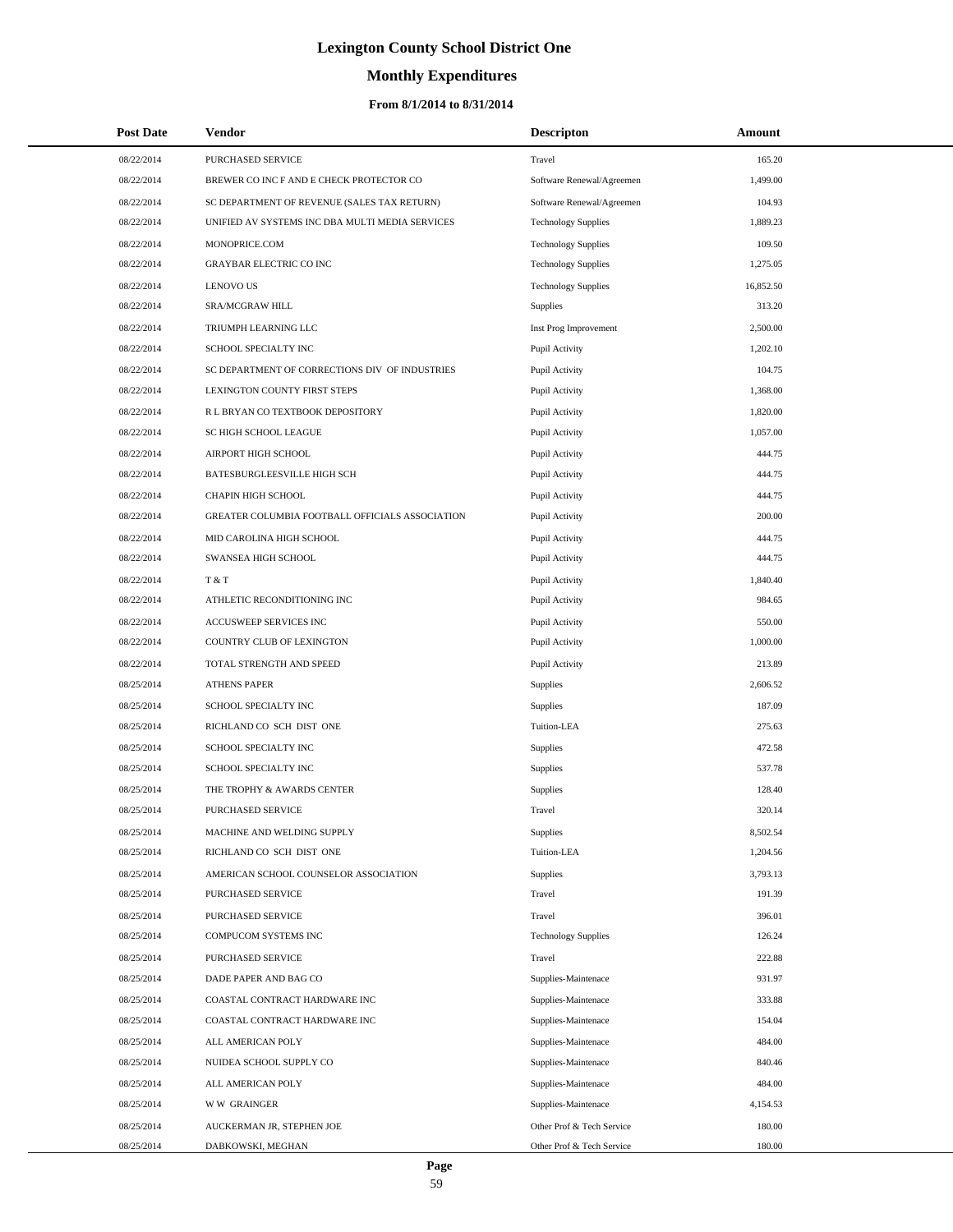# **Monthly Expenditures**

#### **From 8/1/2014 to 8/31/2014**

| <b>Post Date</b> | Vendor                                      | <b>Descripton</b>          | Amount    |
|------------------|---------------------------------------------|----------------------------|-----------|
| 08/25/2014       | HALL, ROY LEE                               | Other Prof & Tech Service  | 120.00    |
| 08/25/2014       | SNUFFER, ROBERT                             | Other Prof & Tech Service  | 120.00    |
| 08/25/2014       | YOUNG, MATTHEW                              | Other Prof & Tech Service  | 120.00    |
| 08/25/2014       | ZYLSTRA, SCOTT LEWIS                        | Other Prof & Tech Service  | 180.00    |
| 08/25/2014       | HAIGLER III, THOMAS I                       | Other Prof & Tech Service  | 360.00    |
| 08/25/2014       | HINZ, BRIAN E                               | Other Prof & Tech Service  | 180.00    |
| 08/25/2014       | LOOKABILL, JOHN T                           | Other Prof & Tech Service  | 180.00    |
| 08/25/2014       | STOUT, JOSEPH CHRIS                         | Other Prof & Tech Service  | 120.00    |
| 08/25/2014       | BILINGUAL COMMUNICATIONS                    | Other Prof & Tech Service  | 1,448.70  |
| 08/25/2014       | <b>LAMINEX INC</b>                          | Repairs and Maintenance    | 176.89    |
| 08/25/2014       | SRA/MCGRAW HILL                             | Supplies                   | 2,101.04  |
| 08/25/2014       | GOODHEARTWILLCOX CO                         | Supplies                   | 1,561.68  |
| 08/25/2014       | PURCHASED SERVICE                           | Travel                     | 230.36    |
| 08/25/2014       | PURCHASED SERVICE                           | Travel                     | 445.16    |
| 08/25/2014       | <b>GEORGIA STAGE LLC</b>                    | Equipment - Nonexpendable  | 10,060.00 |
| 08/25/2014       | SC DEPARTMENT OF REVENUE (SALES TAX RETURN) | Equipment - Nonexpendable  | 704.20    |
| 08/25/2014       | GEORGIA STAGE LLC                           | Equipment - Nonexpendable  | 7,640.00  |
| 08/25/2014       | SC DEPARTMENT OF REVENUE (SALES TAX RETURN) | Equipment - Nonexpendable  | 534.80    |
| 08/25/2014       | <b>GEORGIA STAGE LLC</b>                    | Equipment - Nonexpendable  | 7,460.00  |
| 08/25/2014       | SC DEPARTMENT OF REVENUE (SALES TAX RETURN) | Equipment - Nonexpendable  | 522.20    |
| 08/25/2014       | PURCHASED SERVICE                           | Travel                     | 146.72    |
| 08/25/2014       | COMPUCOM SYSTEMS INC                        | <b>Technology Supplies</b> | 102.30    |
| 08/25/2014       | RUFUS ORNDUFF REF INC                       | Repairs and Maintenance    | 904.63    |
| 08/25/2014       | RUFUS ORNDUFF REF INC                       | Repairs and Maintenance    | 103.13    |
| 08/25/2014       | COMPUCOM SYSTEMS INC                        | <b>Technology Supplies</b> | 153.45    |
| 08/25/2014       | TIME FOR KIDS                               | Pupil Activity             | 446.00    |
| 08/25/2014       | APPLIED EDUCATIONAL SYSTEMS INC (AES)       | Pupil Activity             | 840.00    |
| 08/25/2014       | PURCHASED SERVICE                           | Pupil Activity             | 112.86    |
| 08/25/2014       | PURCHASED SERVICE                           | Pupil Activity             | 112.86    |
| 08/25/2014       | PURCHASED SERVICE                           | Pupil Activity             | 112.86    |
| 08/25/2014       | PURCHASED SERVICE                           | Pupil Activity             | 112.86    |
| 08/25/2014       | PURCHASED SERVICE                           | Pupil Activity             | 112.86    |
| 08/25/2014       | PURCHASED SERVICE                           | Pupil Activity             | 112.86    |
| 08/25/2014       | PURCHASED SERVICE                           | Pupil Activity             | 112.86    |
| 08/25/2014       | PURCHASED SERVICE                           | Pupil Activity             | 112.86    |
| 08/25/2014       | PURCHASED SERVICE                           | Pupil Activity             | 110.88    |
| 08/25/2014       | PURCHASED SERVICE                           | Pupil Activity             | 102.59    |
| 08/25/2014       | PURCHASED SERVICE                           | Pupil Activity             | 110.77    |
| 08/25/2014       | PURCHASED SERVICE                           | Pupil Activity             | 138.88    |
| 08/25/2014       | PURCHASED SERVICE                           | Pupil Activity             | 262.08    |
| 08/25/2014       | PURCHASED SERVICE                           | Pupil Activity             | 131.04    |
| 08/25/2014       | PURCHASED SERVICE                           | Pupil Activity             | 114.99    |
| 08/25/2014       | PURCHASED SERVICE                           | Pupil Activity             | 113.12    |
| 08/25/2014       | CROW, JEREMY W                              | Pupil Activity             | 225.00    |
| 08/25/2014       | CULLER, DOUGLAS L                           | Pupil Activity             | 225.00    |
| 08/25/2014       | PRYOR, ERNEST                               | Pupil Activity             | 150.00    |
| 08/26/2014       | STEVE WEISS MUSIC INC                       | Supplies                   | 813.59    |
| 08/26/2014       | STEPS TO LITERACY LLC                       | Supplies                   | 129.95    |

 $\overline{\phantom{0}}$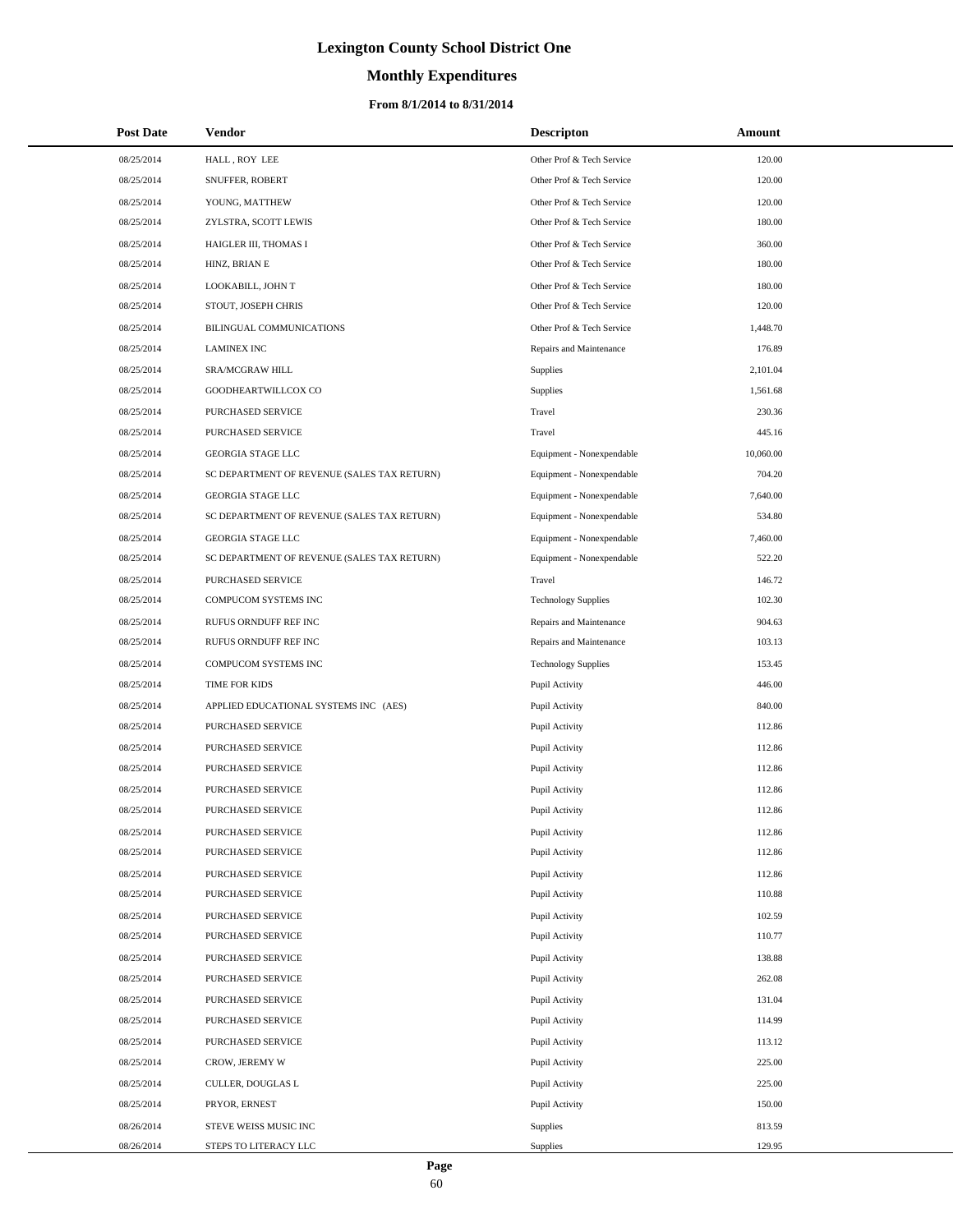# **Monthly Expenditures**

| <b>Post Date</b> | Vendor                                             | <b>Descripton</b>          | Amount   |
|------------------|----------------------------------------------------|----------------------------|----------|
| 08/26/2014       | KAPLAN SCHOOL SUPPLY                               | Supplies                   | 137.85   |
| 08/26/2014       | FORMS AND SUPPLY INC (FSI)                         | Supplies                   | 617.78   |
| 08/26/2014       | KAPLAN SCHOOL SUPPLY                               | Supplies                   | 871.84   |
| 08/26/2014       | COMPUTER DESIGN CONSULTING SERVICE LLC             | Printing and Binding       | 8,287.97 |
| 08/26/2014       | EAI (ERIC ARMIN INC)                               | Supplies                   | 799.60   |
| 08/26/2014       | SCHOOL SPECIALTY INC                               | Supplies                   | 1,135.86 |
| 08/26/2014       | SCHOOL SPECIALTY INC                               | Supplies                   | 187.09   |
| 08/26/2014       | AMERICAN LEGACY PUBLISHING INC                     | Supplies                   | 2,223.73 |
| 08/26/2014       | FORMS AND SUPPLY INC (FSI)                         | Supplies                   | 617.80   |
| 08/26/2014       | <b>REALLY GOOD STUFF</b>                           | Supplies                   | 479.88   |
| 08/26/2014       | PRESENTATION SYSTEMS SOUTH INC                     | Supplies                   | 513.28   |
| 08/26/2014       | SCHOOL SPECIALTY INC                               | Supplies                   | 453.72   |
| 08/26/2014       | FORMS AND SUPPLY INC (FSI)                         | Supplies                   | 1,678.33 |
| 08/26/2014       | DELL COMPUTERS                                     | Supplies                   | 4,231.64 |
| 08/26/2014       | <b>DICK BLICK</b>                                  | Supplies                   | 790.56   |
| 08/26/2014       | FORMS AND SUPPLY INC (FSI)                         | Supplies                   | 1,606.42 |
| 08/26/2014       | FREESTYLE PHOTOGRAPHIC SUPPLIES                    | Supplies                   | 781.58   |
| 08/26/2014       | PRESENTATION SYSTEMS SOUTH INC                     | Supplies                   | 2,355.11 |
| 08/26/2014       | TRIUNE MARKETING CO                                | Supplies                   | 1,358.90 |
| 08/26/2014       | FORMS AND SUPPLY INC (FSI)                         | Supplies                   | 887.70   |
| 08/26/2014       | GOODHEARTWILLCOX CO                                | Supplies                   | 187.68   |
| 08/26/2014       | FORMS AND SUPPLY INC (FSI)                         | Supplies                   | 106.91   |
| 08/26/2014       | MOORE MEDICAL CORP                                 | Supplies                   | 245.25   |
| 08/26/2014       | HEWLETT PACKARD BUSINESS STORE                     | <b>Technology Supplies</b> | 306.60   |
| 08/26/2014       | SCHOOL SPECIALTY INC                               | Supplies                   | 130.21   |
| 08/26/2014       | FELCOR TRS HOLDINGS LLC                            | Travel                     | 400.00   |
| 08/26/2014       | SC ASSOCIATION SCHOOL BUSINESS OFFICIALS           | Travel                     | 150.00   |
| 08/26/2014       | COMPASS GROUP USA INC DBA CANTEEN REFRESHMENT SERV | Supplies                   | 502.37   |
| 08/26/2014       | SOUTHERN LUBRICANTS                                | Supplies-Maintenace        | 722.25   |
| 08/26/2014       | EA SERVICES INC                                    | Repairs and Maintenance    | 764.00   |
| 08/26/2014       | OUTDOOR EQUIPMENT DISTRIBUTORS                     | Supplies-Maintenace        | 282.47   |
| 08/26/2014       | <b>EA SERVICES INC</b>                             | Repairs and Maintenance    | 168.00   |
| 08/26/2014       | OUTDOOR EQUIPMENT DISTRIBUTORS                     | Supplies-Maintenace        | 282.47   |
| 08/26/2014       | <b>EA SERVICES INC</b>                             | Repairs and Maintenance    | 168.00   |
| 08/26/2014       | JANPAK COLUMBIA                                    | Supplies-Maintenace        | 404.73   |
| 08/26/2014       | <b>WW GRAINGER</b>                                 | Supplies-Maintenace        | 839.52   |
| 08/26/2014       | EA SERVICES INC                                    | Repairs and Maintenance    | 2,756.33 |
| 08/26/2014       | <b>GRAYBAR ELECTRIC CO INC</b>                     | Supplies-Maintenace        | 333.84   |
| 08/26/2014       | <b>JANPAK COLUMBIA</b>                             | Supplies-Maintenace        | 465.85   |
| 08/26/2014       | <b>INTERSTATE SOLUTIONS</b>                        | Supplies-Maintenace        | 164.10   |
| 08/26/2014       | EA SERVICES INC                                    | Repairs and Maintenance    | 168.00   |
| 08/26/2014       | <b>GRAYBAR ELECTRIC CO INC</b>                     | Supplies-Maintenace        | 333.84   |
| 08/26/2014       | TERMINIX SERVICE                                   | Repairs and Maintenance    | 312.50   |
| 08/26/2014       | EA SERVICES INC                                    | Repairs and Maintenance    | 2,656.33 |
| 08/26/2014       | EA SERVICES INC                                    | Repairs and Maintenance    | 207.00   |
| 08/26/2014       | JANPAK COLUMBIA                                    | Supplies-Maintenace        | 161.89   |
| 08/26/2014       | EA SERVICES INC                                    | Repairs and Maintenance    | 429.00   |
| 08/26/2014       | EA SERVICES INC                                    | Repairs and Maintenance    | 400.00   |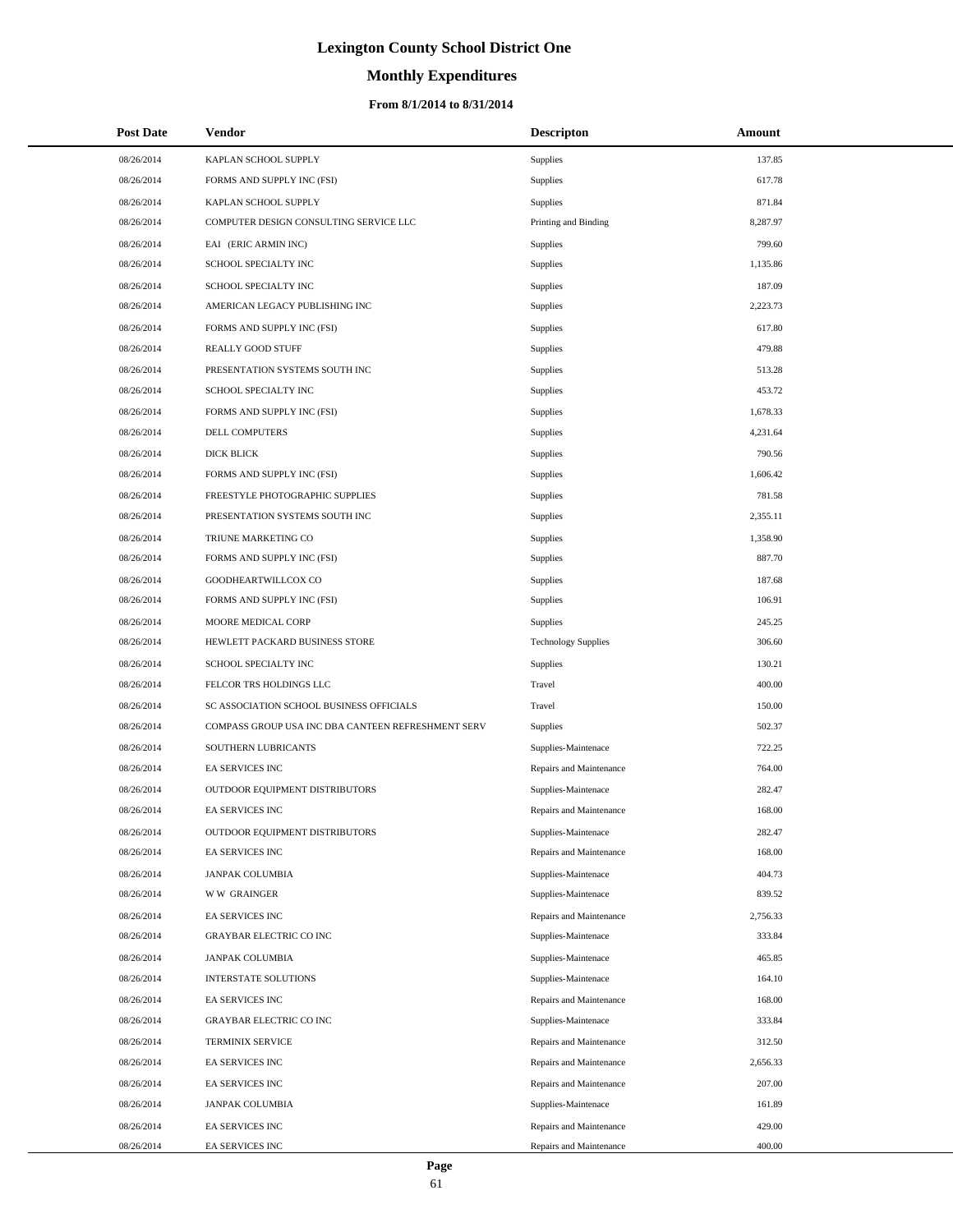# **Monthly Expenditures**

| <b>Post Date</b> | Vendor                                           | <b>Descripton</b>          | Amount     |
|------------------|--------------------------------------------------|----------------------------|------------|
| 08/26/2014       | <b>EA SERVICES INC</b>                           | Repairs and Maintenance    | 220.00     |
| 08/26/2014       | EA SERVICES INC                                  | Repairs and Maintenance    | 325.00     |
| 08/26/2014       | DADE PAPER AND BAG CO                            | Supplies-Maintenace        | 3,727.88   |
| 08/26/2014       | <b>JANPAK COLUMBIA</b>                           | Supplies-Maintenace        | 3,626.23   |
| 08/26/2014       | REBEL YELL INC                                   | Supplies-Maintenace        | 219.35     |
| 08/26/2014       | <b>WW GRAINGER</b>                               | Supplies-Maintenace        | 2,410.55   |
| 08/26/2014       | AUCKERMAN JR, STEPHEN JOE                        | Other Prof & Tech Service  | 180.00     |
| 08/26/2014       | HINZ, BRIAN E                                    | Other Prof & Tech Service  | 180.00     |
| 08/26/2014       | US COMPUTING INC                                 | Software Renewal/Agreemen  | 10,424.48  |
| 08/26/2014       | DELL COMPUTERS                                   | <b>Technology Supplies</b> | 385.04     |
| 08/26/2014       | COMMUNICATION MANAGEMENT INC                     | <b>Technology Supplies</b> | 1,140.00   |
| 08/26/2014       | SCHOOL SPECIALTY INC                             | Supplies                   | 841.56     |
| 08/26/2014       | <b>SCHOLASTIC INC</b>                            | Supplies                   | 165.20     |
| 08/26/2014       | COMPUTER DESIGN CONSULTING SERVICE LLC           | Printing and Binding       | 1,539.67   |
| 08/26/2014       | LAKESHORE LEARNING MATERIALS                     | Supplies                   | 216.66     |
| 08/26/2014       | SRA/MCGRAW HILL                                  | Supplies                   | 7,911.64   |
| 08/26/2014       | WILSON LANGUAGE TRAINING                         | Supplies                   | 115.56     |
| 08/26/2014       | SCHOLASTIC INC                                   | Inst Prog Improvement      | 2,899.00   |
| 08/26/2014       | COMPUTER DESIGN CONSULTING SERVICE LLC           | Printing and Binding       | 334.38     |
| 08/26/2014       | <b>LENOVO US</b>                                 | <b>Technology Supplies</b> | 8,763.30   |
| 08/26/2014       | COMMUNICATION MANAGEMENT INC                     | <b>Technology Supplies</b> | 6,005.68   |
| 08/26/2014       | ALFRED WILLIAMS AND CO                           | <b>Supplies</b>            | 2,683.56   |
| 08/26/2014       | NUIDEA SCHOOL SUPPLY CO                          | Supplies                   | 693,142.32 |
| 08/26/2014       | SCHOOL SPECIALTY INC                             | Supplies                   | 1,873.61   |
| 08/26/2014       | GENERAL SALES CO INC                             | Supplies                   | 2,319.54   |
| 08/26/2014       | <b>CULINARY DEPOT</b>                            | Supplies                   | 601.03     |
| 08/26/2014       | DOUGLAS EQUIPMENT                                | Supplies                   | 3,616.97   |
| 08/26/2014       | <b>GENERAL SALES CO INC</b>                      | Supplies                   | 977.02     |
| 08/26/2014       | SC DEPARTMENT OF REVENUE (SALES TAX RETURN)      | Supplies                   | 106.62     |
| 08/26/2014       | PURCHASED SERVICE                                | Food                       | 502.90     |
| 08/26/2014       | HEWLETT PACKARD BUSINESS STORE                   | Pupil Activity             | 213.99     |
| 08/26/2014       | OFFICE MAX INC (STATE CONTRACTPAPER)             | Pupil Activity             | 2,450.72   |
| 08/26/2014       | APPLIED EDUCATIONAL SYSTEMS INC (AES)            | Pupil Activity             | 3,500.00   |
| 08/26/2014       | SC DEPARTMENT OF REVENUE (SALES TAX RETURN)      | Pupil Activity             | 245.00     |
| 08/26/2014       | DELL COMPUTERS                                   | Pupil Activity             | 235.38     |
| 08/26/2014       | SCHOOL SPECIALTY INC                             | Pupil Activity             | 121.82     |
| 08/26/2014       | <b>BRAINPOP.COM LLC</b>                          | Pupil Activity             | 1,495.00   |
| 08/26/2014       | SC DEPARTMENT OF REVENUE (SALES TAX RETURN)      | Pupil Activity             | 104.65     |
| 08/26/2014       | WARD'S NATURAL SCIENCE EST LLC                   | Pupil Activity             | 1,037.33   |
| 08/26/2014       | FORMS AND SUPPLY INC (FSI)                       | Pupil Activity             | 1,470.40   |
| 08/26/2014       | SCHOOL SPECIALTY INC                             | Pupil Activity             | 415.30     |
| 08/26/2014       | CLASS GUITAR RESOURCES                           | Pupil Activity             | 2,186.36   |
| 08/26/2014       | AED SUPERSTORE ALLIED MEDICAL PRODUCTS           | Pupil Activity             | 1,171.80   |
| 08/26/2014       | DJ ORTHOPEDICS LLC CUSTOMER ACCOUNTS COORDINATOR | Pupil Activity             | 2,300.50   |
| 08/26/2014       | T AND T SPORTS                                   | Pupil Activity             | 1,685.58   |
| 08/26/2014       | RIDDELL / ALL AMERICAN                           | Pupil Activity             | 2,331.38   |
| 08/26/2014       | T & T                                            | Pupil Activity             | 1,494.26   |
| 08/26/2014       | D AND W SPORTSWEAR                               | Pupil Activity             | 252.00     |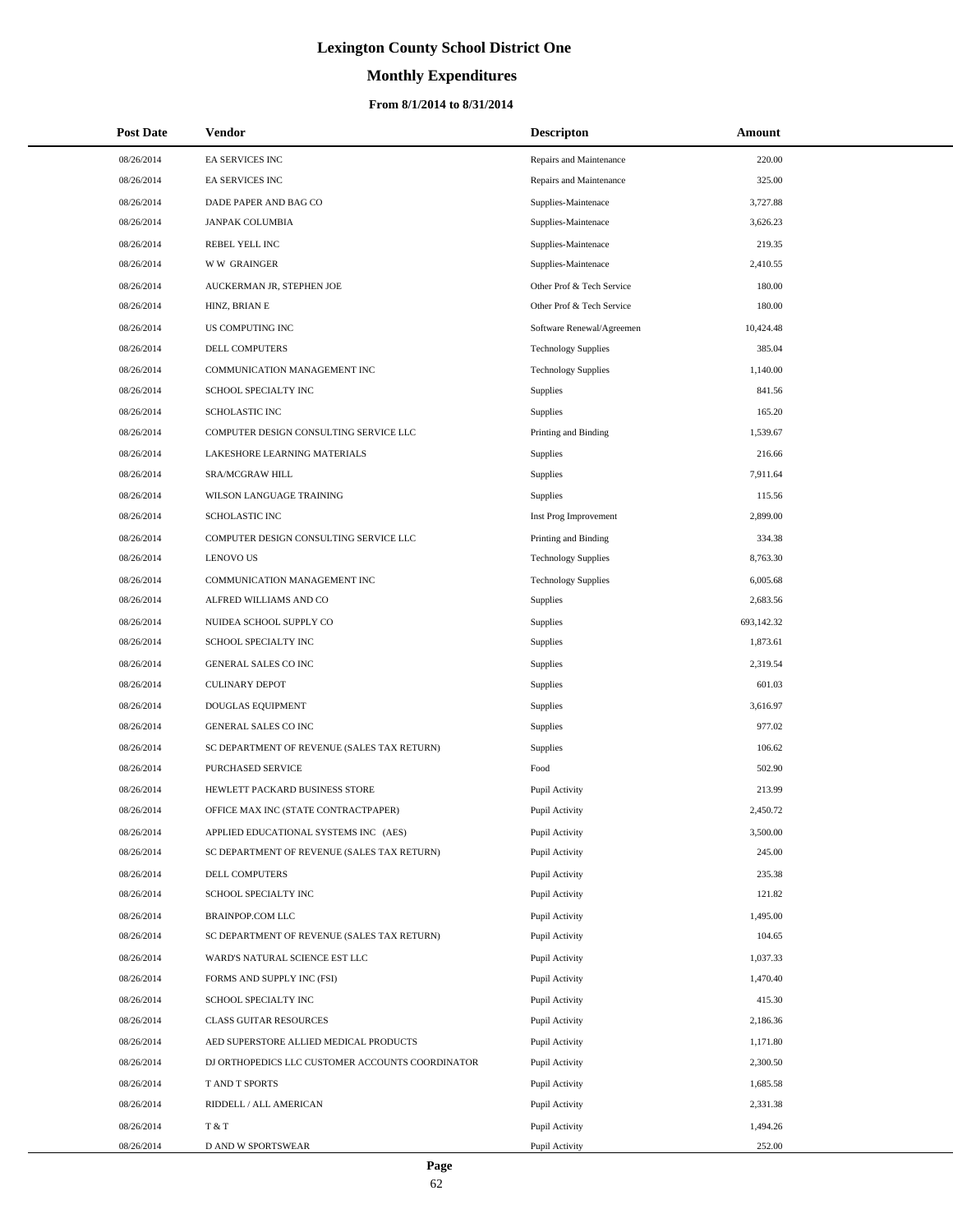# **Monthly Expenditures**

### **From 8/1/2014 to 8/31/2014**

| <b>Post Date</b>         | Vendor                                                 | <b>Descripton</b>                      | Amount             |
|--------------------------|--------------------------------------------------------|----------------------------------------|--------------------|
| 08/26/2014               | SC TRACK AND CROSS COUNTRY COACHES ASSOC (SCTCC        | Pupil Activity                         | 150.00             |
| 08/26/2014               | <b>TAND T SPORTS</b>                                   | Pupil Activity                         | 148.73             |
| 08/26/2014               | <b>NASP INC</b>                                        | Pupil Activity                         | 301.00             |
| 08/26/2014               | DONJOY DJ ORTHOPEDICS LLC                              | Pupil Activity                         | 4,601.00           |
| 08/26/2014               | VARSITY SPIRIT FASHIONS                                | Pupil Activity                         | 11,374.22          |
| 08/26/2014               | MERIDIAN PRINTING AND PROMOTIONS                       | Pupil Activity                         | 671.53             |
| 08/26/2014               | VARSITY SPIRIT FASHIONS                                | Pupil Activity                         | 1,376.29           |
| 08/27/2014               | HEINEMANN (GREENWOOD PUBLISHING GROUP)                 | <b>Supplies</b>                        | 195.00             |
| 08/27/2014               | OFFICE MAX INC (STATE CONTRACTPAPER)                   | Supplies                               | 2,297.69           |
| 08/27/2014               | NORTHWEST EVALUATION ASSOC (NWEA)                      | Software Renewal/Agreemen              | 145,662.73         |
| 08/27/2014               | AUGUSTA COMMUNICATIONS INC                             | Supplies                               | 249.31             |
| 08/27/2014               | HEINEMANN (GREENWOOD PUBLISHING GROUP)                 | Supplies                               | 1,930.50           |
| 08/27/2014               | <b>ATHENS PAPER</b>                                    | <b>Supplies</b>                        | 1,498.00           |
| 08/27/2014               | PINE PRESS OF LEXINGTON INC                            | Supplies                               | 717.53             |
| 08/27/2014               | THE TROPHY & AWARDS CENTER                             | Supplies                               | 120.37             |
| 08/27/2014               | AUTOMOTIVE EQUIPMENT SERVICE CO (AESCO)                | Repairs and Maintenance                | 790.00             |
| 08/27/2014               | <b>CAMBIUM LEARNING</b>                                | Supplies                               | 1,563.74           |
| 08/27/2014               | MUSICIAN SUPPLY                                        | Supplies                               | 495.41             |
| 08/27/2014               | LORICK OFFICE PRODUCTS                                 | Supplies                               | 231.12             |
| 08/27/2014               | FOLLETT SCHOOL SOLUTIONS INC                           | <b>Library Books</b>                   | 6,584.00           |
| 08/27/2014               | HARLAND TECHNOLOGY SERVICES (REPAIRS)                  | Repairs and Maintenance                | 1,970.00           |
| 08/27/2014               | SC DEPARTMENT OF REVENUE (SALES TAX RETURN)            | Repairs and Maintenance                | 118.86             |
| 08/27/2014               | MCNAIR LAW FIRM PA                                     | <b>Legal Services</b>                  | 242.99             |
| 08/27/2014               | HERNDON CHEVROLET                                      | Supplies-Maintenace                    | 212.34             |
| 08/27/2014               | DIEBOLD INC                                            | Repairs and Maintenance                | 375.00             |
| 08/27/2014               | A Z LAWN MOWER PARTS                                   | Supplies-Maintenace                    | 209.45             |
| 08/27/2014               | ALL AMERICAN POLY                                      | Supplies-Maintenace                    | 1,936.00           |
| 08/27/2014               | SC DEPARTMENT OF REVENUE (SALES TAX RETURN)            | Supplies-Maintenace                    | 135.52             |
| 08/27/2014               | A Z LAWN MOWER PARTS                                   | Supplies-Maintenace                    | 209.45             |
| 08/27/2014               | C E TAYLOR AND SON                                     | Repairs and Maintenance                | 1,300.00           |
| 08/27/2014               | SOUTHEASTERN PAPER                                     | Supplies-Maintenace                    | 1,082.57           |
| 08/27/2014               | SMITH AND JONES JANITORIAL SUPPLIES AND EQUIP INC      | Supplies                               | 469.73             |
| 08/27/2014               | ACE GLASS CO INC                                       | Repairs and Maintenance                | 226.65             |
| 08/27/2014               | THYSSENKRUPP ELEVATOR                                  | Repairs and Maintenance                | 1,987.00           |
| 08/27/2014               | A Z LAWN MOWER PARTS                                   | Supplies-Maintenace                    | 209.45             |
| 08/27/2014               | SHIFFLER EQUIPMENT SALES INC                           | Supplies-Maintenace                    | 667.94             |
| 08/27/2014               | F AND ME CONSULTANTS                                   | Repairs and Maintenance                | 1,255.00           |
| 08/27/2014               | MIDCAROLINA ELEC COOP INC                              | <b>Public Utilities</b>                | 15,460.00          |
| 08/27/2014               | MEAD & HUNT INC                                        | Other Prof & Tech Service              | 900.00             |
| 08/27/2014               | CATOE'S MOPED SHED INC                                 | Supplies-Maintenace                    | 304.98             |
| 08/27/2014               | MIDCAROLINA ELEC COOP INC                              | <b>Public Utilities</b>                | 12,545.00          |
| 08/27/2014               | CATOE'S MOPED SHED INC                                 | Supplies-Maintenace                    | 438.11             |
| 08/27/2014               | <b>WW GRAINGER</b>                                     | Supplies-Maintenace                    | 436.30             |
| 08/27/2014               | A Z LAWN MOWER PARTS                                   | Supplies-Maintenace                    | 285.62             |
| 08/27/2014               | MIDCAROLINA ELEC COOP INC                              | <b>Public Utilities</b>                | 9,902.00           |
| 08/27/2014               | A Z LAWN MOWER PARTS                                   | Supplies-Maintenace                    | 209.45             |
| 08/27/2014<br>08/27/2014 | LA BARRIER AND SON INC<br>DIGITAL OFFICE SOLUTIONS INC | Supplies-Maintenace<br><b>Supplies</b> | 1,091.40<br>176.55 |
|                          |                                                        |                                        |                    |

L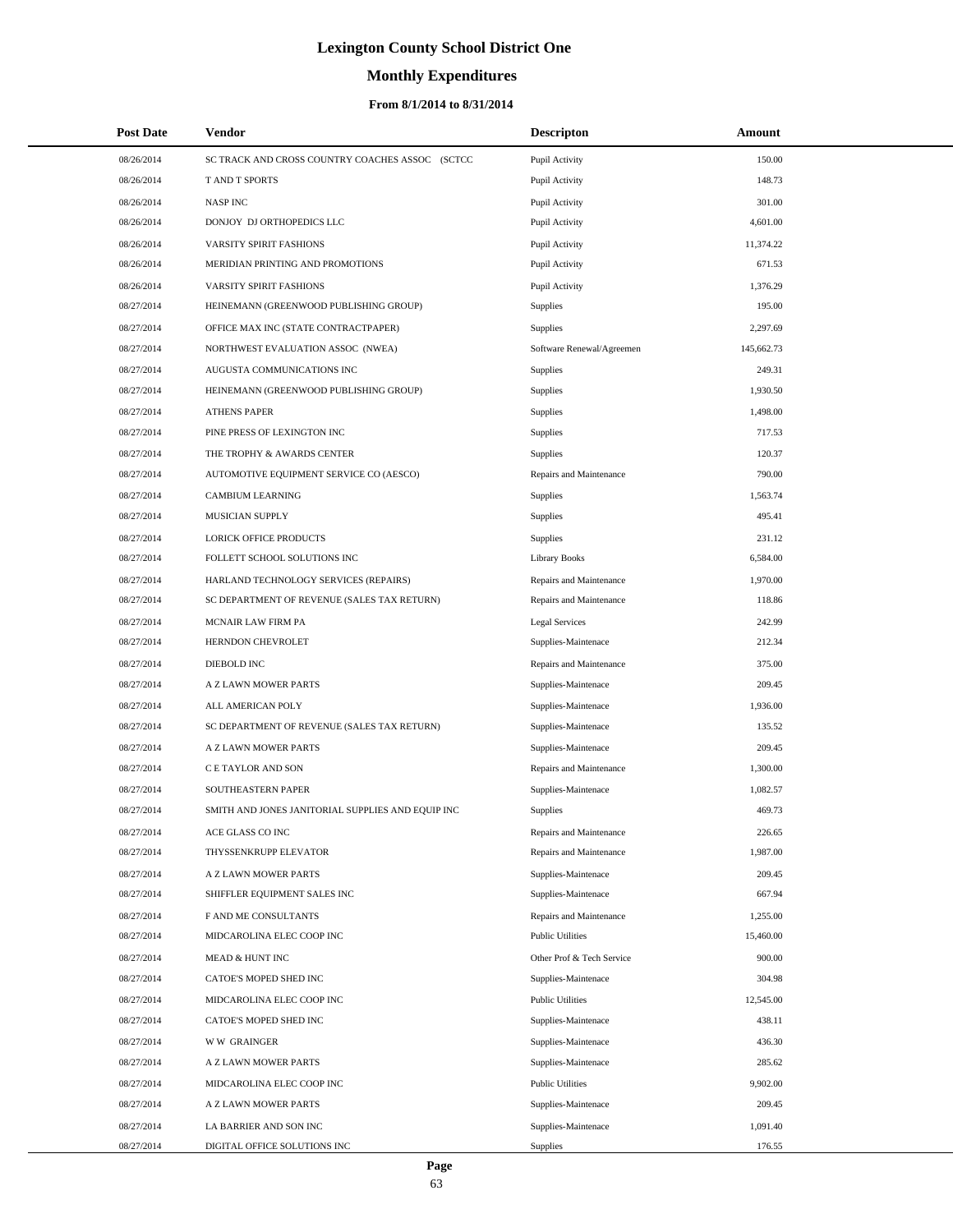# **Monthly Expenditures**

#### **From 8/1/2014 to 8/31/2014**

| <b>Post Date</b> | Vendor                                      | <b>Descripton</b>              | Amount    |
|------------------|---------------------------------------------|--------------------------------|-----------|
| 08/27/2014       | QUALITY DISCOUNT WRITSTBANDS                | Supplies                       | 840.00    |
| 08/27/2014       | PINE PRESS OF LEXINGTON INC                 | Printing and Binding           | 106.74    |
| 08/27/2014       | CRS INC                                     | Software Renewal/Agreemen      | 2,774.52  |
| 08/27/2014       | <b>INTERNETWORK ENGINEERING</b>             | Software Renewal/Agreemen      | 17,991.72 |
| 08/27/2014       | <b>APPLE INC</b>                            | <b>Technology Supplies</b>     | 2,458.86  |
| 08/27/2014       | MONOPRICE.COM                               | <b>Technology Supplies</b>     | 807.45    |
| 08/27/2014       | NORTHWEST EVALUATION ASSOC (NWEA)           | Software Renewal/Agreemen      | 2,937.50  |
| 08/27/2014       | NORTHWEST EVALUATION ASSOC (NWEA)           | Software Renewal/Agreemen      | 3,200.00  |
| 08/27/2014       | HEINEMANN (GREENWOOD PUBLISHING GROUP)      | Supplies                       | 1,536.15  |
| 08/27/2014       | CAMBIUM LEARNING                            | Supplies                       | 11,463.66 |
| 08/27/2014       | LAKESHORE LEARNING MATERIALS                | Supplies                       | 216.66    |
| 08/27/2014       | SRA/MCGRAW HILL                             | Supplies                       | 145.44    |
| 08/27/2014       | <b>ACTIVE/SCSCA</b>                         | Travel                         | 150.00    |
| 08/27/2014       | NORTHWEST EVALUATION ASSOC (NWEA)           | Software Renewal/Agreemen      | 56,549.77 |
| 08/27/2014       | HEINEMANN (GREENWOOD PUBLISHING GROUP)      | Supplies                       | 45,302.40 |
| 08/27/2014       | SC DEPARTMENT OF REVENUE (SALES TAX RETURN) | Supplies                       | 136.50    |
| 08/27/2014       | LITERACY FOR LEARNING                       | Inst Prog Improvement          | 3,000.00  |
| 08/27/2014       | SC DEPARTMENT OF REVENUE (SALES TAX RETURN) | Supplies                       | 193.75    |
| 08/27/2014       | TRASHCANS UNLIMITED LLC                     | Supplies                       | 2,767.80  |
| 08/27/2014       | <b>WW GRAINGER</b>                          | Supplies                       | 1,210.98  |
| 08/27/2014       | COMMUNICATION MANAGEMENT INC                | <b>Technology Supplies</b>     | 7,572.60  |
| 08/27/2014       | <b>DICK BLICK</b>                           | Pupil Activity                 | 183.00    |
| 08/27/2014       | <b>CENGAGE LEARNING</b>                     | Pupil Activity                 | 5,084.55  |
| 08/27/2014       | MIDWAY ELEMENTARY SCHOOL                    | Pupil Act-Fee/Collection Refnd | 394.48    |
| 08/27/2014       | SCHOOL SPECIALTY INC                        | Pupil Activity                 | 230.48    |
| 08/27/2014       | AMERICAN LEGACY PUBLISHING INC              | Pupil Activity                 | 889.35    |
| 08/27/2014       | SCHOLASTIC CLASSROOM MAGAZINE               | Pupil Activity                 | 2,063.72  |
| 08/27/2014       | ROCHESTER 100 INC                           | Pupil Activity                 | 218.50    |
| 08/27/2014       | <b>CASH</b>                                 | Pupil Activity                 | 300.00    |
| 08/27/2014       | <b>BUSBY, LENNY</b>                         | Pupil Activity                 | 240.00    |
| 08/27/2014       | FRANKLIN, TIMOTHY WILLIAM                   | Pupil Activity                 | 150.00    |
| 08/27/2014       | <b>GROOMS, JONATHAN H</b>                   | Pupil Activity                 | 285.00    |
| 08/27/2014       | LONGSHORE, MARTY                            | Pupil Activity                 | 120.00    |
| 08/27/2014       | MCCLARY, JONAIRE                            | Pupil Activity                 | 270.00    |
| 08/27/2014       | POOLE, JOSEPH AARON                         | Pupil Activity                 | 390.00    |
| 08/27/2014       | TRIANO, GUY                                 | Pupil Activity                 | 480.00    |
| 08/27/2014       | <b>BOSTIC, D LYNN</b>                       | Pupil Activity                 | 102.20    |
| 08/27/2014       | BROWN, LUTHER S                             | Pupil Activity                 | 115.00    |
| 08/27/2014       | <b>BRUSH, STEVE</b>                         | Pupil Activity                 | 115.00    |
| 08/27/2014       | BRUSH, THOMAS H                             | Pupil Activity                 | 115.00    |
| 08/27/2014       | DAVIS, SAMUEL B                             | Pupil Activity                 | 104.00    |
| 08/27/2014       | GADSON, STACEY                              | Pupil Activity                 | 127.40    |
| 08/27/2014       | HINELY, JAMES                               | Pupil Activity                 | 119.30    |
| 08/27/2014       | JOHNSON, BROWNIE L                          | Pupil Activity                 | 126.20    |
| 08/27/2014       | JOHNSON, TODD A                             | Pupil Activity                 | 145.40    |
| 08/27/2014       | LOUDEN, HENDERSON                           | Pupil Activity                 | 119.00    |
| 08/27/2014       | MCKEE, DAVID                                | Pupil Activity                 | 122.40    |
| 08/27/2014       | PEEK, JOHN F                                | Pupil Activity                 | 115.00    |

 $\overline{a}$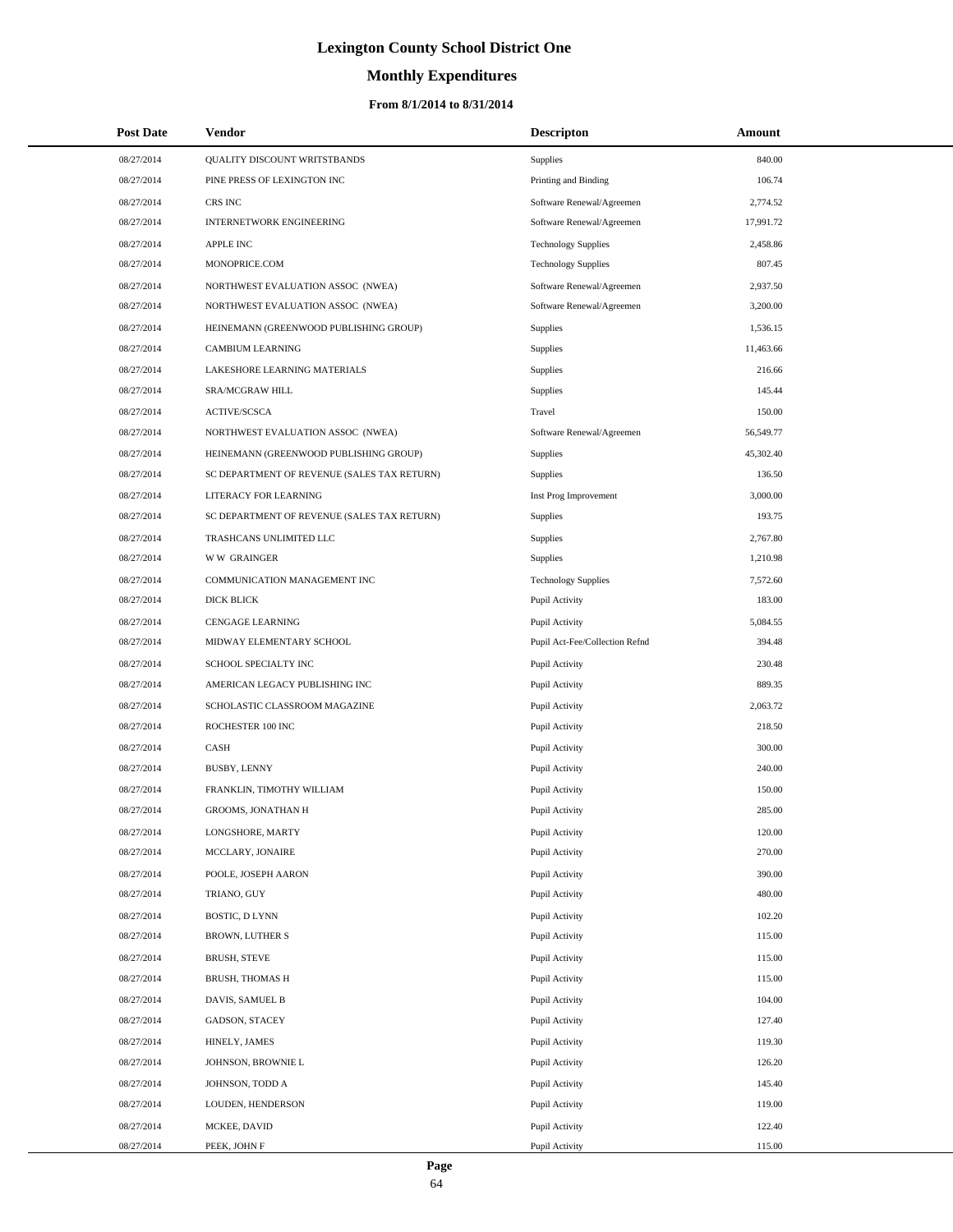# **Monthly Expenditures**

| <b>Post Date</b> | <b>Vendor</b>                                   | <b>Descripton</b>          | Amount    |
|------------------|-------------------------------------------------|----------------------------|-----------|
| 08/27/2014       | ROBINSON, RICKY D                               | Pupil Activity             | 139.10    |
| 08/27/2014       | SHEALY, BRIAN                                   | Pupil Activity             | 149.00    |
| 08/27/2014       | SMITH, CARLTON                                  | Pupil Activity             | 149.00    |
| 08/27/2014       | WELCH, F B                                      | Pupil Activity             | 115.00    |
| 08/27/2014       | TODD AND MOORE                                  | Pupil Activity             | 325.24    |
| 08/27/2014       | SC CHEERLEADING COACHES ASSOCIATION             | Pupil Activity             | 200.00    |
| 08/27/2014       | CHALLENGE DESIGN INNOVATIONS INC                | Pupil Activity             | 3,753.75  |
| 08/28/2014       | HEINEMANN (GREENWOOD PUBLISHING GROUP)          | Supplies                   | 195.00    |
| 08/28/2014       | EAI (ERIC ARMIN INC)                            | Supplies                   | 1,693.64  |
| 08/28/2014       | PRESENTATION SYSTEMS SOUTH INC                  | Supplies                   | 267.44    |
| 08/28/2014       | HEINEMANN (GREENWOOD PUBLISHING GROUP)          | Supplies                   | 1,287.00  |
| 08/28/2014       | R L BRYAN CO TEXTBOOK DEPOSITORY                | Supplies                   | 9,472.01  |
| 08/28/2014       | <b>SUNSHINE TRAVEL</b>                          | Pupil Transportation       | 345.00    |
| 08/28/2014       | DICK BLICK                                      | Supplies                   | 432.26    |
| 08/28/2014       | DICK BLICK                                      | Supplies                   | 106.80    |
| 08/28/2014       | HOUGHTON MIFFLIN                                | Supplies                   | 566.10    |
| 08/28/2014       | MUSICIAN SUPPLY                                 | Repairs and Maintenance    | 276.06    |
| 08/28/2014       | ADI                                             | Supplies-Maintenace        | 974.46    |
| 08/28/2014       | <b>WW GRAINGER</b>                              | Supplies-Maintenace        | 211.15    |
| 08/28/2014       | HALLMAN, JACOB                                  | Other Prof & Tech Service  | 180.00    |
| 08/28/2014       | SERVICE PRINTING CO INC                         | Printing and Binding       | 12,125.24 |
| 08/28/2014       | <b>CAMCOR</b>                                   | <b>Technology Supplies</b> | 504.19    |
| 08/28/2014       | UNIFIED AV SYSTEMS INC DBA MULTI MEDIA SERVICES | <b>Technology Supplies</b> | 607.01    |
| 08/28/2014       | HEINEMANN (GREENWOOD PUBLISHING GROUP)          | Supplies                   | 5,448.60  |
| 08/28/2014       | <b>CAMBIUM LEARNING</b>                         | Supplies                   | 3,717.09  |
| 08/28/2014       | WILSON LANGUAGE TRAINING                        | Supplies                   | 1,169.50  |
| 08/28/2014       | <b>GROVE MEDICAL</b>                            | Supplies                   | 951.81    |
| 08/28/2014       | THE STEM ACADEMY                                | Other Prof & Tech Service  | 4,500.00  |
| 08/28/2014       | SC DEPARTMENT OF EDUCATION                      | Pupil Transportation       | 1,856.44  |
| 08/28/2014       | HEINEMANN PROFESSIONAL DEVELOPMENT              | Supplies                   | 1,290.30  |
| 08/28/2014       | COLLINS SPORTS MEDICINE                         | Supplies                   | 931.33    |
| 08/28/2014       | PURCHASED SERVICE                               | Supplies                   | 250.00    |
| 08/28/2014       | PURCHASED SERVICE                               | Supplies                   | 250.00    |
| 08/28/2014       | PURCHASED SERVICE                               | Supplies                   | 250.00    |
| 08/28/2014       | PURCHASED SERVICE                               | Supplies                   | 250.00    |
| 08/28/2014       | PURCHASED SERVICE                               | Supplies                   | 250.00    |
| 08/28/2014       | PURCHASED SERVICE                               | Supplies                   | 250.00    |
| 08/28/2014       | PURCHASED SERVICE                               | Supplies                   | 250.00    |
| 08/28/2014       | PURCHASED SERVICE                               | Supplies                   | 250.00    |
| 08/28/2014       | PURCHASED SERVICE                               | Supplies                   | 250.00    |
| 08/28/2014       | PURCHASED SERVICE                               | Supplies                   | 250.00    |
| 08/28/2014       | PURCHASED SERVICE                               | Travel                     | 190.40    |
| 08/28/2014       | MACTASTIC LLC DBA MACTASTIC IREPAIR             | Pupil Activity             | 1,565.50  |
| 08/28/2014       | PROGRESS PUBLICATIONS                           | Pupil Activity             | 2,210.00  |
| 08/28/2014       | R L BRYAN CO TEXTBOOK DEPOSITORY                | Pupil Activity             | 907.44    |
| 08/28/2014       | MITCHELL, GEORGE                                | Pupil Activity             | 127.40    |
| 08/28/2014       | FORT DORCHESTER HIGH SCHOOL                     | Pupil Activity             | 350.00    |
| 08/28/2014       | SOUTH AIKEN HIGH SCHOOL                         | Pupil Activity             | 150.00    |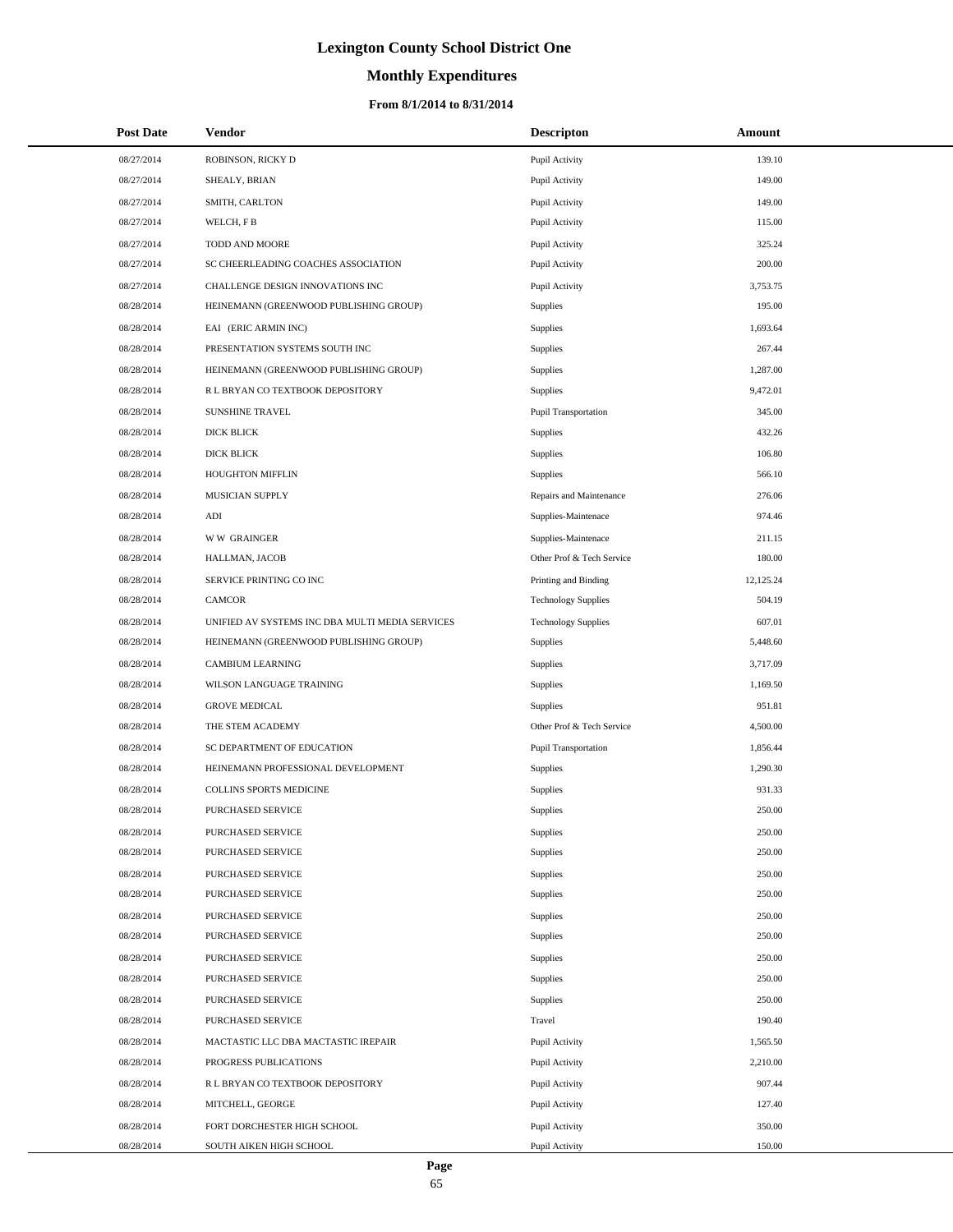# **Monthly Expenditures**

| <b>Post Date</b> | Vendor                             | <b>Descripton</b>         | Amount    |  |
|------------------|------------------------------------|---------------------------|-----------|--|
| 08/28/2014       | DONJOY DJ ORTHOPEDICS LLC          | Pupil Activity            | 460.10    |  |
| 08/28/2014       | SC DEPARTMENT OF EDUCATION         | Pupil Transportation      | 2,284.85  |  |
| 08/29/2014       | ZANER BLOSER INC                   | Supplies                  | 1,730.39  |  |
| 08/29/2014       | <b>MANAGEDPRINT</b>                | Supplies                  | 102.72    |  |
| 08/29/2014       | SCHOOL SPECIALTY INC               | Supplies                  | 102.66    |  |
| 08/29/2014       | SCHOOL SPECIALTY INC               | Supplies                  | 1,889.14  |  |
| 08/29/2014       | DELL COMPUTERS                     | Supplies                  | 1,123.41  |  |
| 08/29/2014       | <b>CLEMSON UNIVERSITY</b>          | Supplies                  | 280.00    |  |
| 08/29/2014       | SCHOOL SPECIALTY INC               | Supplies                  | 1,230.84  |  |
| 08/29/2014       | FORMS AND SUPPLY INC (FSI)         | Supplies                  | 236.99    |  |
| 08/29/2014       | SCE&G                              | <b>Public Utilities</b>   | 15,329.37 |  |
| 08/29/2014       | SCE&G                              | <b>Public Utilities</b>   | 49,007.16 |  |
| 08/29/2014       | A MOBILE STORAGE CO INC            | Repairs and Maintenance   | 263.80    |  |
| 08/29/2014       | SCE&G                              | <b>Public Utilities</b>   | 9,836.16  |  |
| 08/29/2014       | PALMETTO CONTROLS INC              | Supplies-Maintenace       | 957.86    |  |
| 08/29/2014       | GILBERTSUMMIT RURAL WATER DISTRICT | <b>Public Utilities</b>   | 447.69    |  |
| 08/29/2014       | <b>LOWE'S</b>                      | Supplies-Maintenace       | 391.35    |  |
| 08/29/2014       | GILBERTSUMMIT RURAL WATER DISTRICT | <b>Public Utilities</b>   | 404.34    |  |
| 08/29/2014       | JANEICE PRODUCTS CO INC            | Supplies-Maintenace       | 385.97    |  |
| 08/29/2014       | <b>LOWE'S</b>                      | Supplies-Maintenace       | 391.35    |  |
| 08/29/2014       | REBEL YELL INC                     | Supplies-Maintenace       | 224.70    |  |
| 08/29/2014       | <b>WW GRAINGER</b>                 | Supplies-Maintenace       | 160.12    |  |
| 08/29/2014       | SCE&G                              | <b>Public Utilities</b>   | 5,956.62  |  |
| 08/29/2014       | <b>LOWE'S</b>                      | Supplies-Maintenace       | 391.35    |  |
| 08/29/2014       | PALMETTO CONTROLS INC              | Supplies-Maintenace       | 772.19    |  |
| 08/29/2014       | SCE&G                              | <b>Public Utilities</b>   | 15,890.44 |  |
| 08/29/2014       | SCE&G                              | <b>Public Utilities</b>   | 14,557.46 |  |
| 08/29/2014       | HD SUPPLY POWER SOLUTIONS LTD      | Supplies-Maintenace       | 693.36    |  |
| 08/29/2014       | SCE&G                              | <b>Public Utilities</b>   | 11,035.68 |  |
| 08/29/2014       | HD SUPPLY POWER SOLUTIONS LTD      | Supplies-Maintenace       | 693.36    |  |
| 08/29/2014       | SCE&G                              | <b>Public Utilities</b>   | 10,424.84 |  |
| 08/29/2014       | HD SUPPLY POWER SOLUTIONS LTD      | Supplies-Maintenace       | 693.36    |  |
| 08/29/2014       | SCE&G                              | <b>Public Utilities</b>   | 12,482.67 |  |
| 08/29/2014       | <b>LOWE'S</b>                      | Supplies-Maintenace       | 391.37    |  |
| 08/29/2014       | GILBERTSUMMIT RURAL WATER DISTRICT | <b>Public Utilities</b>   | 100.64    |  |
| 08/29/2014       | <b>LOWE'S</b>                      | Supplies-Maintenace       | 391.35    |  |
| 08/29/2014       | GILBERTSUMMIT RURAL WATER DISTRICT | <b>Public Utilities</b>   | 516.85    |  |
| 08/29/2014       | HD SUPPLY POWER SOLUTIONS LTD      | Supplies-Maintenace       | 529.65    |  |
| 08/29/2014       | <b>SCE&amp;G</b>                   | <b>Public Utilities</b>   | 202.80    |  |
| 08/29/2014       | <b>SCE&amp;G</b>                   | <b>Public Utilities</b>   | 167.94    |  |
| 08/29/2014       | JANEICE PRODUCTS CO INC            | Supplies-Maintenace       | 234.20    |  |
| 08/29/2014       | SCHOOL SPECIALTY INC               | Supplies                  | 100.05    |  |
| 08/29/2014       | SCE&G                              | <b>Public Utilities</b>   | 8,051.37  |  |
| 08/29/2014       | PALMETTO CONTROLS INC              | Supplies-Maintenace       | 1,544.40  |  |
| 08/29/2014       | GILBERTSUMMIT RURAL WATER DISTRICT | <b>Public Utilities</b>   | 100.69    |  |
| 08/29/2014       | <b>LOWE'S</b>                      | Supplies-Maintenace       | 928.52    |  |
| 08/29/2014       | PURCHASED SERVICE                  | Travel                    | 259.06    |  |
| 08/29/2014       | MCMANUS, JOHN-PATRICK A.           | Other Prof & Tech Service | 180.00    |  |